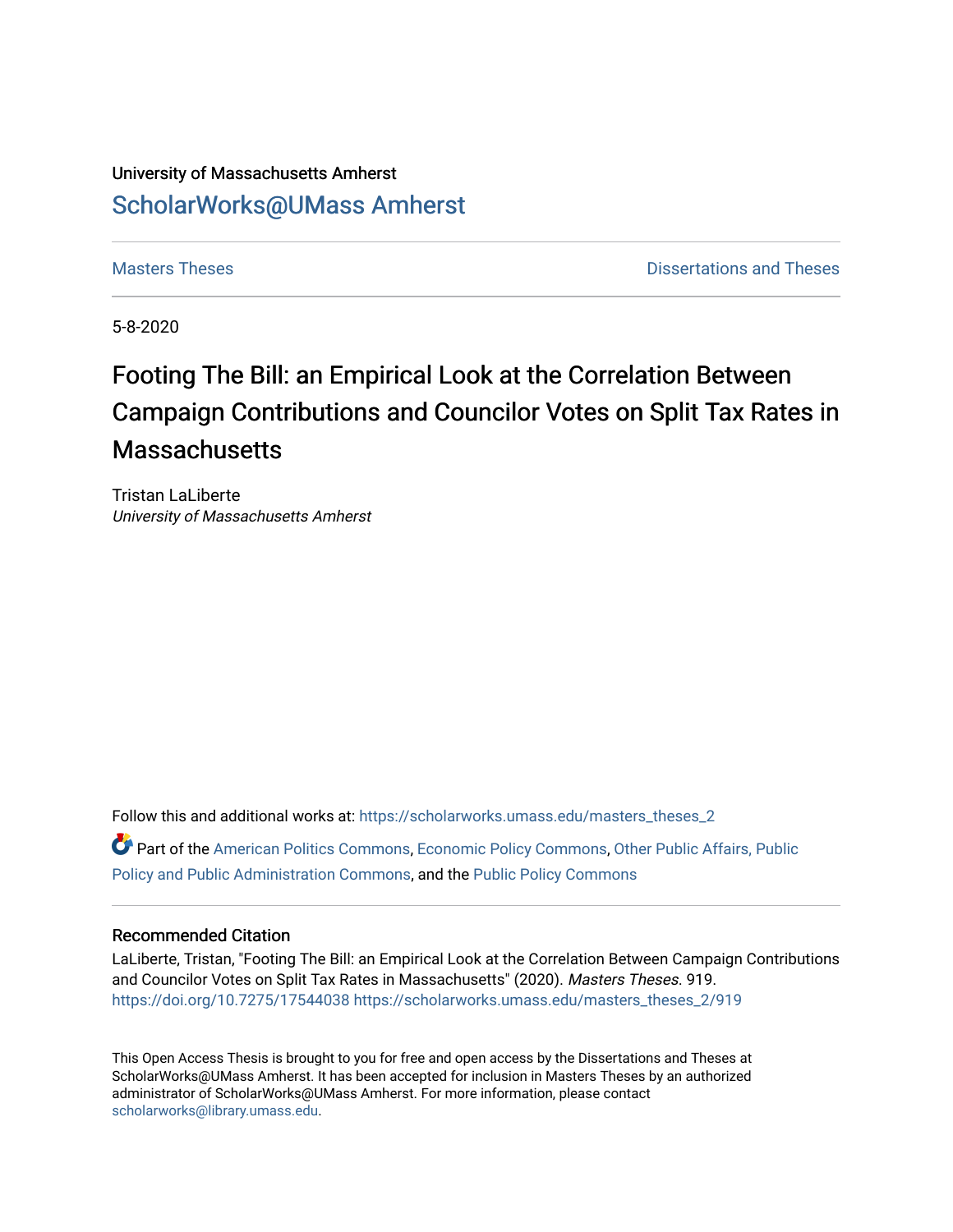### FOOTING THE BILL:

### AN EMPIRICAL LOOK AT THE CORRELATION BETWEEN CAMPAIGN CONTRIBUTIONS AND COUNCILOR VOTES ON SPLIT TAX RATES IN MASSACHUSETTS

A Thesis Presented

By

### TRISTAN LALIBERTE

Submitted to the Graduate School of the University of

Massachusetts Amherst in Partial fulfillment of the requirements

for the degree of

MASTER OF ARTS

May 2020

Political Science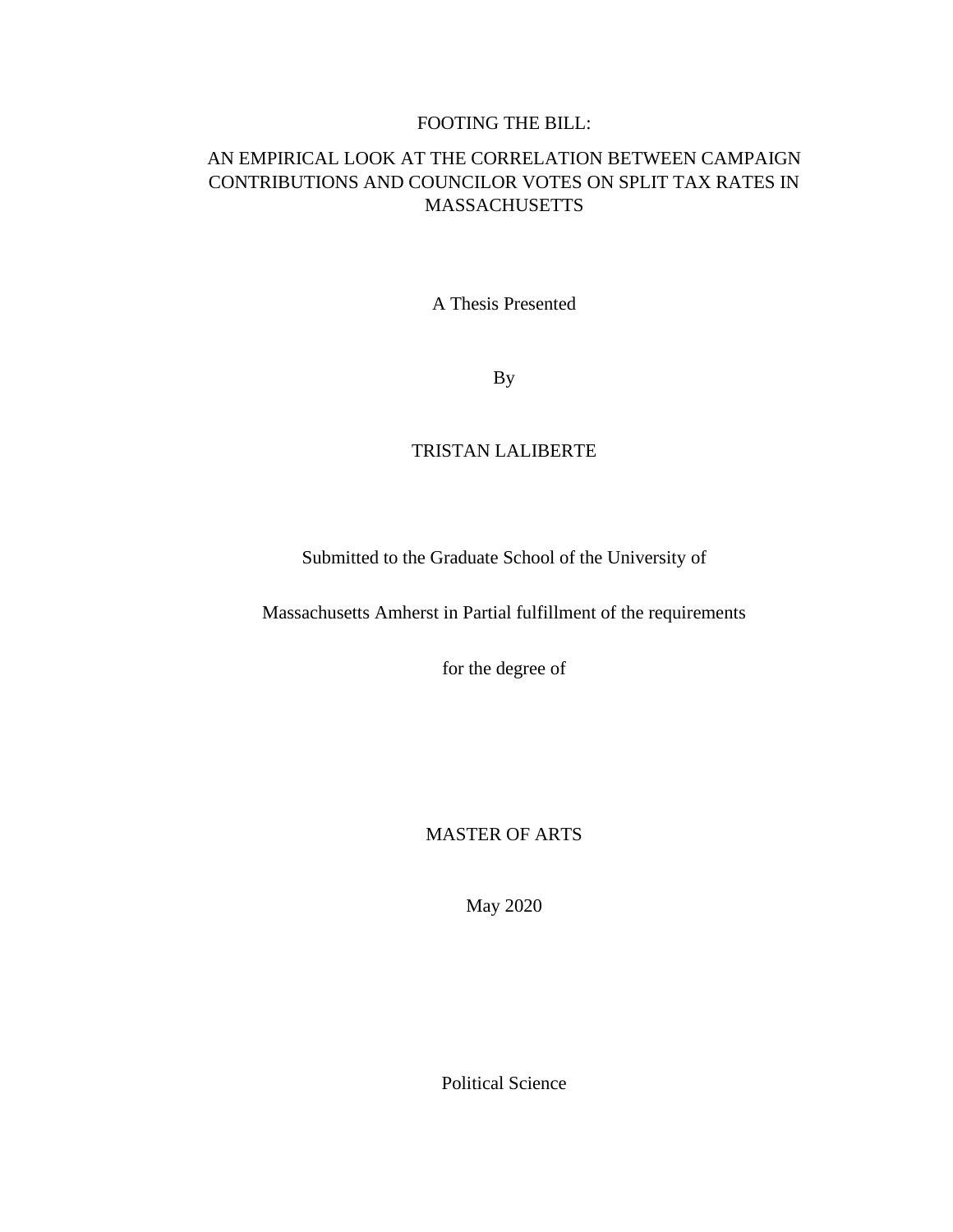### **FOOTING THE BILL:**

### **AN EMPIRICAL LOOK AT THE CORRELATION BETWEEN CAMPAIGN CONTRIBUTIONS AND COUNCILOR VOTES ON SPLIT TAX RATES IN MASSACHUSETTS**

A Thesis Presented

By

### TRISTAN LALIBERTE

Approved as to style and content by:

Justin Gross, Chair

\_\_\_\_\_\_\_\_\_\_\_\_\_\_\_\_\_\_\_\_\_\_\_\_\_\_\_\_\_\_\_\_\_\_

\_\_\_\_\_\_\_\_\_\_\_\_\_\_\_\_\_\_\_\_\_\_\_\_\_\_\_\_\_\_\_\_\_\_

Ray La Raja, Member

Jesse H. Rhodes, Department Chair

\_\_\_\_\_\_\_\_\_\_\_\_\_\_\_\_\_\_\_\_\_\_\_\_\_\_\_\_\_\_\_

Political Science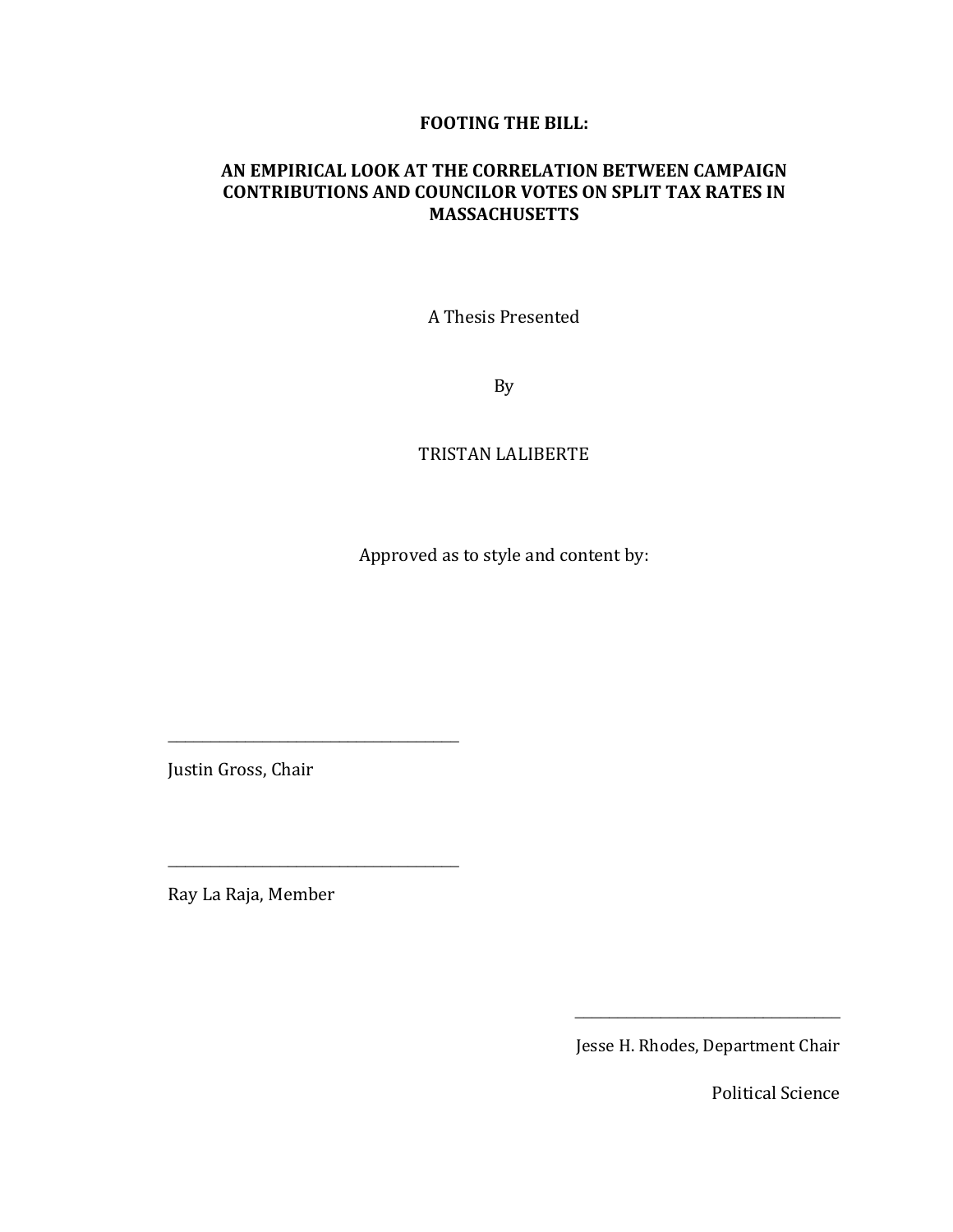### DEDICATION

To my mother, who used to tell me that I could go into any professional field that I wanted, as long as it wasn't politics. Thank you for being one of the first people to sign my nomination papers and for coming out to hold a sign for me anyway.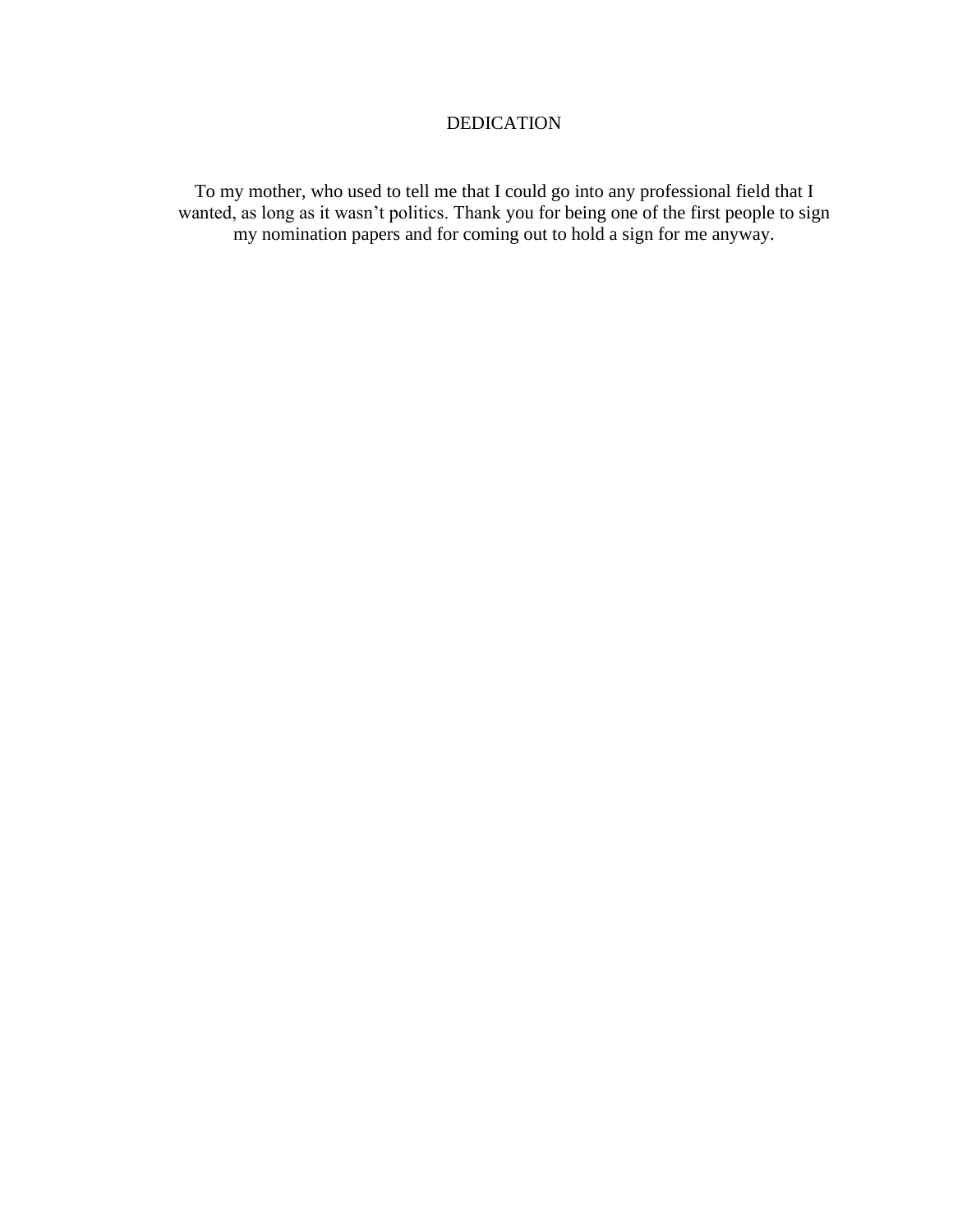### ACKNOWLEDGEMENTS

<span id="page-4-0"></span>There is a very long list of people that I owe a thanks to for their support over the course of my academic career. Firstly, I want to thank my committee members, Professors Justin Gross and Ray La Raja for all the input and advice that they offered along the way. Specifically, to Professor Justin Gross, for assisting me with this project even before becoming an official member of my committee. Your advice was invaluable, and I always left your office feeling as though I had a better idea of what direction I should proceed. Your devotion to assisting your students is unparalleled in the Department, in the College, and at the University.

I also want to thank my original committee chair who helped me start this process. Professor Rolfe, you have been a mentor to me both as an undergrad and as a graduate student at the University. Thank you for inspiring my research and for helping me find my place within the study of Political Science. From organizing out of class meetings, to inviting students over for an end of the semester review, your dedication to finding time for each student, even with the most hectic schedule I have ever seen, has always impressed me.

Further, I would be remiss if I did not thank the very people that put me on the collision course with this particular topic. Thank you to the people of Auburn for giving me the opportunity to serve you and our town these last 3 years and for trusting me to vote on the important issue of tax classification on your behalf. To the town administration, under the strong guidance of Julie Jacobson, for the continued leadership and teamwork that has made Auburn one of the most envied communities in the Commonwealth and which has equipped the Board of Selectmen with the tools to better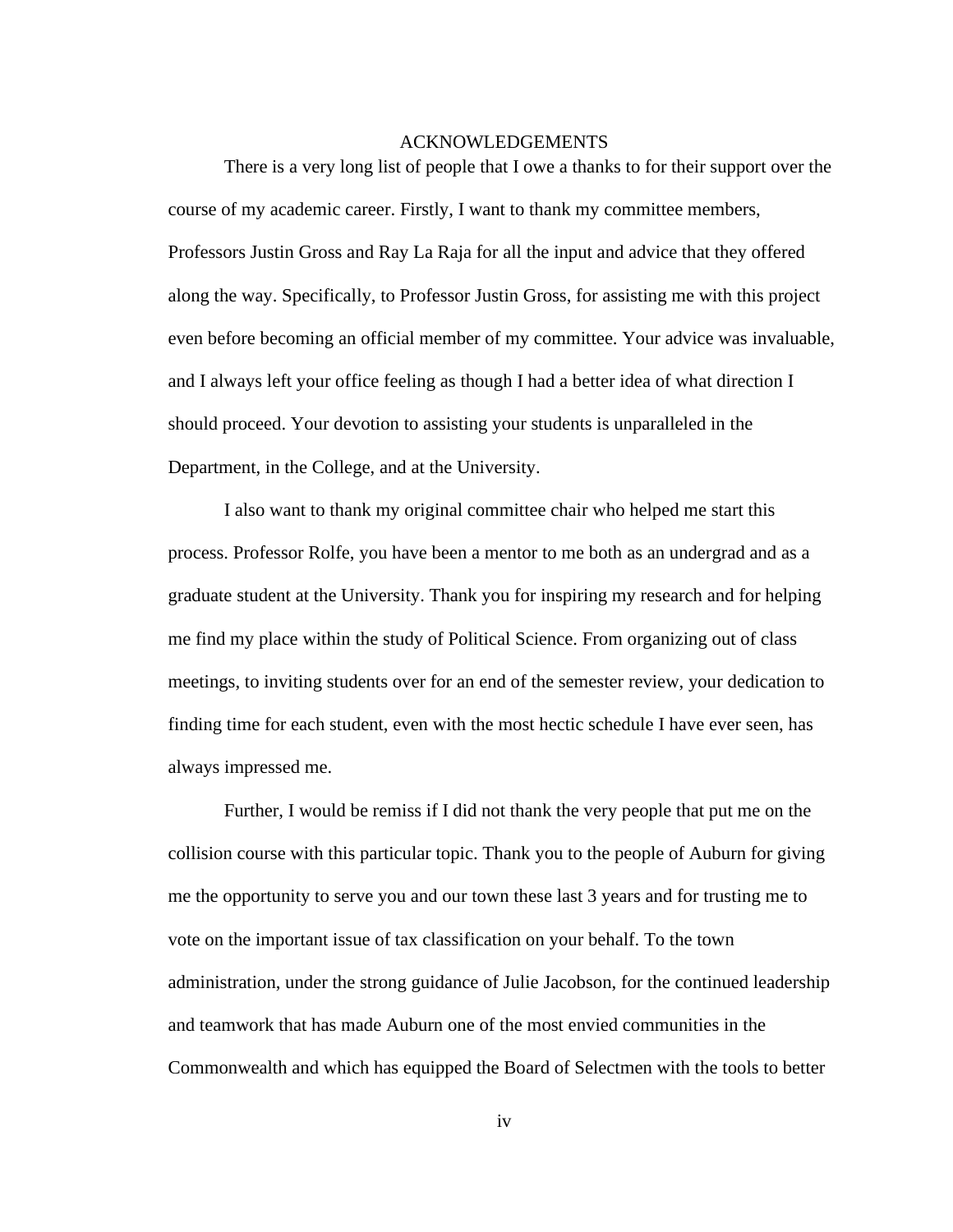serve the town. Particularly thank you to the Chief Financial Officer, Ed Kazanovicz, for taking the time to meet with me on this project and for giving me advice along the way. And to our Town Assessor Cindy Cosgrove who not only offered me initial advice, but also spent time sending me useful links to Massachusetts municipal tax classification data that saved me an unknown number of hours and improved the quality of my research. Both Ed and Cindy provided me with something that was hard to find, people that were interested in municipal tax classification in Massachusetts and willing to listen and talk about it.

I also want to thank my colleagues on the Board of Selectmen. While at times I have been on the opposite side of an issue with each of you at some time, and you with each other, the mutual respect shown in and out of meetings has always remained exceptional and an exemplary model of political discourse. Thank those of you who have taken me under their wing and taught me many lessons during my term. To those that took the time to sit down with me and offer advice, guidance, or simply a friendly chat, whether it be meeting for a drink, passing along a book, carpooling to and from the memorial day parade, or sharing a meal at the Heritage, your warm embrace meant more to me than you know. A special thank you to fellow Selectman Lionel Berthiaume specifically, who, after being my first ever political opponent, became my first friend on the board.

Finally, to my many friends who helped calm me when I was stressed or who took time to proofread my early drafts. To Walter and Mike for letting me use your apartment and internet for my defense. To Harriet Smith, for always being free to bounce ideas and thoughts off of, for proofreading, and for helping me struggle through formatting

v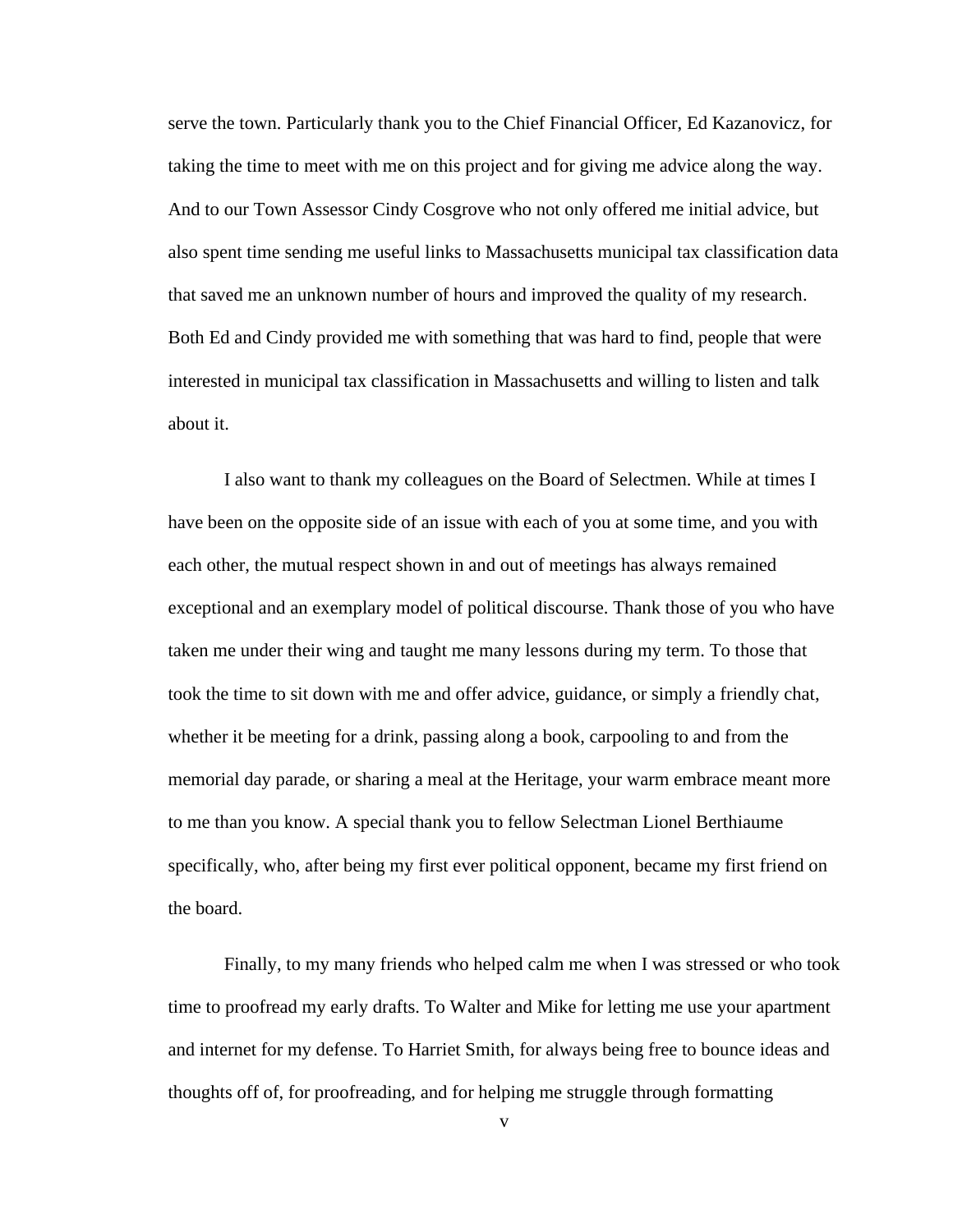changes. And to Nathan Mozinski, for allowing me to use your computer with access to significantly faster internet access, something that became particularly helpful once the University closed due to the pandemic, and for showing me excel shortcuts that saved me hours of work.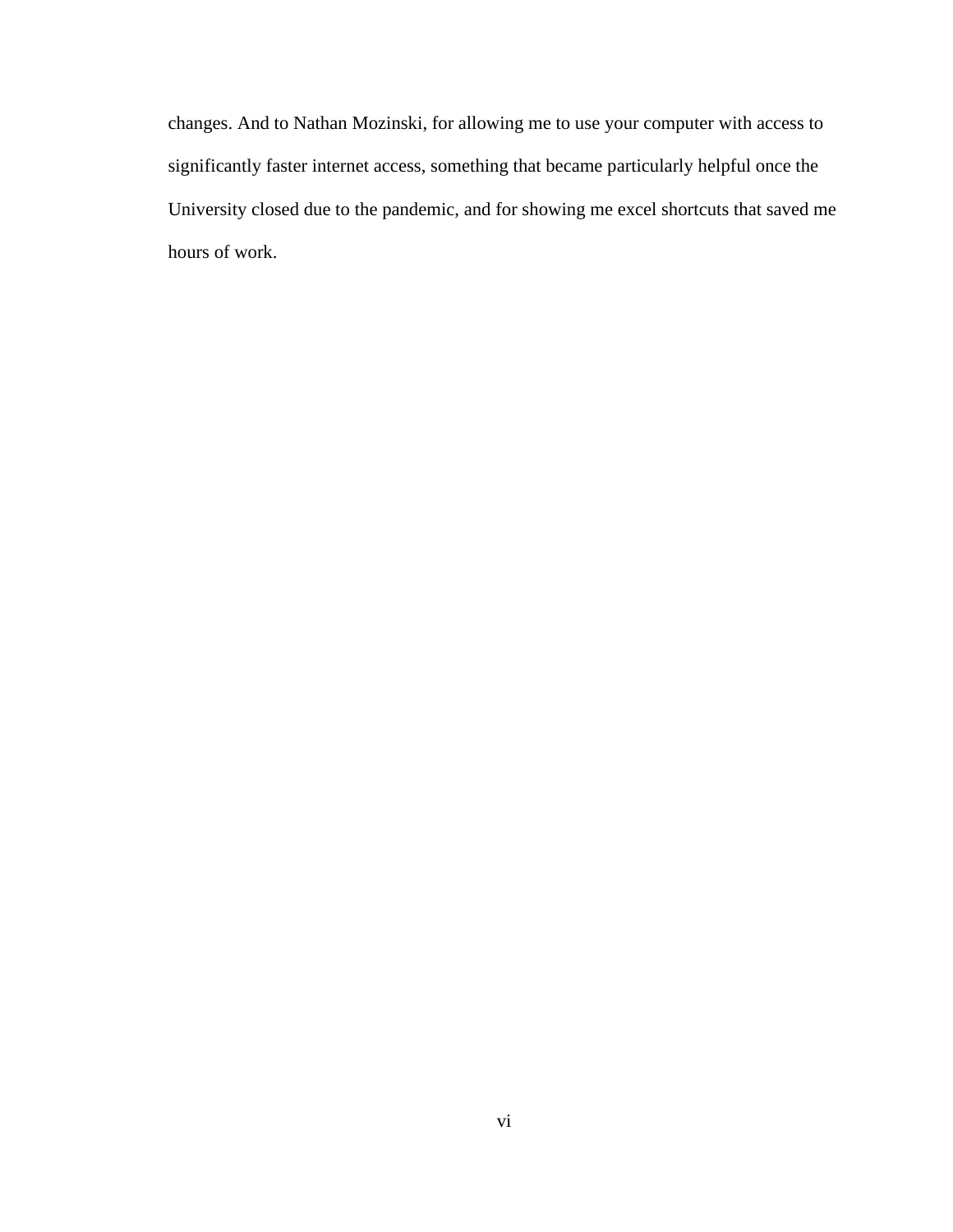### ABSTRACT FOOTING THE BILL:

### <span id="page-7-0"></span>AN EMPIRICAL LOOK AT THE CORRELATIONS BETWEEN CAMPAIGN CONTRIBUTIONS AND COUNCILOR VOTES ON SPLIT TAX RATES IN MASSACHUSETTS.

### MAY 2020

### TRISTAN LALIBERTE

#### B.A., UNIVERSITY OF MASSACHUSETTS AMHERST

#### M.A., UNIVERSITY OF MASSACHUSETTS AMHERST

Directed by: Professor Justin Gross

The current literature regarding the relationship between campaign contributions and roll call voting by elected officials has primarily focused on the congressional level. This study begins to fill the holes in this topic by utilizing city councilor contributions from likely business owners and their stance on tax classification in their respective communities. In this study, I examine contribution data from municipal officials in fourteen communities in Massachusetts as well as the expressed opinions made by city councilors in the 2018 tax classification hearings in order to test the theories that (1) there is a correlation between the actions of political elites and the interests of campaign contributors at the municipal level and (2) that municipal candidates heavily rely on contributions from the business community to finance their campaigns. Though the results are limited, the evidence suggests that if any relationship exists it is negligible and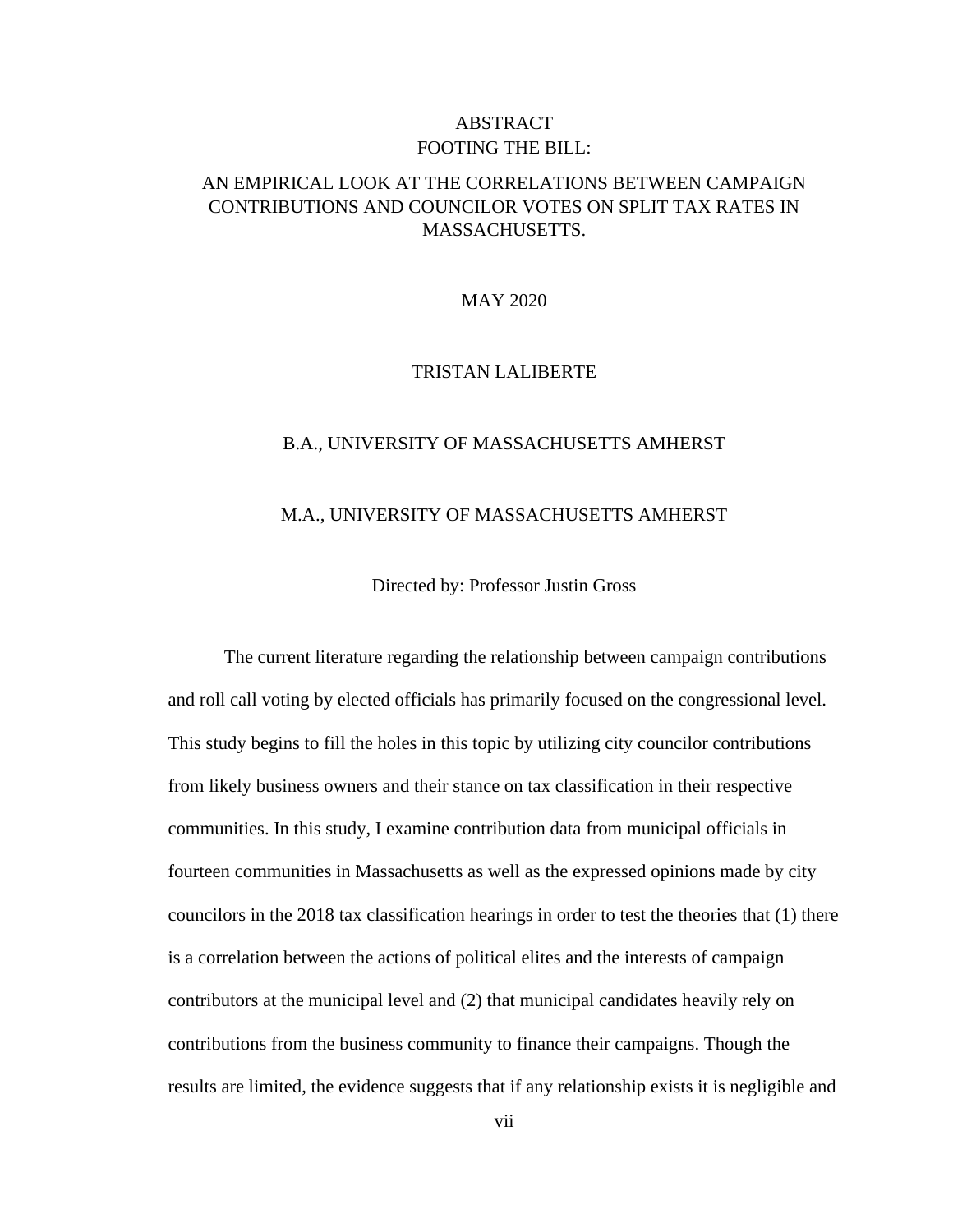unlikely to exist at any level that would validate concern. The findings also suggest that candidates for office in smaller municipalities are not as dependent on contributions from the business community as those in large cities or at the congressional level.

Keywords: Massachusetts, tax classification, municipal, campaign contributions, municipal campaign donations, special interest contributions.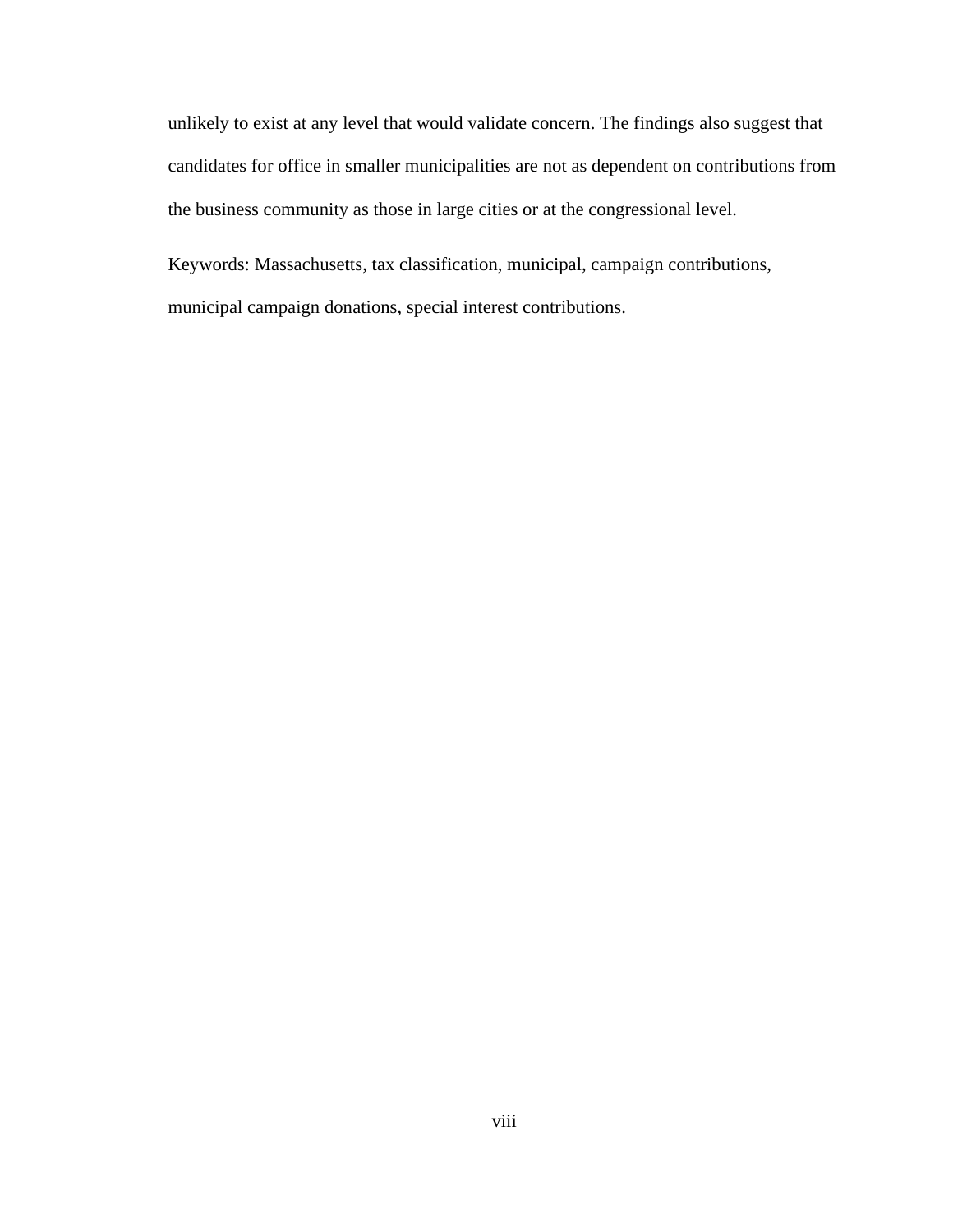### TABLE OF CONTENTS

| <b>CHAPTER</b> |
|----------------|
|                |
|                |
|                |
|                |
|                |
|                |
|                |
|                |
|                |
|                |
|                |
|                |
|                |
|                |
|                |
|                |
|                |
|                |
|                |
|                |
|                |
|                |
|                |
|                |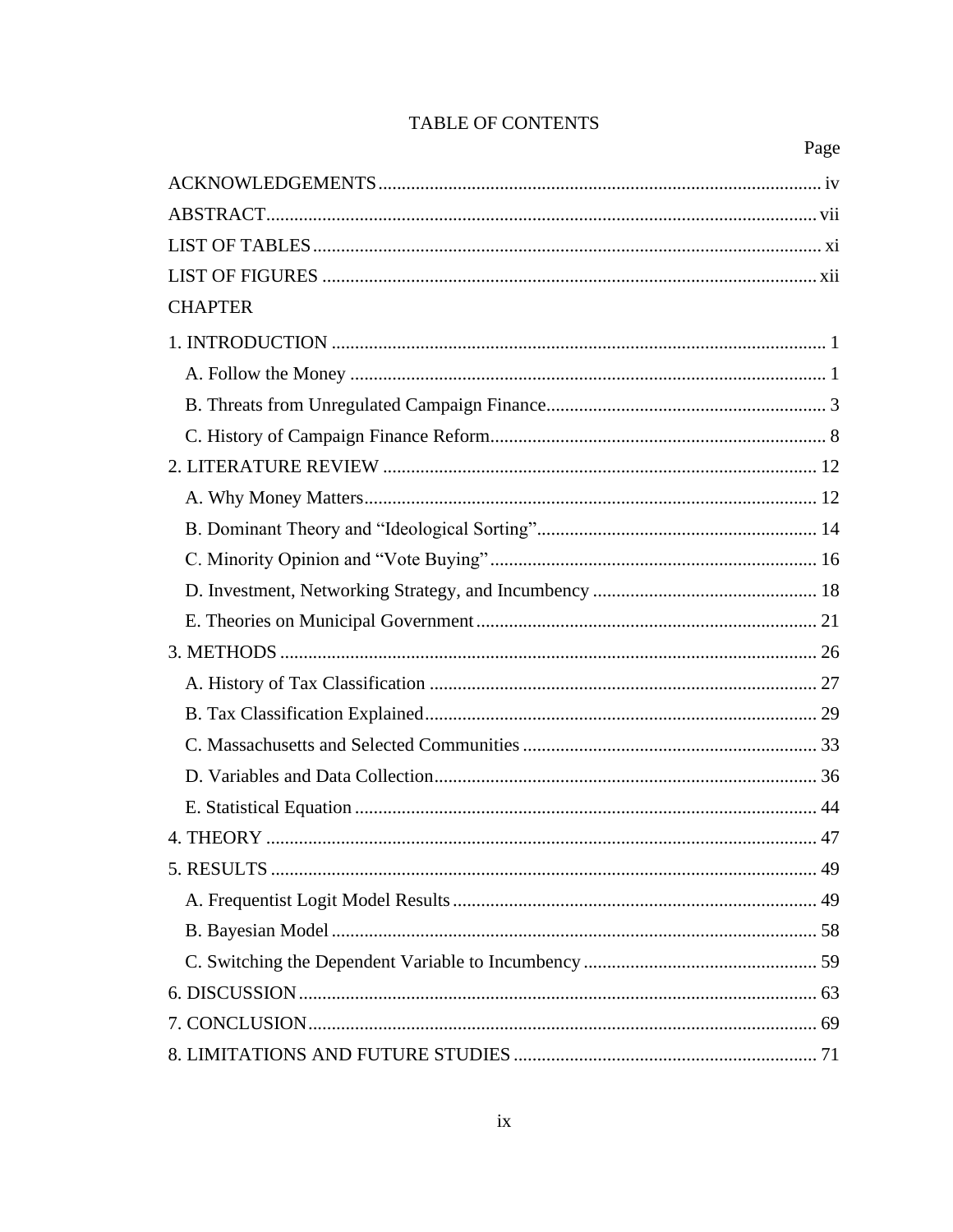<span id="page-10-0"></span>

| APPENDIX: ADDITIONAL CHARTS AND TABLES AS WELL AS CHANGES |  |
|-----------------------------------------------------------|--|
|                                                           |  |
|                                                           |  |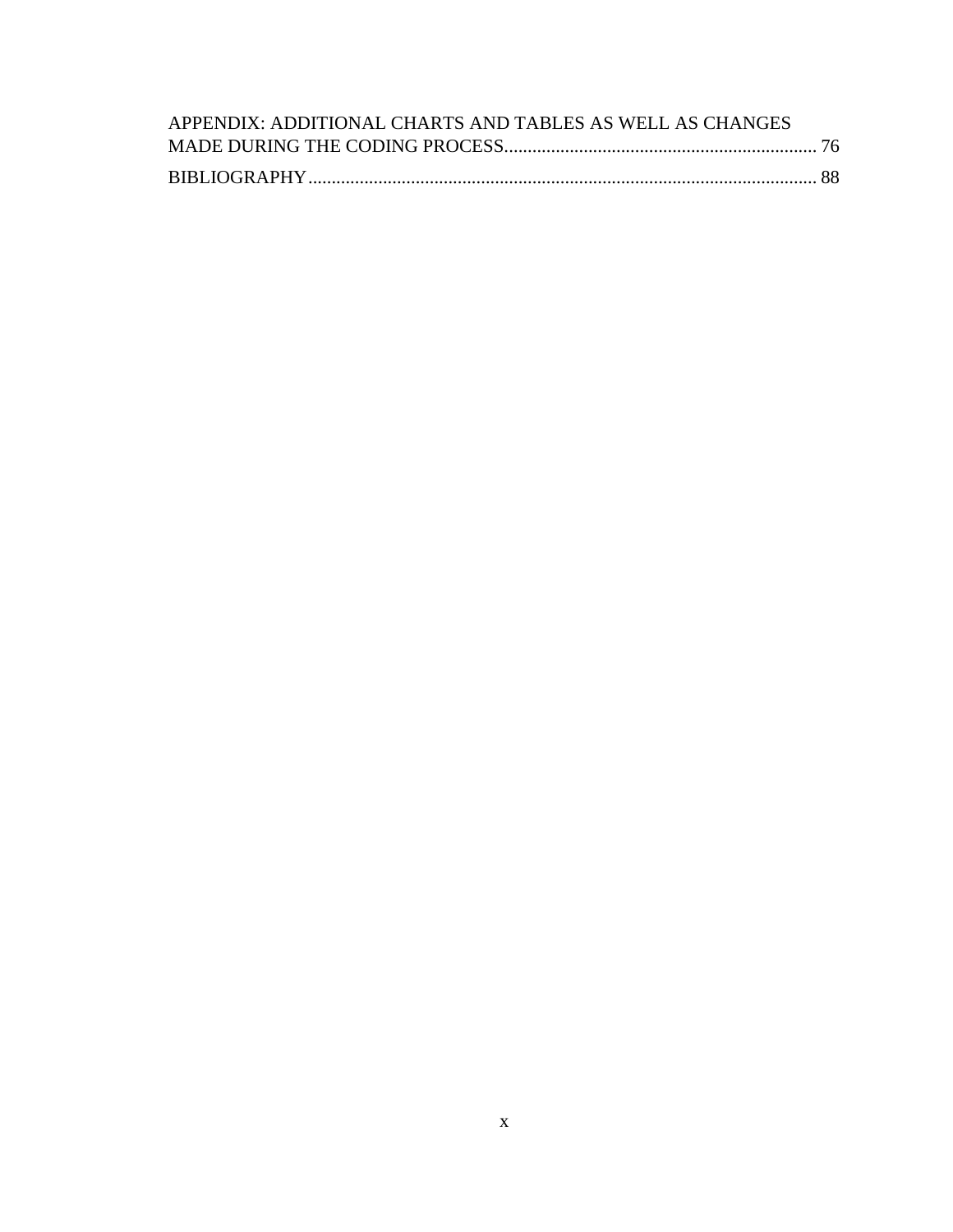### LIST OF TABLES

| Table<br>Page                                                                                                                                              |
|------------------------------------------------------------------------------------------------------------------------------------------------------------|
| 1. Logistic Regression Model Utilizing a Proportion of Campaign Contributions from                                                                         |
| 2. Logistic Regression Model with Dissenting Votes and unanimous Decisions Removed.                                                                        |
| 3. Logistic Regression Model Utilizing only City Councilors with the Greatest and<br>Smallest Proportion of Contributions Coming From Business Owners.  57 |
| 4. Multiple Regression Model Utilizing Incumbency as the Dependent Variable.  59                                                                           |
|                                                                                                                                                            |
| 6 Logistic Regression Model Utilizing Campaign Contributions Prior to Council Votes.                                                                       |
|                                                                                                                                                            |
|                                                                                                                                                            |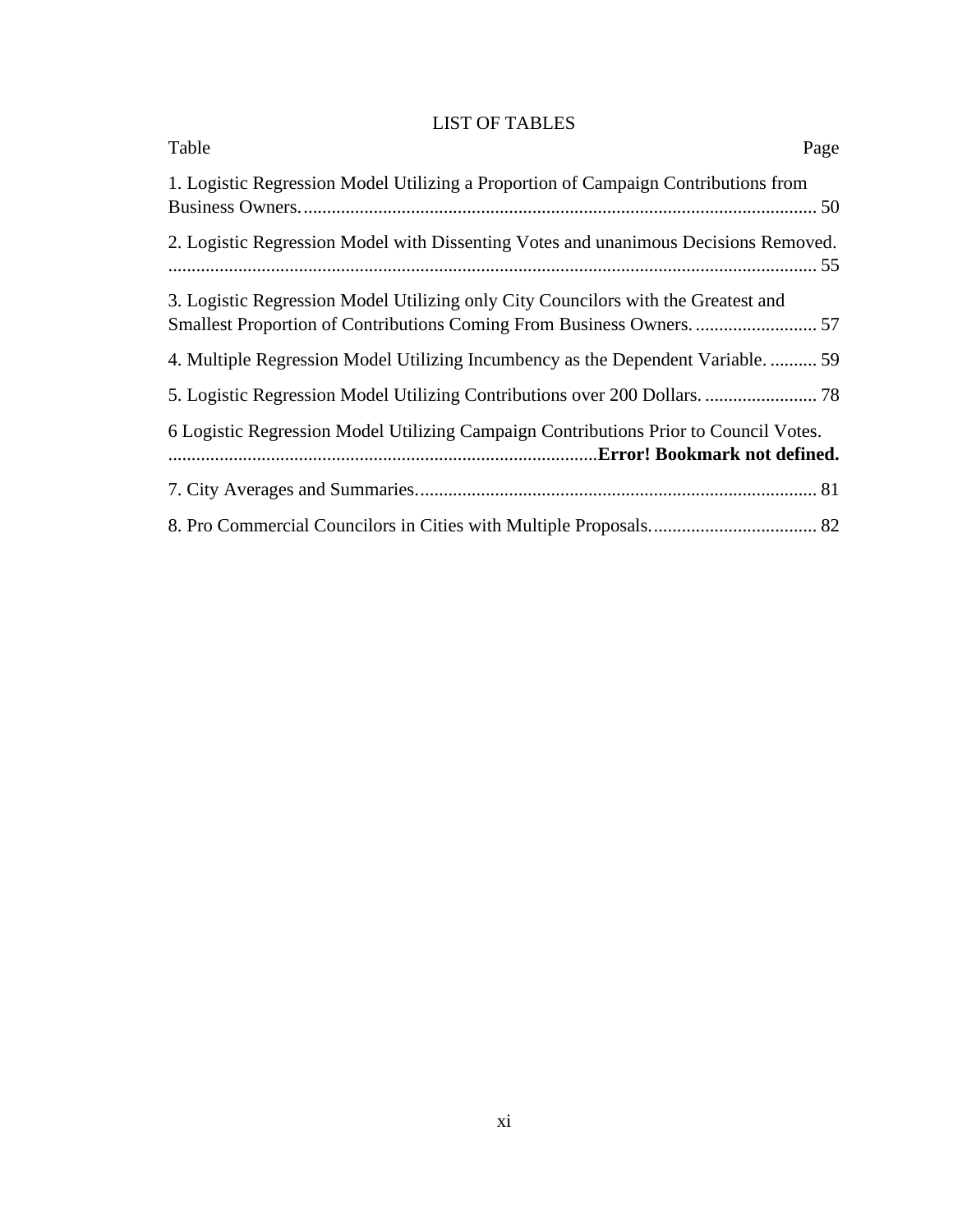### LIST OF FIGURES

<span id="page-12-0"></span>

| Figure                                                                           | Page |
|----------------------------------------------------------------------------------|------|
|                                                                                  |      |
|                                                                                  |      |
|                                                                                  |      |
| 4. Proportion of Contributions from Business Owners made to City councilors.  83 |      |
| 5. Proportion of Contributions From The Business Community to City Councils as a |      |
|                                                                                  |      |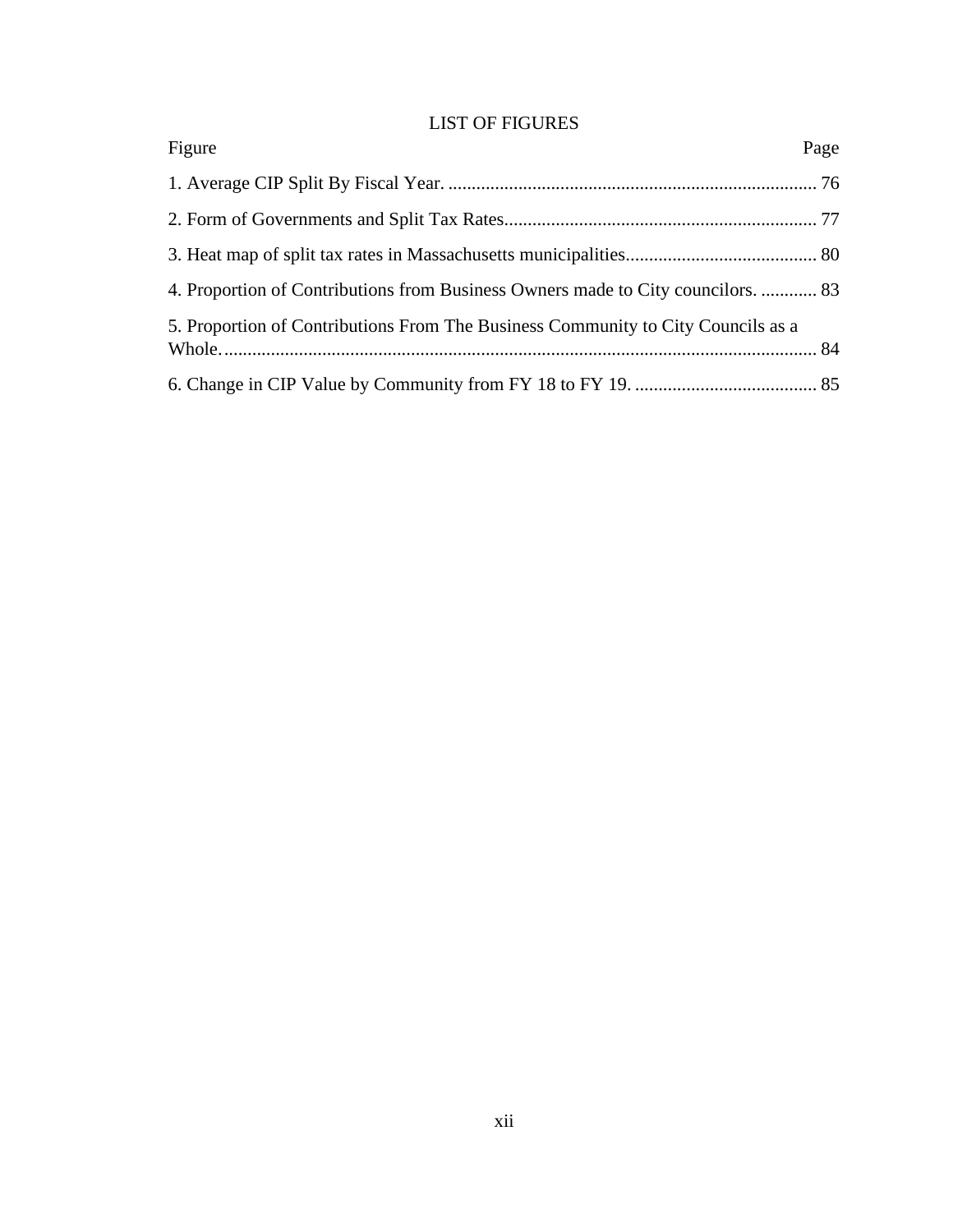#### **CHAPTER 1**

#### **INTRODUCTION**

#### <span id="page-13-1"></span><span id="page-13-0"></span>**A. Follow the Money**

"Follow the money." This was the advice given by Henry Peterson to the Senate Judiciary Committee in 1974 (Doyle, Mieder, and Shapiro, 2012), to uncover instances of political corruption. Financial gain is the prime indicator, if not the root cause of what has been perceived to be corrupt practices by lawmakers. In fact, money itself has been described as the "tracer element" for the "distribution of political power" (Alexander and Corrado, 1995). The average American is unfortunately all too familiar with its implications associated with the role of money in the American political establishment. In the spirit of Peterson's words, awareness of the financial operations of prominent public figures has risen dramatically since the 1970s, followed closely by a push for increased campaign finance restrictions. This should not be a surprising fact. If political corruption is indeed widespread, then it serves as a very real threat to the American Republic and would mean that governmental bodies can be easily influenced by those with access to capital. There is a copious amount of research regarding the correlation between campaign finance and legislative vote choice at the congressional level. Yet, however abundant research on the topic may be, it remains hindered by the field's hyper focus on one body, of one branch, of one level of government within the United States.

As Tip O'Neill famously stated, "All politics is local" (Matthews, 1999), and yet we see the attention of political scientists captured by large scale political institutions, leading to missing information in the area of government which most directly impacts the lives of the majority of Americans. The decisions made by municipal lawmakers can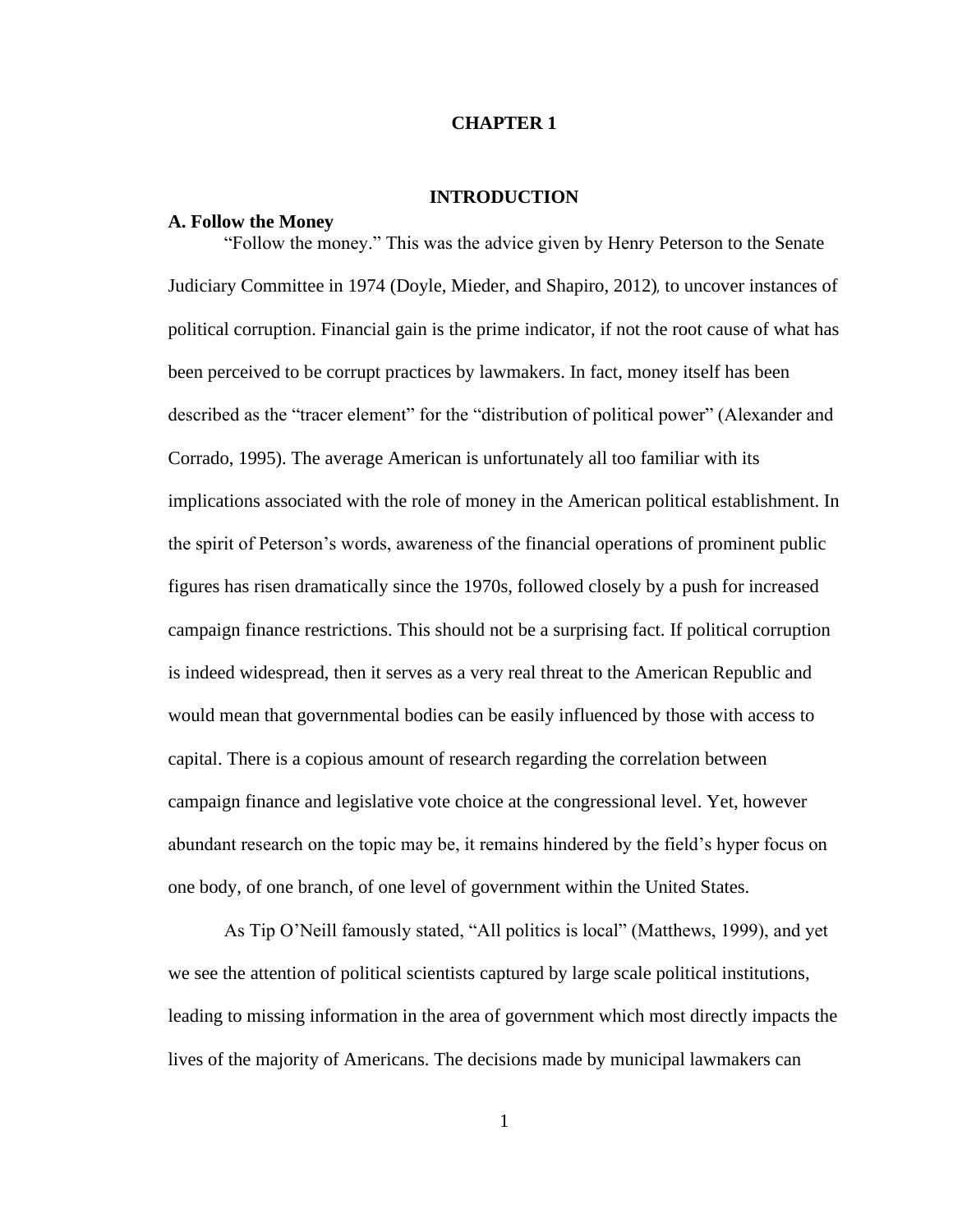have an immediate and direct impact on the day to day lives of individuals while the results of the highly publicized debates that rage in Washington remain hardly felt. Consider the Congressman from an urban district whose constituents will likely never notice the impacts of a farming subsidies bill that he cosponsored 200 miles away in relation to the local official that personally saw to it that the pothole on their constituents morning commute to work was filled. Despite this, the subject of interest in the political field has largely been centered on the federal government.

The call for increased attention to the municipal level is as old as Lawrence Herson's 1957 plea for "a revitalized study of American city government[s]" (Herson, 1957). By neglecting direct study of municipal actors, political scientists are left with two potential consequences: either theories developed at the federal and other levels of government are so well generalizable that they may be seamlessly transferred to municipal situations; or there are sizeable differences between local and other forms of government that prevent the transfer of theories. In either case, further empirical studies of municipal activities are necessary for the field to advance (Marschall, 2010; Trounstine, 2009; Holbrook and Weinschenk, 2014). By taking a closer look at what transpires at the local level, we can gain a more complete illustration of the political scene in American life.

Now more than ever before the easy access to data makes empirical studies at such a level possible. This study takes advantage of this situation and seeks to find if a correlation exists between municipal elite action on tax classification and the percentages of campaign contributions made from business leaders within communities. I do not make the claim that these contributions necessarily have a causal relationship with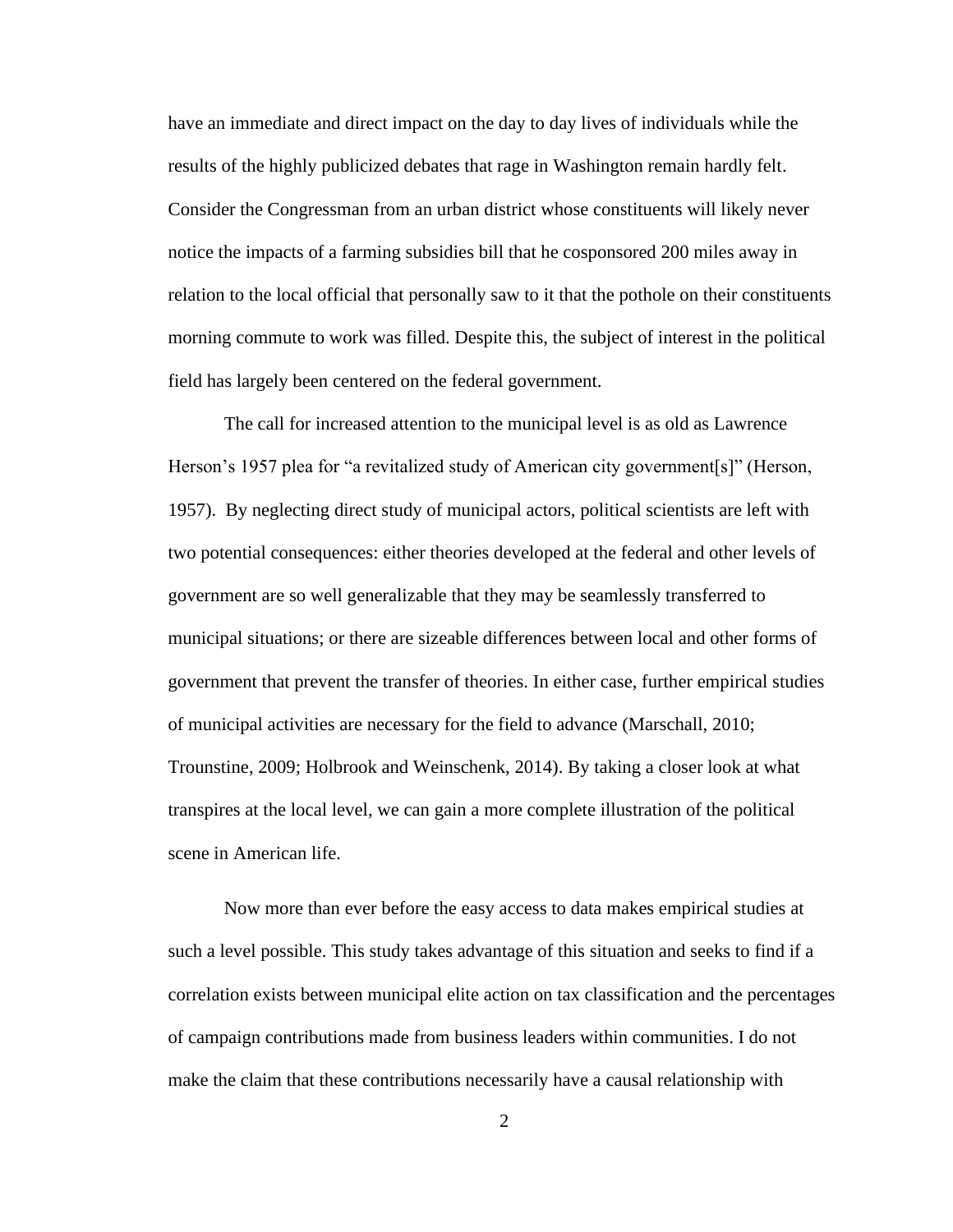officials' decisions to support friendly tax rates for businesses, rather I simply aim to discover if there is a discernible correlation between campaign contributions and vote choice, as has been recorded at the congressional and large scale cities, in smaller municipalities that typically go unstudied. I also attempt to find any discrepancies in the sourcing of campaign contributions between large cities that are typically the subject of scholarly study, and smaller municipalities that are left unchecked.

### <span id="page-15-0"></span>**B. Threats from Unregulated Campaign Finance**

In the minds of many Americans, the mention of money in the context of politics alone is enough to trigger colorful illustrations of party bosses committing morally heinous acts. Thoughts of corruption and greed coming from political figures, no matter how accurate or inaccurate they may be, are sure to permeate through the individuals' subconscious or even conscious mind by the mere mention of money in politics. The classic image of a greedy politician is one that is commonly played out in various forms of American culture and entertainment. This long predates effective campaign finance reform that emerged in the 1970s as the word "corrupt" is not one that has ever been absent in American literature. In fact, it has consistently appeared at the same rate in printed texts since America's founding (Michel, Jean-Baptiste et al. 2010). Worries surrounding alleged corruption have led to a number of attempts at campaign finance reform with an ever-increasing push to remove the ostensible influence of money over politics.

The American public has developed such a negative view of the role of money in politics that a legitimate campaign strategy has evolved where candidates flaunt their financial independence from big donors and PACs or even go on the offensive by

3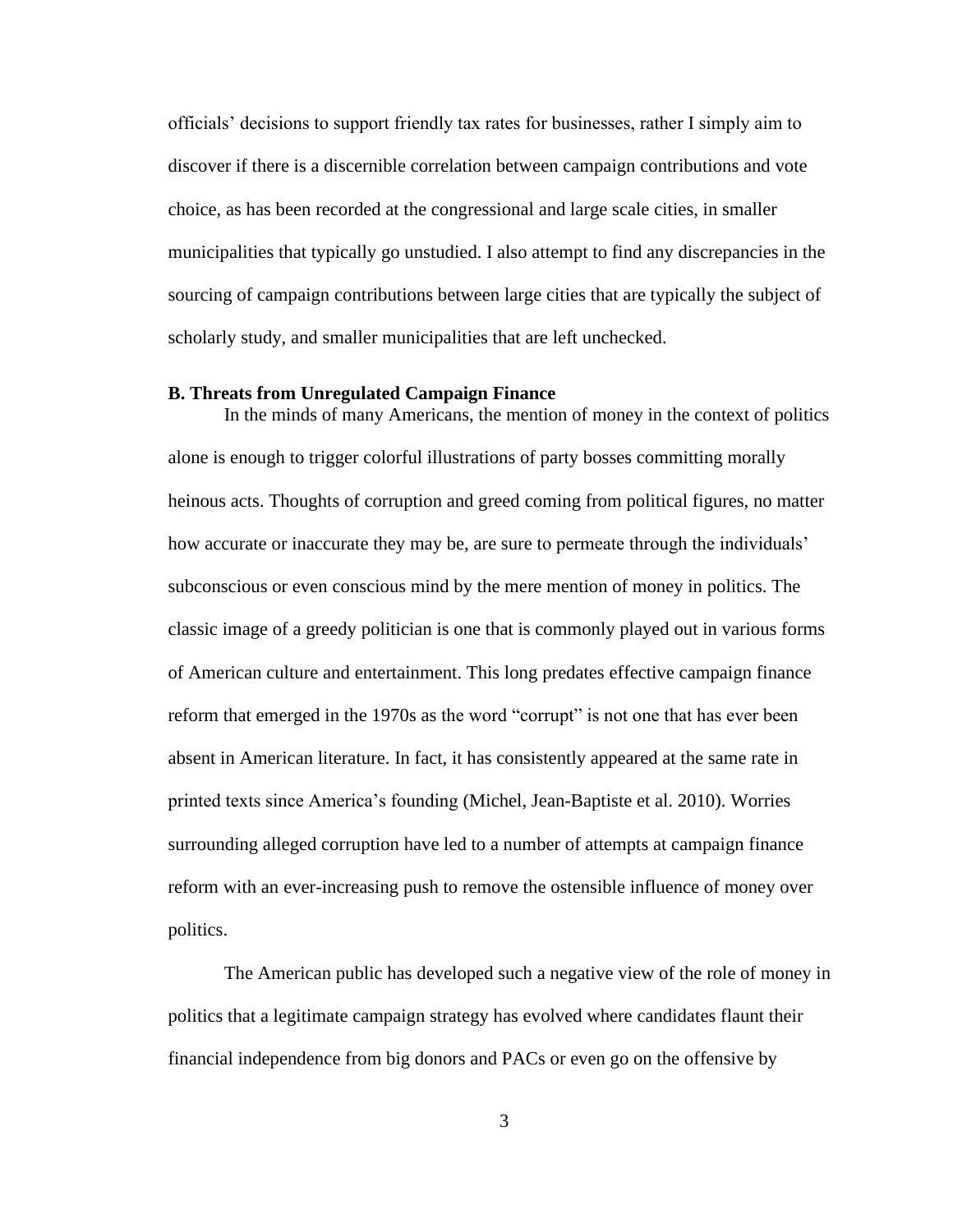attacking their opponents for accepting PAC contributions. The 2020 presidential campaign has been littered with instances of candidates attempting to distance themselves from wealthy contributors and special interest groups. Candidates on both sides of the aisle have touted their own personal wealth to establish their own independence from large campaign contributors, some have even pledged to only accept grass roots and small dollar campaign contributions. The Democratic National Committee itself has helped to foster this targeting of small dollar contributions by changing debate qualification requirements (Milligan, 2020). New guidelines established individual donor requirements that forced candidates to attract a large amount of very small campaign contributions. But what is this alleged influence that money has, and why should voters care to worry about it? And are these steps/actions necessary?

Apart from a few outliers, who have the means to finance their own political ambitions, candidates for elected office require consistent donations to continue to campaign and, ultimately, maintain their ability to influence policy direction. According to Georgetown University, successful congressmen and women had to raise an average of over \$1.5 million for their reelection bids (AN INSIDE LOOK AT CONGRESSIONAL FUNDRAISING, 2012). This translates to over \$16,000 a week. Former Congressman David Jolly placed that figure significantly higher telling reporters that he was told he had to fundraise \$18,000 per day for both himself and the party in order to secure re-election. Congressmen and women spend significant portions of their time in Washington calling potential contributors in party owned call centers near Capitol Hill (Selleck, 2016). A number of news stations have reported that congressmen spend nearly half of their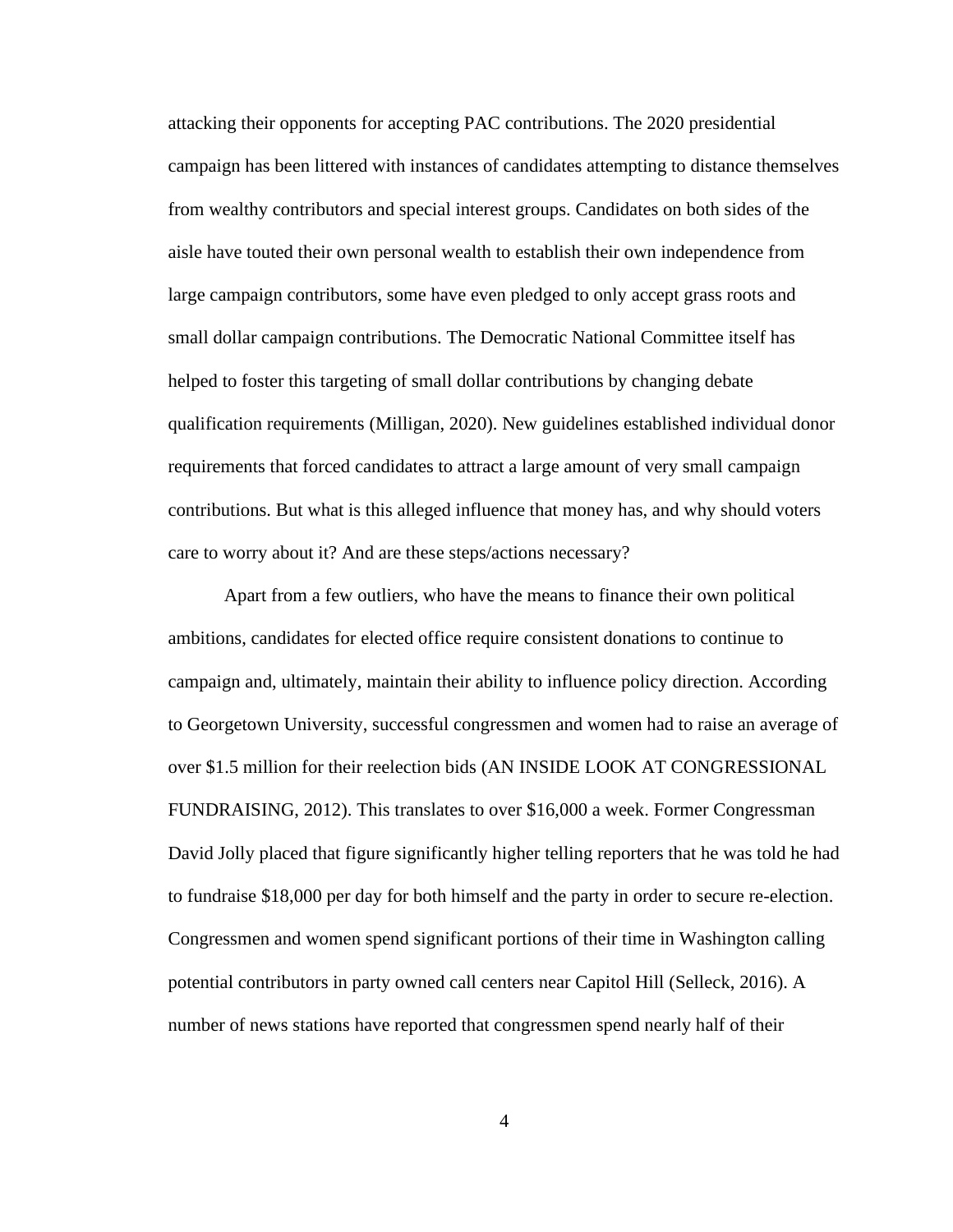workday making calls in search of the necessary campaign contributions needed to fund their re-election campaigns and to support their political party.

These extreme measures taken may be unique to congressional officeholders, but elected officials at all levels of government require continued financial support to, consistently and successfully, run for re-election. It should come as no surprise that while these essential funds can come from a number of sources, studies have suggested that the most common contributors are business owners, (Fleischman and Stein, 1998). While we often associate corporate sponsors with Washington politics, businesses and business owners have been found to be a primary source of these essential funds at the municipal level as well, contributing over 70% of councilor's war chests (Fleischman and Stein, 1998). Through his analysis of New York and London, Herbert Alexander found that over 80% of municipal campaign contributions came from businesses, with the majority of those businesses centered on development interests (Alexander 1991). This suggests that grass roots and small campaign contributions have historically not been strong enough to support the financial exhausting process of campaigning, even at the municipal level. This forces candidates for elected office to seek the necessary funds from sources that can reliably provide consistent financial assistance. It is through this dependence on financial support that we find the theorized threat to a republican form of government.

There are two major concerns surrounding campaign finance and the health of a democracy. The first is that campaign contributions can tip the scales of an election in favor of the candidate who is able to spend the most money (Holbrook and Weinschenk, 2014). In this case, the threat to democracy is not limited only to candidates who have their seats purchased through the financial endorsements of major Political Action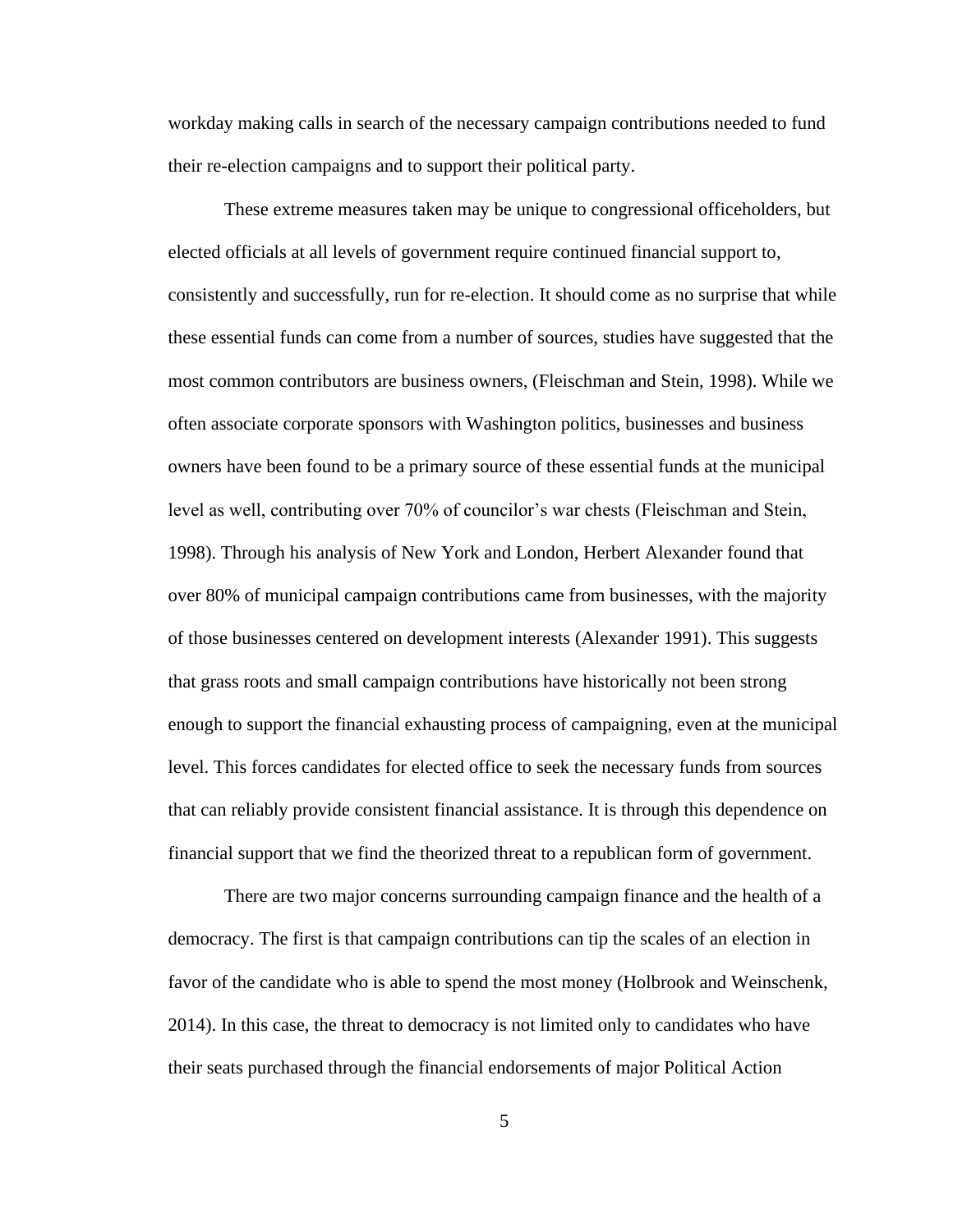Committees, but also through the self-financed candidate who is able to spend their own personal fortune to ensure electoral victory (Steen, 2009). This very scenario is the topic of much debate now as multiple billionaires sought to win the Democratic nomination for President in the 2020 election. Senator John Pastore of Rhode Island once warned, on this very subject, that with no ceilings placed on spending of personal fortunes, "only the wealthy or those who are able to obtain large contributions from limited sources will be able to seek elective office"(Boatright, 2006). In this scenario, the threat to the republic lies in the inability of voters to accurately select which individual should represent them. Instead, the election's outcome is predetermined by the campaign contributors and personal wealth of the candidates as they have the ability to provide the necessary funds to win the election. In all contested city council races in Los Angeles and Chicago between 1989 and 1999, 90% of elections went to the candidate that successfully fundraised the greatest amount (Krebs, 2001). Additional studies have claimed a strong link between campaign spending and vote share (Arrington and Ingalls, 1984; Fleischmann and Stein, 1998; Gierzynski, Kleppner, and Lewis, 1998; Poole, Romer, Rosenthal, 1987). This gives a significant advantage in the polls to the candidate that can raise the most money.

The second fear regarding monetary influence, and the topic of interest in this paper, is that special interest groups can "buy" the votes of legislators. There has been evidence to suggest that a correlation exists between the political goals of campaign contributors and the voting records of congressmen (Roscoe and Jenkins, 2005). Though proving that this relationship is a causal one represents an additional layer of debate. The fear here is that a legislator may cast a vote in a direction preferable to one of their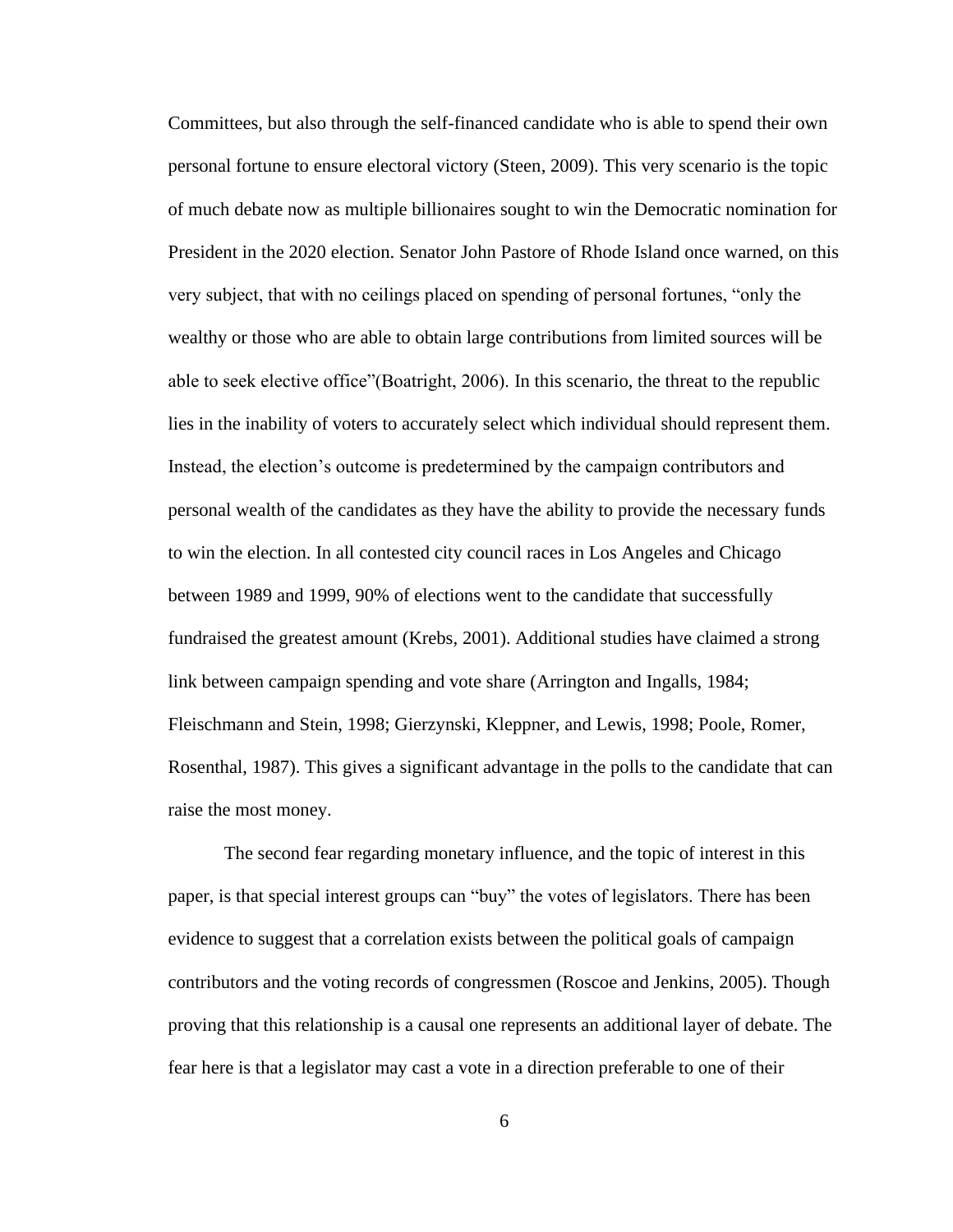contributors, when had it not been for that contributors' donation, the legislator would have voted the other way. Though it has been argued that contributors are simply efficient at selecting candidates who will be sympathetic to their policy objectives, if campaign contributions increase the odds of electoral victory, as described above, a considerable threat of excessive influence over the political system from the wealthy remains plausible.

Still, there are plenty who argue that direct vote buying takes place. Former Representative Downey of New York once stated "you can't buy a congressman for \$5,000 but you can buy his vote. It's been done on a regular basis", while former Representative Bill Brodhead stated very clearly that he believed "Votes are given in exchange for contributions" (Campaign Finance Reform, 1991). Other representatives have testified on personal conversations in which congressional leaders admitted to giving in to their campaign contributors wishes.<sup>1</sup> Additionally, a number of scholarly works have claimed to have proven some level of a causal relationship between contributions and vote choice (Roscoe and Jenkins, 2005). Nevertheless, even if either case were true, then unregulated campaign contributions truly would present a direct and very serious threat to the democratic process within the United States.

<sup>&</sup>lt;sup>1</sup> Representative Dan Glickman "A member commented to me, 'I am committed. I got a \$10,000 check from the National Automobile's Association. I can't change my vote now.'" Representative Millicent Fenwick on remarks made to her by a colleague "'I took \$58,000, they want it,' was the explanation one colleague gave me for his vote." See *Campaign Finance Reform Proposals of 1983, Hearings Before the Committee on Rules and Administration, United States Senate, Ninety-eighth Congress, First Session, on the Federal Election Campaign Act of 1971, as Amended, and on Various Measures to Amend the Act, S. 85, S. 151, S. 732, S. 810, S. 1185, S. 1350, and S. 1684 : January 26, 27, May 17, and September 29, 1983.*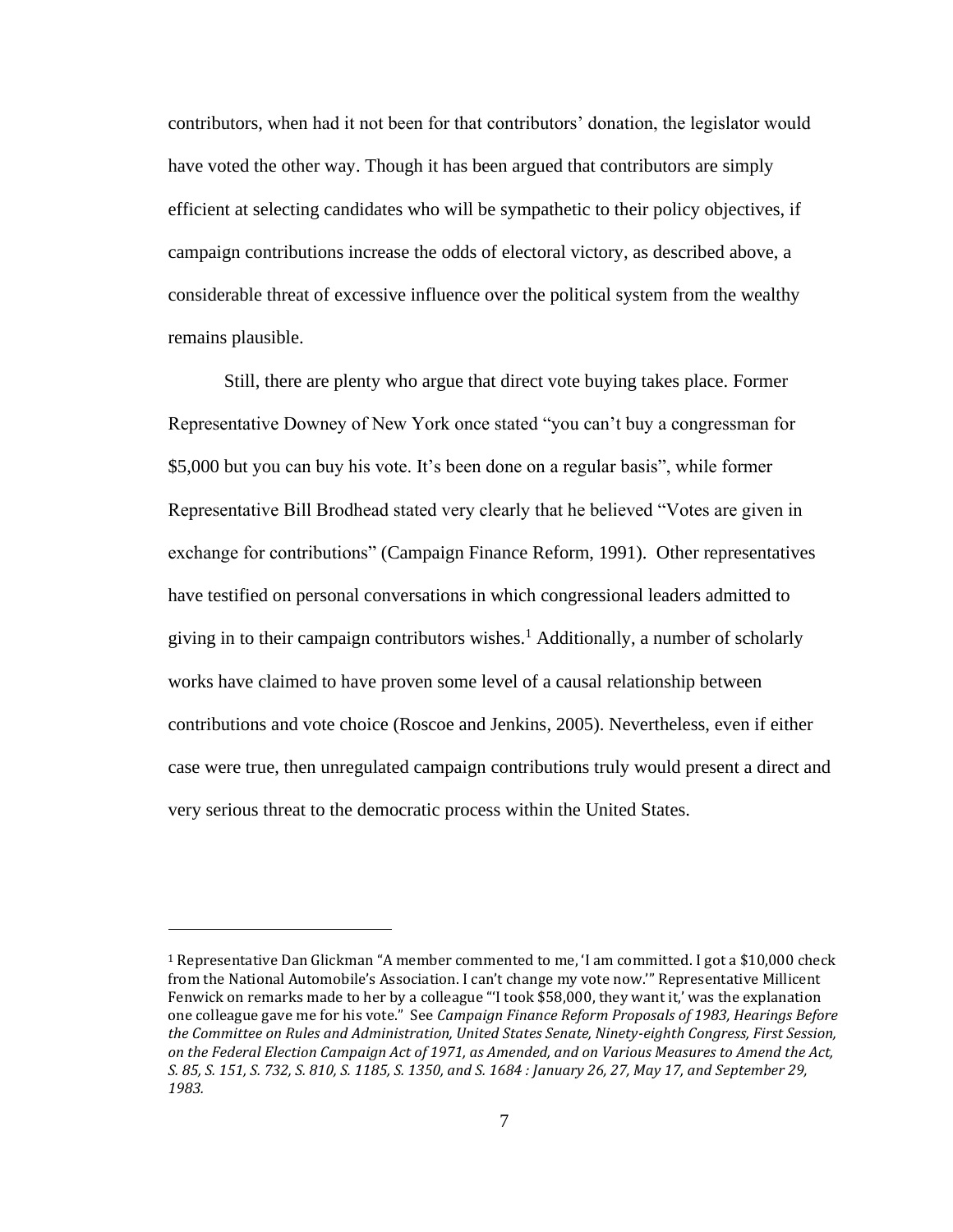#### <span id="page-20-0"></span>**C. History of Campaign Finance Reform**

With the dramatic and very real threat that the power of financial strength potentially wields over the American Republic, efforts to limit the influence of the incredibly wealthy should be encouraged wherever and whenever possible. The study of campaign finance proliferated in the 1970's (Michel et al, 2012) with the emergence of the Watergate scandal and a severe and deep mistrust of the government. Since then, campaign finance and campaign finance reform have remained a hot button issue that is periodically propelled to the forefront of modern political discourse. However, the 1970s did not mark the first-time campaign finance reform was discussed or tried in the United States. President Theodore Roosevelt pushed for disclosure of contributions to candidates at the federal level in his state of the union address in 1905 (State of The Union Address, 1905). Initial legislative attempts to create contribution limits and make campaign donations to congressional offices public information date back to the Tillman Act of 1907. These early efforts were largely ineffective as they could be easily circumnavigated or outright ignored due to the lack of an enforcing agent. Congress continued to make periodic efforts to limit the alleged power of unions as well as corporations via their excessive financial giving's. The 70s saw a radical revival in attention to campaign finance reform and reporting. These efforts remained largely ineffective for the same reasons that the Tillman Act failed to garner real change.

These continued efforts made by congress eventually culminated in the passage of the Federal Elections Campaign Act (FECA) of 1971. However, real change did not come until after the Watergate scandal caused widespread and general distrust of the government. This resulted in numerous amendments to the FECA which resulted in the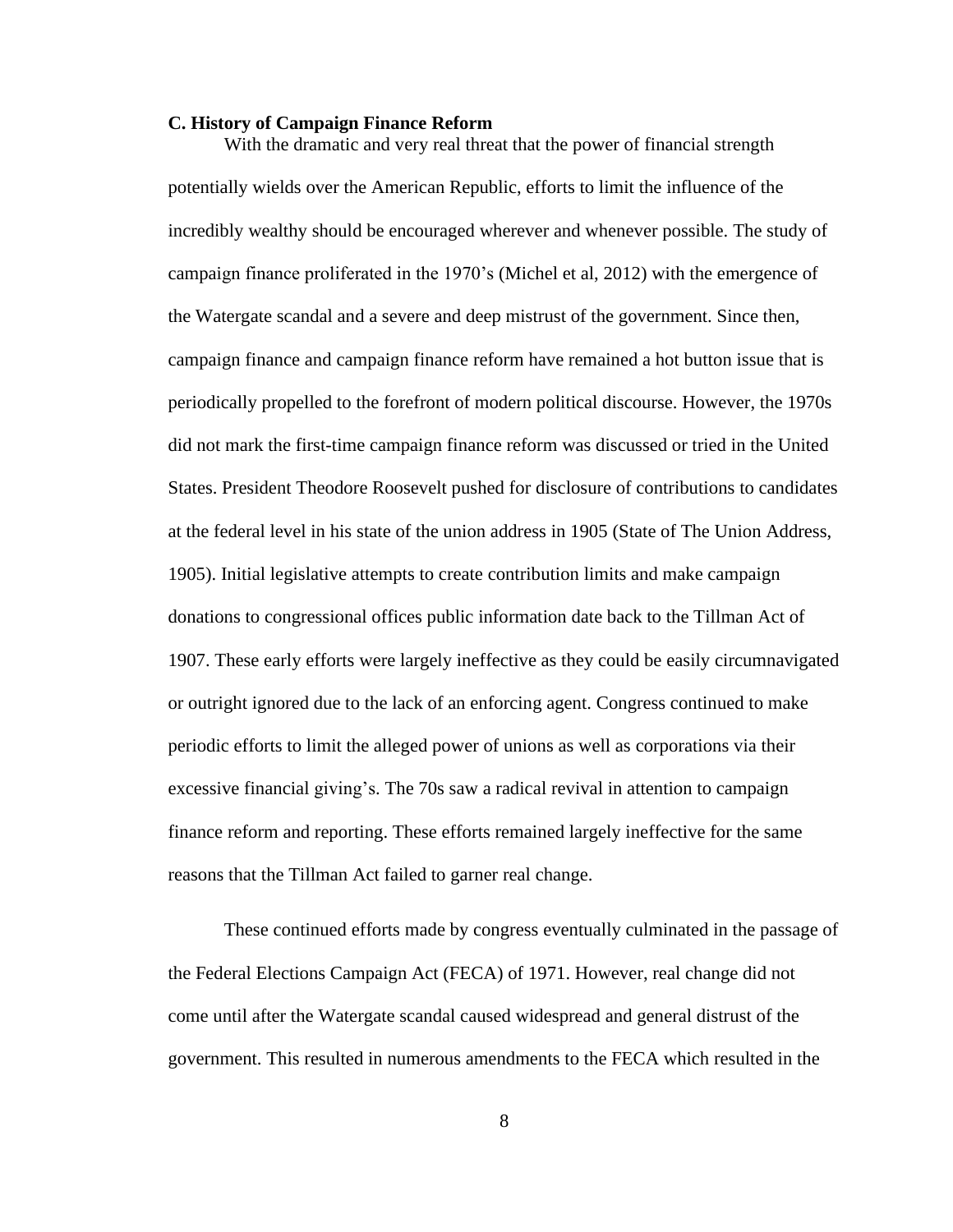birth of the Federal Elections Commission (FEC). With the creation of the FEC, finally came the long-needed enforcement agent that was able to oversee elections and the financial disclosure process.

With the creation of the FEC and the sudden public access to campaign finance reports and data came an increase in scholarly studies relating to campaign finance. Specifically, this allowed political scientists to begin studying the relationship between campaign contributions and the vote choices of elected officials (Stratmann, 1995; Roscoe and Jenkins, 2005). A dramatic and sudden rise in PAC contributions also contributed to this rise in scholarly research. In fact, between 1974 and 1980, PAC contributions increased by 500% and the average contributions to congressional office seekers tripled (Jacobson, 1983). This jaw dropping influx of money into the political system, combined with a growing distrust of the government in the decade, and public access to information created the nutrient rich environment for such studies to flourish. With all these efforts made, by lawmakers to reform campaign finance and by candidates to appear financially independent, the question remains: are these actions necessary? To what degree do finances really impact public policy and the formation of the American republic?

The birth of the FEC represented a major advancement in the campaign to increase regulations on the role of money in the political arena. However, the discussion of campaign finance did not end there. The interest and even fear surrounding campaign finance and the alleged effects of high dollar contributions on policy decisions extends to members of the mass public. Perhaps the greatest trigger for increased public attention to the subject in recent memory came ten years ago with the Supreme Court's ruling in the

9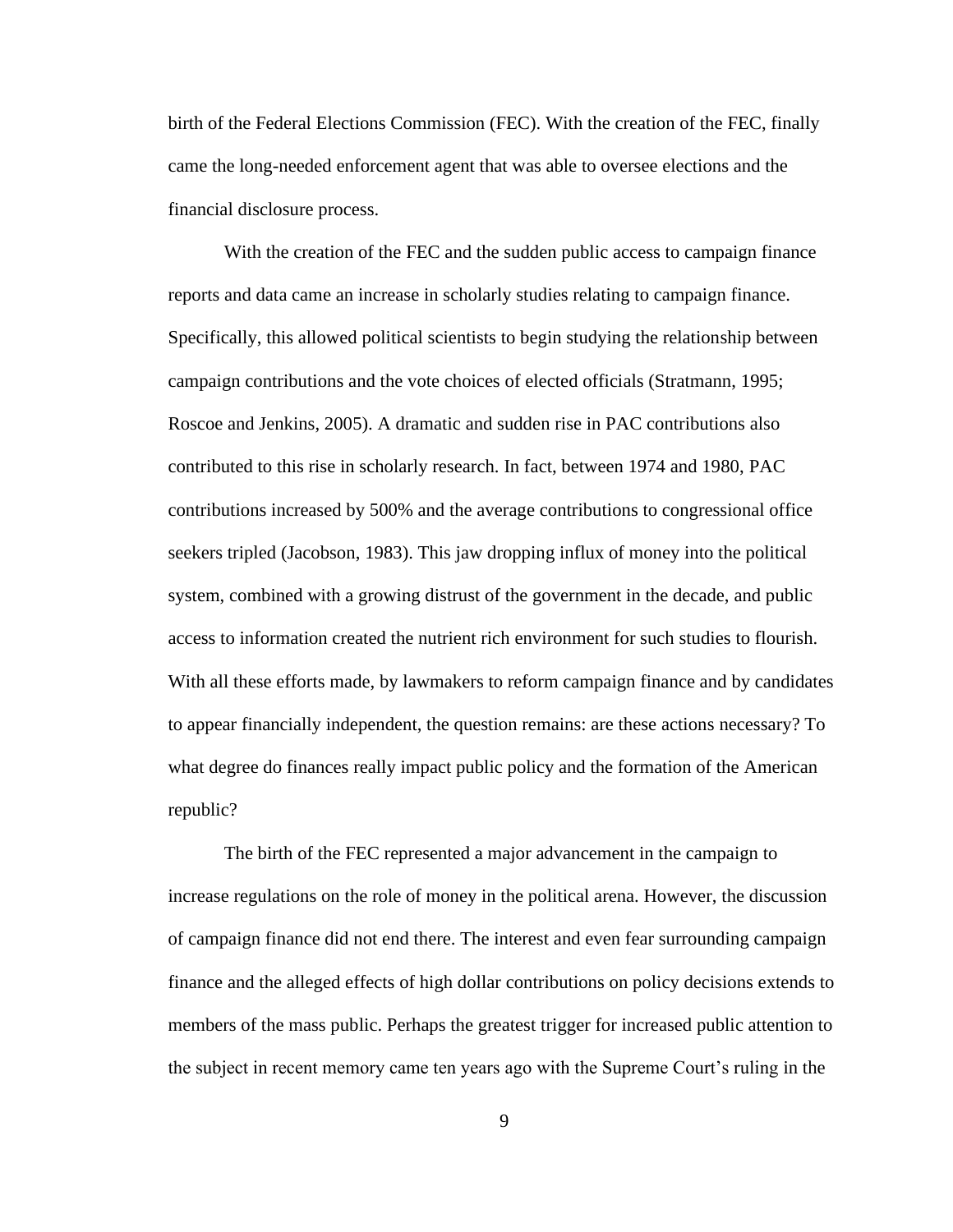case of Citizens United vs. the Federal Elections Commission which ruled that corporations and private entities not associated with campaigns cannot be regulated as it represents free speech (*Citizens United v. FEC*, 564 U.S. (2010)). The Supreme Court's ruling as well as misinterpretations of their decision has caused a widespread fear that corporations and the super wealthy will be able to funnel unlimited sums of money into elections at every level.

Fears surrounding large campaign contributions have not been confined to the national level. In 1973, the Commonwealth of Massachusetts established the Office of Campaign and Political Finance (OCPF), which is responsible for tracking contributions made for all state and some municipal elections. Since then, OCPF has expanded to include city councilors in some of the state's largest communities and routinely answers questions regarding state campaign finance law. The most recent expansion of OCPF occurred in November of 2019, the Massachusetts Legislature and Governor Baker expanded the powers of OCPF to include a larger number of municipal offices across the state (Sullivan Michael, 2019). Across the country, other governing bodies have attempted to further regulate campaign finance. Recently the Cities of Denver, Portland, and Baltimore, to name a few, have taken steps to lessen the potential effects of largescale donations (Holder Sarah, 2018). In 2018, the City of Denver placed new restrictions on the amount of money that individual contributors could donate to city officials (Omedo, Nike, 2018). Additionally, candidates for office were no longer allowed to accept any campaign contributions from businesses of unions. The City also implemented a donation-matching program that would provide candidates with taxpayer dollars matching the amount of money donated to the candidate, provided that the contribution

10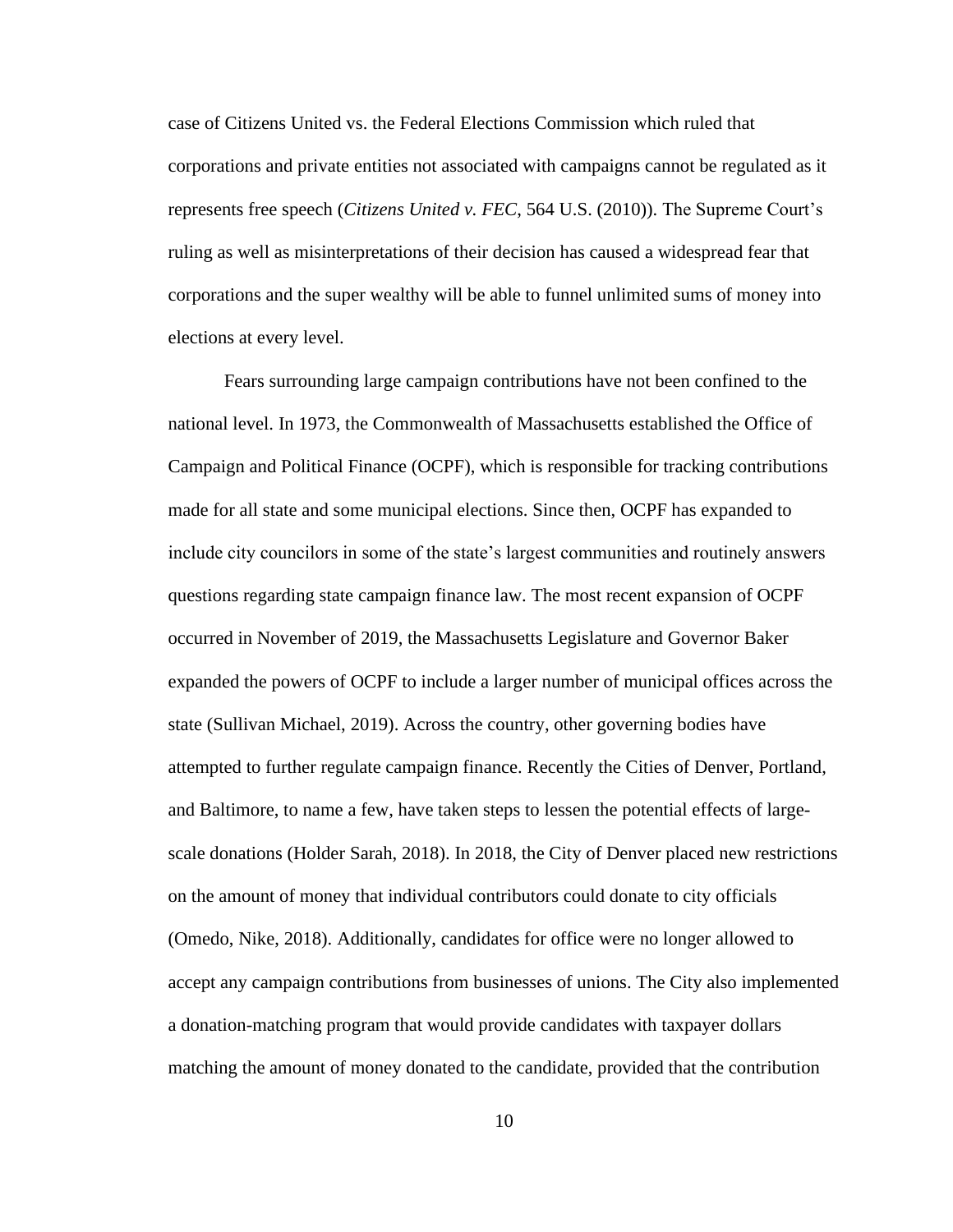was less than \$50. With these measures, municipal governments have attempted to curb unethical favorability from politicians based on the source of large-scale contributions. From setting campaign contribution limits to establishing systems of contribution matching via public funds, municipalities have sought to minimize the theorized influence that campaign contributions have.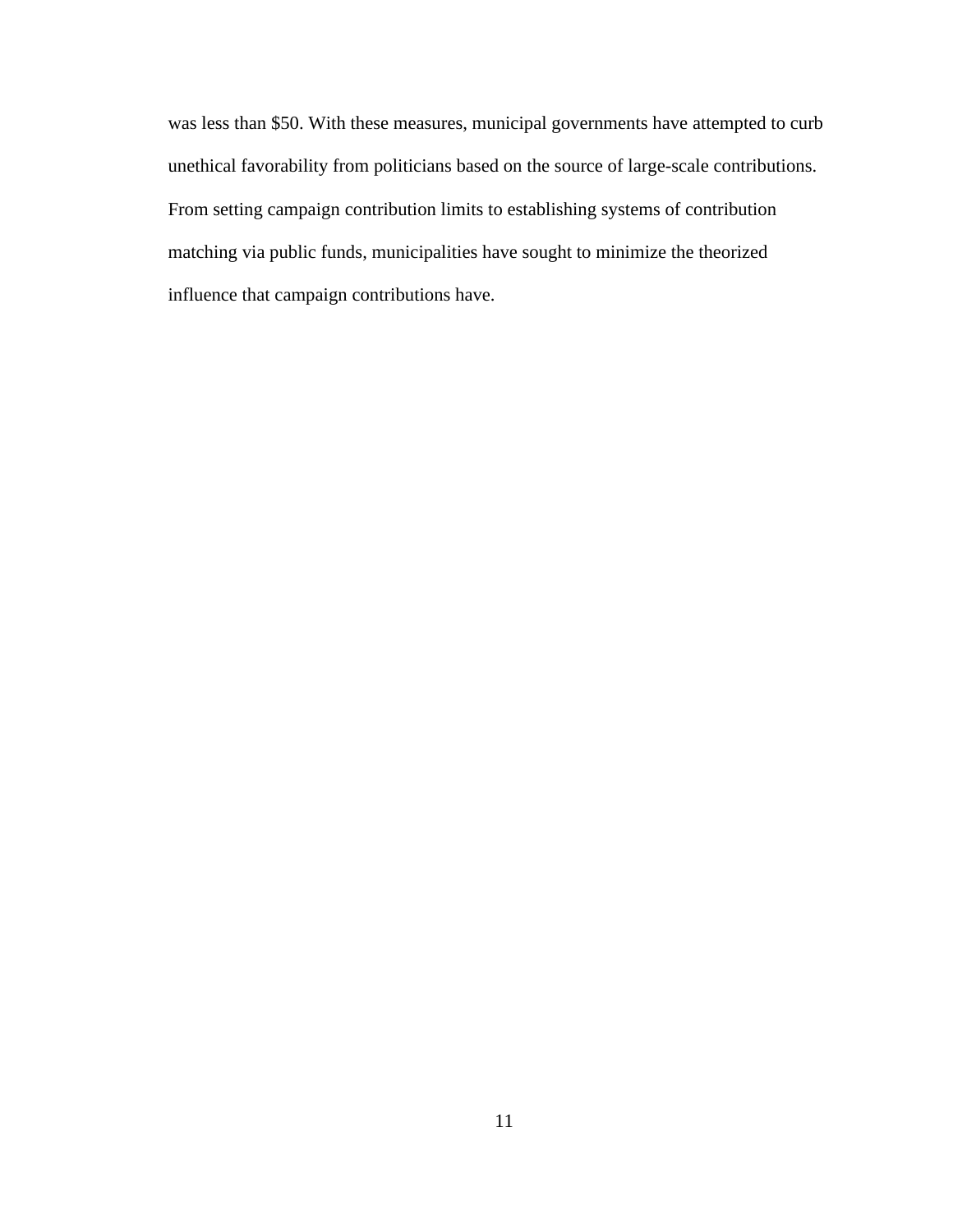### **CHAPTER 2**

### **LITERATURE REVIEW**

<span id="page-24-0"></span>Despite the supposed dangers to the republic listed previously, conventional wisdom amongst the political scientists asserts the belief that roll call votes made by political elites remain largely unaffected by campaign contributions. Instead, any correlation found between the policies supported by campaign contributors and elected officials is thought to be the result of the ability for major contributors to effectively and accurately identify candidates that are already squarely in line with their political interests.

If the campaign contribution is made in an effort to change an official's perspective or to support an official with a particular ideology, then a correlation should exist. This has been demonstrated at the federal and state levels as political action committees commonly provide financial support to candidates that are most likely to vote in a favorable fashion (Pool, Romer, and Rosenthal, 1987).

#### <span id="page-24-1"></span>**A. Why Money Matters**

A key assumption that this study and much of the literature surrounding campaign finance has taken is that there is a direct relationship between the amount of money raised by a political candidate and the likelihood of winning an election. After all, if substantial fundraising was not a factor in election outcome, then what motivation would candidates have to make an effort to secure contributions? Likewise, why would campaign contributors give to candidates that were supportive of their preferred policy outcomes if not to aid in election? If a candidate was just as likely to win if a contributor did not donate than if they did, then there would be no motivation to expend financial resources for that candidate. Thus, a candidate for public office would seek to maximize the amount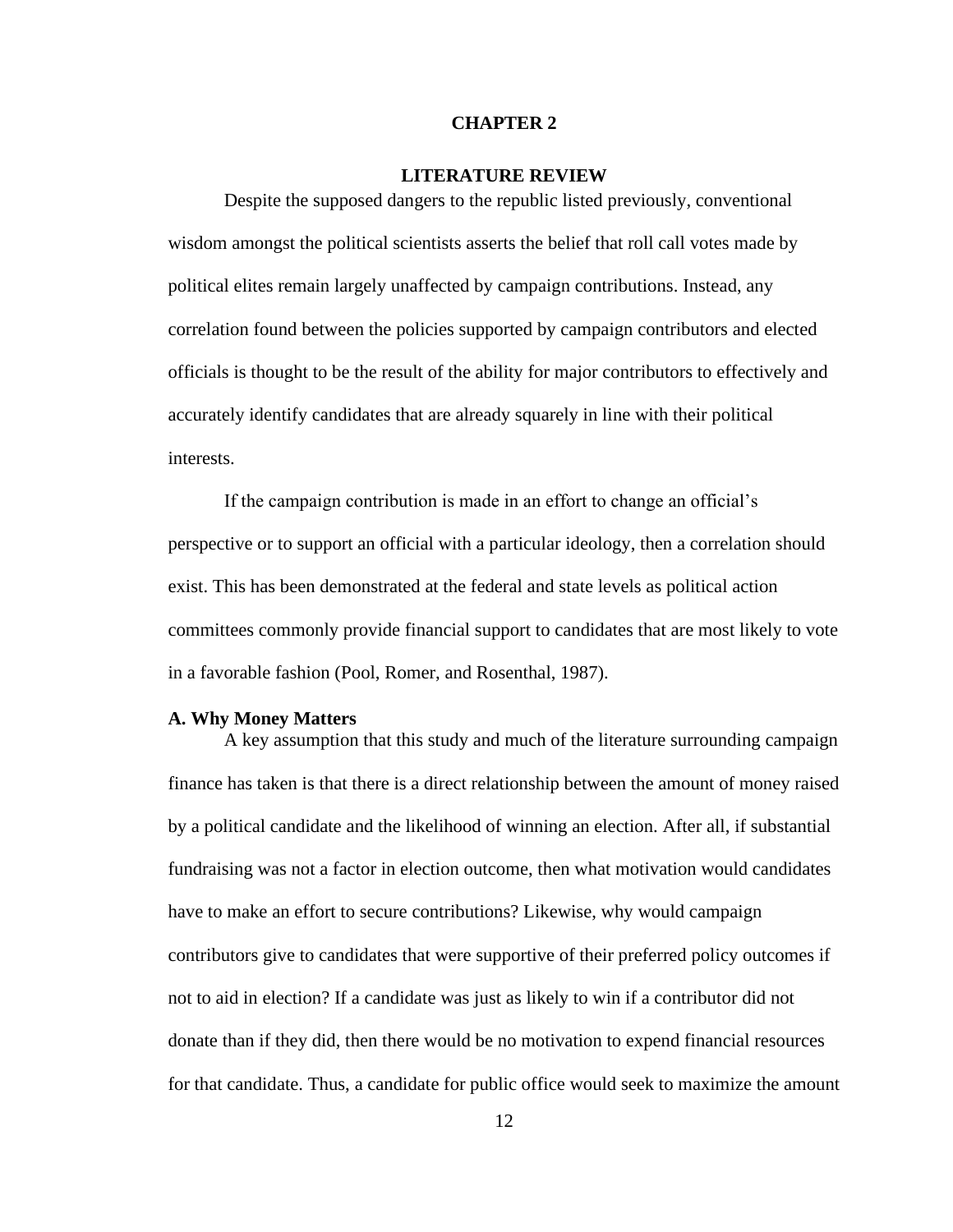of funding through contributions whenever possible. Though there can be no disputing the importance of fundraising in a political campaign, the degree to which it is important likely remains highly subjective from race to race.

The traditional school of thought in political science dictates that there is no direct causal relationship between campaign contributions from special interest groups and voting for policies favorable to that interest group. This has been the typical conclusion reached by scholars since the conception of campaign finance studies in the 1970s (Fiorina and Peterson 1998). However, studies have varied in the way they approach the question, in the number of and what classifies as a control used in the experiment, and in resulting conclusions. Through their meta-analysis on the results of over 357 tests on the link between campaign finance and roll-call voting, Douglas Roscoe and Shannon Jenkins found that about 35.9% of tests found a statistically significant link, arguing in favor of a causal relationship (Roscoe and Jenkins 2005). Interestingly, Roscoe and Jenkins also found that the most common form of measuring campaign contributions was through whole dollar amounts rather than a percentage of total donations. A mere 22.1 % of tests utilized the percentage of contributions coming from special interest groups (Roscoe and Jenkins 2005). Examining the percentage of total contributions made to an official that comes from special interests is a superior method as it highlights the value that that particular special interest groups' contribution is to the recipient. For example, a representative might take several million dollars from special interests, but these donations may only represent a fraction of total contributions, thus losing the support of the special interest group by voting against their preferred outcome may not be too costly for the representative. At the same time, a representative that took a small amount of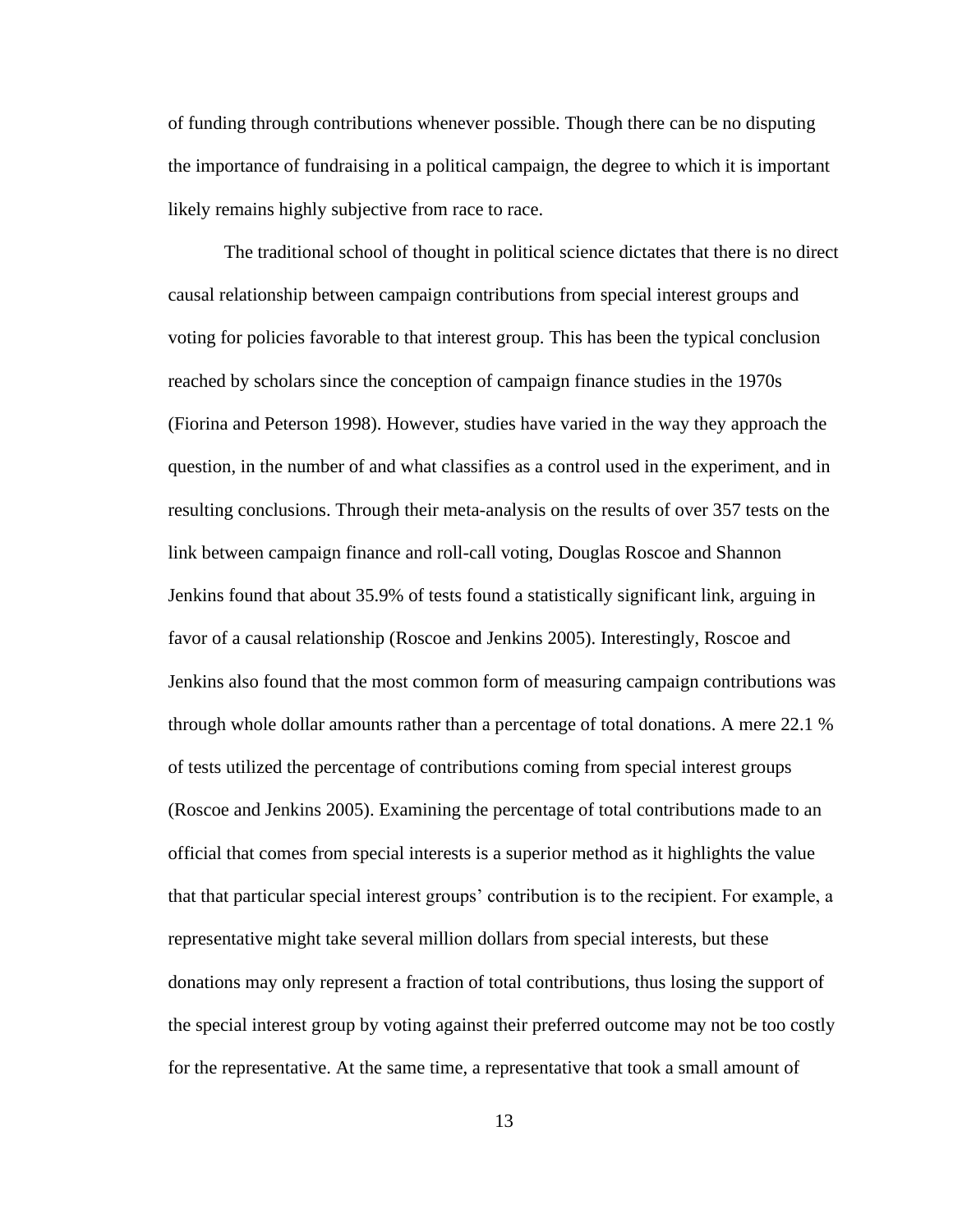money from special interests but funded most of their campaign from those contributions alone, would have a higher degree of dependence on these funds. This reasoning is supported by the results of the meta-analysis which found that when the percentage of total contributions from special interests were utilized, 60.8% of tests were significant (Roscoe and Jenkins 2005). When just examining the dollar amount, only 28.8% of tests were significant (Roscoe and Jenkins 2005). It should also be noted that Roscoe and Jenkins wrote about the factors that were controlled for in each study: common factors included ideology and party ID.

#### <span id="page-26-0"></span>**B. Dominant Theory and "Ideological Sorting"**

The dominant theory in political science is that any relationship between campaign contributions and roll call voting is merely the result of special interest groups accurately identifying candidates that are most likely to vote in their favor. Several scholars have made this point when arguing that corruption is not as blatant as the general populous might expect. This hypothesis has been referred to as "ideological sorting", while the theory that contributions can change an official's vote has been called the "vote-buying" hypothesis (Bronars and Lott, 1997). If ideological sorting is the predominating theory, then it not only negates the arguments made by candidates in this most recent presidential campaign that they are superior for refusing special interest dollars, but suggests that these candidates have made a grave error by not simply taking advantage of such large amounts of money.

Studies that attempt to prove a causal relationship between campaign contributions and vote choice will typically attempt to control for factors that have shown a strong correlation to vote choice. Such factors include ideological views, the political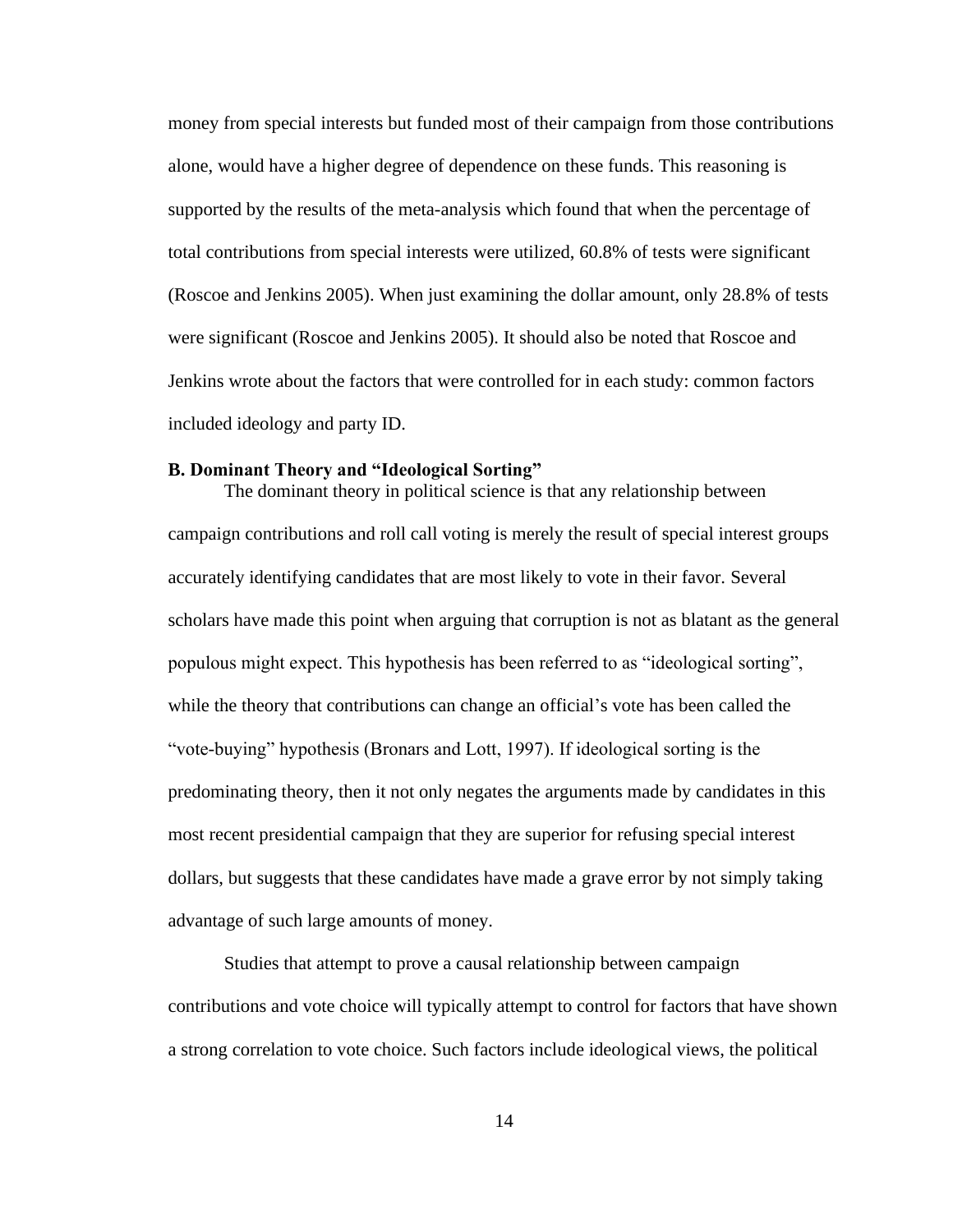party of the individual politician (Smith et al, 2012), or the ideological leanings of the candidate's constituency (Markus 1974).

Filip Palda argues this point in his book. Palda suggests that the American political scene had been consumed by what he described as the "Myth of contributions and Corruption" (Palda 1994), and that as of the 1990's, after "exhaustive academic research [he] has found no conclusive evidence that election money buys government favors". Instead, he argues that the attractiveness and easy study of campaign contributions has detracted scholars from studying other avenues by which big money might have an impact on the American political system. This point may have merit as it has been found that a mere 10% of interest groups' resources are spent on campaign contributions (Palda 1994). So, while special interest groups may be an essential source of funding for candidates, contributing to campaigns may not even be the primary source of lobbying available to these groups. In a similar vein, John Wright has argued that PACs have been detrimental to the efficiency of the government, by devoting staff and congresspersons' time to securing contributions, rather than encouraging them to actually impact the passage of legislation (Wright, 1985), as is their duty.

Still, at the time of Palda's writing, other social scientists such as Stephen Bronars and John Lott, argued that the question remained largely unsolved and continued to research the topic using different measures. Bronas and Lott developed a method by which they compared the voting trends of congressmen over the course of their careers as they received financial support from PACs and after they had announced their retirements, hence no longer seeking campaign contributions. The study utilized special interests' indices on congressmen to determine if their overall support for these special

15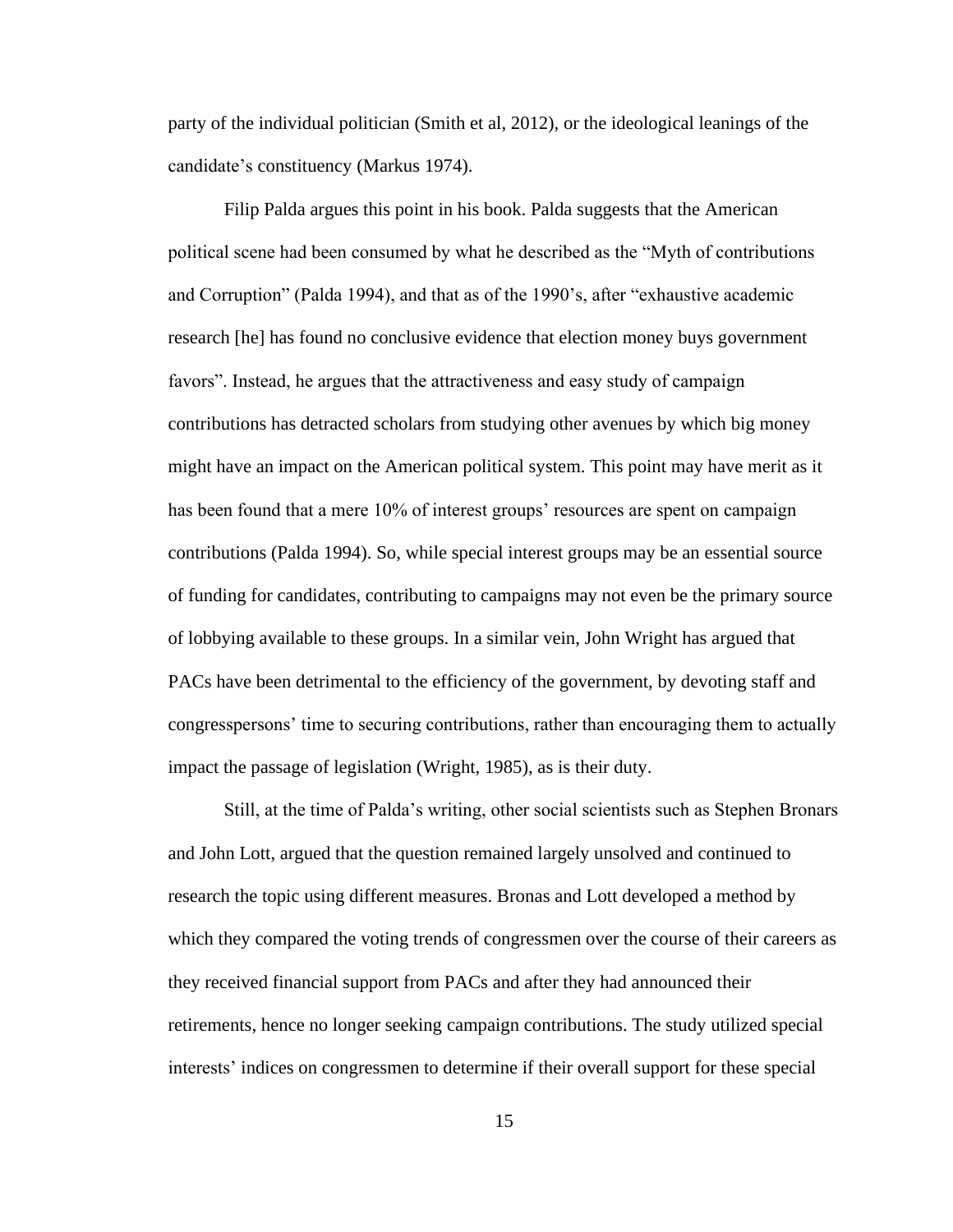interest groups' policy outcomes changed after they announced retirement. They found that only one in five special interest groups examined exhibited a significant decrease in the congressperson's voting index. The overall finding of the piece was a strong rejection of the "vote buying" hypothesis.

#### <span id="page-28-0"></span>**C. Minority Opinion and "Vote Buying"**

In contrast to the dominant school of thought, a few studies have claimed to have found a causal link between contributing to a legislator's campaign, and that same legislator voting for the special interest group's preferred outcome. In fact, it has even been argued that campaign contributions are only rational if they *do* have an impact on congressional voting (Chappell; 1982, Stratmann; 1992). This argument logically follows the idea that organizations and individuals contribute to campaigns to benefit from them in some way. If contributing to a campaign does not guarantee or at least increase the chances that the candidate, if elected, will vote for the preferred outcome, then what incentive is there to contribute? Of course, this argument diminishes the theory that contributing to a campaign is for the purposes of increasing the chances of electoral success, as it would incentivize contributing to campaigns without the expectation of guaranteed preferred policy outcomes. Though, to reiterate, much of the literature both in support and refuting Vote Buying Theory has focused exclusively on the United States House of Representatives, and on Political Action Committees (PACs), hence skewing the scope of research results.

Another argument has been that campaign contributions can affect the vote choice of elected officials depending on the timing of the contributions. John Wright at the University of Iowa examined the relationship between vote choice and campaign contributions while looking at when contributions were made. He determined that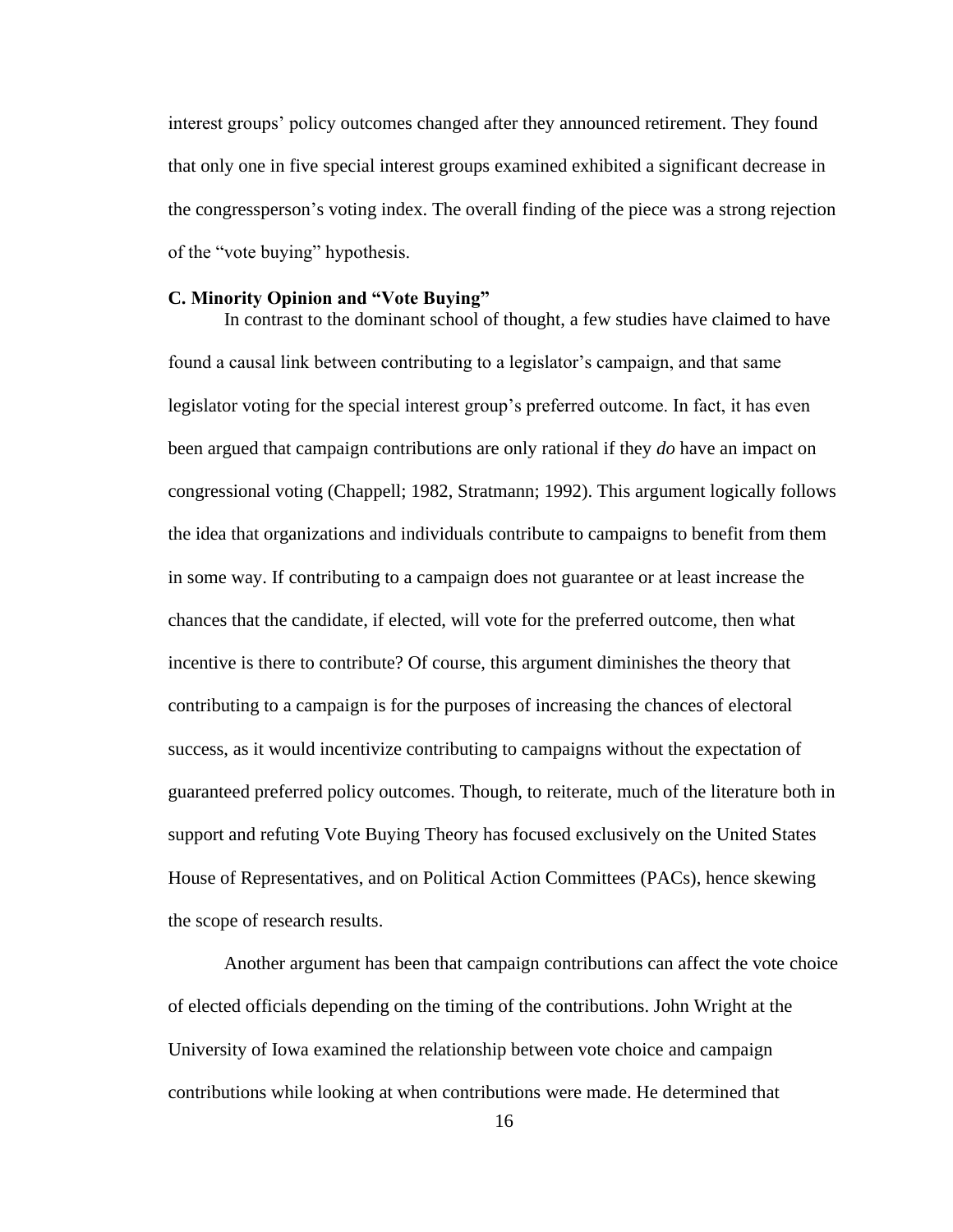campaign contributions were more likely to have a causal link to vote choice when given closer to the date of the vote (Wright, 1990).

Not all theories that suggest causal relationships necessarily fall under the umbrella of vote buying. Instead, it has been argued that with many issues and bills proposed before lawmakers and only a small amount of time to review them, legislators turn to a variety of sources to impact their vote. If a bill comes before them that would have relatively little impact on their constituents, but a rather large impact on a campaign contributor, then they may be more receptive to lobbyists from the contributor (Roscoe and Jenkins 2005).

From here, scholars are poised to debate on whether the evidence points to effective lobbying efforts. Data suggests that tracing lobbying efforts may be a more effective way of determining the power of contributions. One such study suggests that committee-level voting in congress is predictable based on campaign contributions from lobbying groups (Wright 1990). This same study suggests that the lobbying networks were in fact the better predictor of congressional votes than the contributions made. Still, there are political scientists who believe campaign contributions may in fact play a role in the vote choice of elected officials but that the way in which the topic has been studied is deeply flawed and as a result, any proof of causality has been masked. Scholars have argued that it is the way that campaign finance has been studied that has led to the mainstream belief that there is no causal relationship between contributions and vote choice, rather than the belief that no relationship exists in general.

Eleanor Powell, for example, has pointed out that the traditional method used for determining if a contribution has impacted a candidate's policy position is to directly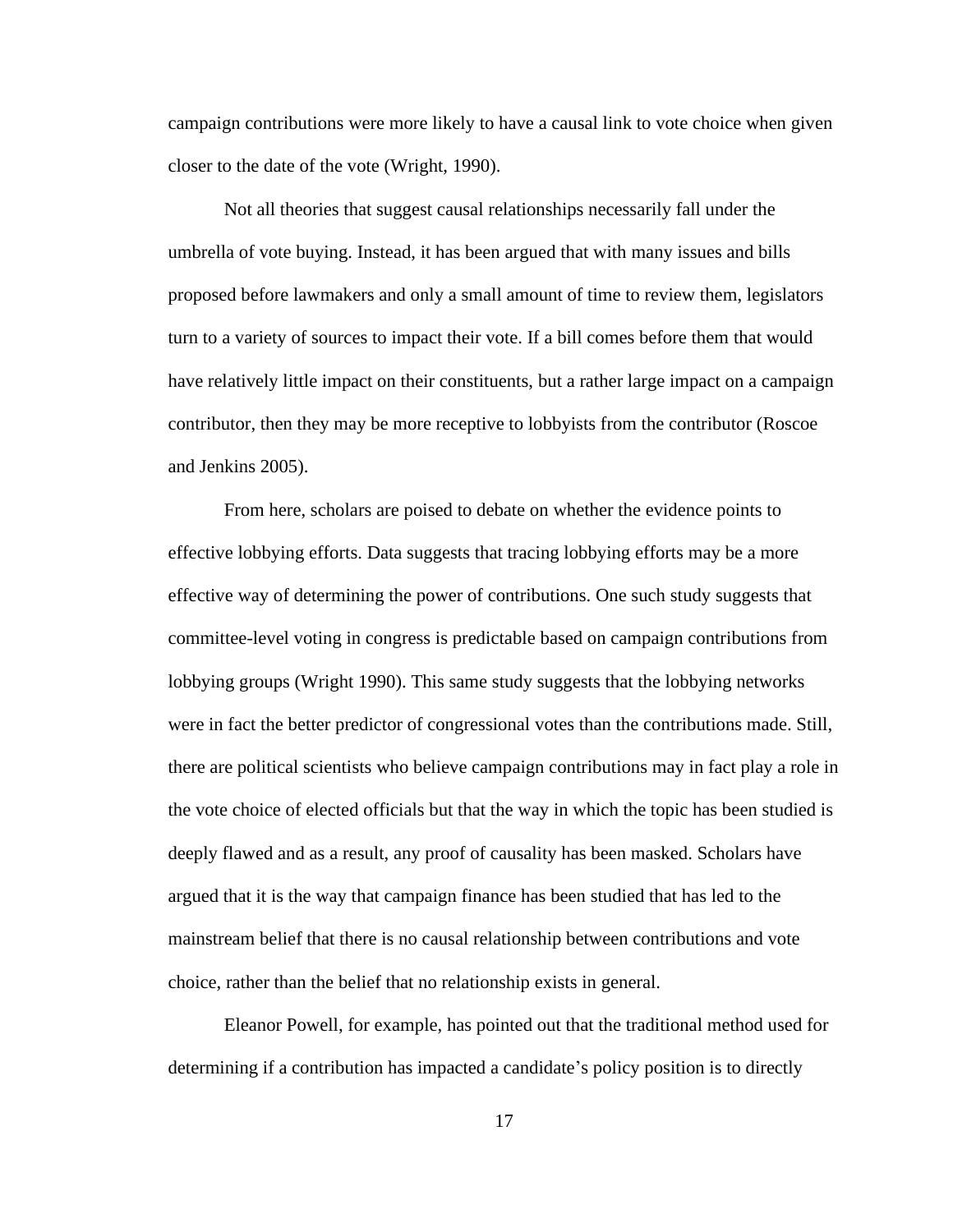search for a change in the official's predicted position correlating to a large contribution (Powell 2013). A method that is in search of unethical or even illegal actions, thus explaining the lack of hard evidence that big money plays a role in policy outcomes. Instead, Powell has argued that political scientists should search for more subtle indicators. In her piece on the impacts of fundraising in congress, Powell examined the lobbying power of congressmen and women who are able to fundraise large amounts of money for themselves and fellow officials. It has already been determined that PAC contributions rally receptive legislators to pressure their colleagues into supporting and or attaching PAC-supported amendments to legislation (Hall and Wayman 1990).

#### <span id="page-30-0"></span>**D. Investment, Networking Strategy, and Incumbency**

To understand the alleged relationship between campaign contributions and elected officials' policy positions, it is useful to look at the reason organizations contribute to campaigns. This has been partially addressed in the explanation of ideological sorting theory. Ideological sorting faces some challenges, as PAC contributions are more likely to move towards candidates in more competitive districts instead of necessarily funding the candidate most in line with the PACs agenda (Bronars and Lott, 1997; Poole, Romer, and Rosenthal, 1987). John Wright argues that the overall objective of PACs is to alter election outcomes, rather than the actual vote choices of the candidate. The organizational structure of PACs, which places a great deal of allocating power in the hands of local PAC members, has led to personal relationships between PAC members and local officials determining their funding instead of the candidates policy stances (Wright, 1985; and Grenzke 1989). This would suggest that, instead of ideological sorting, networking and strong relationships is a better determinant of financial support.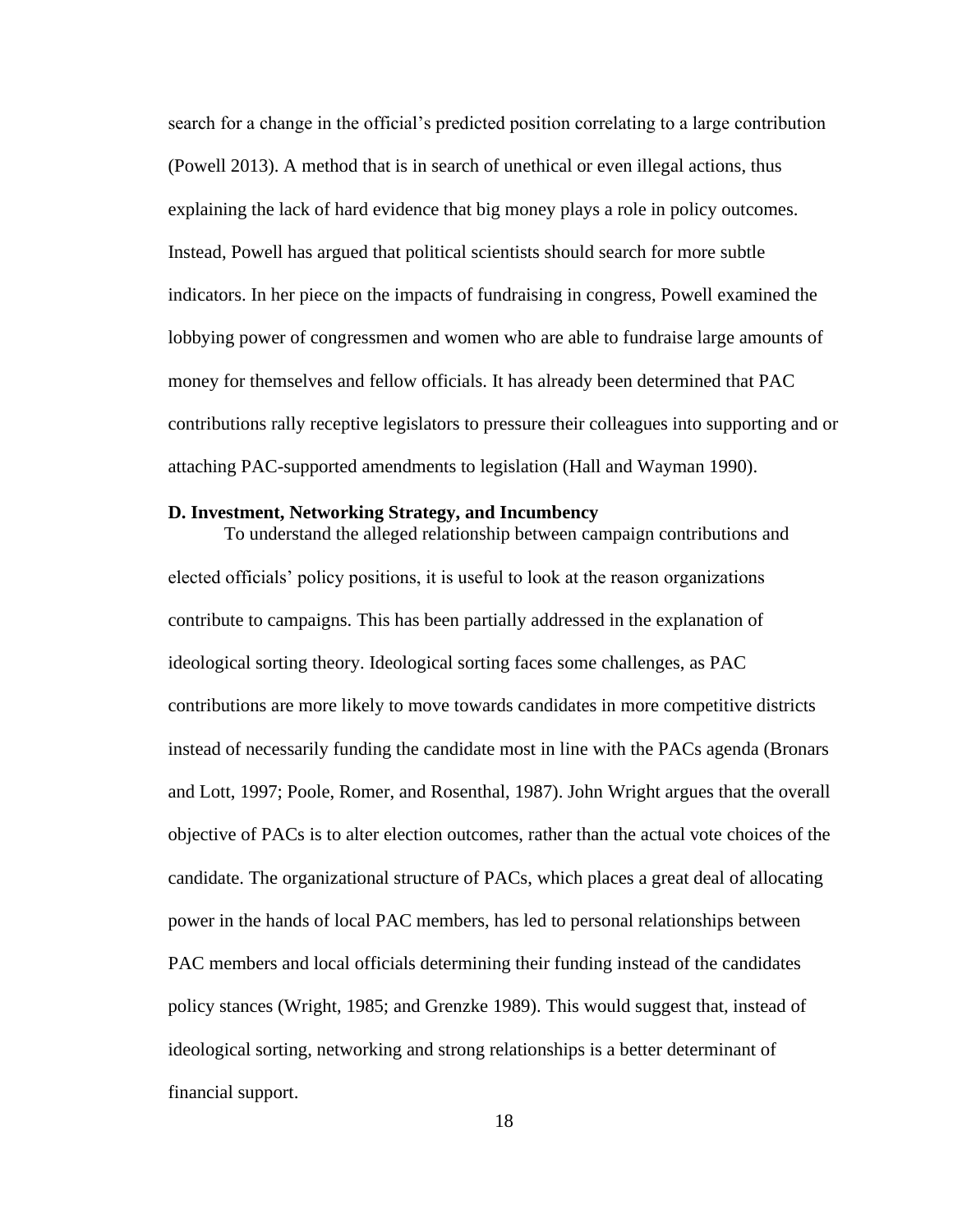Bronars and Lott also found that campaign contributions from PACs actually increased contributions to candidates that lost re-election, a finding that they theorized was the result of PACs accurately identifying supporters that were engaged in highly contested races. This course of action introduces us to another theory, one that runs parallel to those already discussed: that campaign contributors follow an "investment" strategy when determining which candidates to financially support (Fleischmann and Stein; 1998).

In the United States, there has been one kingmaking characteristic of candidates that appears to be essential. This is, of course, the power of incumbency. For numerous reasons, at multiple levels of government, candidates seeking an office who already hold the office have a higher chance of electoral success. In recent years, over 90% of congressional office holders were re-elected (Reelection Rates over the Years, 2018). Though Congressional lawmakers have enjoyed an incumbent advantage since the late 1960s (Ansolabehere and Snyder, 2004), candidates on lower levels of government have been experiencing the same advantage. By examining the local city council elections in St. Louis and Atlanta, Fleischmann and Stein found little evidence to suggest that there was a relationship between the amount of money raised by candidates and the outcome of the election (Fleischmann and Stein 1998). Instead, incumbency played a significant role in whether a candidate would win the election. This conclusion was corroborated by researchers Kushner, Siegel and Stanwick. Therefore, the prior assertion of campaign contribution interference may be entirely discredited.

Investment strategy can be observed with regards to the incumbents' abilities to secure strong financial backing. There has been dispute over whether PACs, like

19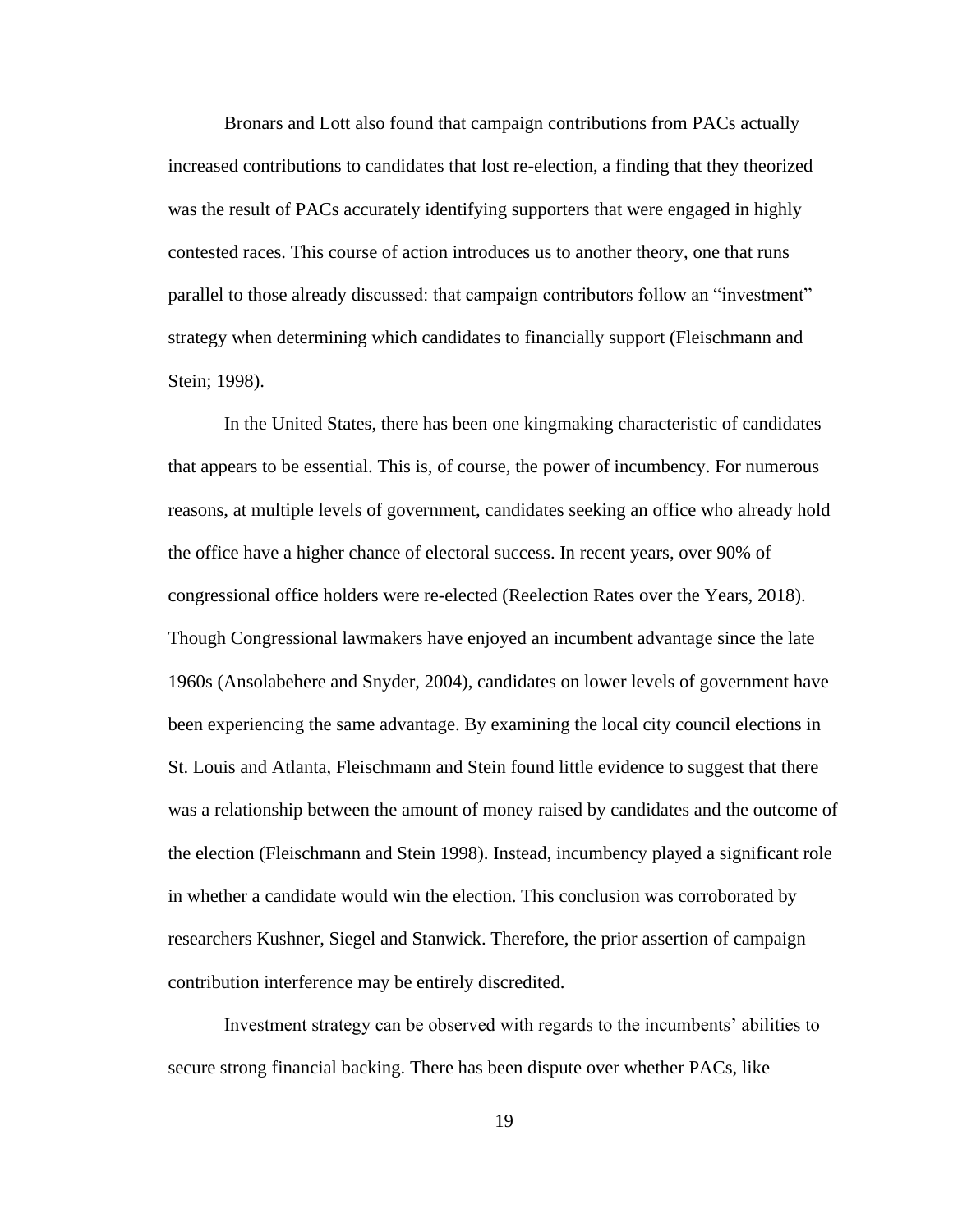businesses, are more likely to support incumbents over candidates with similar ideological preferences. Barber 2016, Grenzke 1989, and Fleischmann and Stein 1998 substantiate this assessment at the municipal level, claiming that business interests in Atlanta and St. Louis followed an "investment strategy" when selecting which councilors to financially support by heavily supporting incumbents and candidates for citywide office over newcomers and ward councilors (Fleischmann and Stein 1998).

In Krebs 2001, incumbency was tested against several other major predictors for fundraising, including experience, gender, and political endorsements. The goal of this study was to definitively assert or toss out the supposed incumbency advantage in fundraising at the municipal level. The study examined municipal elections from 1989 to 1999 in Los Angeles and Chicago. In Chicago, an endorsement from an incumbent meant an average of an additional \$39,000 towards campaign funds. In Los Angeles, the difference was over \$54,000. Interestingly enough, the study also highlighted the strikingly little influence that candidate professional acumen and political connections had on attracting campaign contributions, hence bolstering the theory that there is an inherent advantage that is had from being the incumbent candidate.

The strategy of financially favoring incumbents indicates that contributions provide *access* to legislators more than anything. Special interest groups value having strong networks to and with powerful legislators, thus making lobbying for policy initiatives easier. If a supported candidate is not likely to win an election, then having a strong network with the failed candidate is, clearly, significantly less valuable than having a strong relationship with the victor, even if the winner is less friendly towards the groups policy positions. For the main focus of the research, investment strategy can be

20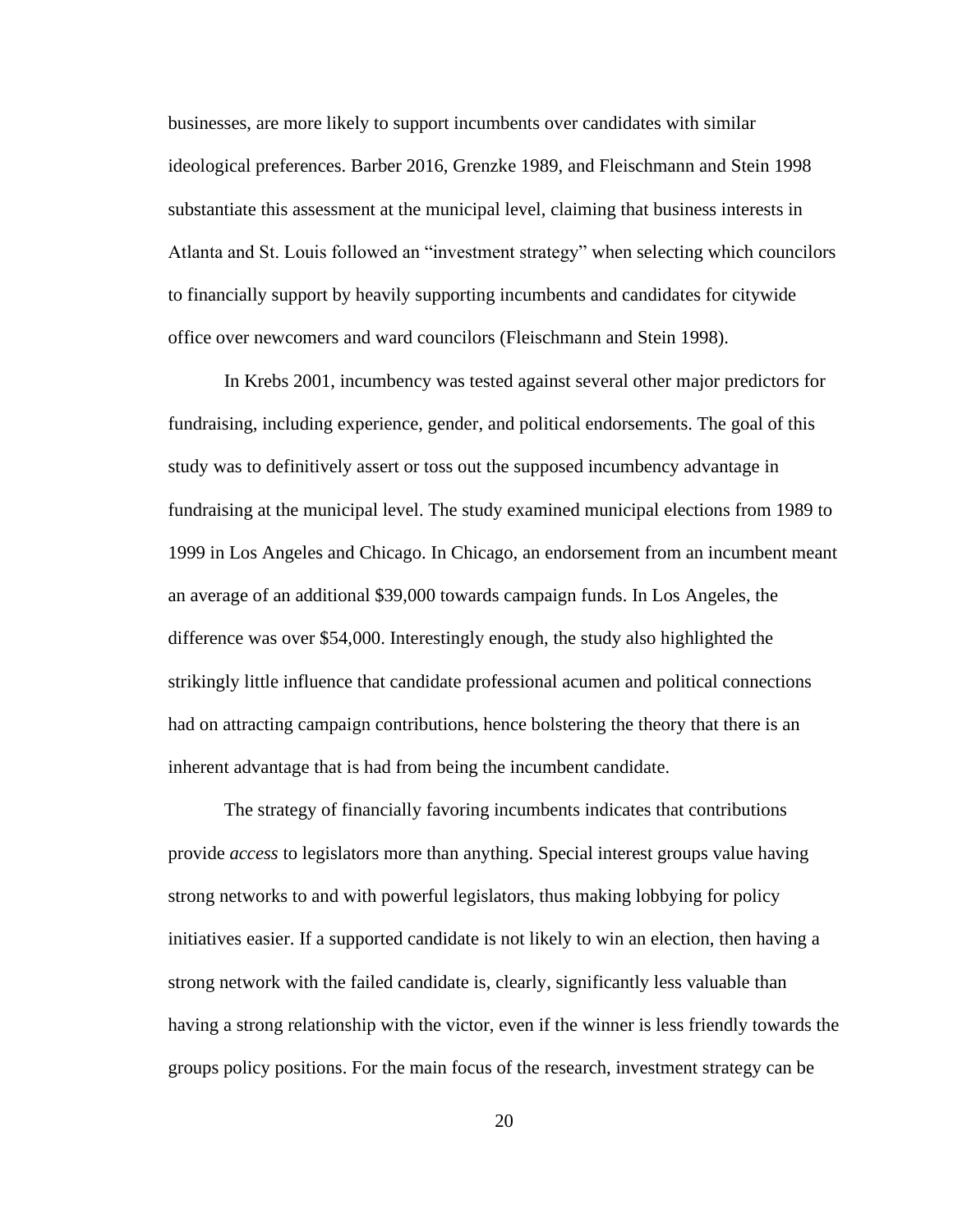interpreted in two ways: 1) Special interests do not always give to the candidate that already agrees with them and thus they are attempting to sway legislators, or; 2) Campaign contributors are attempting to network with legislators, and while the goal may be to secure access and potential support for friendly policies, this is done through lobbying efforts made possible through the contribution and not from the contribution itself.

#### <span id="page-33-0"></span>**E. Theories on Municipal Government**

Shockingly, despite the vast amount of research that has tracked the connection between campaign contributions and roll-call voting, and the immense attention paid to campaign finance in general, the scope of research has largely been limited to the United States House of Representatives. Few studies have expanded the examination to other legislative bodies. This focus on the House of Representatives is perplexing since in the federal system of government within the United States citizens are constantly being governed by multiple bodies simultaneously. It is possible that candidates for Congress are subject to strict FEC guidelines regarding the acceptance and expenditure of campaign contributions and funds, therefore demanding an increase in documentation and hence additional data. At the same time, large amounts of data have historically been unavailable for municipalities (Tausanovitch and Warshaw, 2014). In recent years, as more municipal data has become available, there has been a noted increase in focus on municipal government. However, even now the lens is skewed in the direction of megametropolises such as New York City, Los Angeles, Chicago<sup>2</sup>, and other hubs that operate

<sup>2</sup> See; (Krebs, 2005; Hogan and Simpson, 2001; Kaufmann, 2004; Grimshaw, 1992; Simpson, 2001; Rast, 1999; Krebs and Pelissero 1997)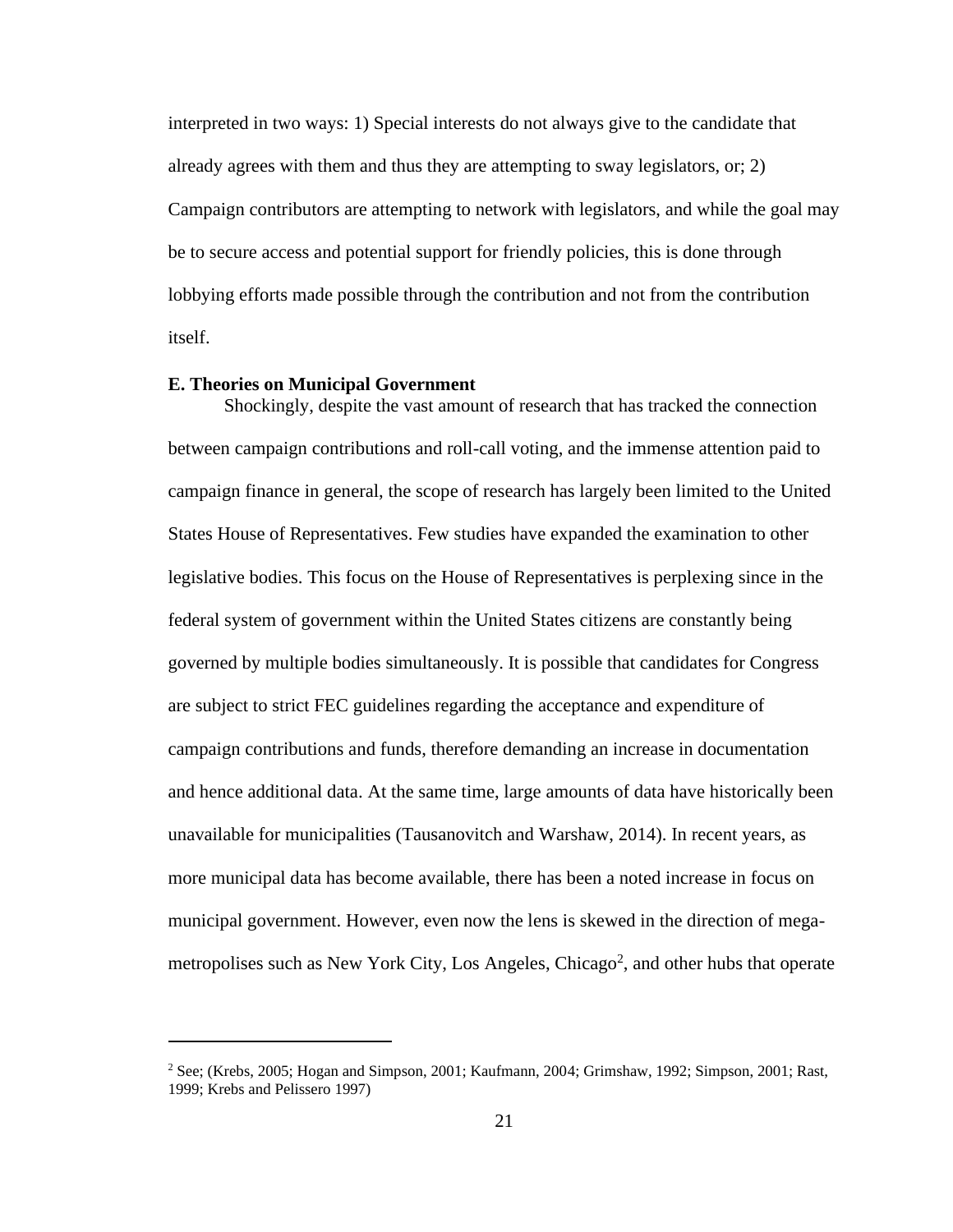much differently than the majority of cities in the United States. Tragically, many of these studies have been the focus of developer interest, and there is, by default, far more developer interest in large cities than smaller municipalities.

This lack of diversity amongst studies was highlighted through a meta-analysis review of the literature regarding. In their review, Roscoe and Jenkins found that a mere 6% of studies examined the U.S. Senate or state legislature, while 77% of studies focused on the U.S. House, and the remaining 17% focused on particular house subsets such as house committees (Roscoe and Jenkins 2005). It is astonishing that a subject of such widespread discussion and influence has been so severely handicapper in academia by such a narrow focus. As a result, we cannot conclusively say anything about the role of campaign contributions on rollcall voting for the majority of elected offices in the country, because to do so would be a ghastly overgeneralization.

It can be argued that perhaps conventional wisdom has managed to hold strong because members of the House are under a greater level of scrutiny. We may find that the Uncertainty Principle, the act of measuring an object inherently changes it, is at play. As Congressmen are aware that they are key subjects of study, they may artificially alter their course of action, and elected officials at other levels of government may be less likely to conform to the perceived correct course of action.

Despite an estimated 350 million dollars spent on campaigns in municipal elections in 1993 alone (Alexander and Corrado 1992), scholars in political science have largely ignored campaign finance in local elections. Campaign finance is not unique in this regard. Some studies have instead focused on the election process alone, and not the voting trends or actions of individual elected officials. Furthermore, the focus on larger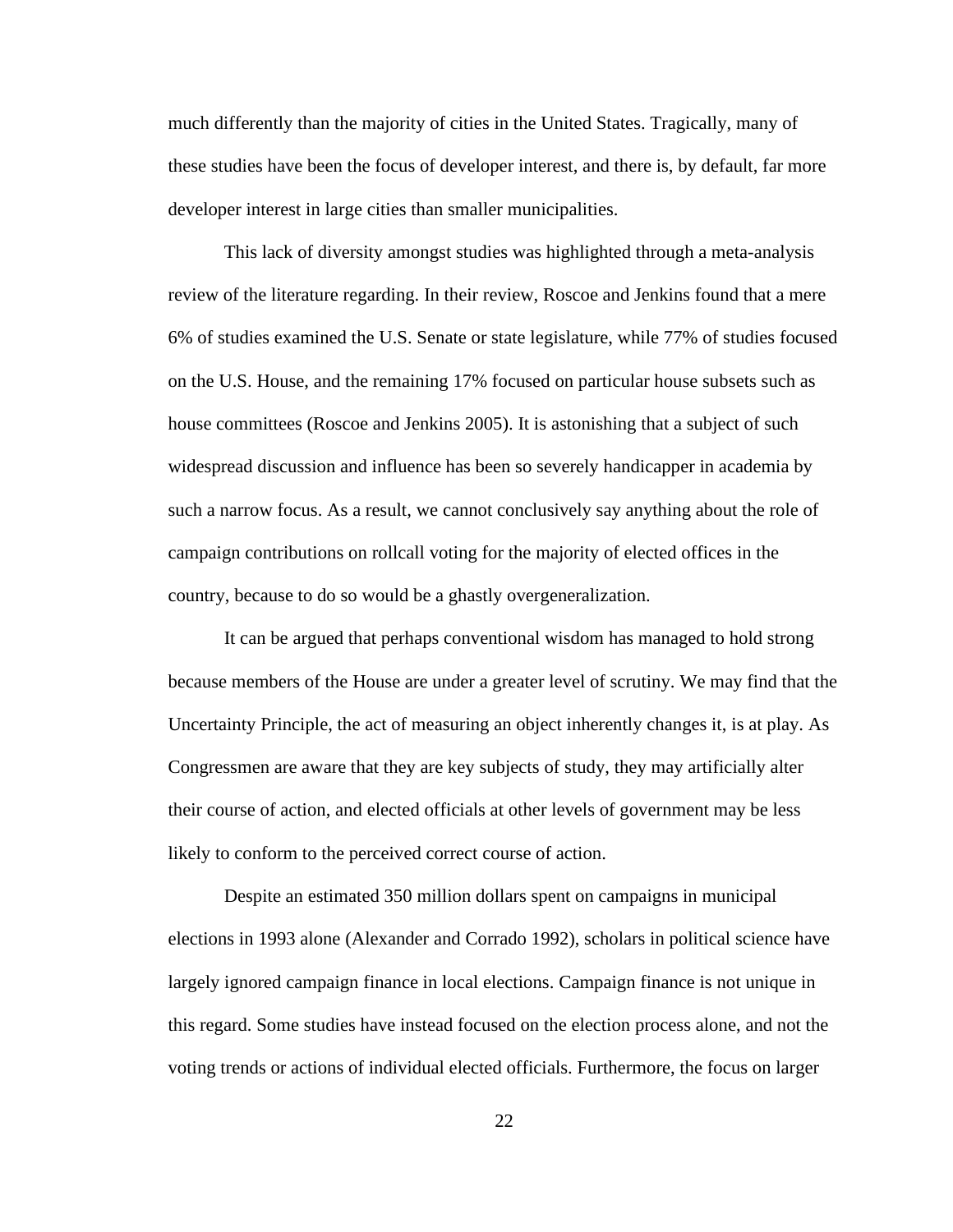cities rather than smaller municipalities, and hence the impossibility for a generalizable conclusion, leads one to believe that the field is largely dominated by regime theory and growth machine theory.

However, theories that do exist regarding actions at the municipal level share common components with their large-scale counterparts. For example, the belief that donors make strategic contributions to maximize "returns" has also been applied to municipal governments (Jacobson and Kernell, 1983; Mutz, 1995; Krebs, 2005). Additionally, this theory argues that it is not incumbency that provides candidates with an advantage when fundraising, but rather residing on the inside of the dominant "machine coalition", thus creating a "system that favors insiders and punishes outsiders" (Krebs, 2005). Once more, the theory prevails that networking plays a strong role in determining if candidates will receive adequate campaign funding from the dominant political machine in the local municipality. Unfortunately, no conclusions were drawn as to if individuals had to comply with the machine coalitions' policy objectives in order to be guaranteed financial backing, and the definition of what constitutes a regime remains loose. This leaves the research on municipal studies with a gaping hole of uncertainty.

Machine Growth theory also suggests that municipal officials rely on those who are heavily invested in land use such as those involved in real estate or large-scale development for much of their campaign resources (Logan and Molotch 1987).

Scholars have, to a large degree, failed to examine the campaign finance aspect of the relationship between special interests and elected officials (Fleischmann and Stein 1998: 674). Furthermore, the attention that has been paid has mostly focused on large cities with populations of over several hundred thousand people with some studies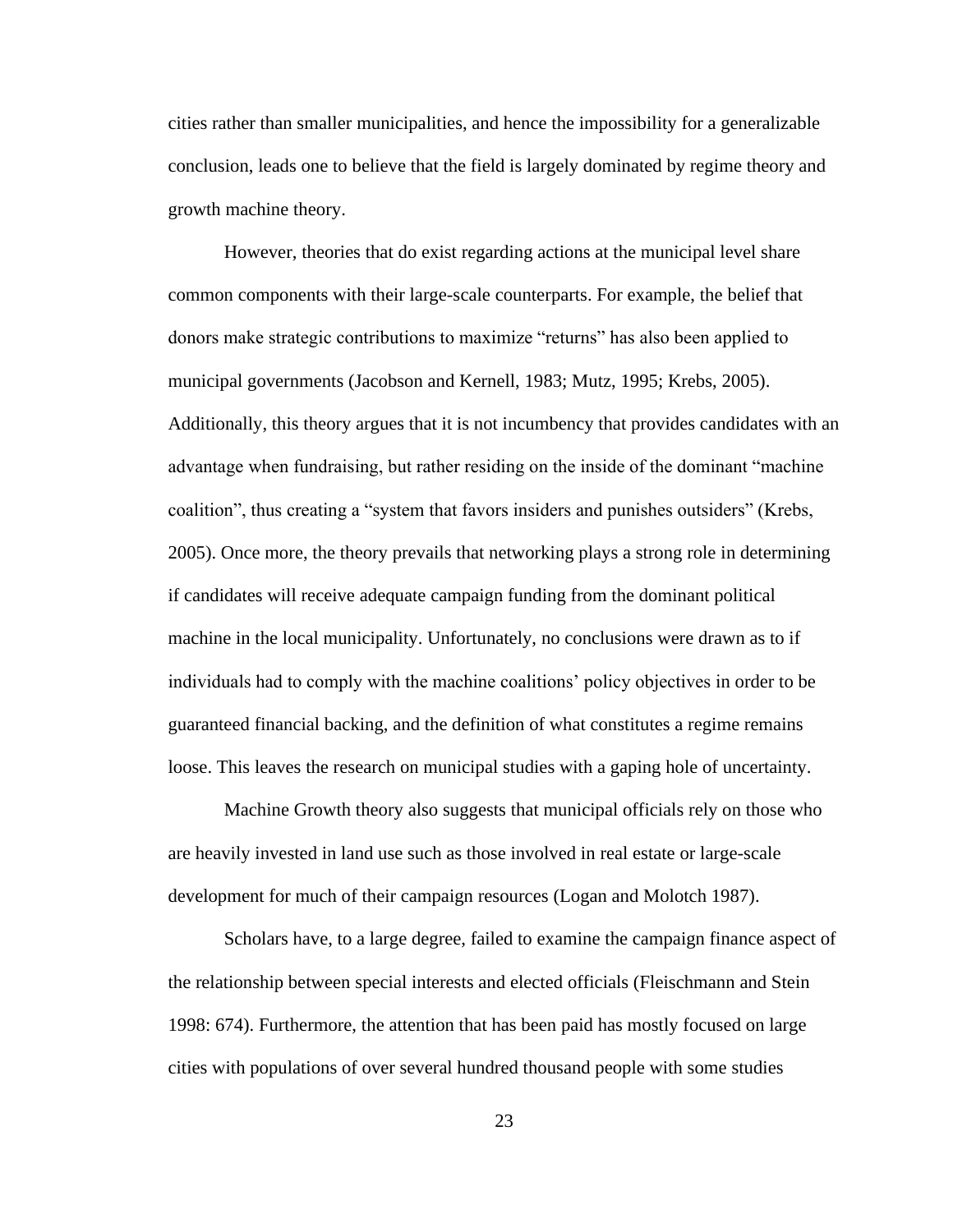focusing on major metropolises such as New York City, London, Chicago, and Los Angeles. Geographic political differences aside, it is difficult to claim that a result found New York City, population 8.6 million, comparable to the town of Montague, Massachusetts, population 8.2 thousand or to the numerous suburban areas that make up large swaths of the country.

The research that has been done has suggested that the largest contributions to candidates come from businesses and business interests (Fleischmann and Stein 1998). This would seemingly allude to the theory that municipal candidates seeking to fundraise in order to better their chances for electoral success must invest their efforts in receiving the support of the business community. Additionally, this would also suggest that candidates who did win elections would be better connected to the business community.

These studies have little generalizability outside of the time period and individual municipalities in which they were conducted. Campaigning for municipal seats in the megacities of London, New York City, and Chicago is simply not comparable to the vast majority of local municipal races. For example, Mayor Bloomberg's \$109 million reelection campaign (Best Shaun, 2009) cannot be directly compared to a local school board race in a small community that barely tops a few thousand dollars. The discrepancies in campaign finance even in much smaller cities can vary widely. As of 2018, the average incumbent city councilor in the city of Boston, population 685,094, raised roughly  $$224,808$  per year that they served on the city council.<sup>3</sup> The next closest amongst the 14 largest cities in Massachusetts, the City of Quincy, is almost a quarter of

<sup>3</sup> Average annual donations per year calculated by finding the average of the sum of total contributions made to each councilor divided by the number of years that councilor served in the dataset created herein.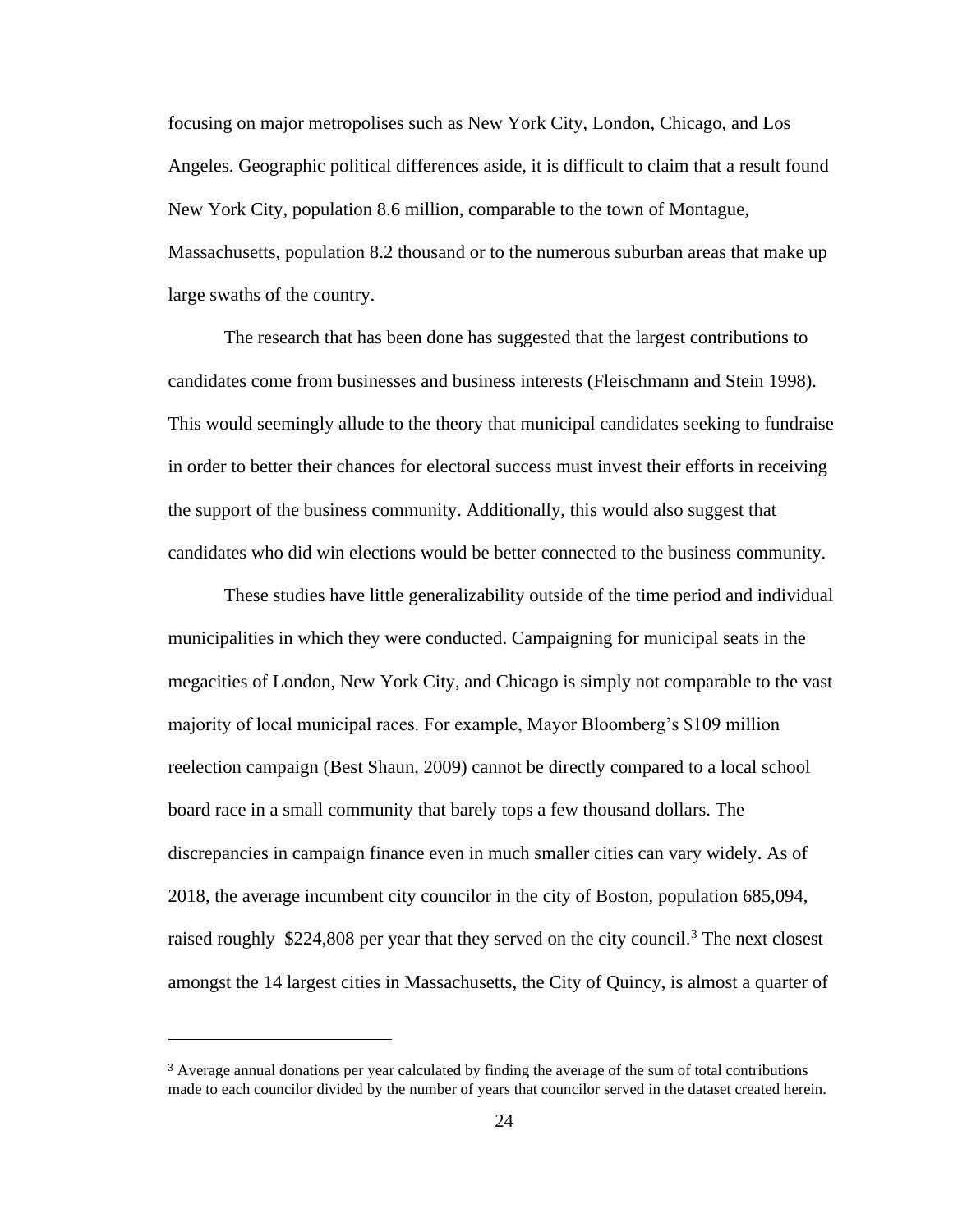that amount. In the City of Quincy, population 94,166, with \$60,270 per councilor per year. To put the amount raised by city councilors in Boston into perspective, the average for each city councilor in the 14 most populous municipalities in Massachusetts is about \$36,138. Even Boston pales in comparison to the major metropolises with populations in the millions.

Perhaps a reason that studying the actions of elites at municipal levels has been largely ignored in comparison to studies at the state and national level is that these local elites are not always easily categorized into ideological classifications. In most municipal elections, partisan identification of candidates is not placed on the ballot, and when it is, it is mostly irrelevant as it would be useless in providing an indication as to how that candidate will approach a plethora of issues. Except for perhaps a few major actions that can directly impact neighboring communities, most issues that come before a municipal body offer no wider implications or are entirely unique to the municipality in question.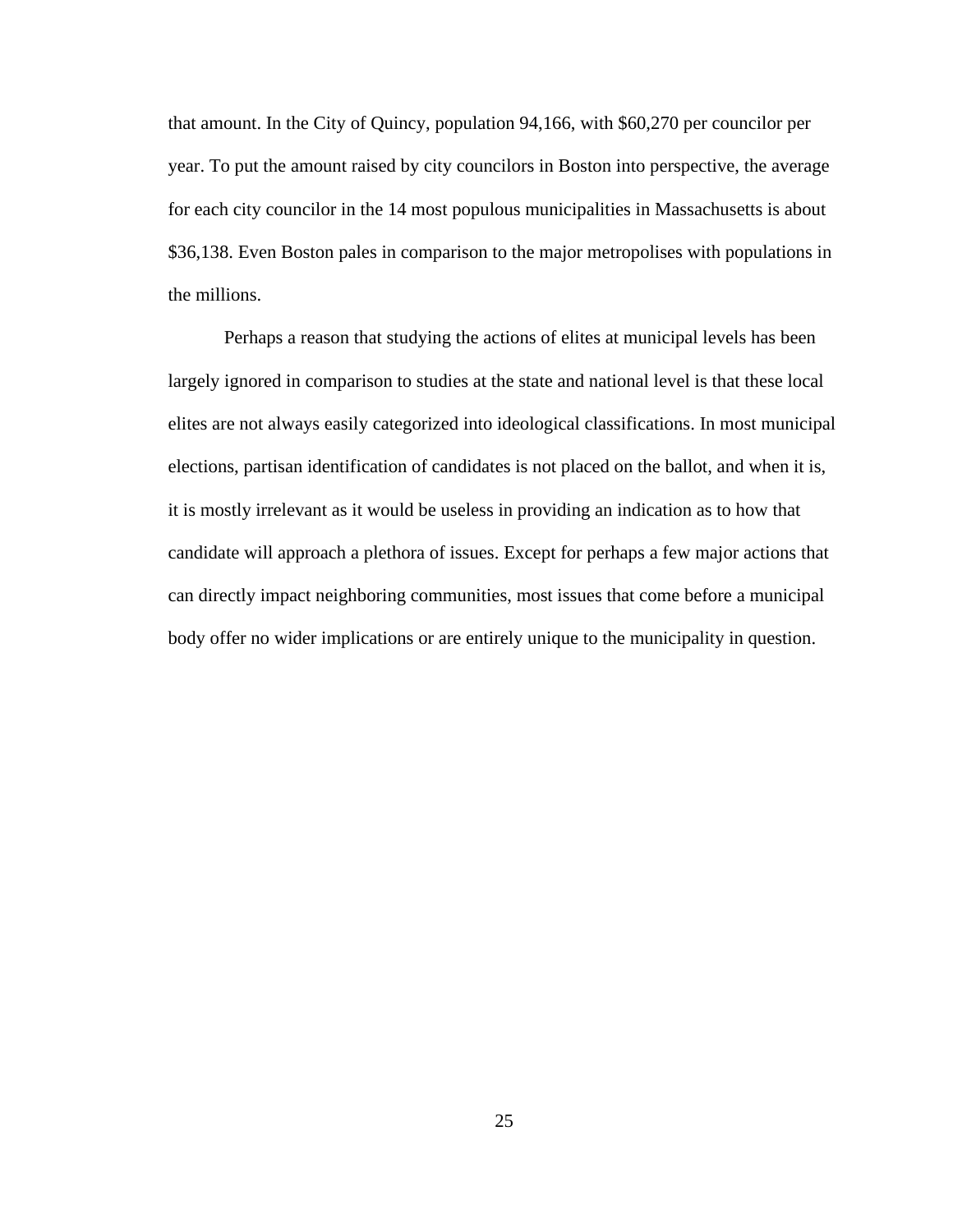## **CHAPTER 3**

## **METHODS**

Through this study I hope to fill in the missing pieces of current literature by examining the relationships between vote choice and campaign contributions of elected officials at the local level, to help establish or disaffirm the widely accepted school of thought in an area that has seen little attention. Rather than focus on the elected officials in a mega city, I instead turned my attention to smaller and medium sized cities in Massachusetts. This study utilized city councilor campaign finance data in the 14 cities in Massachusetts which had contribution data available through the Office of Campaign and Political Finance (OCPF). Previous studies at the congressional level have tended to focus on a singular vote or set of votes surrounding the same area, such as national defense or farming bills. In a similar fashion, this study turns its attention to city councilor votes on tax classification.

Studies that attempt to find a correlation between campaign contributions and vote choice must identify a policy proposal to observe how officials with different campaign contributors respond to it. In congressional studies the policy proposal can be defense spending, farm subsidies, or any number of factors. From here, the researcher can examine every congressperson's roll call vote as well as their campaign contributions. This is not the case at the municipal level as many issues that come before one council are specific to that community. However, in Massachusetts and a number of other states, elected officials in every community are forced to take the same vote on tax classification. This subject allows us to compare city councilors across multiple communities. This is beneficial as many studies at the municipal level sacrifice a certain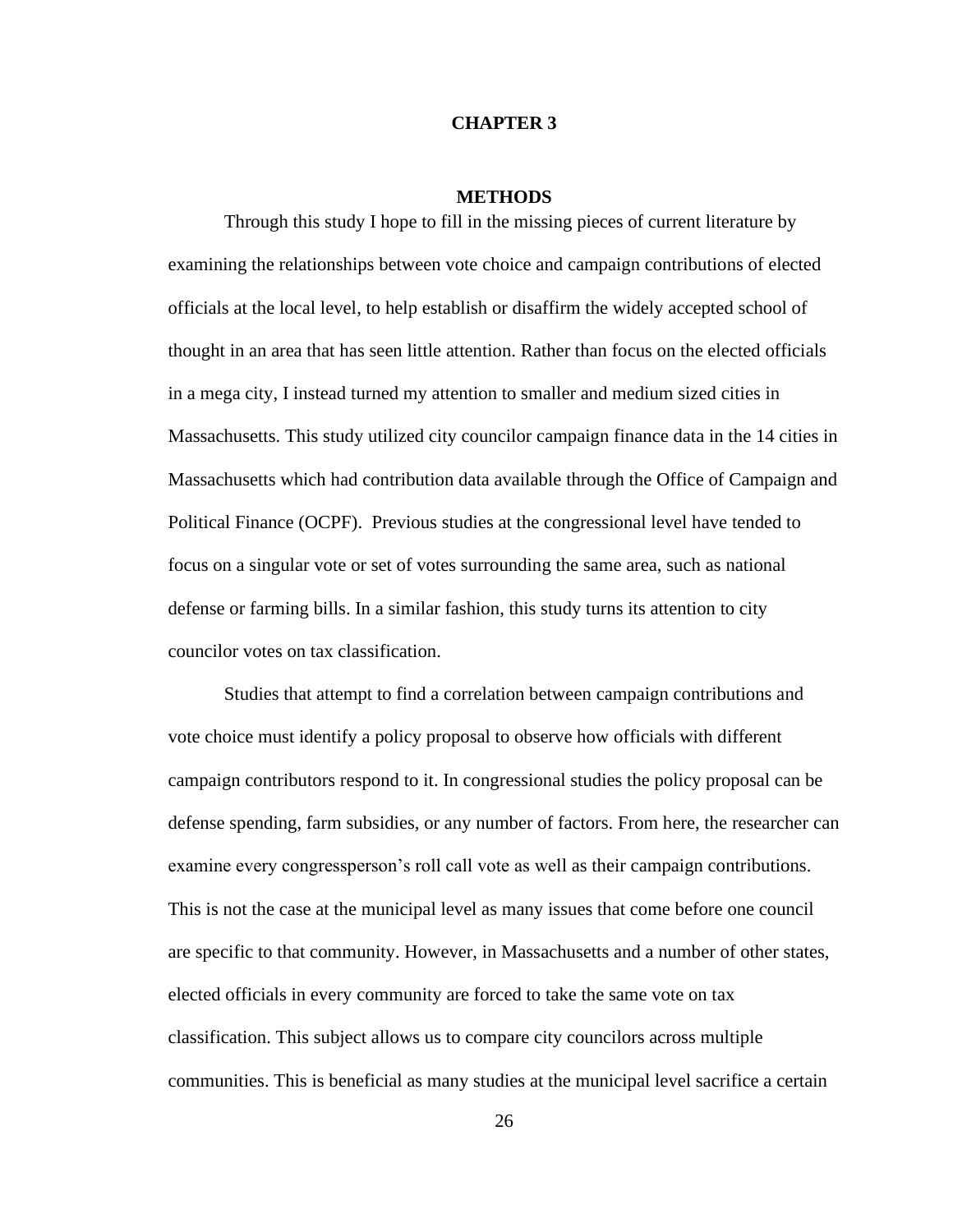degree of generalizability by focusing on large cities that have a large enough number of councilors to examine, as in the case of Chicago. By utilizing an issue that is applicable to every community, we can avoid the heavy and arguably ungeneralizable focus on large cities. Furthermore, the issue of tax classification in Massachusetts has served as the basis for previous studies regarding the vote choice of individual voters when their financial self-interests are at stake. $4$ 

In addition to its value for theoretical purposes, there are real world applications and practical benefits to be had from a better understanding of the factors that contribute to the selection of split tax rates within communities. Municipal budgets across the United States depend heavily on revenue from property taxes and the setting of these taxes affects the property values of those in the community, where certain businesses will choose to locate, and ultimately how much money property owners must shell out to cover their municipalities bills. Differences in the split rates can mean the differences of tens of thousands of dollars a year for some businesses if the rates are moved substantially in either direction. By better understanding the process of adopting tax classification we can better understand the factors that influence how municipal officials make one of the most important decisions as a member of that elected body and a decision that affects millions of people in their own communities across the country.

## **A. History of Tax Classification**

Every year in the Commonwealth of Massachusetts, all 351 municipal governmental bodies, without distinction of property value, racial makeup, or any other

<sup>&</sup>lt;sup>4</sup> See Bloom, Howard S. "Public choice and private interest: explaining the vote for property tax classification in Massachusetts." *National Tax Journal* (1979): 527-534.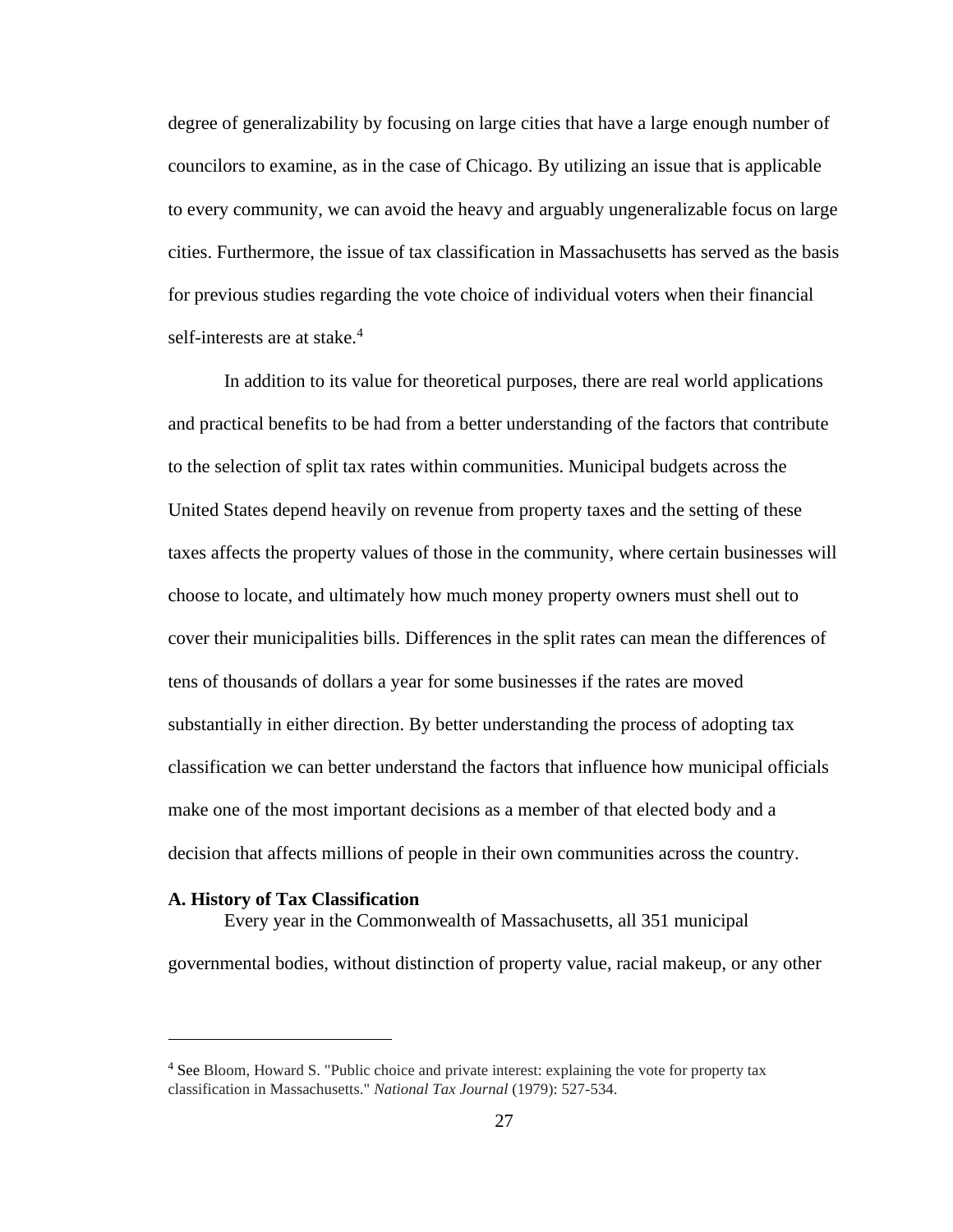factor, must vote to raise/lower/maintain their current tax classifications. In 1979, the Massachusetts Legislature adopted Mass. General Law Chapter 40 § 56, which allowed municipalities in the Commonwealth to shift the tax burden between property classifications. This law was made possible by a Constitutional amendment approved by the voters during the previous year (Bloom Howard, 1979). In short, the statute allowed municipalities to establish four distinct property classifications: Residential, Open, Commercial, and Industrial (Mass. Gen. Laws Chapter 59, § 38). These categories are typically grouped into two separate tax rates, one for properties classified as "residential" or "open space" (RO) and the other for "commercial," "industrial," and "personal property" (CIP) (Cronin S. R., 2017). The creation of tax classification allowed for the executive bodies of municipal governments to determine which class of property would pay what proportion of the upcoming fiscal year's tax levy, essentially determining who will *Foot The Bill* for the coming fiscal year.

Chapter 40 was intended to provide financial relief to residents who were experiencing disproportionately rising property values. As residential property values increased at a more accelerated rate than commercial properties, municipalities argued that their residents were supporting an unequal burden of the tax levy (Massachusetts Dual Tax Rates, 2014). In order to redistribute the tax burden in an arguably more egalitarian fashion, cities and towns in Massachusetts with large and or growing commercial sectors began to adopt split rates. As a result, commercial sectors that saw relatively slower growth rates in property values would still be supporting what was considered by the policy makers to be a fair share of the tax burden.

28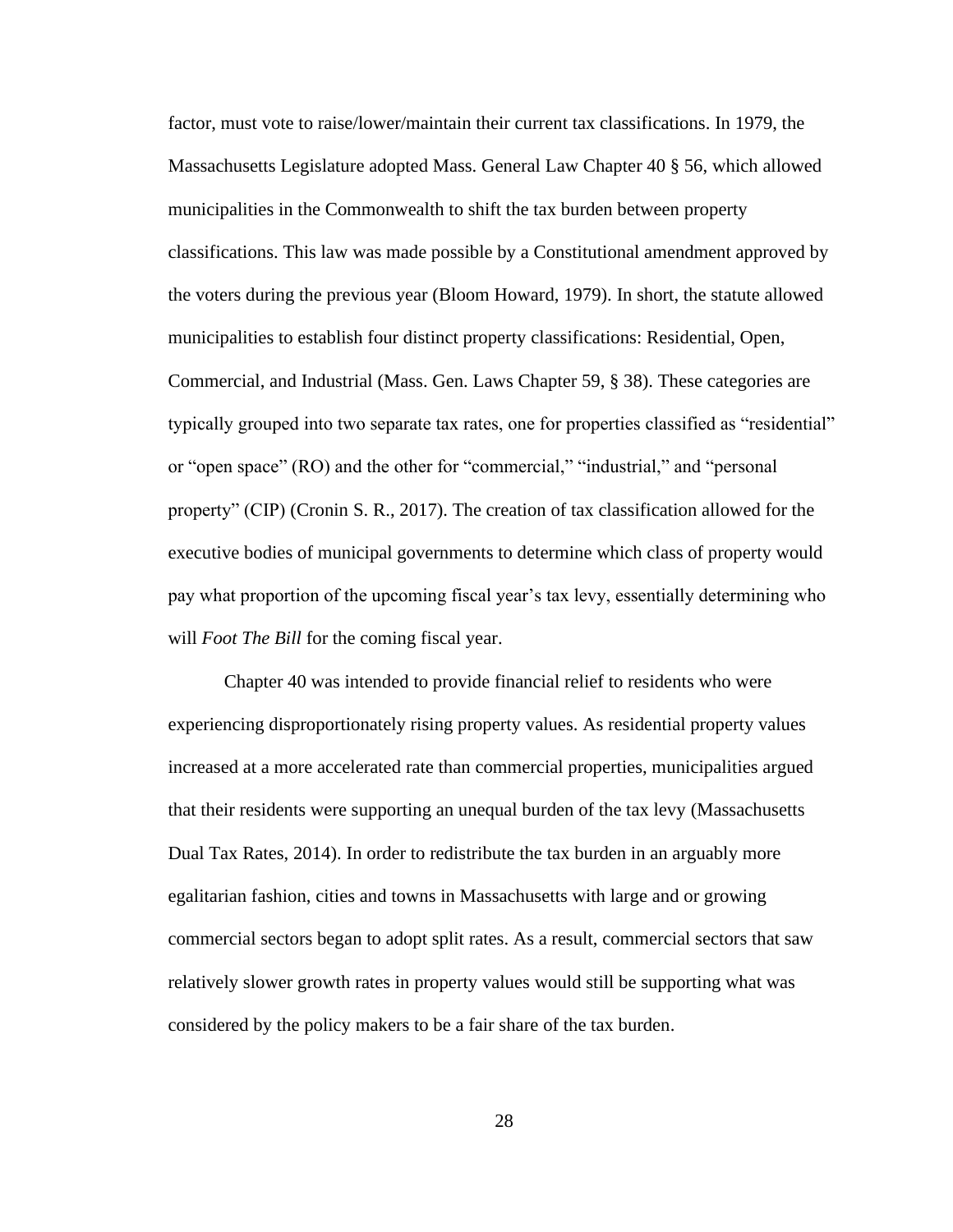As of fiscal year, 2019, 110 communities have split tax rates, up from 108 in fiscal year 2018. The costs to a commercial property associated with a split rate can be quite substantial as there are typically fewer of them to share the burden. As a result, local chambers of commerce and members of the business community frequently push for the communities that they operate in to stay at or move towards a single tax rate.

The issue of tax classification serves as a perfect subject to examine a multitude of political questions surrounding the actions of voters, special interests, and elites at the municipal level. Despite this, only a handful of studies have made use of tax classification and to my knowledge, none have used classification to test for correlation between campaign contributions and roll call voting at the municipal level. By examining campaign contributions made to city councilors from business owners and coding for those particular councilors' votes at their respective annual tax classification hearing it is possible to establish whether or not a correlation commonly purported at the congressional level is present in Massachusetts municipalities.

## **B. Tax Classification Explained**

This research seeks to examine if there is in fact a correlation between municipal elite's support for pro-business policy stances and contributions from business leaders and members of the local Chamber of Commerce at the municipal level. This will help shed light on the theories surrounding the potential relationship between special interest political contributions and the policy positions of elected officials outside of a focus on development concerns in major cities. Tax classification in Massachusetts offers an ideal subject for studies of this type.

Every year since 1979, municipal officials at all levels, in every city and town across the Commonwealth, are asked the same question. How should the community that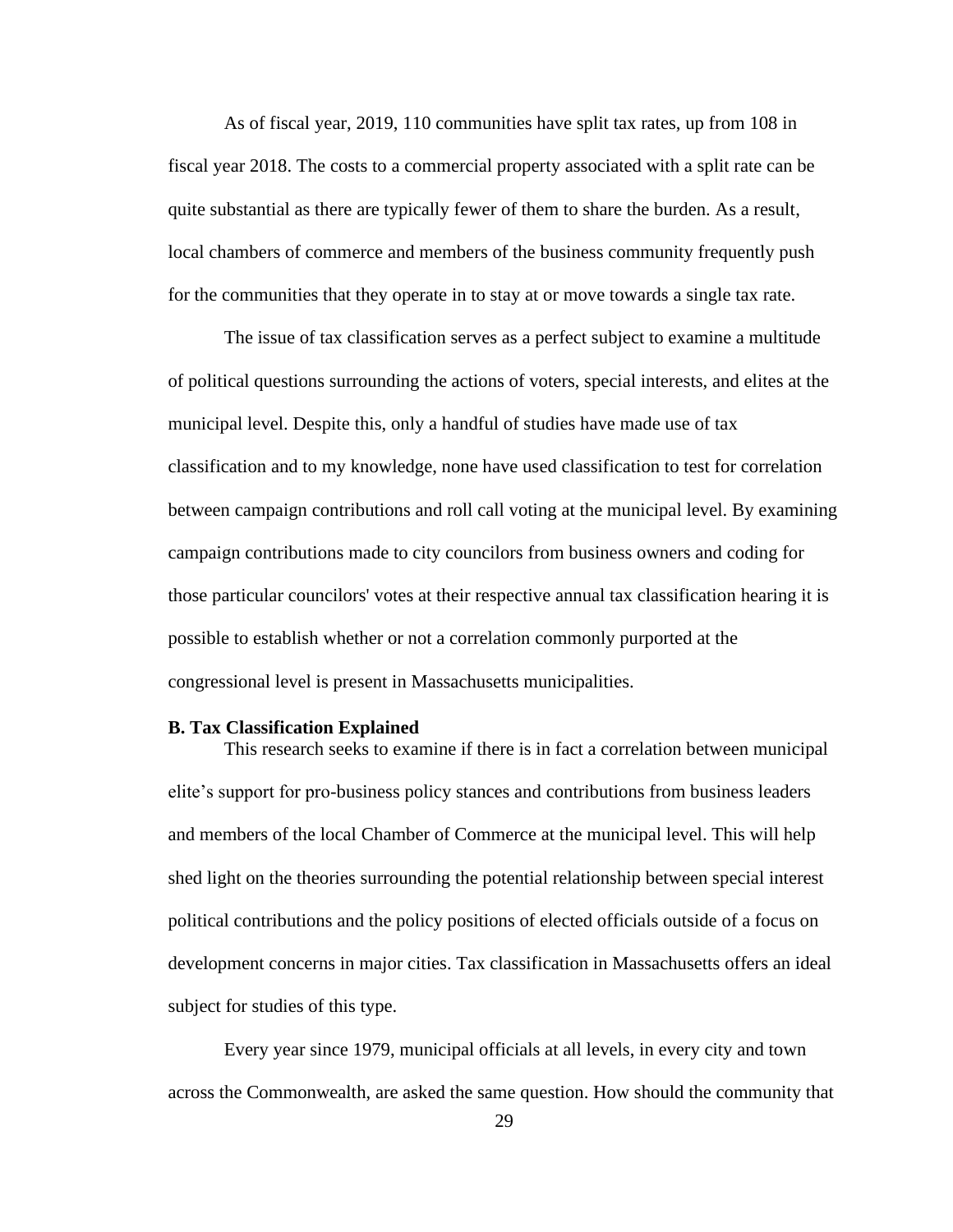they govern split the tax burden for the next fiscal year? Though the details of the process vary slightly across communities, the general premise remains consistent. For cities in Massachusetts, the annual tax classification must be decided at an annual public hearing where members of the public, including participation from both residents and Chamber of Commerce/business leaders.

Despite taking place in every municipality in Massachusetts annually since 1979, the complexities of setting the tax classification are commonly misunderstood even by the legislators themselves. The most common misconception made by residents and councilors alike is that setting the CIP split would impact the communities' total levy. It is important to clarify that the budget of the municipality does not change based on the change in the gap between RO and CIP properties (referred to as the CIP split). A municipality's upcoming fiscal year budget has already been set and approved by the time of the classification hearing. A shift in the CIP split simply changes the proportion of the total levy that each property classification will be required to provide.

As an example, the Town of Auburn, Massachusetts, as of 2019, has an assessed value of residential and open space parcels of \$1,275,580,965, or 70.37%, and an assessed value of commercial, industrial and personal property parcels of \$537,119,110, or 29.63%. If the burden of total taxable parcels was to be divided equally, and the town of Auburn adopted a CIP Shift of 1, a single rate, then the RO parcels would be responsible for producing 70.37% of the total levy from taxable properties while the CIP parcels would only be responsible for producing 29.63% of the total levy from taxable properties. Each classification would be responsible for producing the percentage share of the levy equal to their assessed value. This means that the individual taxpayer will be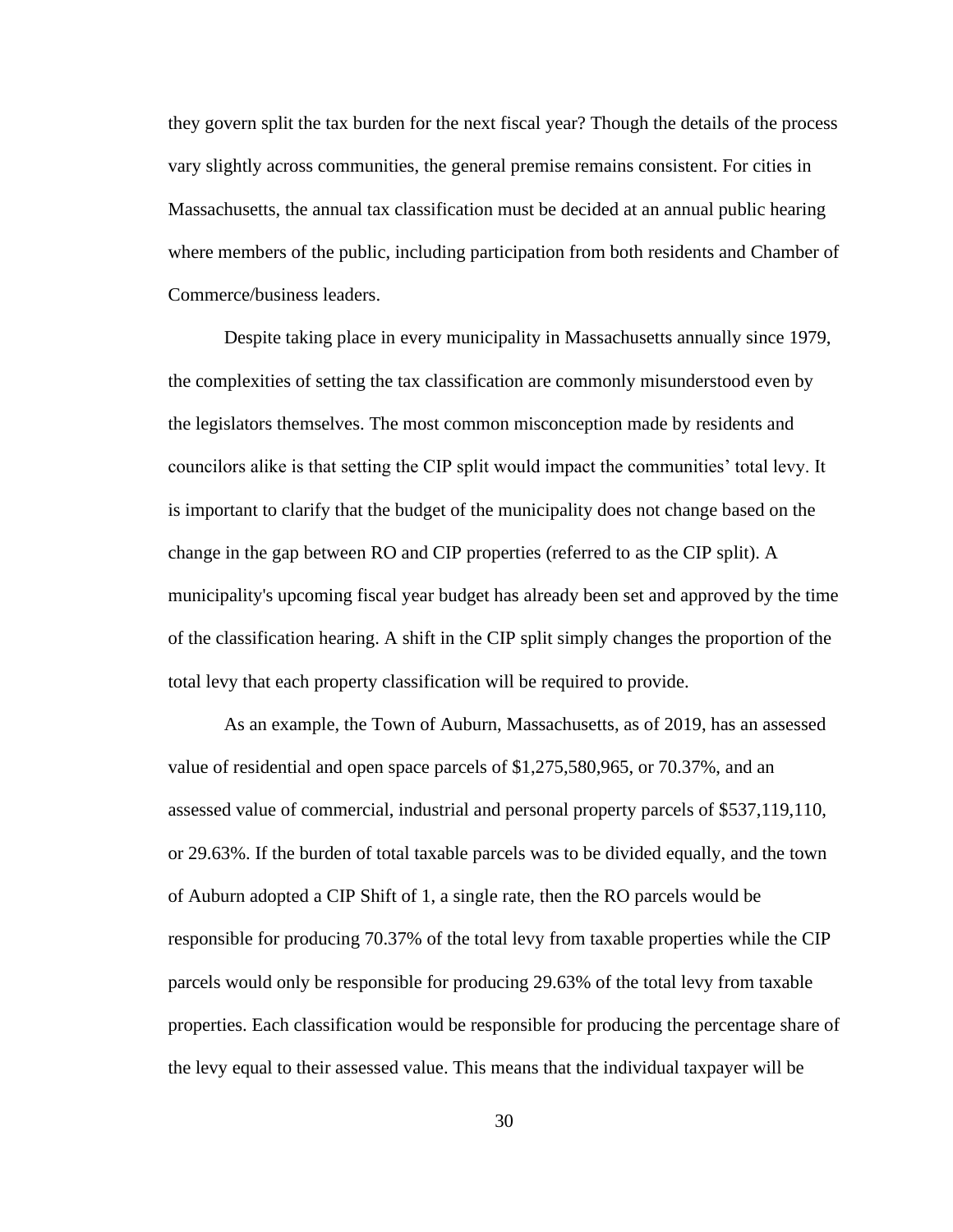responsible for paying \$18.66 per \$1,000 of assessed value of their property whether it be CIP or RO based.

Instead, the Town of Auburn, like many other municipalities, has adopted a split rate. As of November 2018, the CIP Shift was set at 1.25. Thus, the RO share moves from 70.37% to 62.96% while the CIP share rises from 29.63% to 37.04%. For an individual's tax bill this would translate to \$16.7 per \$1,000 of assessed value of RO parcels and \$23.33 per \$1,000 of assessed value of CIP parcels. Put simply, the farther above a CIP shift of 1 a city or town moves, a larger piece of the tax burden is moved onto commercially assessed properties. It is possible, though rare, for communities to travel in the opposite direction. For example, a CIP shift of less than 1 would result in a heavier tax burden on residentially assessed properties than on commercial.

Chapter 58 of M.G.L. sets complex limits as to the extent to which municipal boards and councils can shift their tax burdens between the two classifications. The maximum by which a community can move the rate is unique for each individual municipality. No community can raise the share of the tax burden on CIP properties to more than 150% of their full and fair assessed cash value. At the same time, no municipal board or council can allow residential properties to pay less than 65% of their full and fair cash value (Mass. Gen. Laws Chapter 59, § 5c). At the same time, a municipality may not pass more than 60% on CIP classified properties. It follows that Chambers of Commerce would support movement on the CIP shift that is most favorable to commercial properties.

It is no secret that Chambers of Commerce support the movement on the CIP Shift that is more favorable to properties classified as commercial. It is not uncommon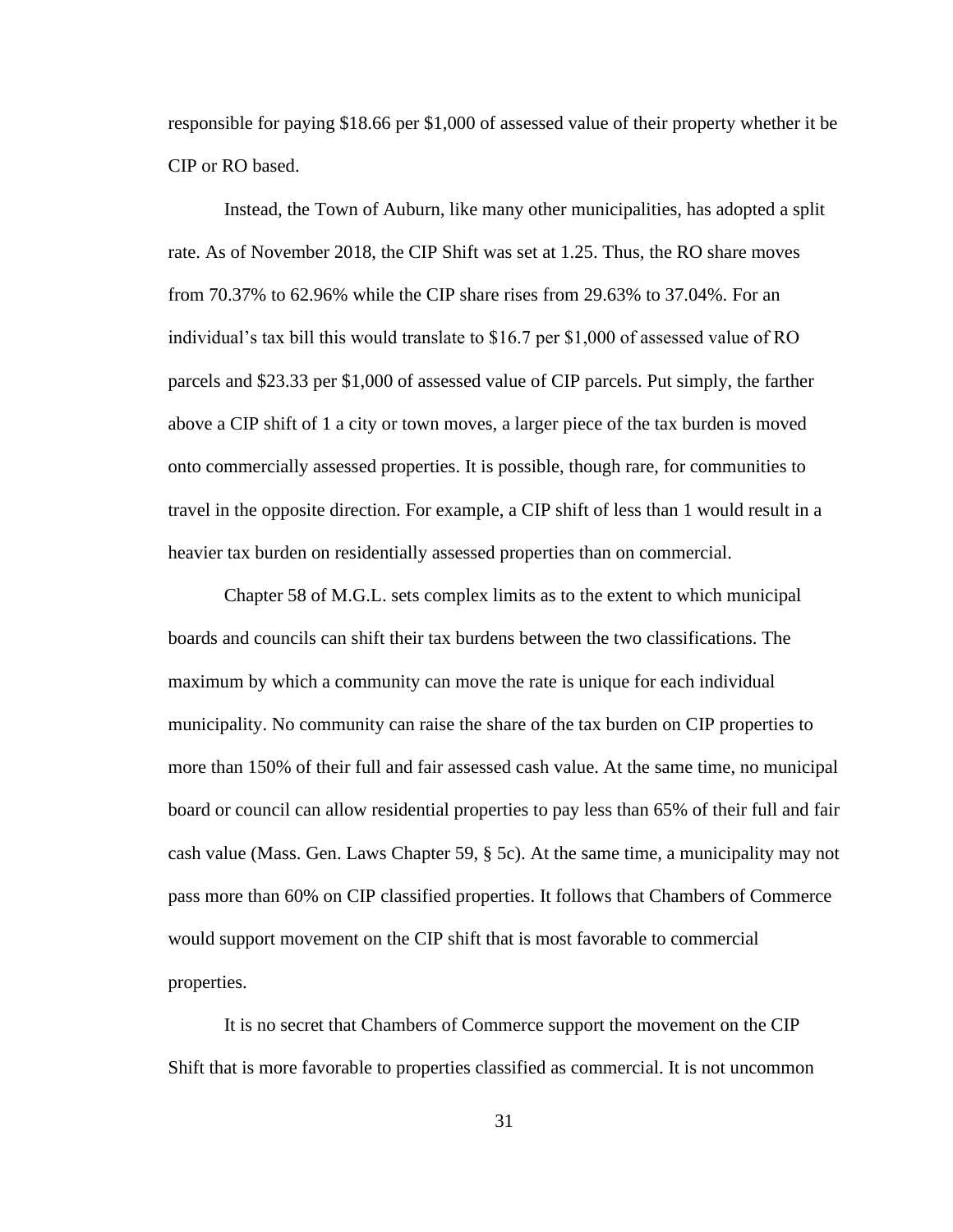for Chamber members to attend the classification hearing or lobby councils in advance of the hearing in the form of emails or letters supporting a decrease in the CIP Shift.

In many ways, the issue of tax classification at the municipal level in Massachusetts is a more fitting subject of analysis than matters that come before the United States House of Representatives. Massachusetts open meeting law requires that counselors restrict deliberation to an "open", or public, meeting. Thus the observers can see the entirety of the process, including both debate and negotiation amongst lawmakers. These interactions can be unobservable at the congressional level. Voted on annually, tax classification allows for analysis of something consistent and generalizable. Finally, studies performed at the congressional level relied on either a single bill or a mere handful of bills, giving them only a snapshot of how an individual policy maker might respond to an issue. This creates a binary set of observations in which the elected official in question either voted for or against the observed subject. Tax classification provides a scale of distributed values on which we can place a lawmaker.

Councilors, Selectmen, and Aldermen will usually consider several factors before discussing the rate in a public hearing. A common factor includes changes in commercial and residential property values and or changes to the proportion of the total value that these properties make up. This is found by dividing the value of all taxable properties classified as commercial by the value of a community's total taxable parcels. As residential and commercial property values change from year to year and as new projects are built, renovated, or removed, the percent of taxable parcels comprising commercially classified properties changes. This change in proportion of the municipalities total value means that each classification may be paying for a greater or lower share of the levy. For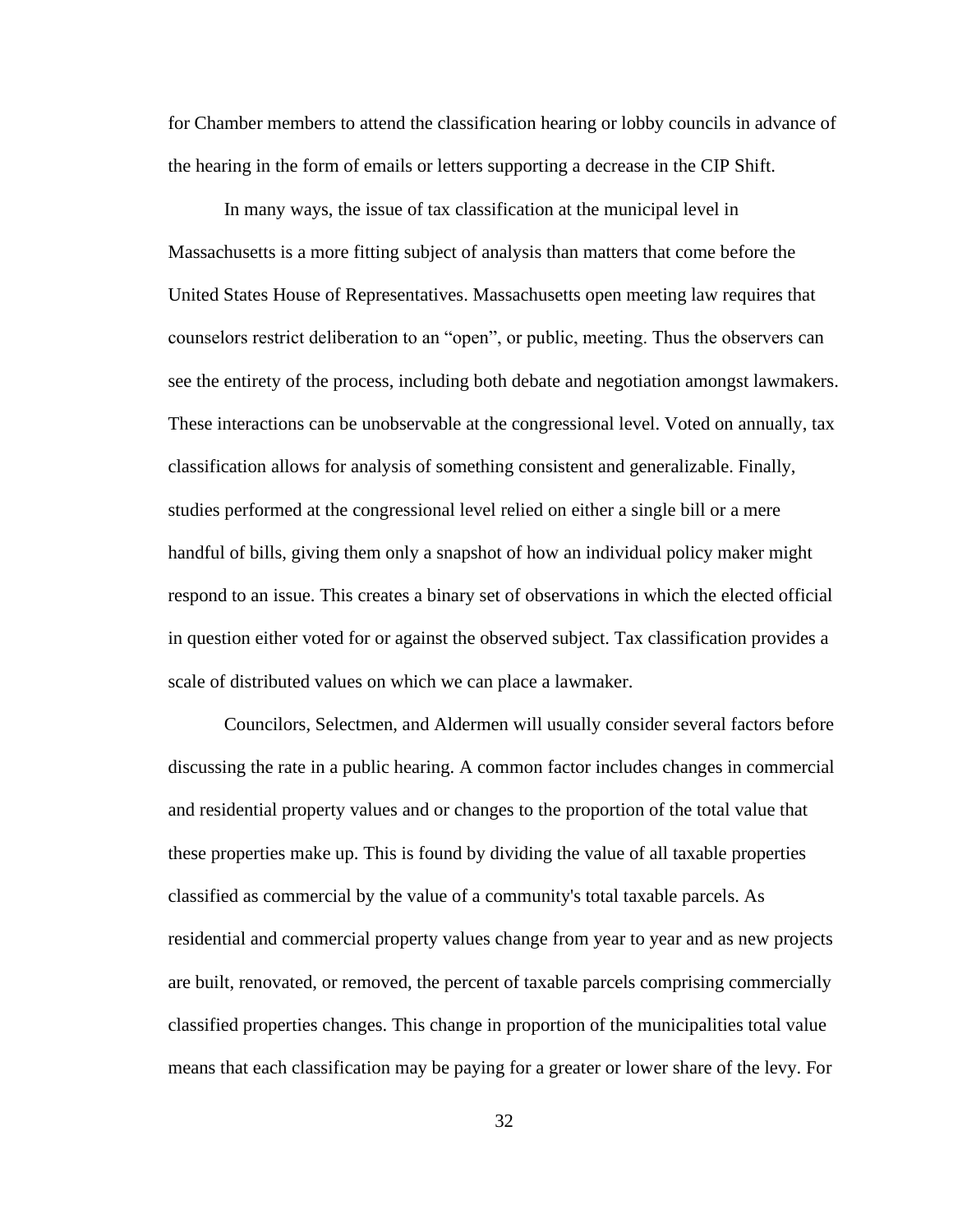example, if all commercial properties within a community made up 30% of the total taxable property value within a town and that town had a single rate, then the commercial properties would be responsible for covering 30% of the towns total levy. Other factors that may influence a councilor's decision in setting the tax rate are changes made to the coming fiscal year's budget, changes in state aid, or how the communities around them have moved on the rate.

#### **C. Massachusetts and Selected Communities**

Massachusetts, and the cities and towns within it, serve as a suitable representation for the average city council. The budgets of communities in Massachusetts depend most heavily on revenue taken in from property taxes to fund their town operations and services, as is the case with most municipalities across the country (Wu, 2009). As of 2010, 25 states and the District of Columbia have split property taxes (Lee, Wheaton 2010). All 50 states have adopted laws or restrictions in one form or another that in some way regulate the campaign finance process of elected officials within the state. However, no individual community in this study in Massachusetts has implemented additional campaign finance restrictions on its own and it is relatively rare for any community to do so. This means that there is consistency in the rules across Massachusetts, allowing for research to focus not just on a single city, but on councilors across multiple. The matter of tax classification, as discussed above, must be voted on by every municipalities' governing board annually. This again allows for consistency across town lines and for anticipation by campaign contributors and councilors that this issue will come up for a vote. These factors allow me to study several cities at once rather than an individual city council. This is beneficial as more data is available and a larger area covered thus improving the generalizability of any results found. Additionally, many

33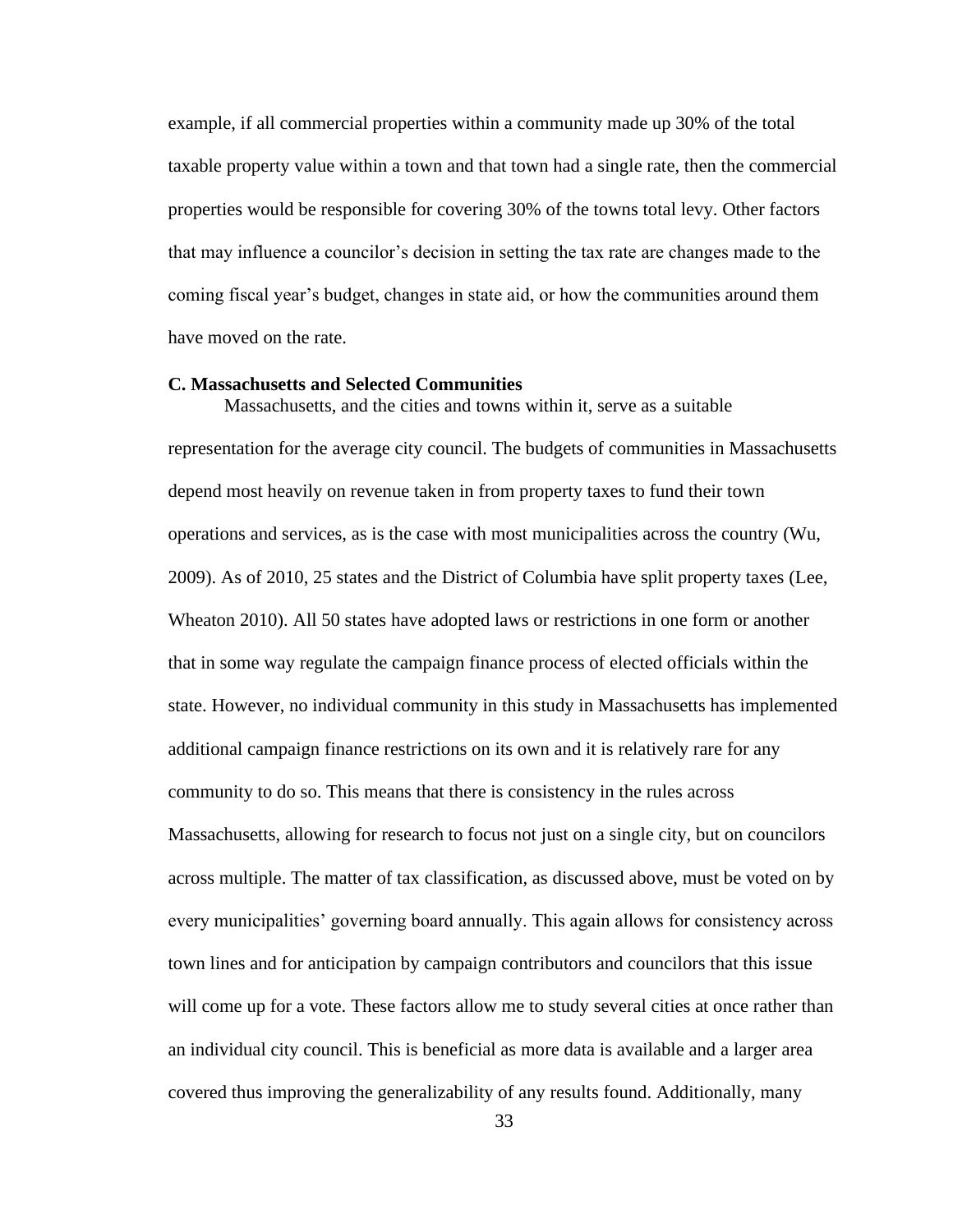cities and municipalities in the United States do not have populations in the millions. The fact that every community, with the notable exception of Boston, in Massachusetts has a population under 200 thousand helps to create a picture of what happens in the vast majority of communities in the United States, rather than just focusing on major metropolises. Finally, Massachusetts open meeting law requires that municipal lawmakers deliberate only while in open meeting. Thus, there is no potential for a deal between lawmakers to be reached outside of a meeting as to what the tax rate to be. Instead, all deliberation must happen in the classification meeting, in a way, forcing elected officials to show their hand.

While the preferred method for selection would be a randomized sampling of either all municipalities or those with split rates, I was constrained by the lack of a centralized location for both campaign and contribution data. Though every candidate for office is required to submit their contribution data, the Massachusetts Office of Campaign and Political Finance (OCPF) only tracks donations made to city councilors in communities with populations larger than 65,000 residents. Contributions made to officials in smaller municipalities are only maintained by individual city clerks. Due to time constraints, I chose to focus on the communities in which contribution data could be easily accessed from a central location, in this case; the OCPF online database. As a result, the research was focused on the 14 municipalities with contribution data readily available. These communities are, in descending order by population, the cities of Boston, Worcester, Springfield, Lowell, Cambridge, New Bedford, Brockton, Quincy, Lynn, Fall River, Newton, Lawrence, Somerville, and Framingham.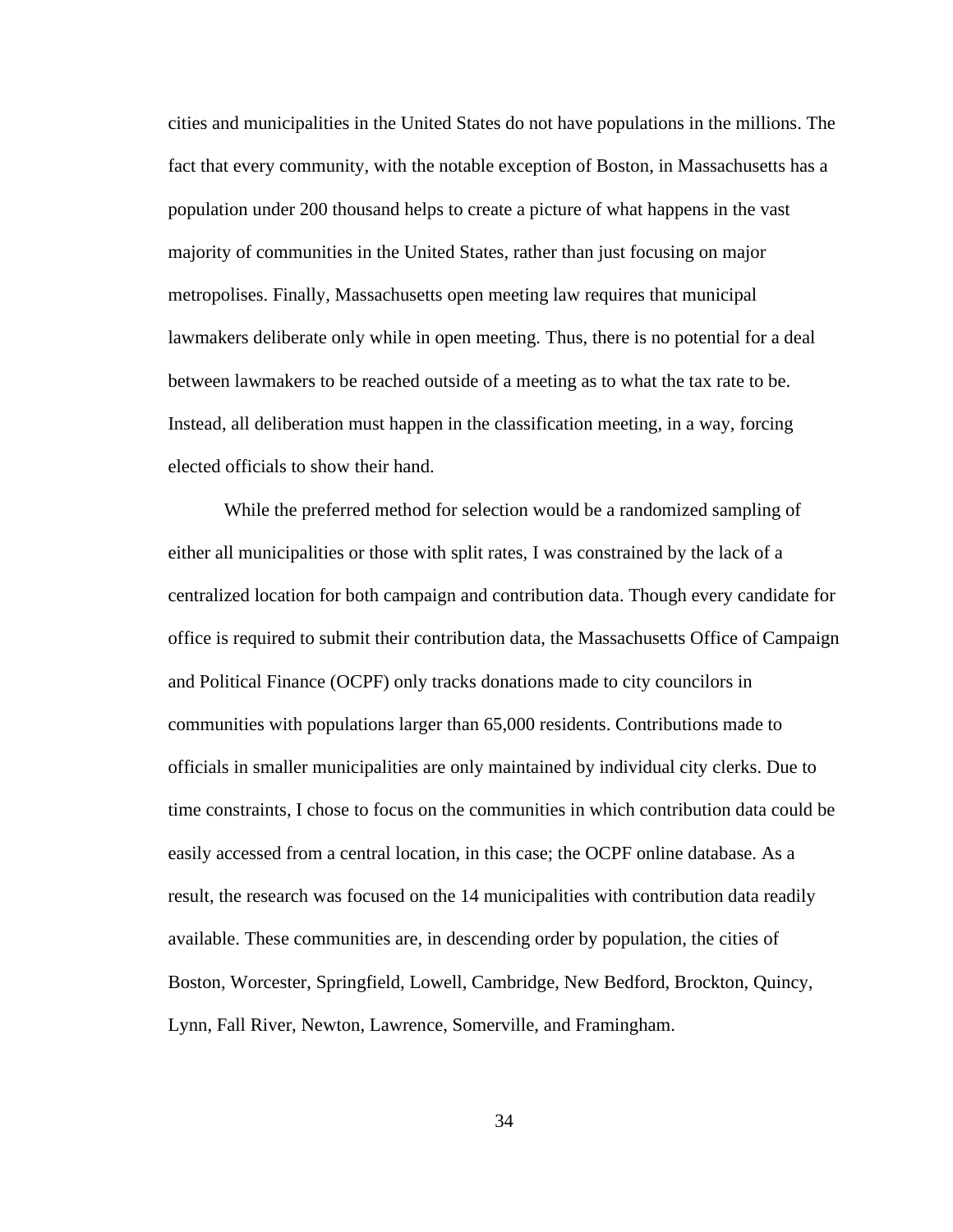Though not a very large or randomized sample, the 14 communities selected are comparable to most municipalities in Massachusetts with regard to their movement on tax classification. However, it is of note that these municipalities have selected much higher CIP splits than the state average. The Massachusetts Division of Local Services began tracking the CIP Shifts in each community in fiscal year (FY) 2003. Since then there has been a significant amount of movement in the average CIP Shift selected by communities in Massachusetts. Figure 1 shown in the appendix, illustrates the average CIP shift of the fourteen cities that were selected for this study for each fiscal year from FY 2003 to FY 2019 compared to the state average as well as the average amongst towns that have adopted split rates. Despite the clear differences in the average CIP split selected, the average rate in selected communities does rise and fall with the state average for communities with split rates.

As previously stated, the Massachusetts legislature has placed restrictions on the degree to which a municipality can shift the tax burden onto commercial properties. For fiscal year 2019, the maximum CIP split that any community was permitted to move to would be a CIP split of 1.75, though the communities of Malden and Medford had special permission to raise rates even higher (Massachusetts Department of Revenue, 2020). Additionally, every community in the dataset, except for one, was limited to a 1.75 CIP shift ceiling. The city of Cambridge was limited to a split of 1.638691. This is significant as not all communities select a tax rate from the same range of available options. This is important to keep in mind when following where cities choose to place themselves as a move towards 1.64 may be a tax break for commercial properties in Boston, but a tax increase to the max for commercial properties in Cambridge.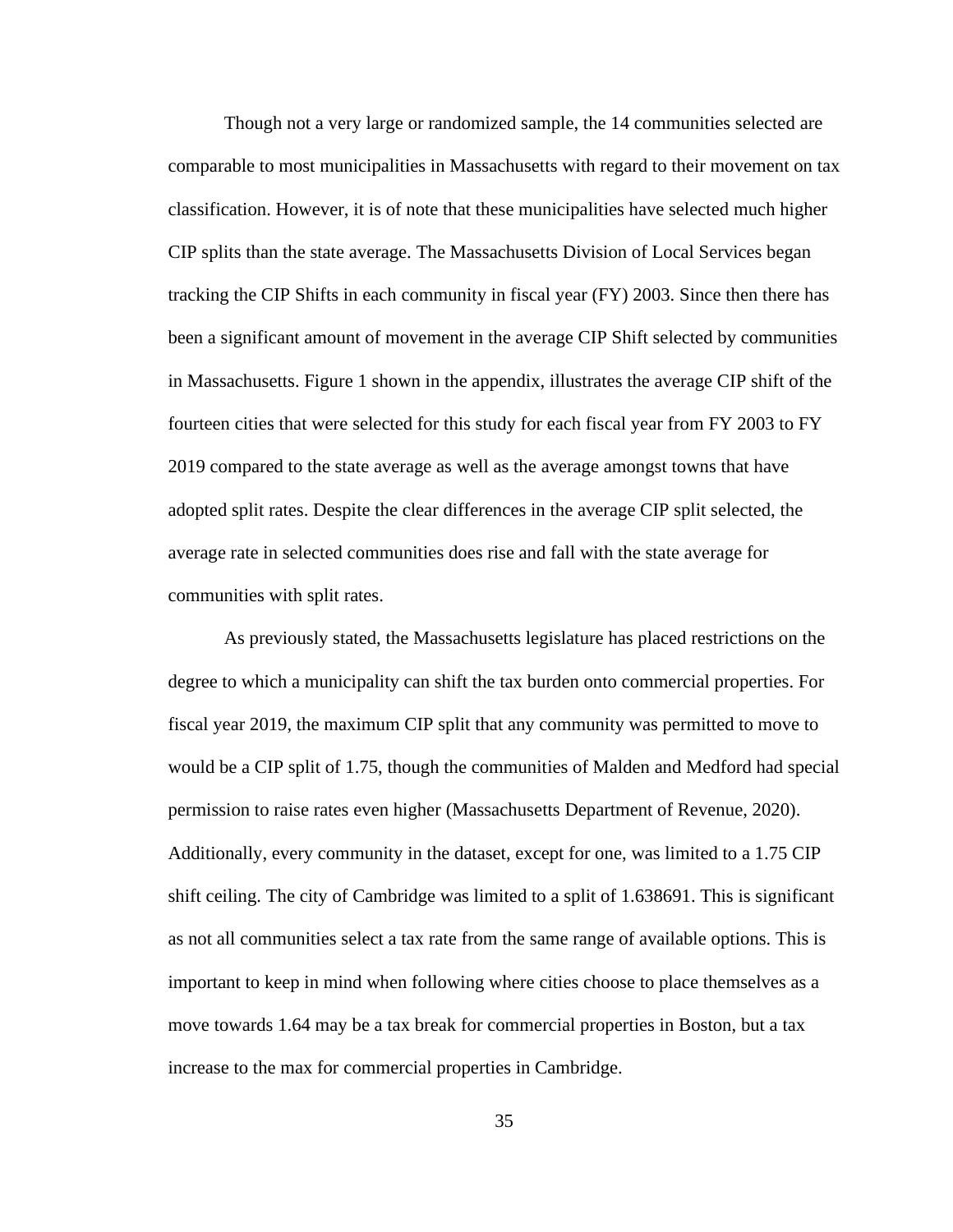At the same time, the communities' style of government was not completely comparable to many municipalities in Massachusetts. The chart in the appendix labeled figure 2 shows the dispersion of communities with and without split rates by their form of government. We can classify the forms of government in Massachusetts into five categories: Mayor-manager-council (3), Council-manager(12), Mayor-council(43), Open town meeting(259), and Representative town meeting(33).<sup>5</sup> Of the 14 communities in this research, all but three were Mayor-council forms of government. The remaining three, Worcester, Cambridge, and Lowell, were Mayor-manager-council forms of government. Split rates were most popular amongst these forms of government which indicates that there are common factors at play within these municipalities driving them to split their tax rates. Population and the size of their commercial sectors may contribute to this trend. An observation worth noting but not explored in this piece is that this runs contrary to what we should expect.<sup>6</sup> Unfortunately, this pattern had to be overlooked as a randomized sampling of communities across Massachusetts had to be ruled out and cities with data available were utilized.

## **D. Variables and Data Collection**

For the sake of maintaining simplicity, voting record on tax classification is made the dependent variable. To be completely clear, this is not intended to imply that a

 $<sup>5</sup>$  The municipality of Woburn is the only one in the Commonwealth to have a Mayor-Alderman form of</sup> government which is unique from the other five categories. For the purposes of the chart Woburn was grouped with the Mayor-Council form of government. As of FY 2019 Woburn has a split tax rate.

 $6$  As power is moved away from the hands of the voters, who have the greatest power in open town meeting governments, and into the hands of elected and appointed officials, with voters in manager council styles having the least power, split rates become more likely. This is odd as voters in a community are predominantly residents who do not own businesses and so we should expect them to vote in their own financial interest and push to lower their own tax rates at the expense of commercial properties.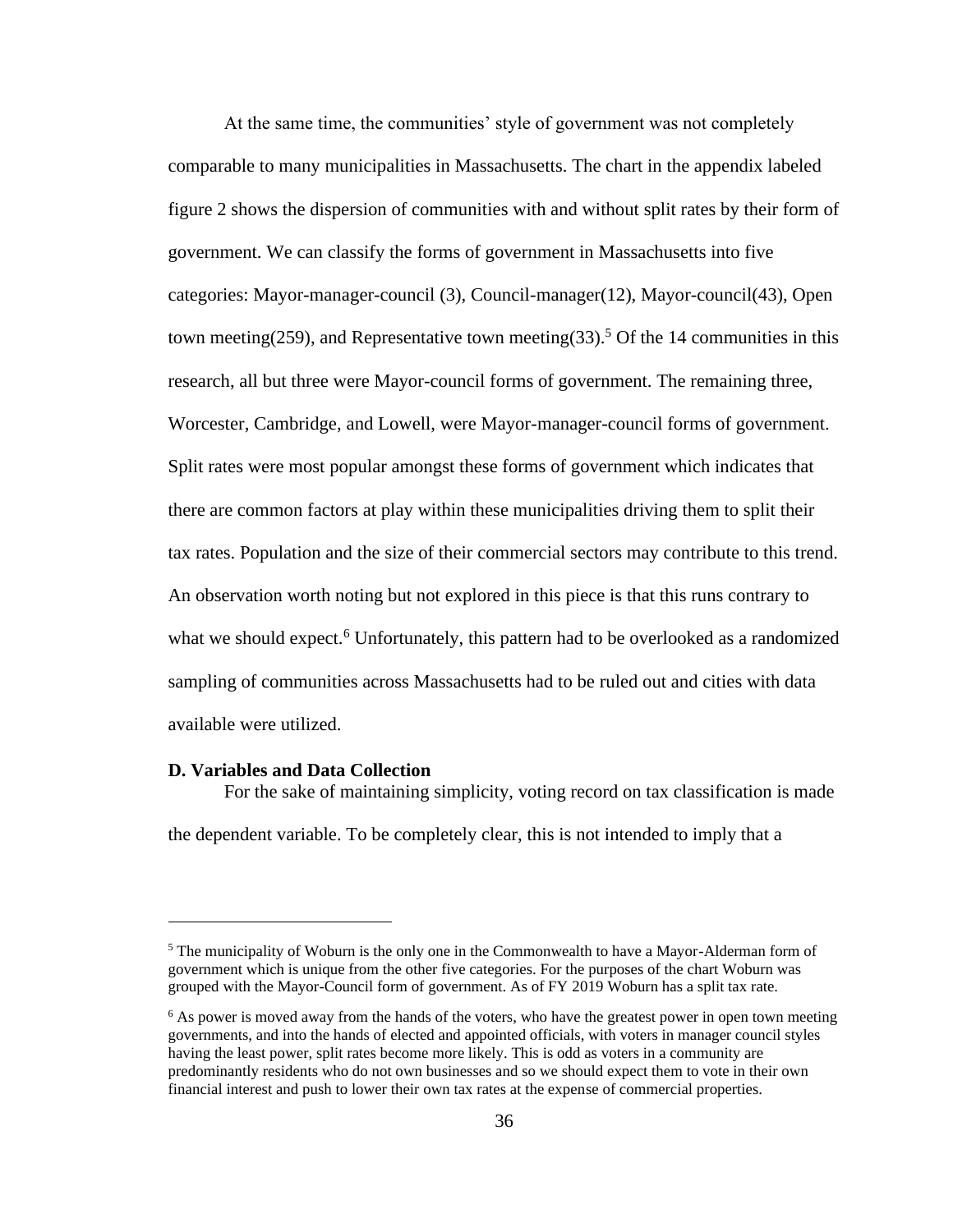councilor's vote might necessarily be changed by a large influx of contributions from business owners. Even in a scenario whereby legitimate acts of political corruption had occurred; a councilor could vote for a lowered commercial rate and then accept campaign contributions. Rather, the dependent variable was selected to allow consistency within this study and with literature on the subject. A potentiality that political scientists should be cognizant of is the potential impact that voting record may have on campaign contributions from business owners. Observing a repeated favorable voting record on tax classification may increase a business owner's likelihood of contributing to that individual councilor.

The voting records for elected officials are retained by the town or city clerk in their respective locations. All voting records are made available through a public records request to the clerk's office. However, in several cases the votes were easily accessed through the publicly available meeting minutes posted on city websites. Council votes were coded on a binary scale. Unlike most studies conducted at the congressional level, votes could not be coded as simply as assigning a 1 to yea and 0 to nay responses to determine if an elected official is supportive or in opposition to a motion. In determining congressional support for defense contracts, a yea vote clearly establishes support for the contract while a nay vote implies opposition in any time where a contract is in question. This applies to many congressional studies that have coded the vote choice of congressmen. However, every motion on tax classification is unique as it is not a binary decision but rather a choice of location on a linear scale. The motion may be to move the CIP Split closer to 1, in this case a yae vote typically indicates a pro commercial stance

37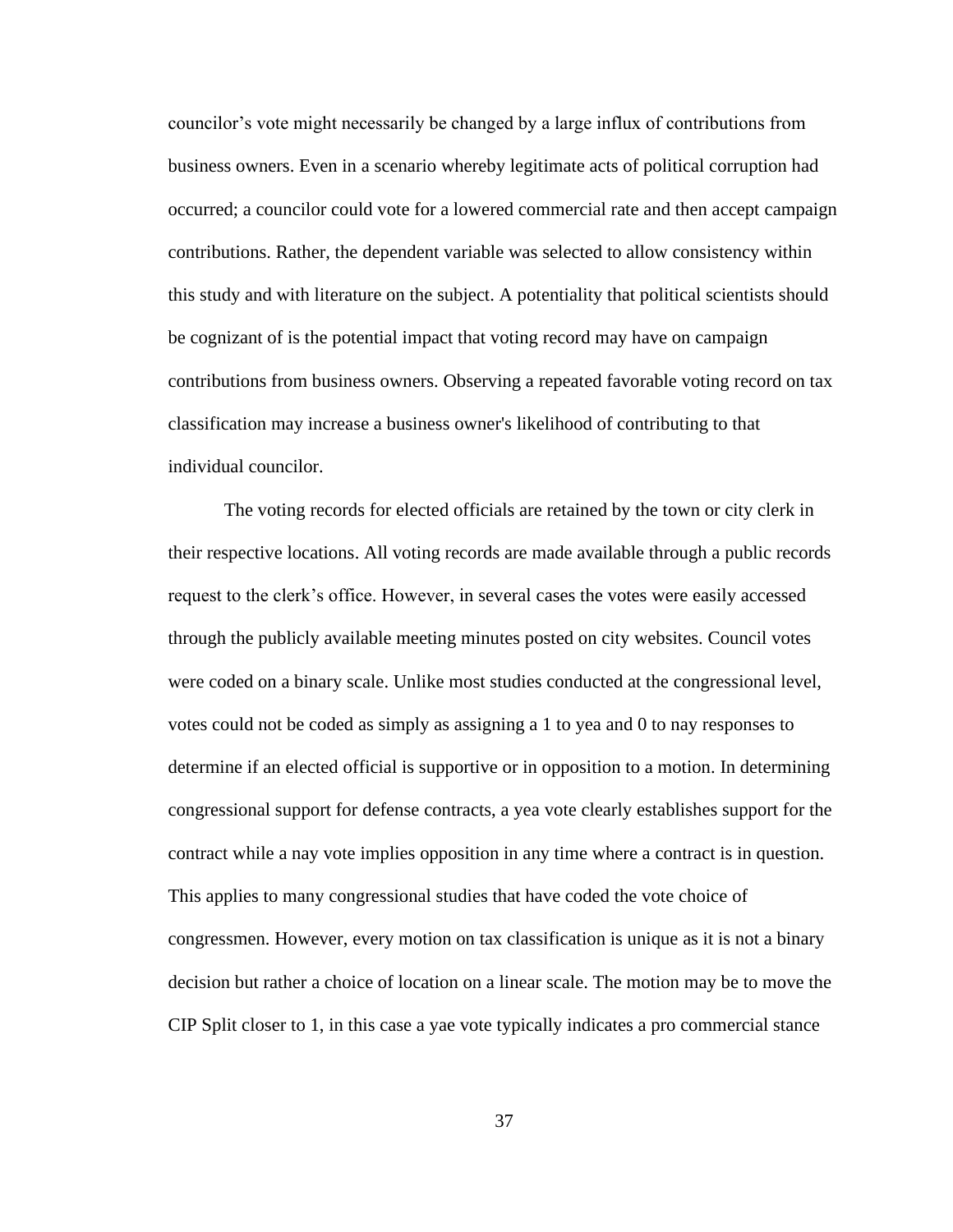and a nay vote a pro resident stance. However, the motion may be to move the split further from 1, inverting the meanings of a yae and nae vote.

Due to the inconsistencies in implications from yae or nae votes regarding tax classification, each vote had to be examined on an individual basis. If the motion in question was movement towards a single rate, an outcome that would be favorable to the business community, then a yea vote was coded as a 1 and dissenting opinions were coded as 0. If the motion was an attempt to move the rate closer to or remain at the 1.75 max split, yae votes were coded as 0's and nay votes were coded as 1's. This allowed for individual councilors to be placed into two separate columns; those that preferred a business outcome and those that preferred a pro-resident outcome. Only one councilor abstained from voting.<sup>7</sup> In this case the councilor's abstention was not explained and she was assumed to be in favor of maintaining the status quo rather than approving the motion to move the rate. Thus, an abstention vote was treated as a dissenting vote.

Utilizing only this method for establishing each councilor's preferred outcome assumes that dissenting council members prefer the status quo, or the current CIP split to the proposed movement. However, from viewing recordings of the meetings it became evident that councilors may vote for a rate change that they oppose in order to prevent a more extreme proposal from passing. Similarly, it is not out of the question that a councilor might oppose a motion to move in their preferred direction because it does not go far enough.

<sup>&</sup>lt;sup>7</sup> Councilor Levy of Lawrence did not explain their abstention. See Lawrence City Council meeting December 4, 2018.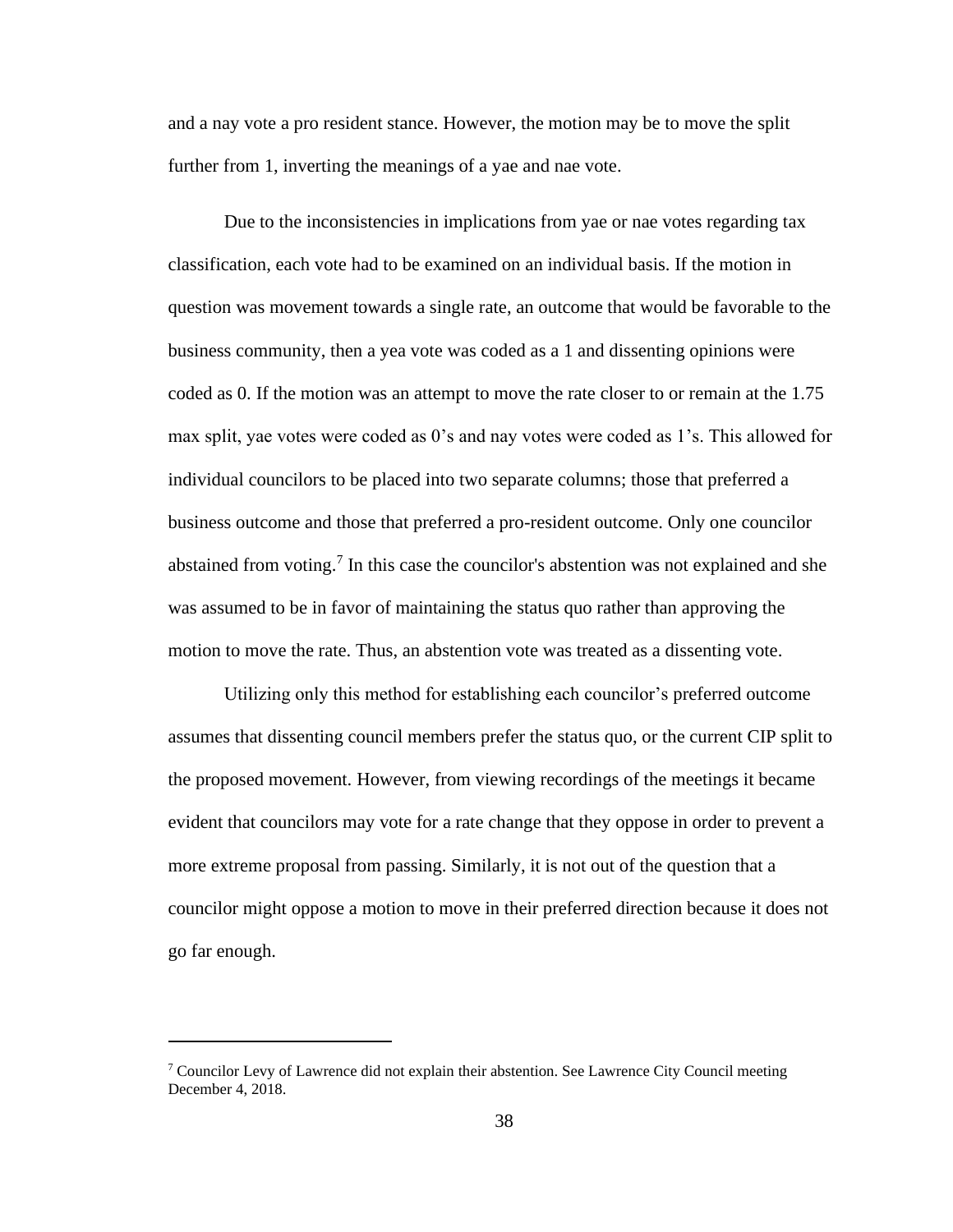Coding for certain councilors had to be corrected. This was only true in the cases of Marcus Williams of Springfield and Steven Camara of Fall River. Councilor Williams spoke in opposition to raising taxes on residents at the meeting and argued that "the residents are my constituents that I am here to represent".<sup>8</sup> Though the vote that Councilor Williams opposed was one that gave preferential treatment to residents it is heavily suggested by his statements that his opposition was that the movement was not far enough. It was clear that Councilor Williams' opposition to the motion was not founded in a sympathetic view towards commercial properties and as a result he was coded as a 0 for the meeting, or a pro resident opinion. Councilor Camara advocated and motioned for the greatest possible split allowed under Massachusetts law for the City of Fall River. When his motion failed, Councilor Camara dissented from the majority opinion as it did not move the rate far enough. In this instance it would not make logical sense to code Councilor Camara as having a pro commercial standing for voting nay and he was coded for having supported a pro resident outcome.

It is not uncommon to see multiple votes taken or to see elected representatives debate where to move the rate at any given time. Of the 14 cities that were looked at, only 3, Worcester, Springfield, and Fall River, had debates where multiple motions were filed. Instances like this provided a significantly more informative view of each councilor's perspective on where the FY 2019 CIP split should fall.

As with studies conducted at the congressional level, the most basic unit is the individual elected official in each community with the ability to cast a vote on tax

<sup>8</sup> See Springfield City Council meeting November 28, 2018.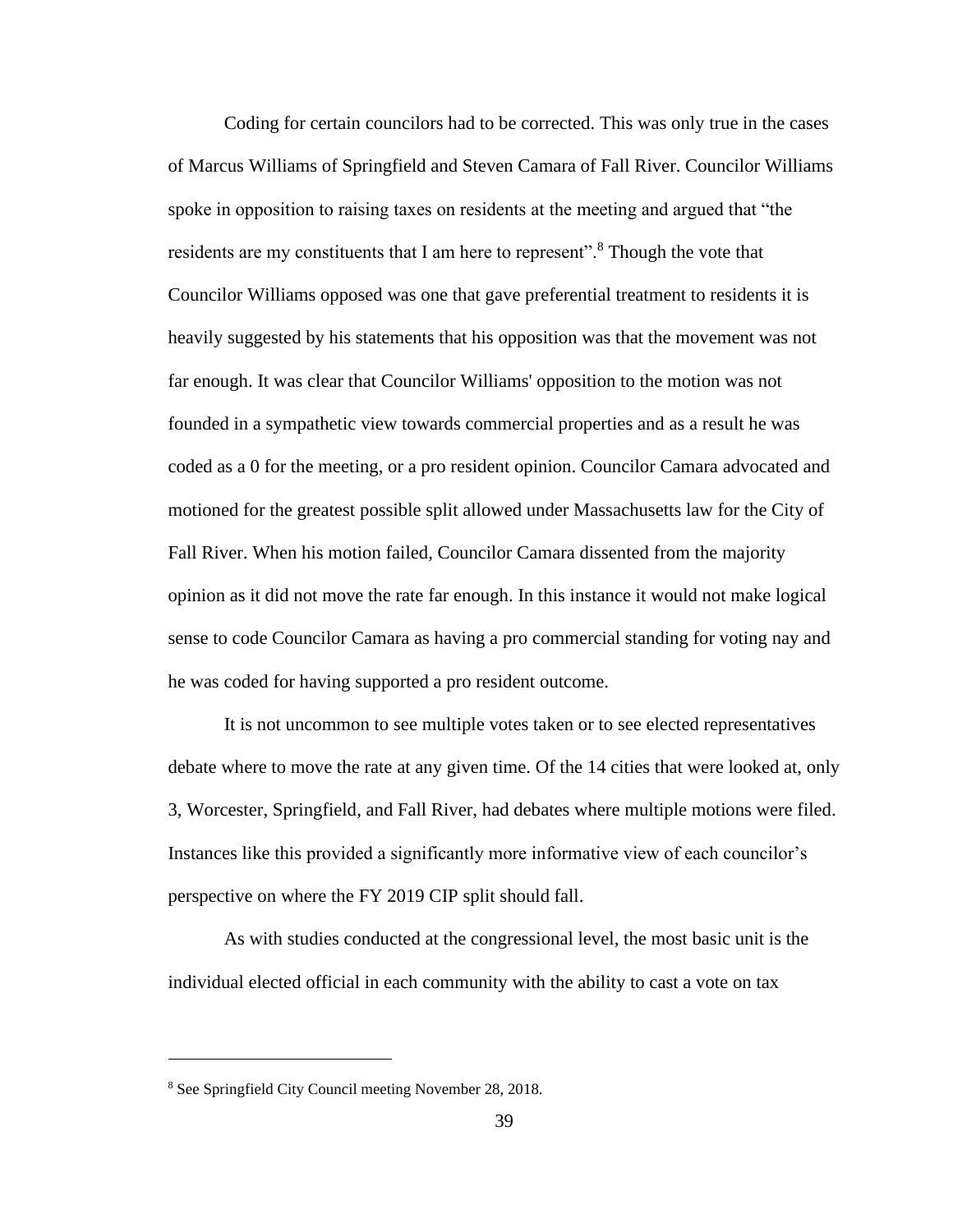classification. In Massachusetts, campaign contributions made to any person seeking elected office must be filed and reported to the local Town or City Clerk. Additionally, open meeting law requires that all agenda meetings be posted and the minutes, including vote records, be made available to the public.

The 14 cities that I was able to include in my analysis had a total of 161 individual city councilors. Of these 161, 11 had to be eliminated leaving 150 city councilors for the final analysis. The details on which 11 councilors were removed will be addressed in detail later. All campaign contributions made on or before the date of the municipality's classification hearing were tallied.<sup>9</sup> In the case of Springfield, where the vote on classification was tabled to a second meeting, donations up until the day of the public hearing were tallied. Any contributions made between the initial meeting date and the actual vote were not recorded as they would have occurred after the scheduled vote. As each of these municipalities operates under a city council form of government, city councilors were the only elected officials to serve as the subject of study. The one exception to this is Mayor Joseph Petty Jr., who, due to an unusual style of government, serves as both the Mayor and Councilor at-large in the City of Worcester, thus despite being in the executive body, Mayor Petty cast a vote at the tax classification hearing as a city councilor.

The main predictor variable was campaign contribution data. Under Massachusetts campaign finance law, any contribution made to a candidate equal to or greater than \$200 requires that the contributor disclose their occupation and employer. In

<sup>&</sup>lt;sup>9</sup> Classification dates varied from community to community and had to be determined by reviewing meeting minutes and agendas.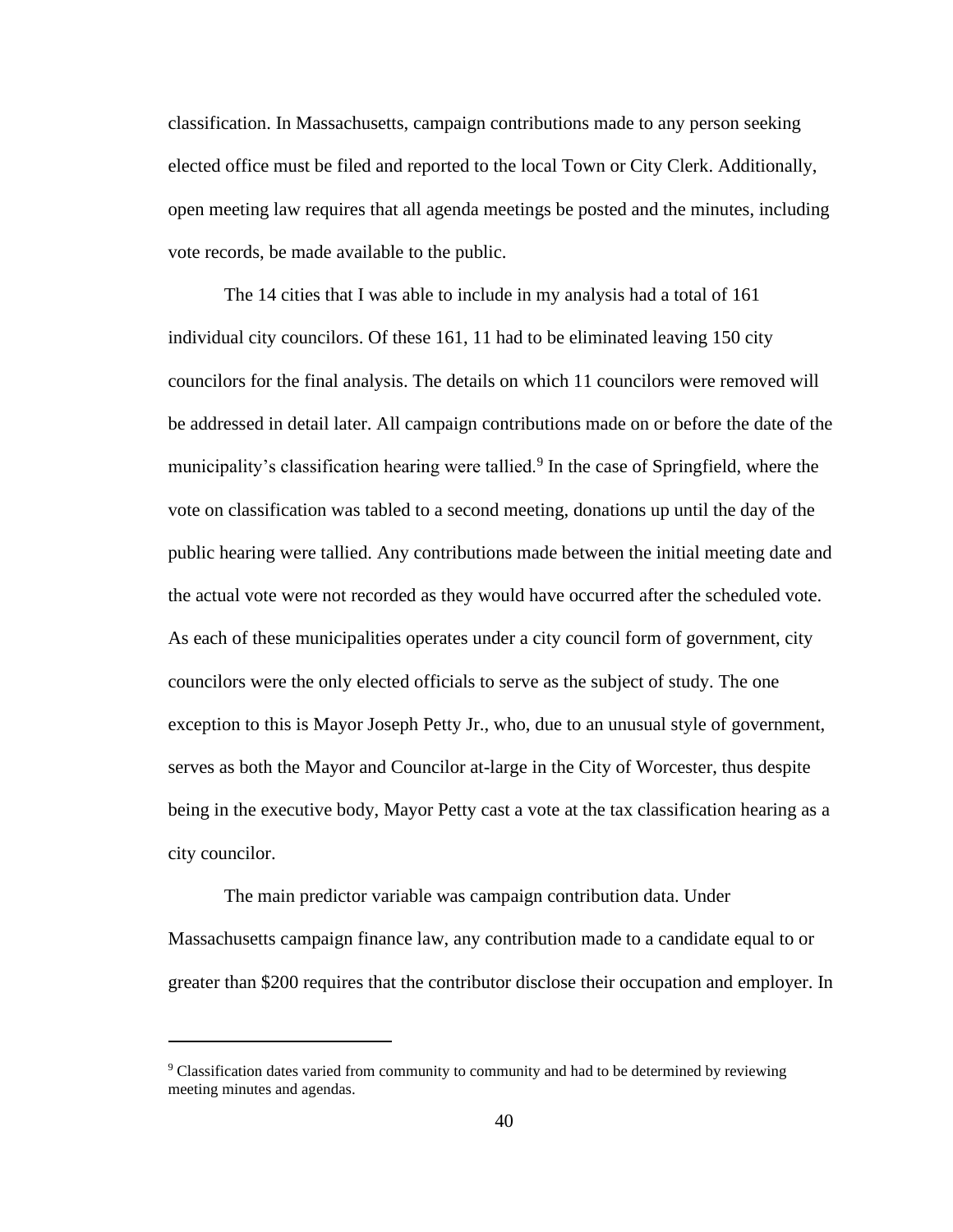all cases where occupation and employment were provided, the columns were scanned for words that indicated the contributor was likely a business owner or had a vested interest in the success of commercial entities. Keywords that indicated ties to businesses within a community consisted of; "CEO", "Chief Executive Officer", "Management", "Manager", "Founder", "Vice Chair", "Vice Pres", "V.P.", "Chairman", "Director", "Executive", "Owner", "Self"<sup>10</sup>, "Partner", "President", or "VP." From here it was possible to determine which contributions came from those who were either business owners or involved in upper management positions and thus likely members of the business community. If any of the above-mentioned words or phrases appeared as a contributor's employer or occupation column then the contribution made by that individual was considered from a person with ties to commercial properties.

The contribution totals from business leaders were then divided by the candidates total donations accepted to get the proportion of total contributions given to each city councilor that came from potential business leaders before their vote at their respective municipality's tax classification hearing. Studies at the congressional level have varied in whether to assess the dollar value or the proportion of contributions from business interests (Roscoe and Jenkins, 2004). In theory, examining the percentage of total contributions coming from business owners should highlight the significance of business contributions to a candidate's overall war chest. A councilor who has over 50% of their contributions coming from business owners is more dependent on that block of donors

<sup>&</sup>lt;sup>10</sup> While the word "Self" was used to indicate if an individual was "self-employed," it is important to note that in several occasions contributors who were stay at home parents also labeled themselves as "selfemployed," thus creating potential for a slightly inflated number for campaign contributions.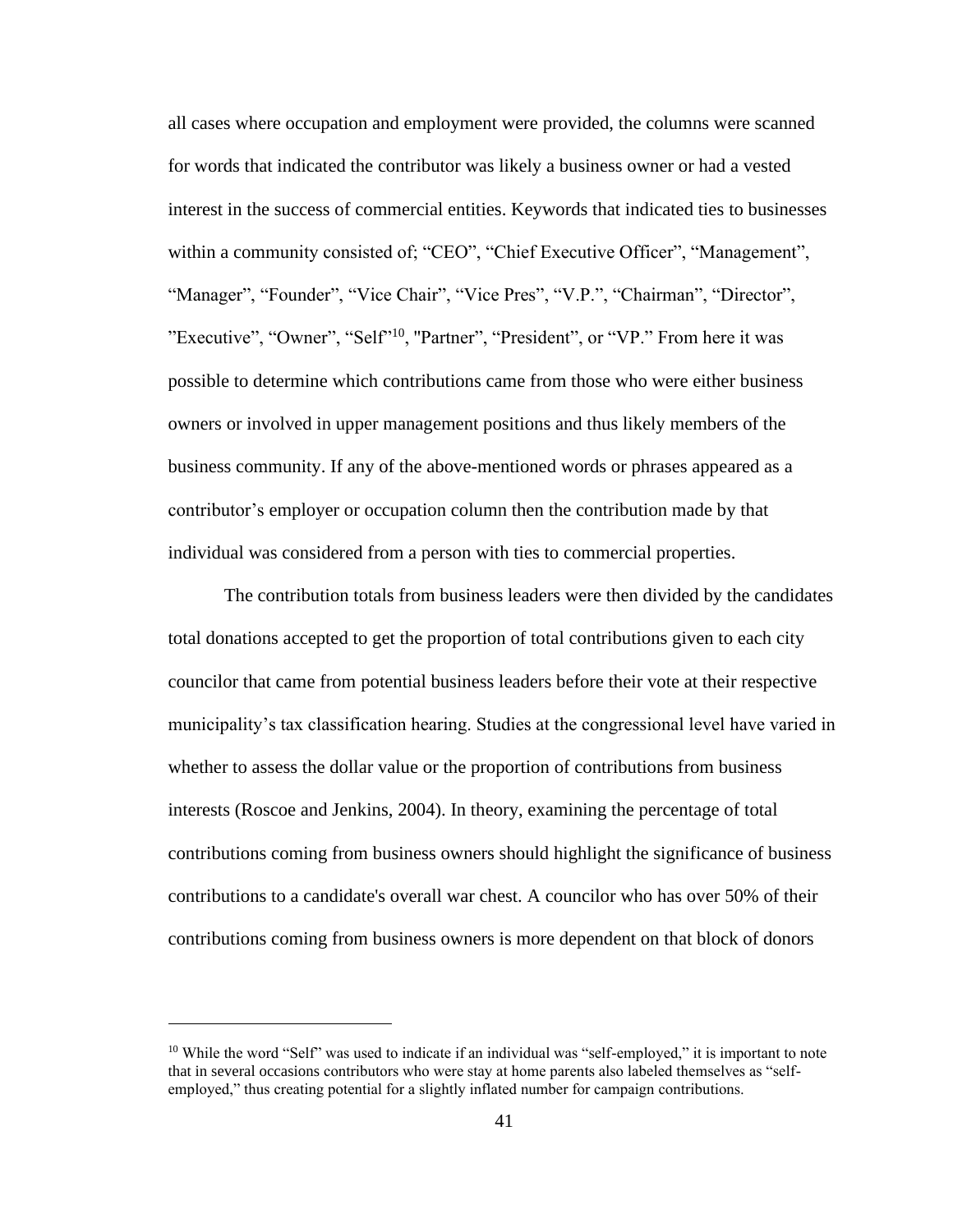for financial support than a councilor who only has 10% of their contributions coming from business owners. This dependence is not as easily recognized if we were to just examine the dollar amount of contributions. In that case, politicians who were particularly skilled at fundraising in general may have higher than average contributions from business owners, but they may make up a small proportion of their overall contributions. This could also apply to city councilors that had been in office for a longer period of time and as a result had received a large amount from businesses over a 20-year career but were not dependent on that block.

A few other potential predictor variables were considered and factored into the analysis. Councilors in leadership positions were added as a dummy variable and coded as a 1 if they served as a Council, Chair, Vice-Chair, President, Vice President, or, in the case of Worcester, Mayor. All other councilors were coded as 0s. All councilors were coded for their roles on the date that the FY 2019 tax classification hearing occurred in their respective communities. It should be noted that there were officials in several communities that had previously held leadership roles. This was not accounted for when coding for the leadership dummy variable.

Incumbency, At-Large, and a Gender variable were added as well. The incumbency variable was created to mark individuals who were incumbents in the last election as, by definition, all councilors were incumbents at the time of the vote. Councilors who were serving their first term at the time of the classification hearing were coded as 0s and those who were on a second term or greater were coded at 1. Gender and At-Large seats were also coded on a binary scale.

42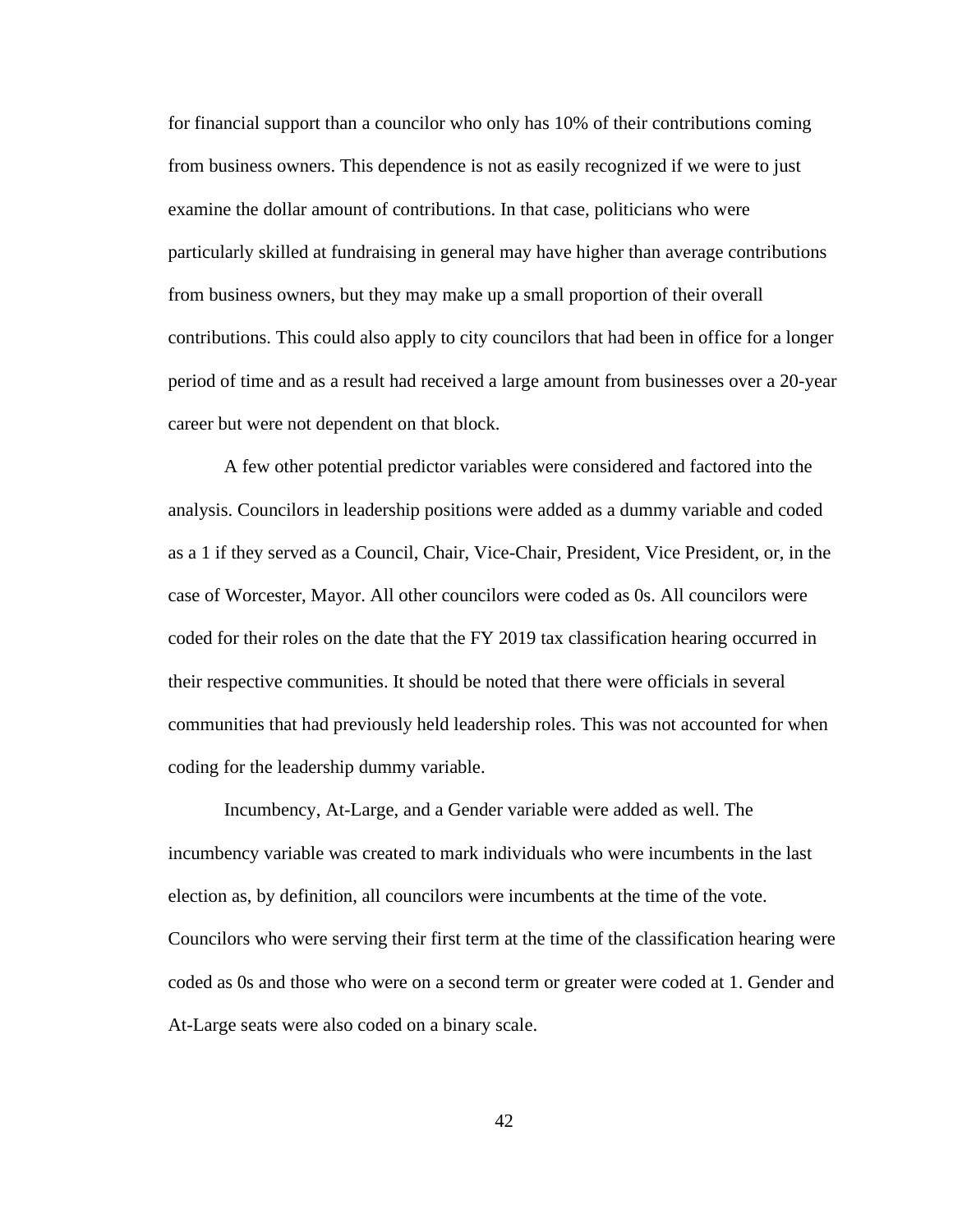The final predictor variable factored into the model was the change in percent of each municipality's total property value comprised of CIP properties from FY 2018 to FY 2019. Since tax rates have an ultimate impact on the value of properties and the new growth of different property classifications can impact what proportion of the tax levy each classification is responsible for paying, it is reasonable to believe that the tax rate may be impacted by changes in commercial growth. Because of the potential influence that this variable can have over the decisions of municipal officials, I control for it in the equation. Cuts to municipal cherry sheets, or state aid, in Massachusetts have been found to correlate with and cause increases in the overall tax levy of communities (Wu, 2009). However, reduced state aid has not been found to directly impact the division of the tax burden regarding split rates and as a result, state aid was left out as a predictor. Also not controlled for were the selected rates of the neighboring communities of those selected. While there is some evidence to suggest that the actions of neighboring municipalities regarding commercial tax rates may have had minimal influence over the decisions of officials in British Columbia, a race to the bottom strategy leading to detrimental economic impacts has been rejected (Brett, and Pinkse; 2000)

Missing or null data was produced in two ways, unavailable contribution data and or a missing voting record on the city councilor in question. For the former, councilors may not have had their contribution data available through the Office of Campaign and Political Finance's (OCPF) database if they had established a bank account associated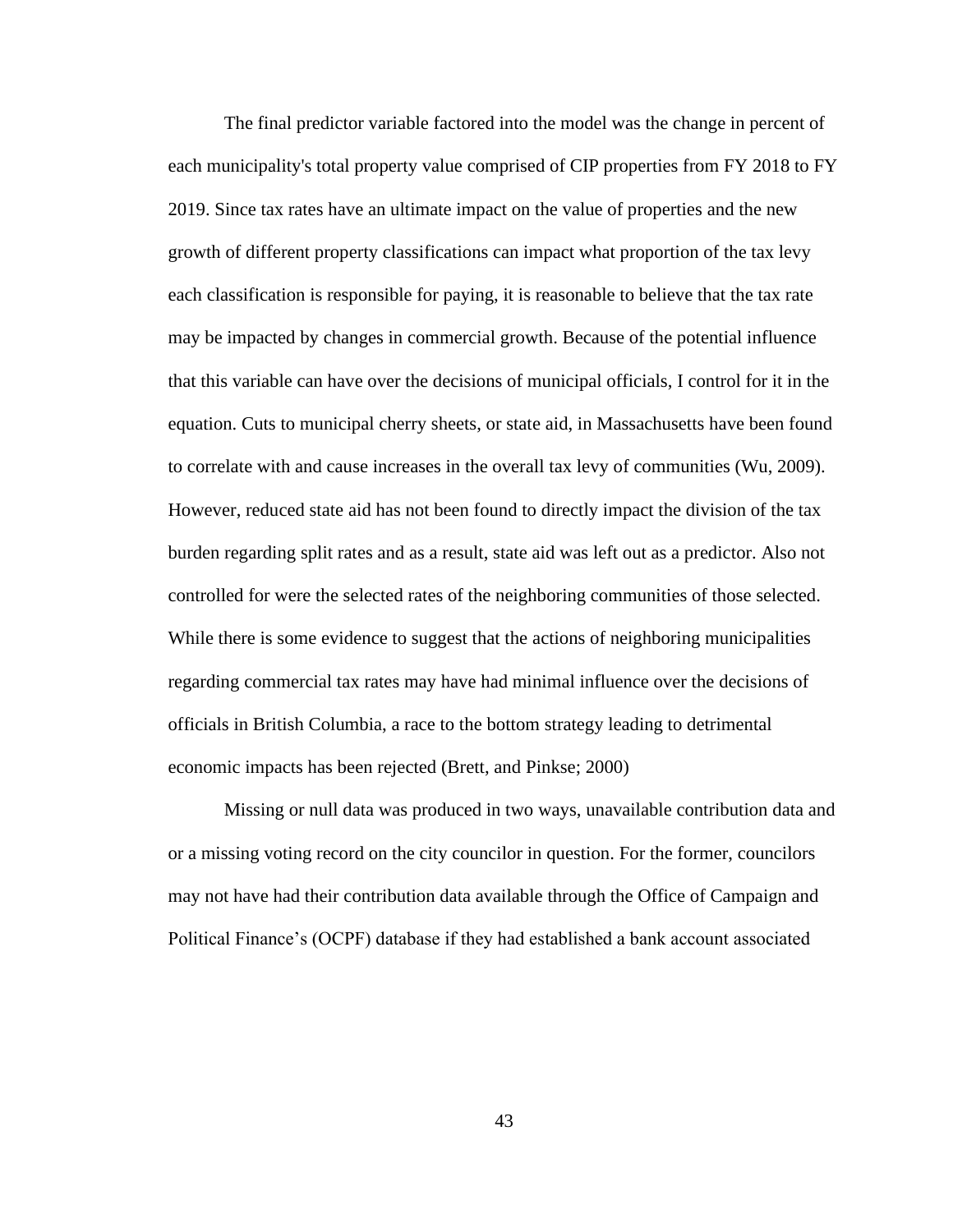with the campaign prior to filing with  $OCPF<sup>11</sup>$ . This only applied to six councilors.<sup>12</sup> Councilors who were absent from the classification hearing were unable to cast votes. In all of the subject cities, a total of eight councilors were not present for the hearing.<sup>13</sup> As a result, there was no way of determining their preferred movement on CIP split for FY 2019. Councilors with missing data were removed from the dataset for the statistical analysis portion of this research. Several councilors had missing contribution data and were not present at the classification hearing. In the end, the dataset was left with 150 unique observations. It should be noted that the campaign contribution totals and totals from business leaders still utilized councilors who had available contribution data but who were not present for the classification hearing.

#### **E. Statistical Equation**

For the purposes of this study, the dependent variable, councilor's vote on tax rate, is coded on a binary scale; 0 for opposing a commercially friendly split and 1 for supporting a commercially friendly split. By coding on a binary scale, we are able to simplify each councilor's position on the matter of tax classification and remove discrepancies in the value associated with the CIP split between cities. A councilor in Fall River that supports moving in a pro-business direction may support moving closer to a

<sup>&</sup>lt;sup>11</sup> In these cases, candidates either did not have to file with OCPF when they first ran for office or had previously had an account that did not have to register with OCPF (such as selectman and or other minor offices). In these cases, OCPF did not log contributions retroactively and so contribution data along the councilor's careers may be incomplete. This does not pose much of a threat to the study as most city councils had data available through OCPF and even councilors that may have had previous contributions go untracked, any donations made specifically for them to run for city council would be logged.

 $12$  Contribution data was not available for councilors Leonard J Gentile, Gregory Schwartz, Victoria Danberg, and Cheryl Lappin of Newton, and Margaret Shepard and Edguardo Torres of Framingham.

<sup>&</sup>lt;sup>13</sup> Councilor, now Congresswoman, Ayanna Pressley of Boston, James Milinazzo of Lowell, Debora Coelho of New Bedford, Leonard Gentile, Cheryl Lappin and John Rice of Newton, Edguardo Torres of Framingham, and Adam Gomez of Springfield were absent at their city's classification hearings and thus a voting record was not available.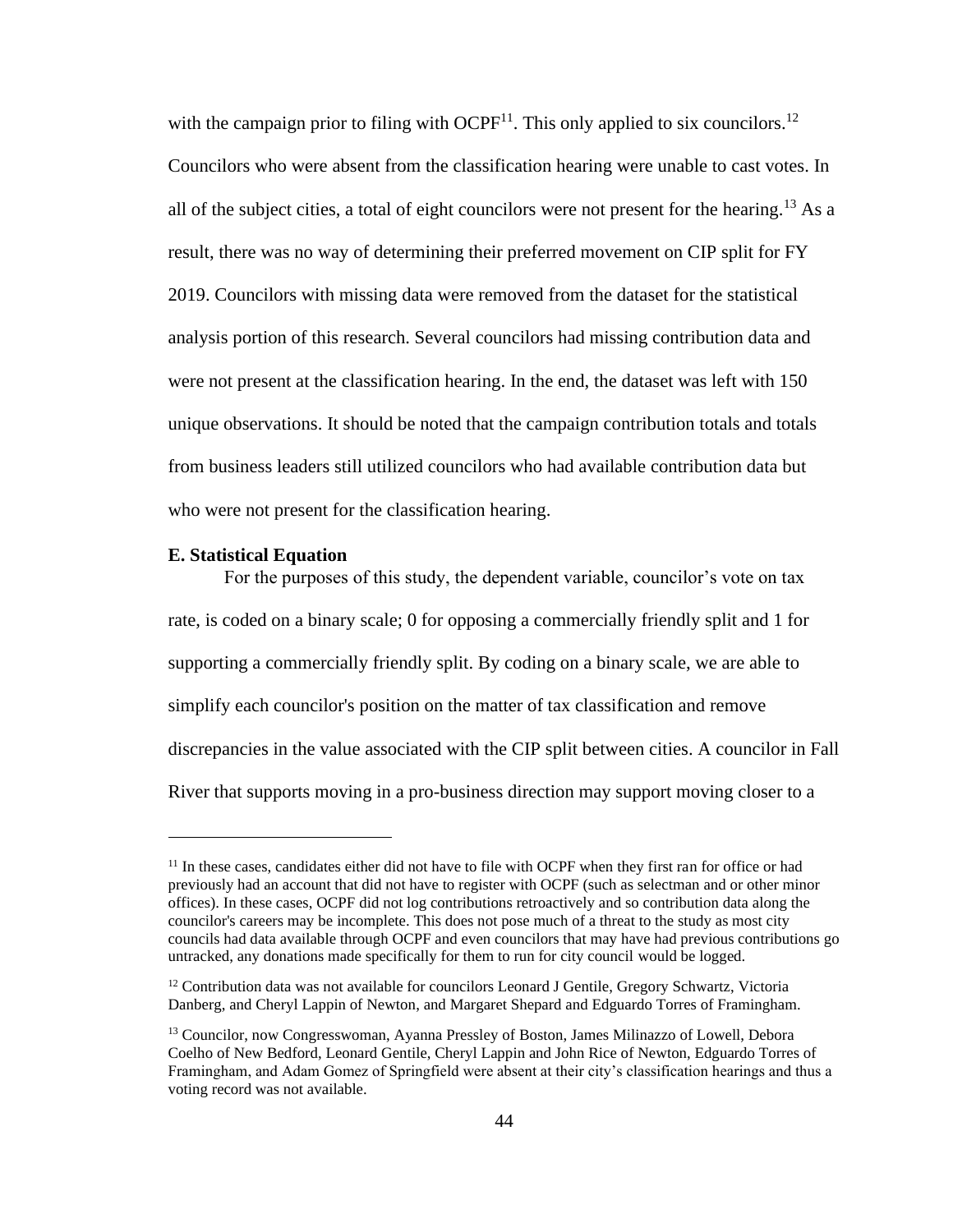single rate by 0.01 but not by 0.03 due to concerns surrounding the financial burden that such a move would place on the average homeowner in a single fiscal year. At the same time, a councilor in the City of Newton, which saw a larger amount of new growth in their commercial sector, might be more willing to move by 0.03 as the result on the individual homeowner will be significantly lower. Thus, for purposes of simplification, both councilors in this study would be coded at 1 for supporting a favorable outcome for commercial properties.

If we were aware of every councilors ideal location on the CIP split scale for a given fiscal year, then a continuous dependent variable would be possible. However, with the data made available at this time, I am simply looking for the probability that a city councilor will take a pro-commercial stance on tax classification, given campaign contributions from likely business owners. This can be expressed as the following:

# $P(1)$

In order to test the relationship between the dependent variable on campaign contributions as well as the other predictor variables, I implemented a logistical regression model outlined below.

$$
l = log_b \frac{p}{1-p} + \beta_1 x_1 + \beta_2 x_2 + \beta_3 x_3 + \beta_4 x_4
$$

# Equation 1

Where *p* is equal to the probability of a councilor supporting a commercial friendly tax rate and Beta represents the predictor variables. In the above equation,  $\beta_{1X_1}$  is equal to campaign contributions,  $\beta$   $_{2X2}$  is equal to the change in CIP value,  $\beta$   $_{3X3}$  is equal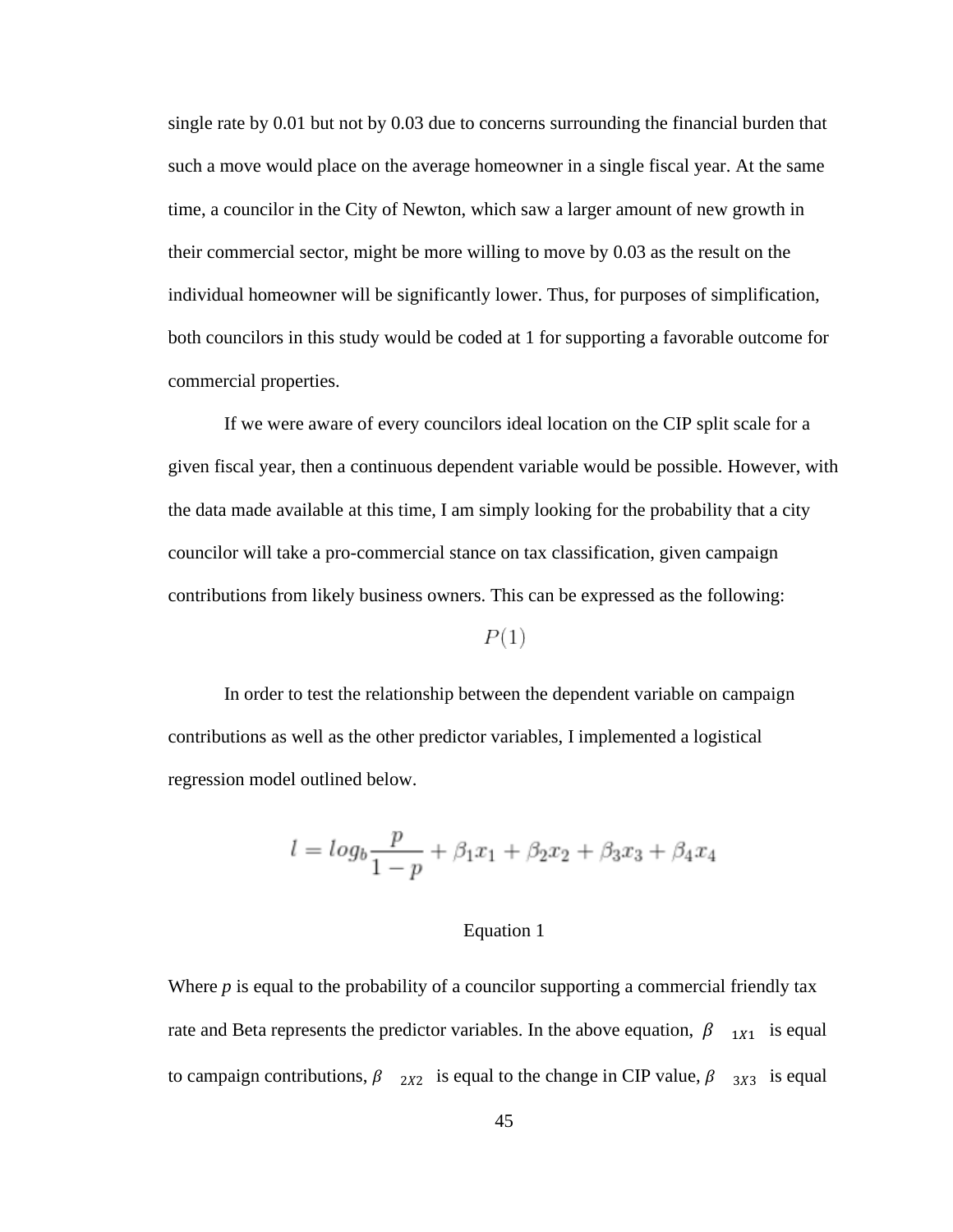to incumbency, and  $\beta$   $_{4X4}$  is equal to At-Large races. From this model we can find the change in probability that we will arrive at a 1, a pro commercial vote, given a change in any of the independent variables. Logit or the similar probit models are a common tool utilized by scholars when studying the voting behavior of elected officials.<sup>14</sup>

<sup>&</sup>lt;sup>14</sup> See (Segal, Cameron, and Cover, 1992; Welch, 1982; Stratman, 2002).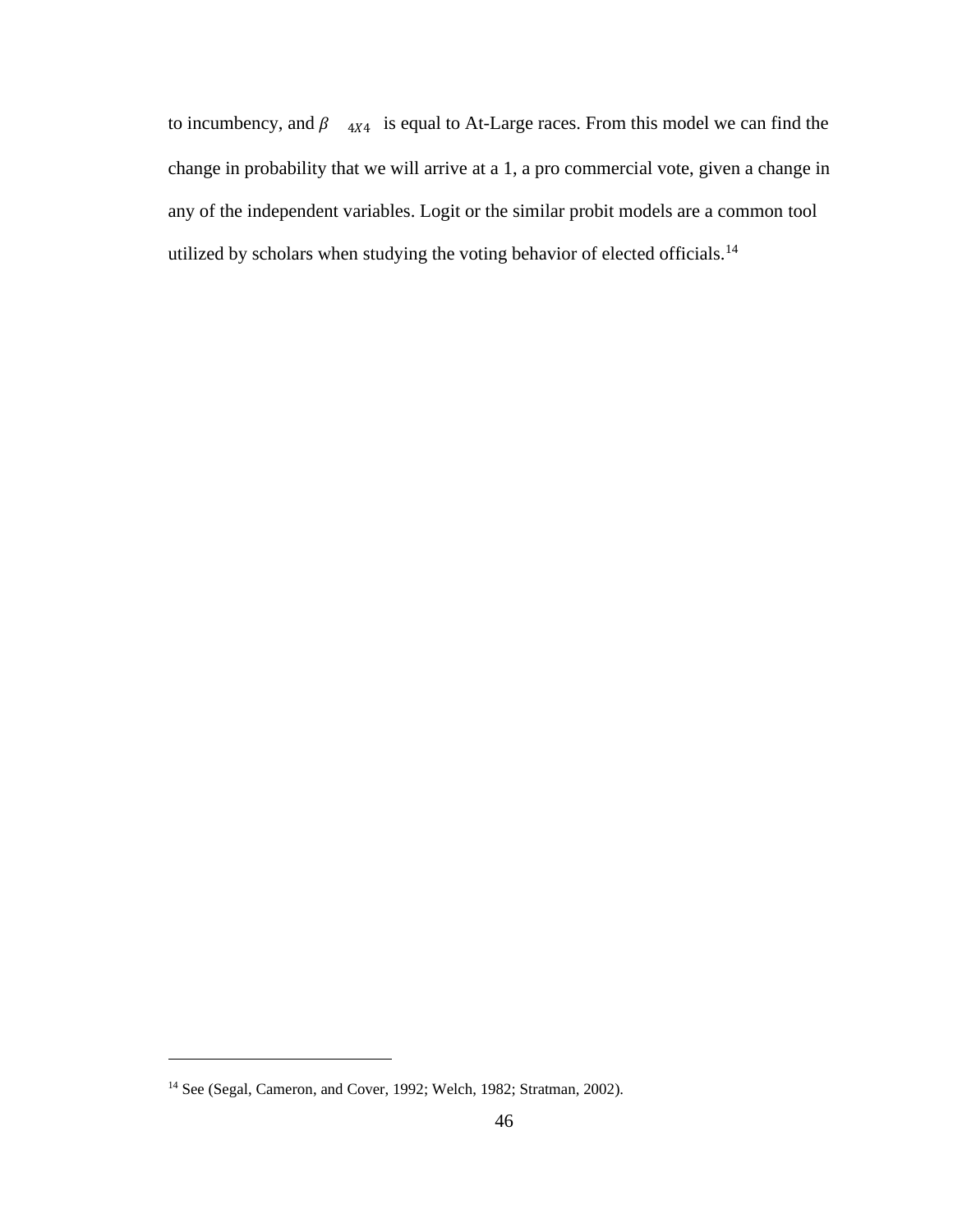## **CHAPTER 4**

# **THEORY**

The main question at the heart of this research is whether or not a strong correlation exists between campaign contributions and vote choice at the municipal level and if increasing contributions from business owners will significantly increase the likelihood that a city councilor will vote for a pro-business outcome. While this paper does not attempt to prove that there is a causal link, in both "vote-buying" and "ideological-sorting" theories, a correlational relationship should be expected when other factors are controlled for. An additional question is to what extent do city councilors in smaller municipalities depend on contributions from the business community? If past research conducted on cities truly is generalizable across municipalities and not limited to the large-scale elections of New York, Chicago, and other major cities, then we should also expect to find a high dependence on business contributions for funding these campaigns. Even through the machine model, businesses were responsible for contributing upwards of 40% or nearly half of all campaign contributions to candidates within their preferred group. We should expect to find a similar level of dependence amongst councilors in these cities as well.

So, our two hypotheses going forward are; 1 that a strong correlation will exist between campaign contributions from likely business owners and an increased probability that councilors will vote for a commercially friendly tax rate, and 2 that city councilors should receive a majority of their funds from business owners.

A key assumption that this and other studies in this vein must inherently make and rely on is that the issue of tax classification is one that is of great importance to the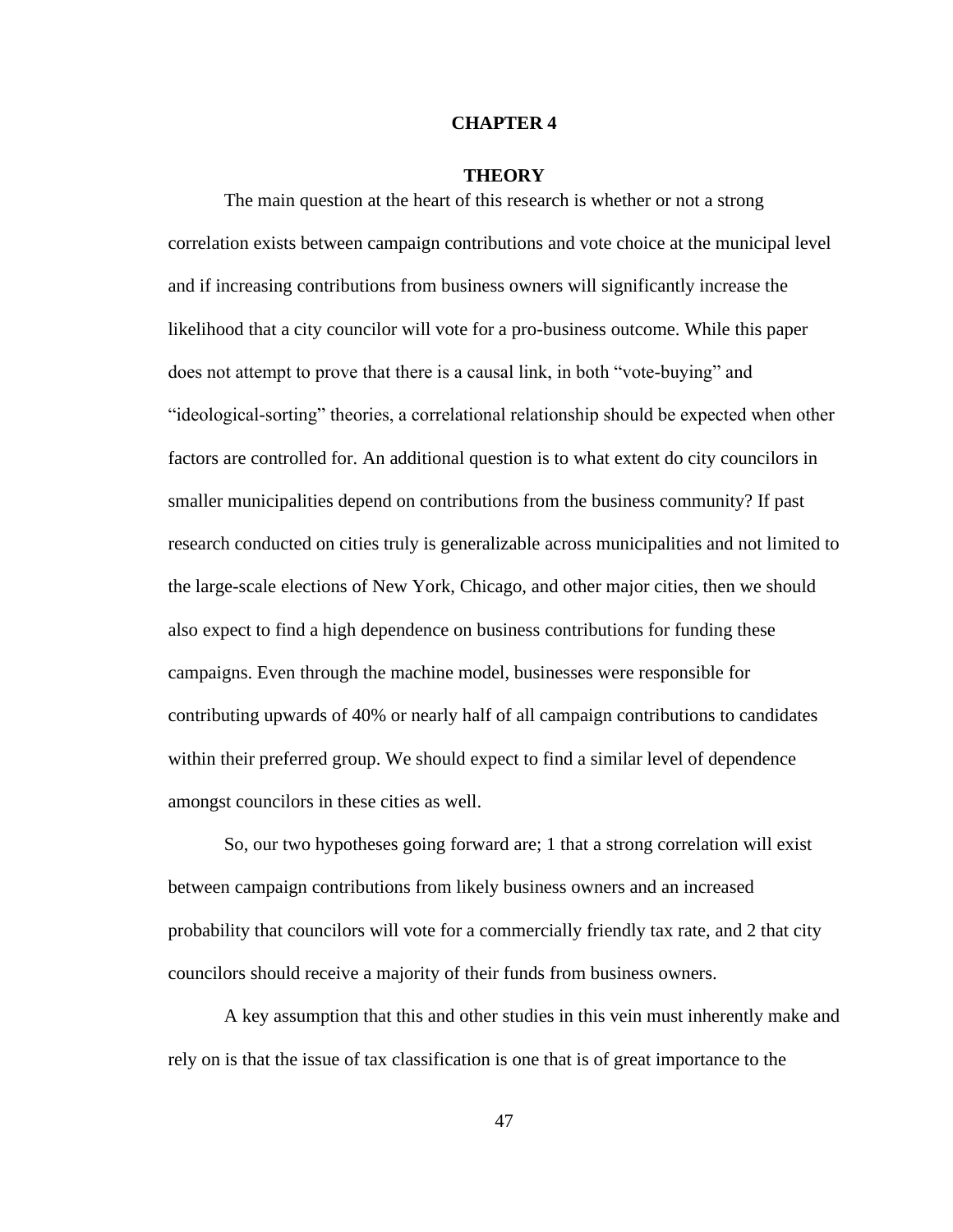campaign contributors in question. Either because campaign contributions are expected to gain supportive votes on tax classification, as in vote-buying, or because businesses choose to support candidates who already hold such a position, as in ideological-sorting; either case depends on tax classification being a guiding factor for businesses to use. An additional assumption that was already discussed is that campaign donations increase the likelihood of electoral success.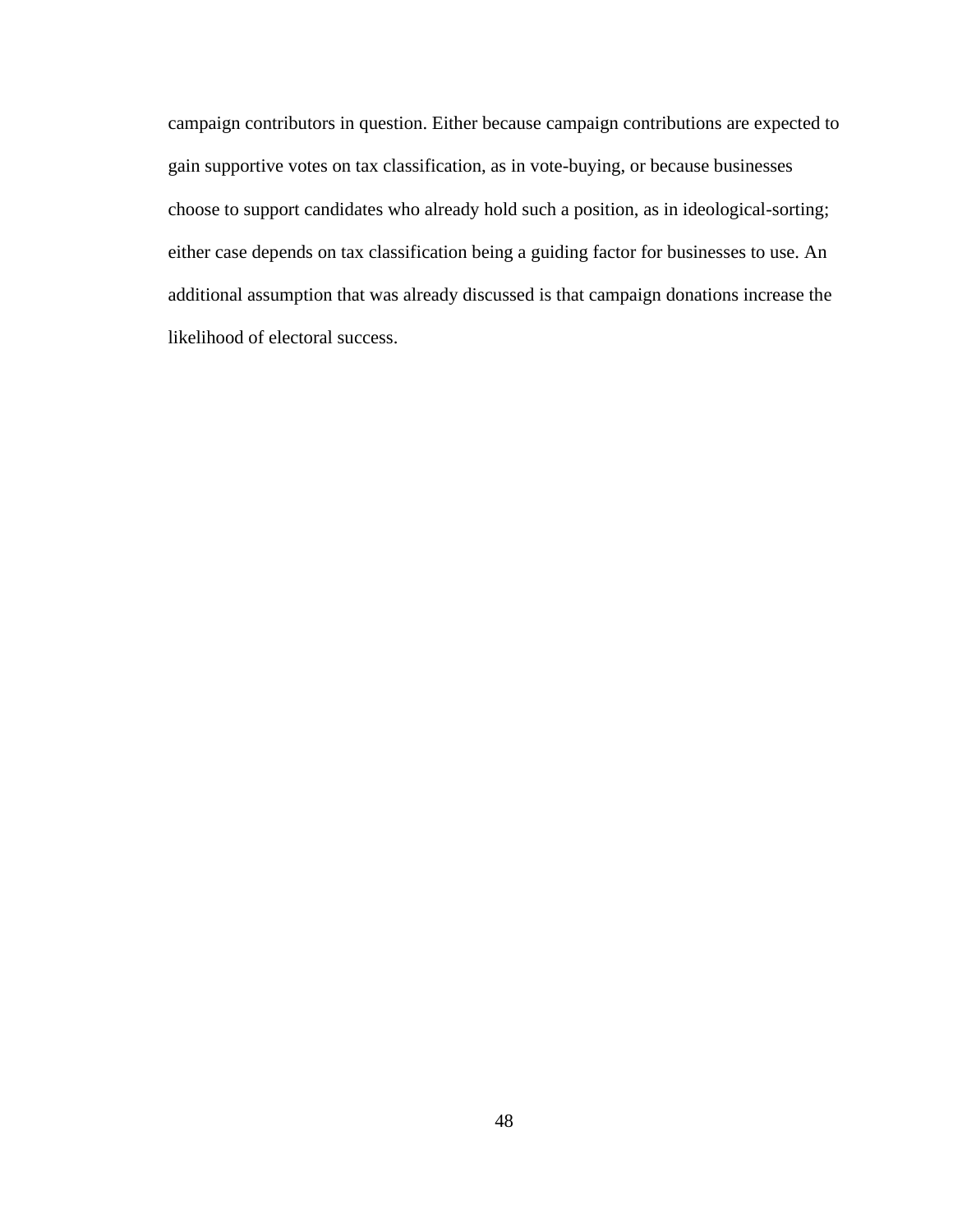## **CHAPTER 5**

## **RESULTS**

# **A. Frequentist Logit Model Results**

The percentage of contributions taken from likely business owners varied widely by both councilor and by community. In general, the results seemed to indicate that business owners were not necessarily the largest contributors to campaigns. A number of councilors had accepted no financial support from business owners while the most dependent councilor relied on them for 76.33% of their total contributions. While it was expected that most councilors would have similar results, the overall average was a mere 18.13%. With a considerably large standard deviation of 12.31%, suggesting variation in dependence on business owners for campaign funding.

Interestingly, the average proportion of campaign contributions from business owners to councilors that opposed a lower tax rate for commercial properties was greater than the overall average at 18.43%. Strangely, city councilors that supported a pro commercial rate only averaged about 17.28%. These results do not suggest that councilors with pro-business positions are more dependent on the business community for contributions and if anything, imply the opposite. In real dollars, and adjusted for the number of years they served on the city council, the average city councilor that supported increasing commercial tax rates took in an average of \$8,710.33 annually from businesses while those that opposed commercial tax increases averaged \$2,902.26 a year. Those that gave preferential treatment to residents tripled the amount of donations annually from business owners. Though this may in part be a product of the tendency of councilors to vote together as a community, with some communities averaging substantially higher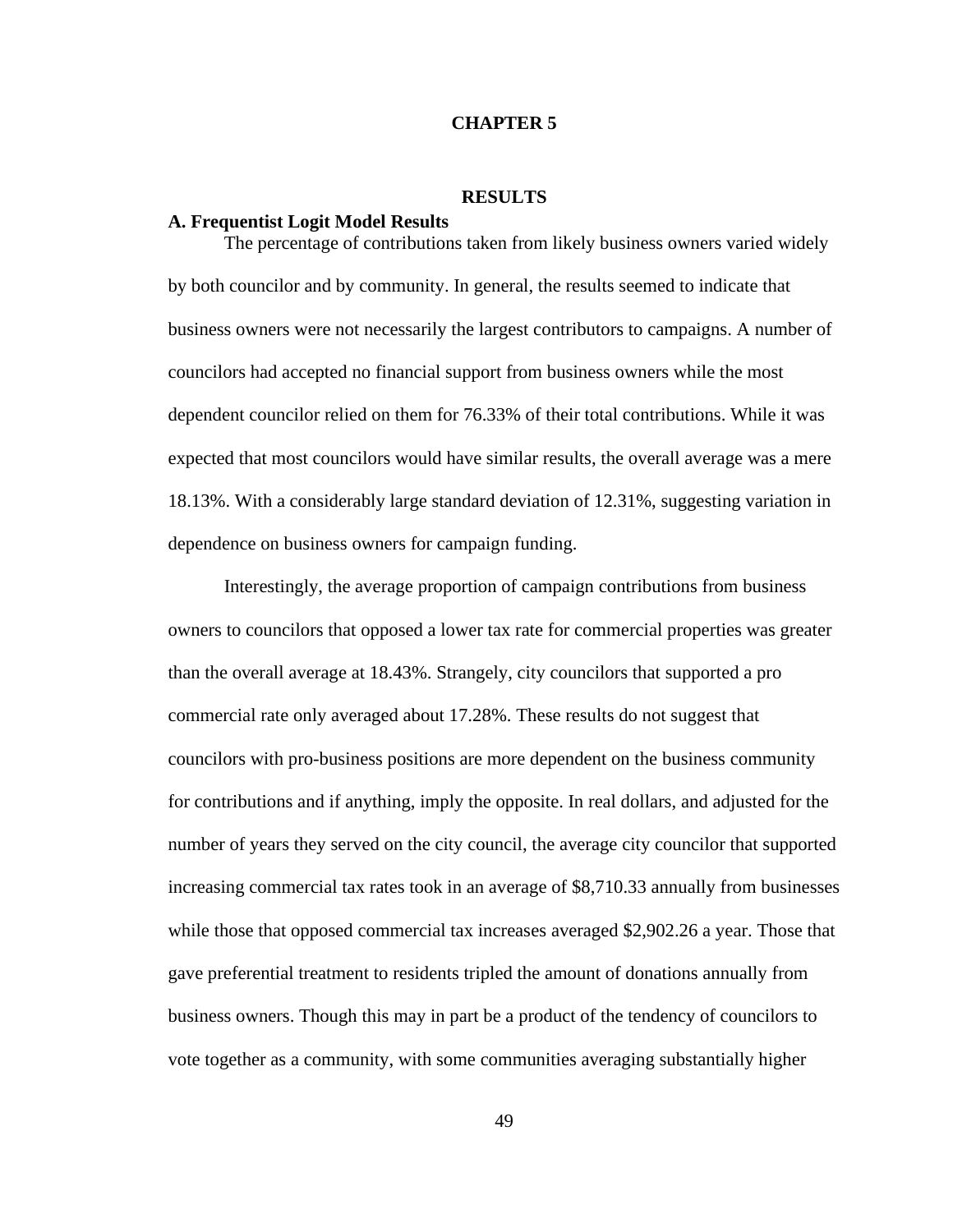contribution totals in general. For example, the Boston city council voted unanimously and without discussion to remain at the highest commercial tax rate allowable under Massachusetts Law. The City Councilors in Boston also collected the largest amount of money from businesses and overall, by a substantial amount, thus likely skewing results. This measure may be more indicative of the variation in the cost to campaign across city lines. Still, the results of the proportional analysis highlight reliable findings that directly contradict the expected outcome.

**Table 1.** Logistic Regression Model Utilizing a Proportion of Campaign Contributions from Business Owners.

| Logistic Regression Table 1         |                                  |  |
|-------------------------------------|----------------------------------|--|
|                                     | Dependent variable:              |  |
|                                     | Pro-Business Vote                |  |
| Proporton.from.Business             | 0.007<br>(0.019)                 |  |
| Change.in.CIP                       | $-3.654***$<br>(0.751)           |  |
| Incumbent                           | $-0.066$<br>(0.551)              |  |
| At.Large                            | $-0.097$<br>(0.445)              |  |
| Number.of.Term                      | $-0.014$<br>(0.078)              |  |
| Constant                            | $-3.234***$<br>(0.756)           |  |
| Observations                        | 150                              |  |
| Log Likelihood<br>Akaike Inf. Crit. | $-66.316$<br>144.633             |  |
| Note:                               | $*p<0.1$ ; $*p<0.05$ ; $*p<0.01$ |  |
|                                     |                                  |  |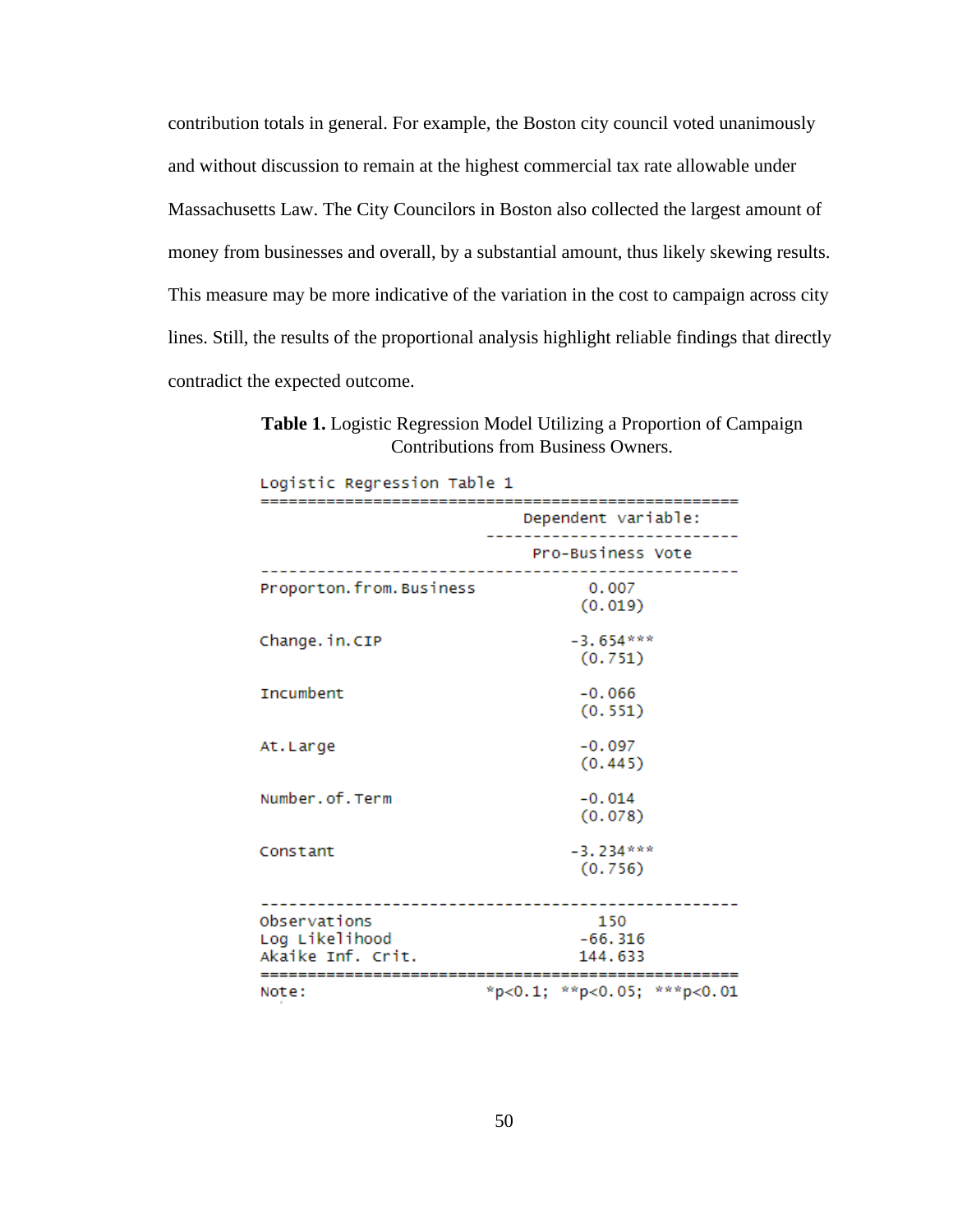The table above clearly shows that none of the variables attain any level of statistical significance besides the change in CIP value. In FY 2019, the state average CIP percent of total value was 14.31% while the average for communities that split their tax rates had an average of 21.13% and communities with single rates had an average of 11.20%. The average for the 14 communities in this study was 20.94%. This wide discrepancy in proportion of property values coming from commercial entities suggests that a growing or shrinking commercial tax base is a strong indicator of where a community chooses to set its split. This makes sense, as communities that inherently attract commercial activity can force higher taxes on the business community which is willing to pay in exchange for operating in a profitable environment. Additionally, as one group of property parcels grows in value faster than the others, it automatically begins to pay a greater share of the tax burden. As a result, communities wishing to move on a tax rate must consider how much of an increased burden they will be placing on properties that have already increased in value. But even when this factor was controlled for in the equation, we fail to find a correlation between vote choice and campaign contributions.

In response to this result, contribution data was divided into three separate variables to try to find evidence of a correlation. The first variable was proportional contribution which was shown above and discussed in methods. The second variable represented only campaign contributions made to city councilors between their last election and the vote on tax classification. In doing this, I hoped to limit any potential discrepancies that might have arisen from longtime councilors and newcomers. The logic here being that longtime councilors had been accepting contributions in some cases for over 20 years, while others had only done so in the last two years. By limiting all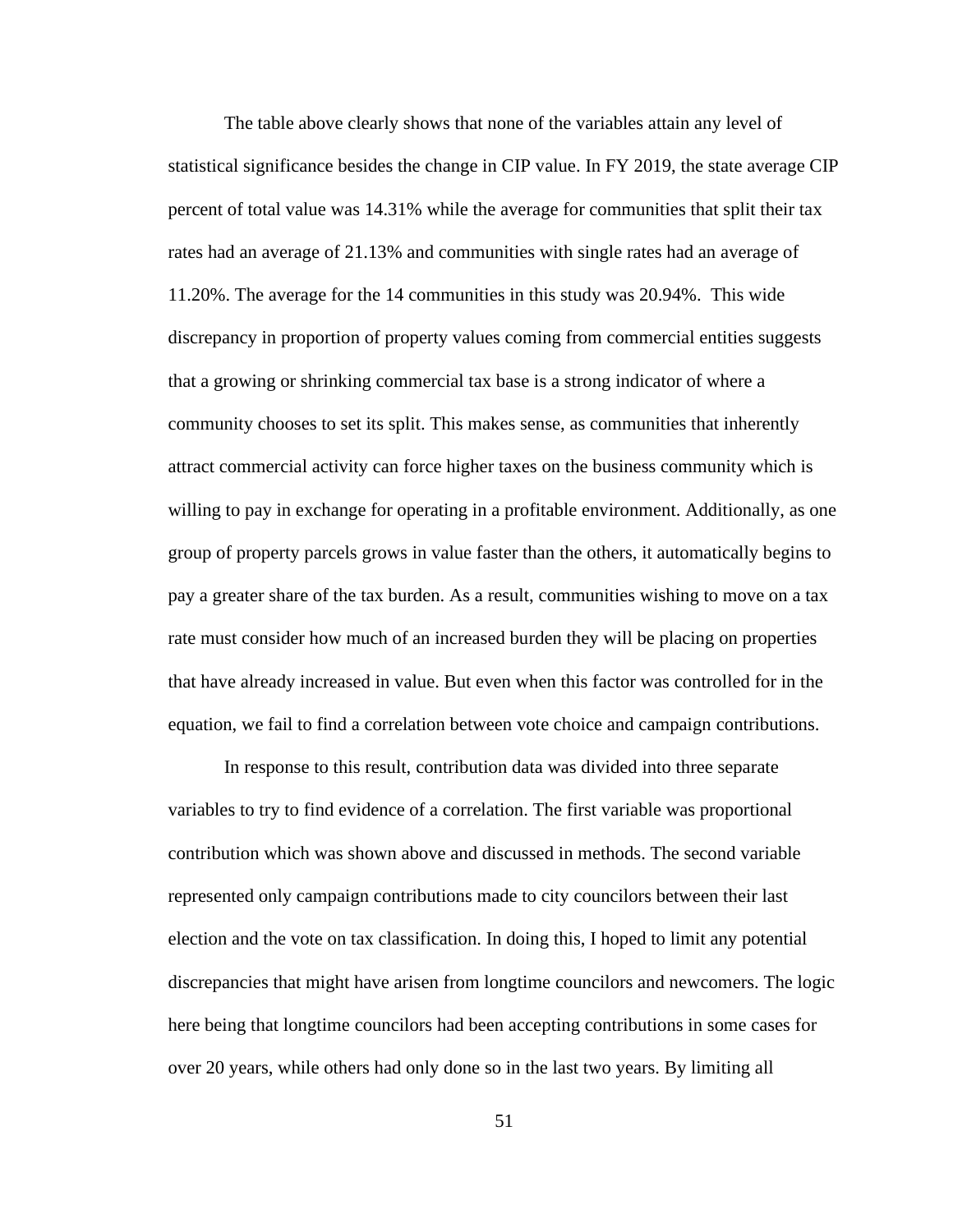councilors to the last election there was a clear start and end date for contributions to be collected. These contributions also represented those made to councilors most recently before their vote on tax classification. In this case, as Massachusetts Law requires all cities to hold their elections in November (Mass. Gen. Laws Chapter 43, § 126.), this means restricting contribution data from November of 2016 to November of 2018. Finally, the third variable only considered campaign contributions made to city councilors that were valued at over \$200. These contributions were singled out for two reasons; the first being that they represent large contributions being made to individuals and the second being that when this large amount is given, contributors are required to disclose their occupation and employer. Even when substituting the main independent variable with several diverse measures of campaign contributions from businesses, there remained no observable relationship in the logit model results. The table associated with these additional logit models can be found labeled as tables 5 and 6 in the appendix. The results of the equations are similar to those in table 1 in that none of them achieved statistical significance. However, it may be worth noting that rather than the odd negative correlation found in table 1, both returned positive correlations.

Of the three ways that business contributions were recorded, only donations over \$200 averaged over 20% of contributions from business owners. From these it is clear that business owners made up a low proportion of contributions to city councilors in each city. Again, each variable displayed wide variation in how dependent councilors were on business contributions, even in the same voting blocs within the same cities.

In 2004 the Massachusetts legislature temporarily increased the amount that a municipality could raise their CIP Split to (Massachusetts Department of Revenue, 2004).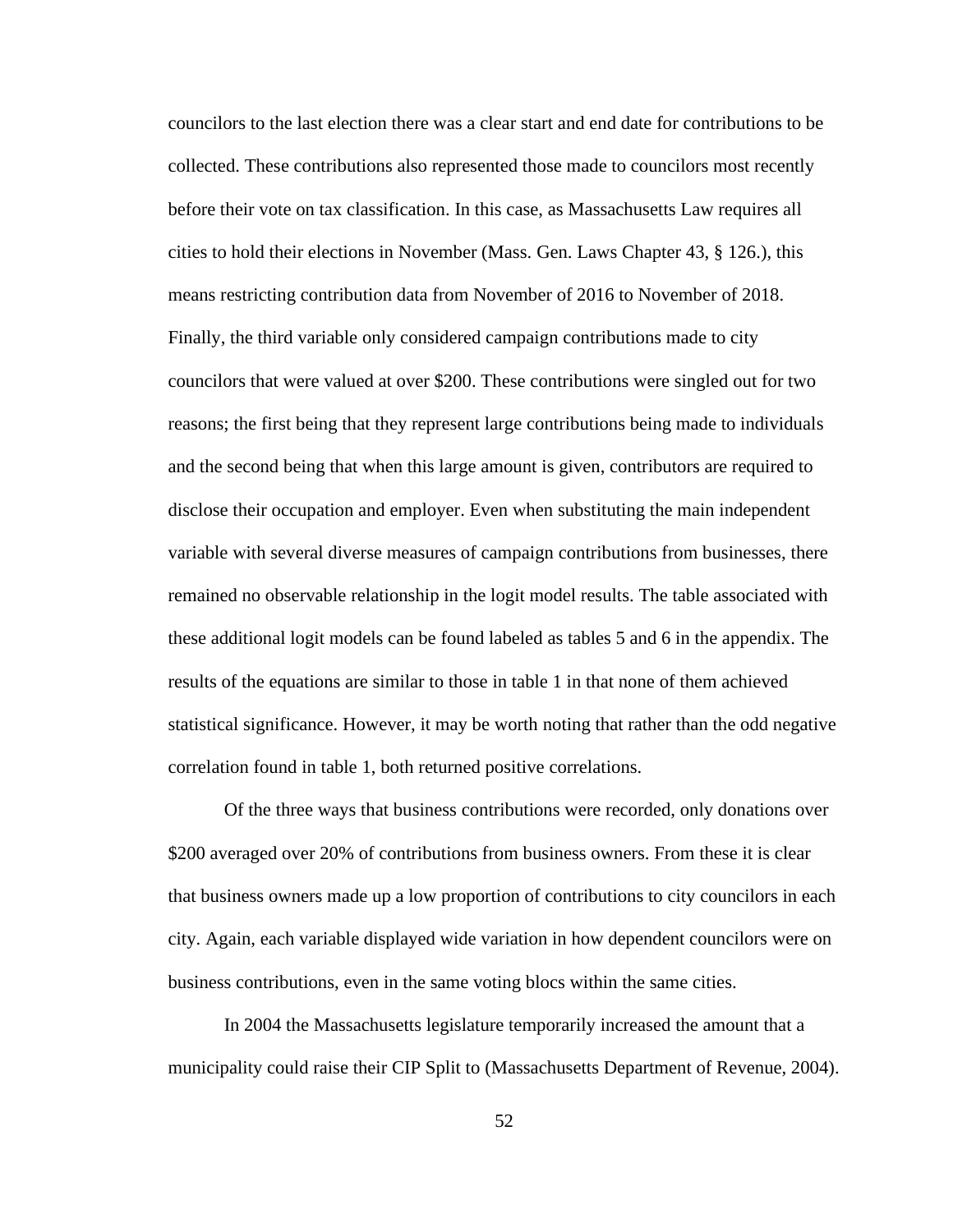The Cities of Boston and Fall River were the only municipalities in the dataset to move to the new extreme that year. Since then, councilors in Fall River have maintained a level of fluidity with the rate while Boston has remained at or above the maximum allowed by law.<sup>15</sup> In fact, since the Department of Local Services (DLS) began collecting data in 2003, the City of Boston has never moved to lower commercial property taxes unless required to by law. It may be the case that cities like Boston, where the CIP Split is always set at the max, feel unable to pursue movement and so they focus elsewhere. Additionally, due to its size, business owners within the City may be focused on lobbying city councilors on other matters.

A potential reason for the results shown above is that several of the selected cities have stayed at the maximum tax rate for commercial properties over the last several years. Not only have these cities stayed at the highest tax rate allowed by the Massachusetts Legislature, but most had very little discussion or attempts to move away from such a rate. As a result, businesses in these communities may be more accepting of the high tax rate and instead donate based on other factors. By quickly looking at the City of Worcester, where tax classification is always a contested topic, we can see the trends described above have reversed slightly. As can be seen from the heat map in the appendix, Worcester is unique in that it does not neighbor many other communities with split rates. In fact, Worcester neighbors only one community, Auburn, with a split rate. Worcester is the only city in this study in which this is the case. As such, the city is in a

<sup>&</sup>lt;sup>15</sup> On certain occasions the City of Boston has requested that the Massachusetts Legislature allow it to increase the tax rate beyond the set maximum as part of MGL.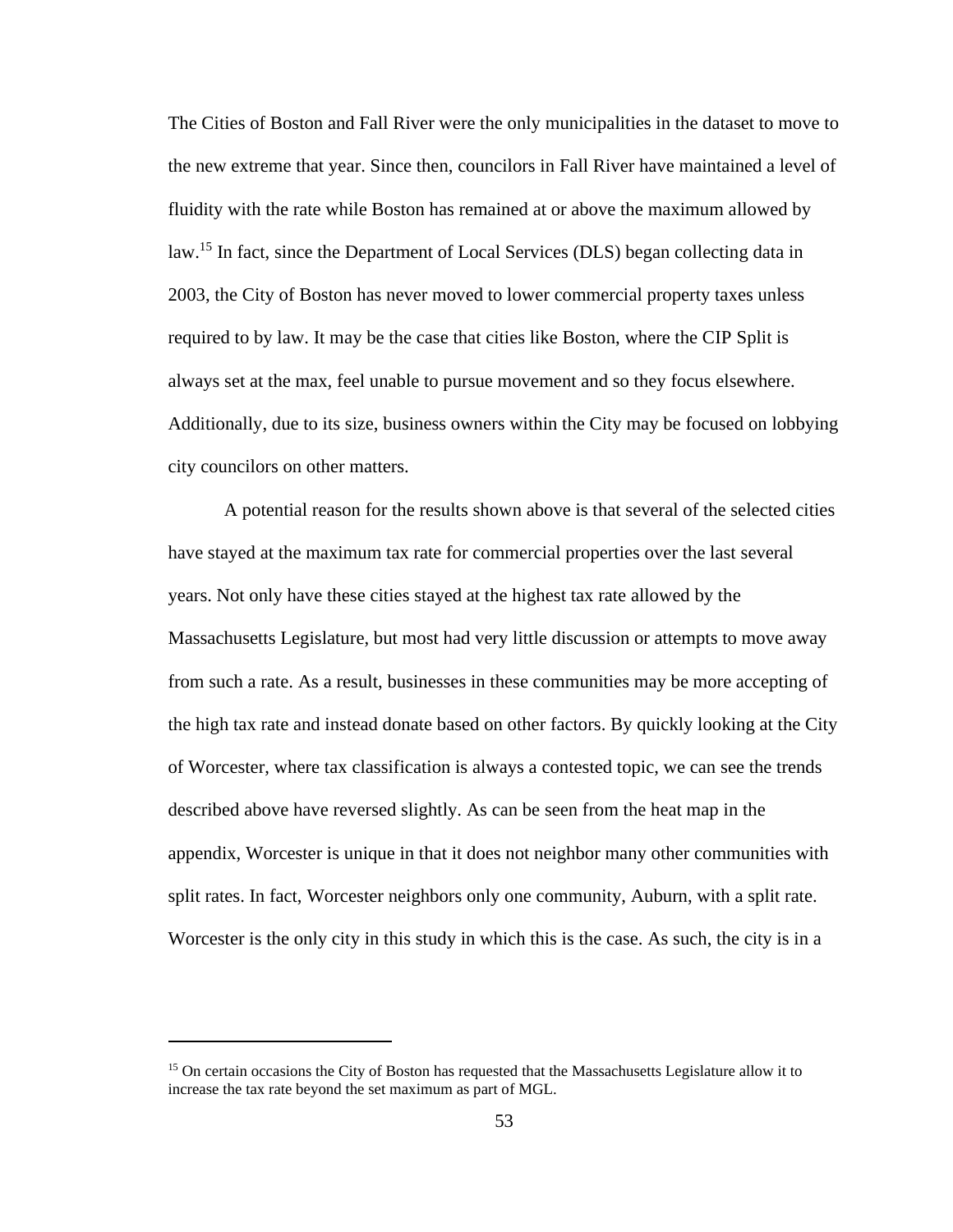unique situation in which it must compete with neighboring communities to attract commercial enterprises.

In Worcester, councilors that voted for a more pro-business tax rate, averaged \$37,322 from the business community while those opposed averaged \$18,752. Though, proportionally, councilors that opposed a pro-business rate relied more heavily on business donations, the difference was almost indistinguishable. Councilors that supported a commercially friendly rate had an average of 16.3% while those opposed averaged 17.1%. Worcester is not the only community selected that has moved on the tax rate.

The table below shows the results of the regression model when cities that had no dissenting votes amongst city councilors and where the council unanimously decided to stay at the maximum tax rate allowed by law. By doing this, I hoped to remove cases where the chances of moving in a pro commercial direction were low enough that businesses in the municipality would not expect to see movement and would direct campaign funds to councilors with friendly policy positions outside of the tax rate. These cities were Boston, Lowell, Lynn, and Somerville, leaving the dataset with 10 cities and 108 unique councilors.

54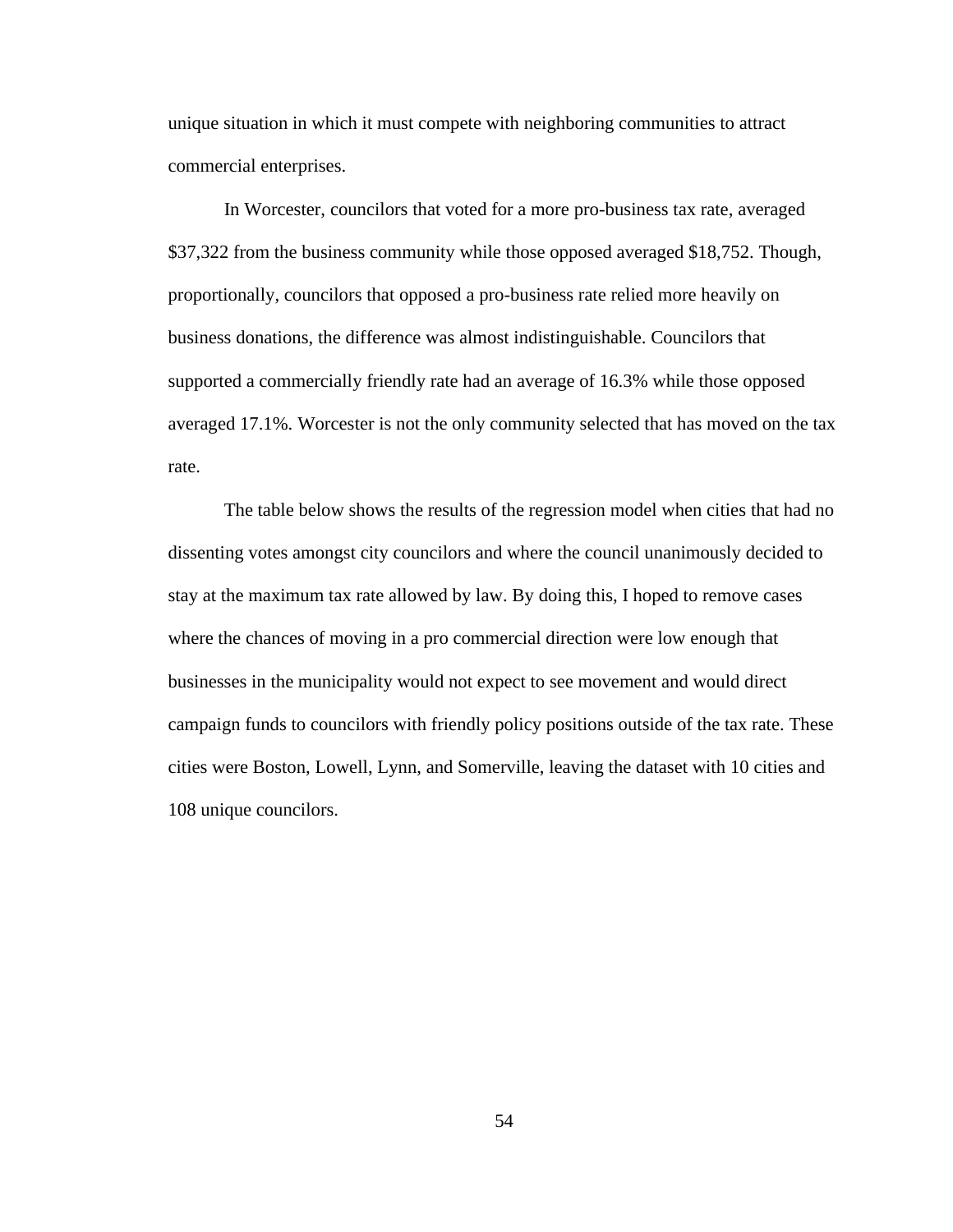| Logistic Regression Table 2                              |                             |  |
|----------------------------------------------------------|-----------------------------|--|
|                                                          | Dependent variable:         |  |
|                                                          | Pro-Business Vote           |  |
| Proporton.from.Business                                  | 0.006<br>(0.019)            |  |
| Change.in.CIP                                            | $-2.874***$<br>(0.637)      |  |
| <b>Tncumbent</b>                                         | 0.281<br>(0.597)            |  |
| At.Large                                                 | $-0.428$<br>(0.491)         |  |
| Number.of.Term                                           | $-0.003$<br>(0.082)         |  |
| Constant                                                 | $-2.283***$<br>(0.691)      |  |
| Observations<br>Log Likelihood<br>Akaike Inf. Crit.<br>. | 108<br>$-53.601$<br>119.202 |  |
| Note:                                                    | *p<0.1; **p<0.05; ***p<0.01 |  |

**Table 2**. Logistic Regression Model with Dissenting Votes and Unanimous Decisions Removed.

 $\mathbf{r} = \mathbf{r} \cdot \mathbf{r}$ ä, in and  $\overline{a}$ 

The regression results are similar to those listed above. As originally determined by the previous method, no correlation between contributions and vote choice is found to be statistically significant. If we turn our attention to city councils as whole bodies, the average percentage of contributions to council members from business owners varied from Framingham's low 5.03%<sup>16</sup> to Lowell at 23.92%. The city with the second lowest

<sup>&</sup>lt;sup>16</sup> Framingham's abnormally low percentage of contributions from business owners is likely since it recently transitioned to a city form of government. Prior to 2018, Framingham was under a town meeting form of government with a population just under the 65,000-person threshold. When the city transitioned,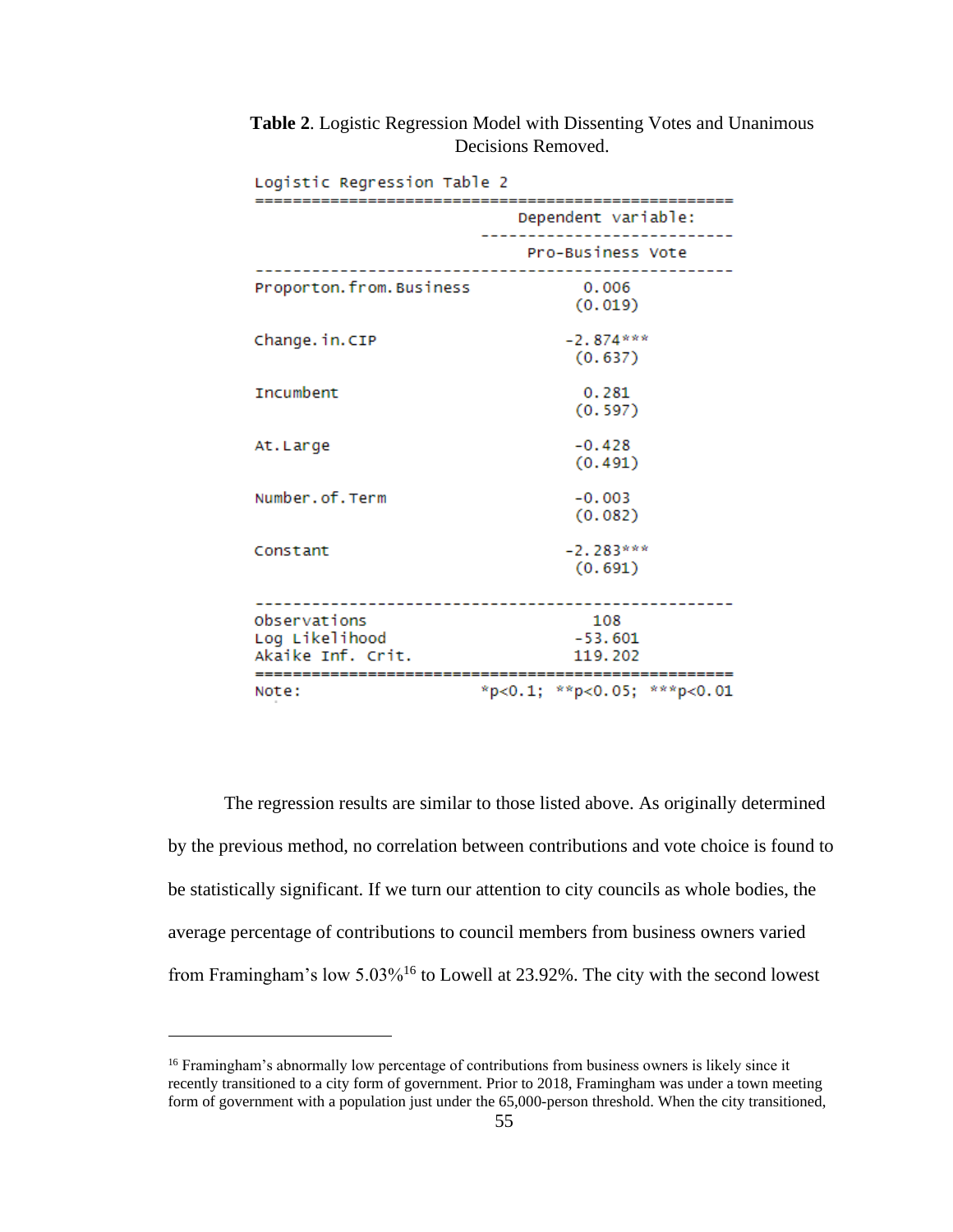proportional average was Lynn, at 12.93%. It is worth noting again that Lowell was removed from the dataset used in the model above because of the unanimous decision by the city council to remain at the highest commercial property tax allowed by law. Despite this, the Lowell City Councilors had, on average, the greatest dependence on contributions from business owners.

It can be argued that these results are in part because the majority of these cities approved the first rate proposed with little discussion or debate. Dissenting opinions were quite rare in general (see table 7 in appendix). So, if we instead look more closely specifically at the cities in which councilors debated classification and took votes on multiple proposed rates, we should, in theory, see more of a result. The three cities in which multiple votes were taken were Springfield, Worcester, and Fall River. Between the cities there were four total pro-business votes which came from councilors in Fall River and Worcester. Of these four councilors, two had average proportions of their campaign contributions from businesses higher than their community's averages while the other two were lower than their municipal averages.

Recall that Springfield had a lone dissenter whose argument was that the rate did not go far enough. Springfield was unique in another situation as well as one Councilor voted with the majority to adopt the pro resident rate, however, that same councilor also made the original motion to adopt a pro commercial rate. This councilor did have a higher proportion of contributions from business than the community average. For a closer look at these councilors, see table 8 in the appendix. While the sample size is

OCPF began collecting data on the city councilors, many of whom had been members of the select board when it existed. As a result, some campaign contribution data was skewed.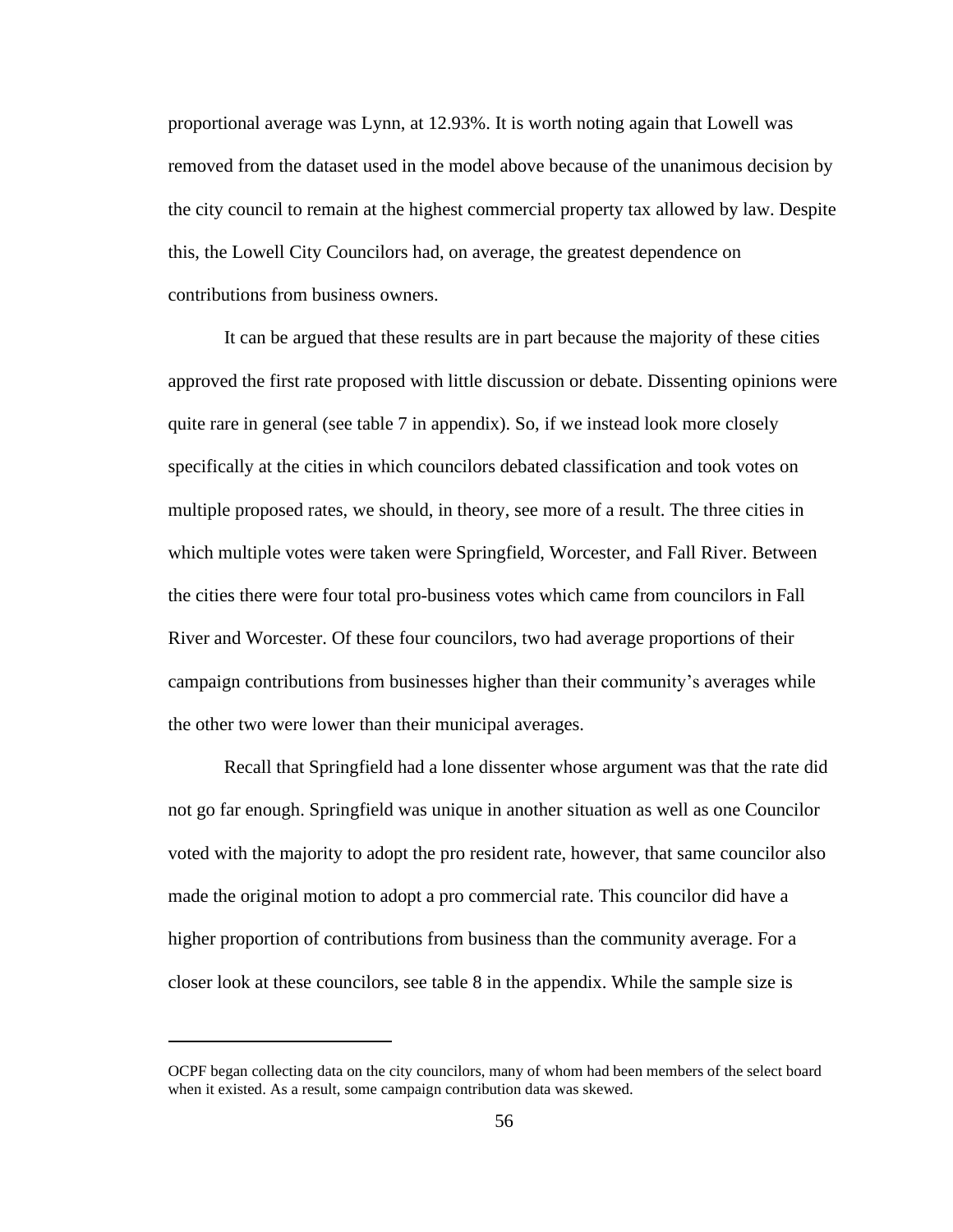significantly smaller from looking so closely there is no indication that higher campaign

contributions are indicators of pro-commercial votes.

**Table 3**. Logistic Regression Model Utilizing Only City Councilors with the Greatest and Smallest Proportion of Contributions Coming from Business Owners.

| Logistic Regression Table 3                         |                                  |  |
|-----------------------------------------------------|----------------------------------|--|
| ------------------                                  | Dependent variable:              |  |
|                                                     | Pro-Business Vote                |  |
| Proporton.from.Business                             | 0.012<br>(0.022)                 |  |
| Change.in.CIP                                       | $-1.647$<br>(1.289)              |  |
| <b>Tncumbent</b>                                    | $-0.492$<br>(1.029)              |  |
| At.Large                                            | $-1.011$<br>(0.863)              |  |
| Number.of.Term                                      | 0.018<br>(0.182)                 |  |
| Constant                                            | $-1.512$<br>(1.103)              |  |
| Observations<br>Log Likelihood<br>Akaike Inf. Crit. | 40<br>$-21.041$<br>54.082        |  |
| Note:                                               | $*p<0.1$ ; $*p<0.05$ ; $*p<0.01$ |  |

The final logit model tested (displayed above) limits the dataset to the 20 councilors that were most and 20 that were least dependent on campaign contributions from business owners. While there was no statistically significant finding from the previous models, it may be that councilors in the dataset that are most dependent on businesses to fund their campaign war chests are more likely to attempt to show their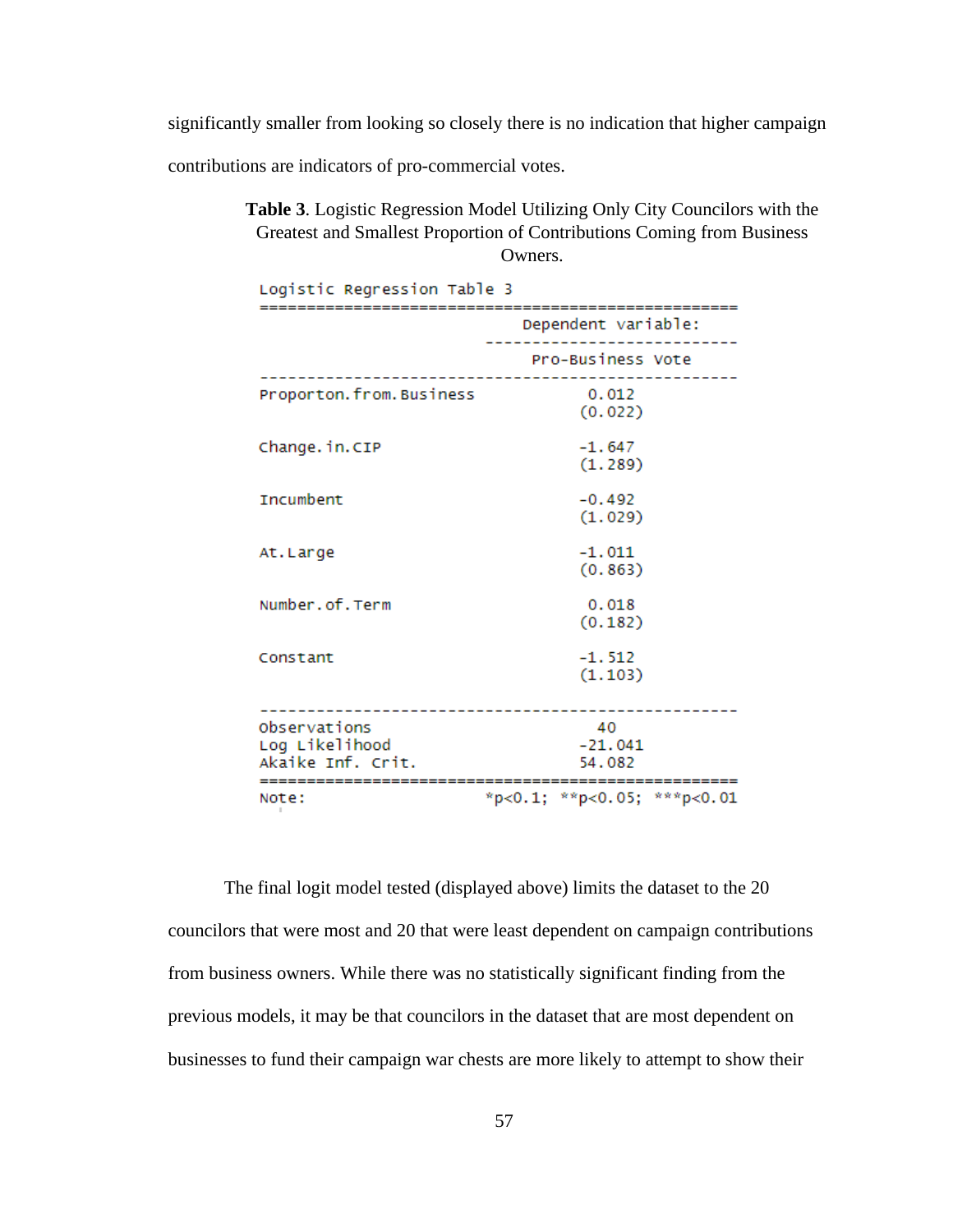friendliness to business friendly policies. At the same time, those that are financially independent from the business community may be more willing to vote against commercial interests. Though the table above does show that the Total Proportion variable is positive and thus moving in the theorized direction for a correlation, there remains no evidence that a strong correlation exists between campaign contributions and vote choice. Out of the 20 most dependent councilors, only 4 of them voted for a probusiness tax rate while 7 of the 20 least dependent councilors voted for a businessfriendly rate.

## **B. Bayesian Model**

In addition to the frequentist models used above, I utilized a Bayesian statistical model to uncover a relationship that might have been too subtle to discover with a typical frequentist method. By utilizing a Bayesian model, we can find traces of a more subtle relationship that may not necessarily be obvious when relying on a p-value to determine statistical significance. This process began with a Bayesian binomial regression model, the Bayesian counterpart to a frequentist logit model.

From here we can see the probability that any given councilor will vote for a pro commercial rate without factoring in any predictors. We find that the probability of voting for a pro commercial rate for any city councilor averages on .26 with an 89% confidence interval that it is between .21 and .32. So, already we can determine that amongst councilors in this dataset, the probability that any one of them will make a probusiness vote is very low and instead have a tendency to favor residential properties. This is not too surprising considering the sample size consists of cities that have already adopted split tax rates above the state average and are already more likely to favor their largest constituency, residents.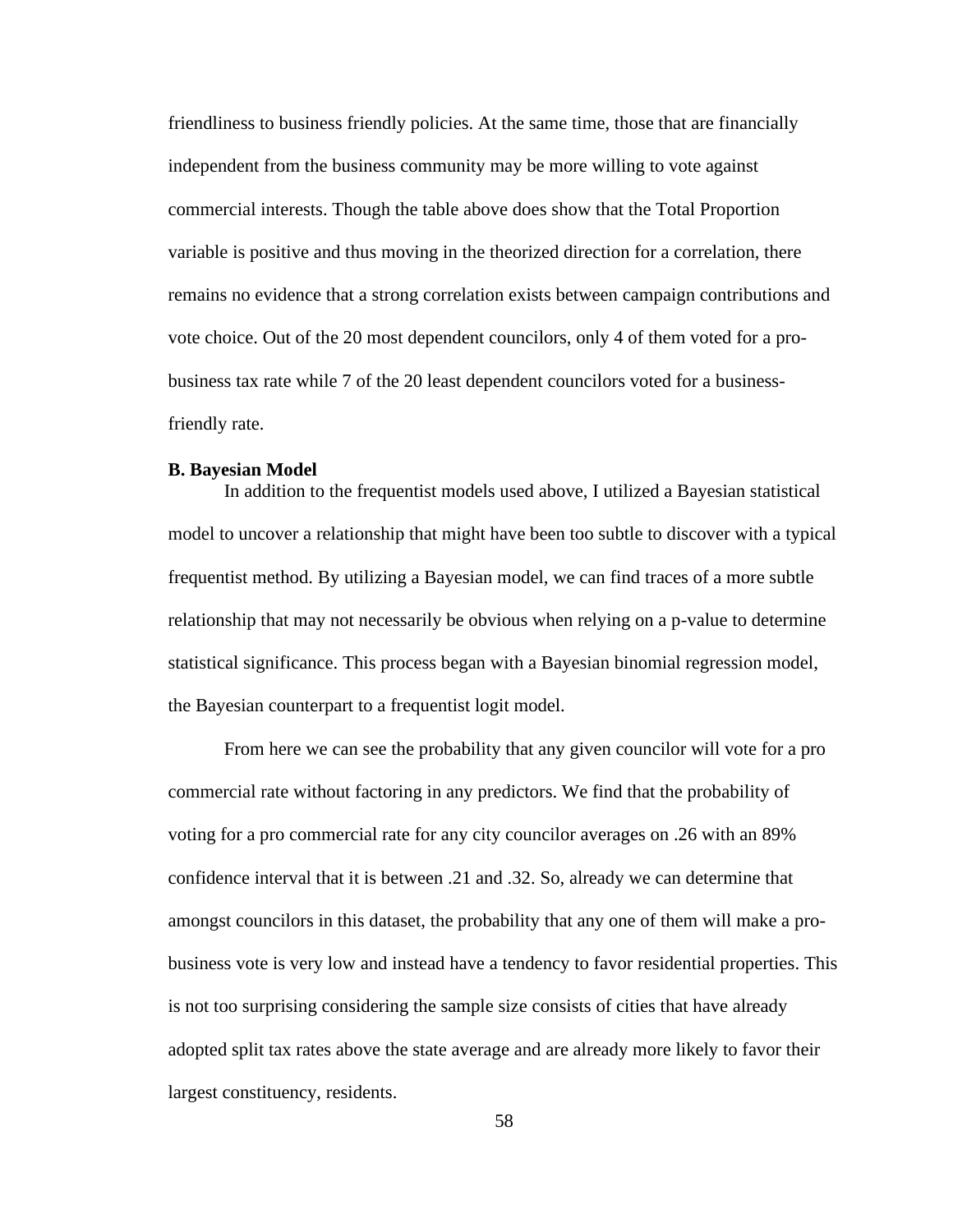Now that we have a base probability, we can incorporate our predictor variable and determine what the change in log odds that a City Councilor will vote for a procommercial tax rate will be, given an  $\chi$  increase in the percent of campaign contributions coming from businesses. However, rather than see an increase, we actually find a decrease of 10% in the odds that a councilor will vote for a pro-business tax rate when we increase campaign contributions from business owners. This also reflects a direct contradiction to the expected result.

## **C. Switching the Dependent Variable to Incumbency**

While not the focus of this research, it may be useful to examine the effects that the other predictor variables had on the contributions that councilors received. This is particularly true of incumbency, as previous studies have suggested that incumbents are better advantaged in raising money. In the following model, I switched the dependent variable to campaign contributions from members of the business community and implemented a multiple regression model to allow for a continuous independent variable. As previously stated, it is not clear if campaign contributions are caused by pro commercial votes or if pro commercial votes are caused by campaign contributions. Thus, the results from inverting the dependent and independent variables in this case is reasonable and is a legitimate subject of interest.

> **Table 4.** Multiple Regression Model Utilizing Incumbency as the Dependent Variable.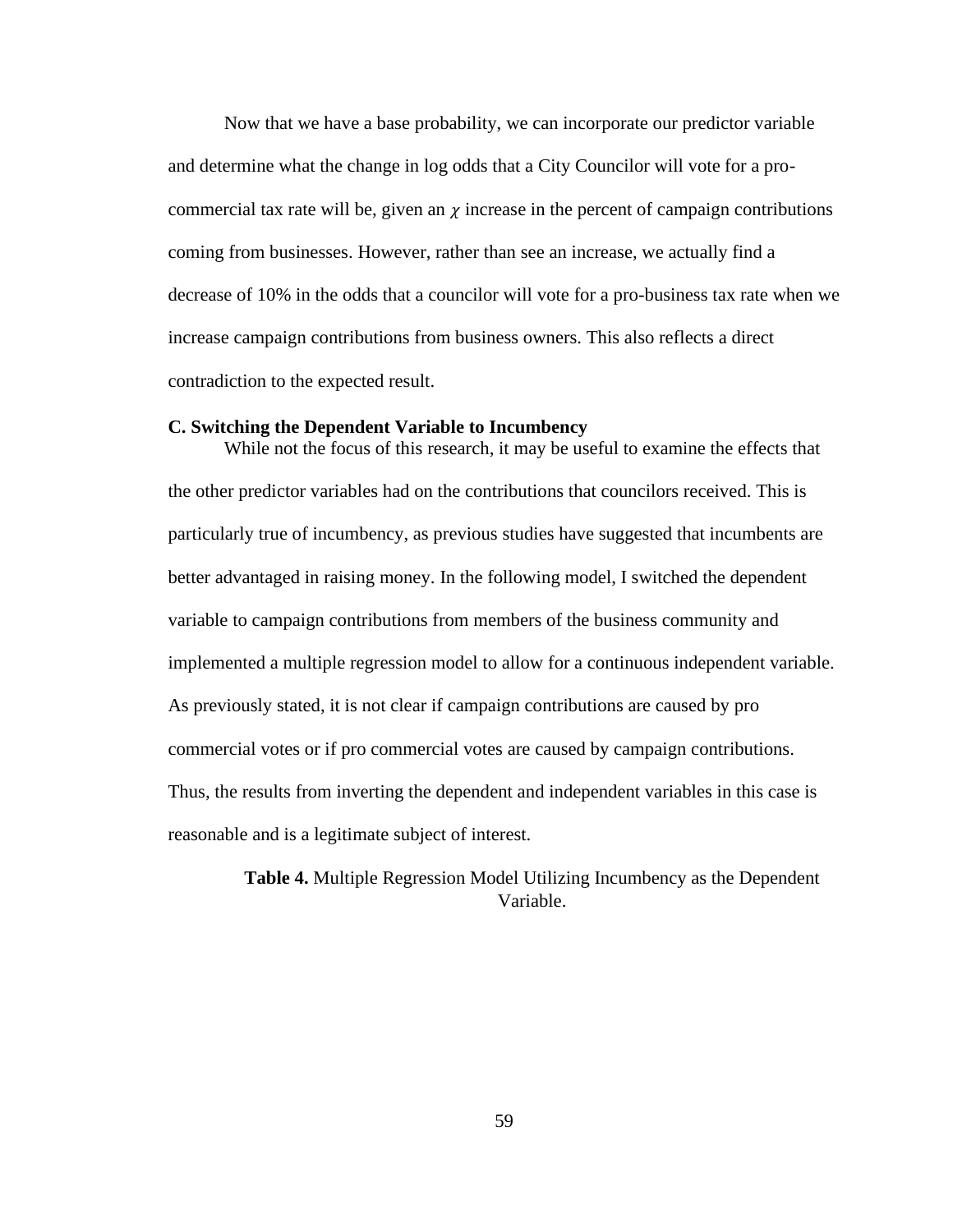#### Multiple Regression Model

|                                                                                            | Dependent variable:                                                   |  |
|--------------------------------------------------------------------------------------------|-----------------------------------------------------------------------|--|
|                                                                                            | Proportion of Business Contributions                                  |  |
| Incumbent                                                                                  | 4.751**<br>(2.289)                                                    |  |
| Pro.Business                                                                               | $-0.428$<br>(2.211)                                                   |  |
| Leadership                                                                                 | $-1.722$<br>(2.617)                                                   |  |
| At.Large                                                                                   | $3.413*$<br>(1.942)                                                   |  |
| Gender                                                                                     | 0.606<br>(2.090)                                                      |  |
| Constant                                                                                   | 12.808 ***<br>(2.539)                                                 |  |
| Observations<br>R <sub>2</sub><br>Adjusted R2<br>Residual Std. Error<br><b>F</b> Statistic | 150<br>0.056<br>0.023<br>$11.724$ (df = 144)<br>$1.697$ (df = 5; 144) |  |
| Note:                                                                                      | $*_{p<0.1}$ ; $*_{p<0.05}$ ; $*_{p<0.01}$                             |  |

#### **MULTINOMIAL (Figure 5.)**

The outcome of the regression model is shown in the figure above. The results indicate that only incumbency and at-large factors surpass the statistical significance threshold with p values less than .05. Recall that the leadership variable did not consider those that had previously served in leadership positions, but campaign contributions were tracked over the course of a councilor's career. As a result, this variable may not be a completely accurate representation of how campaign contributors respond to those in leadership roles.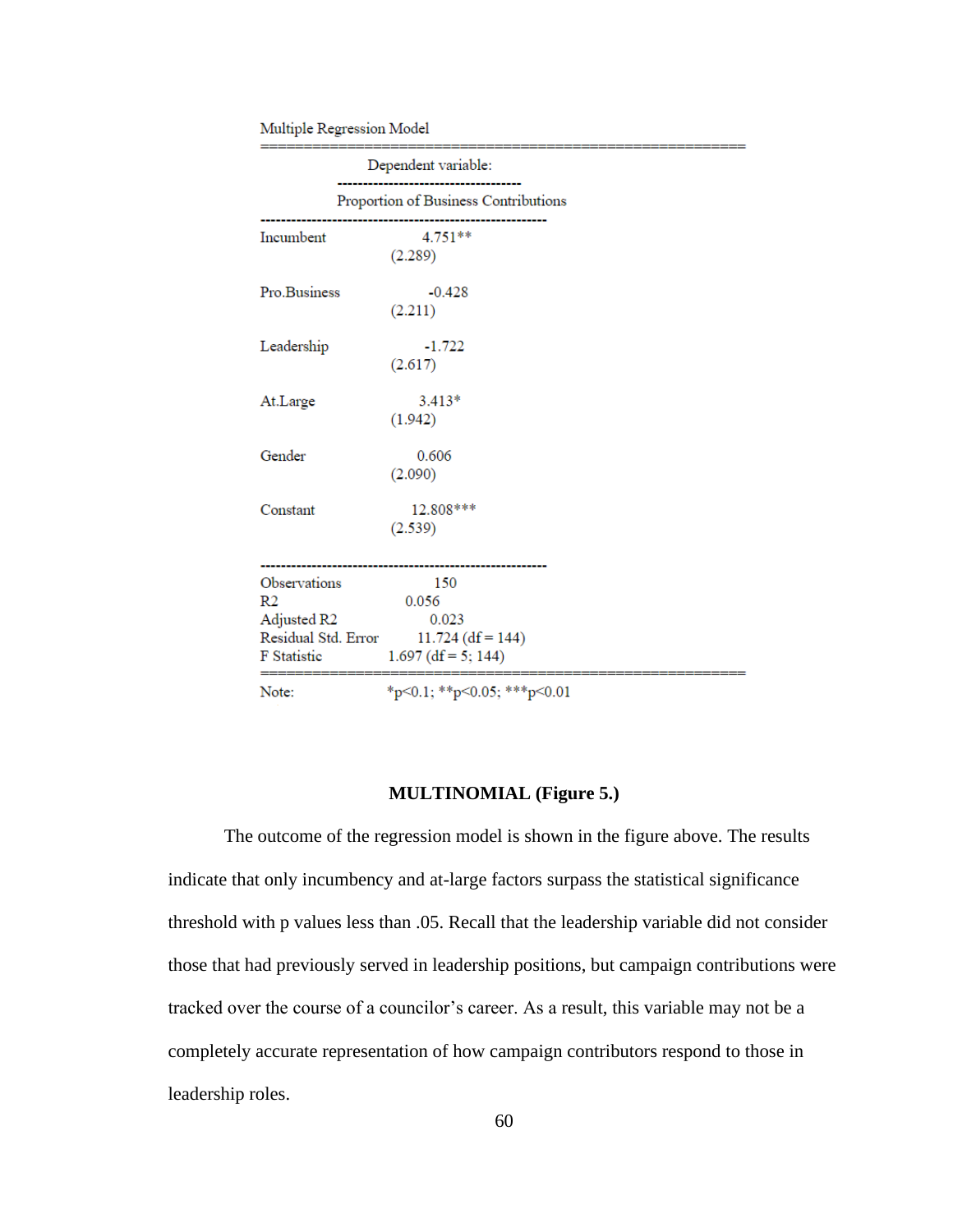City councilors that ran in the previous elections, and thus were incumbents in the most recent election, averaged 19.95% of their campaign contributions from businesses. Those who were first time campaigners averaged 14.5% of their contributions from business owners. The overall mean for the variable was 18.63% In hard dollars, this discrepancy equals a difference of around \$29,157 as incumbents took in an average of \$40,195 from business owners while newcomers averaged only \$11,037. These numbers may appear slightly distorted since campaign averages varied from community to community.

Turning attention to at-large councilors versus ward councilors there is evidence of a similar pattern. Councilors at-large averaged 20.63% of their contributions from business owners while ward councilors averaged only 16.53%. This translates to \$25,110 for ward councilors and \$40,860 for at-large councilors. The greater dependence on campaign contributions from at-large councilors may simply be from the fact that at-large councilors represent significantly more commercial properties than their ward counterparts who may represent majority residential neighborhoods. This simply gives atlarge councilors more opportunities to accept contributions from owners of commercial property.

These results are consistent with the findings of Fleischman and Stein who argued that campaign contributors followed an "investment" strategy when choosing who to support. It is important to note that this additional model was only meant to compliment the lack of findings in the logistic regression model with the previous dependent variable and not to prove the importance of incumbency. While the results appear to signify that incumbency is a strong predictor of receiving contributions from business owners,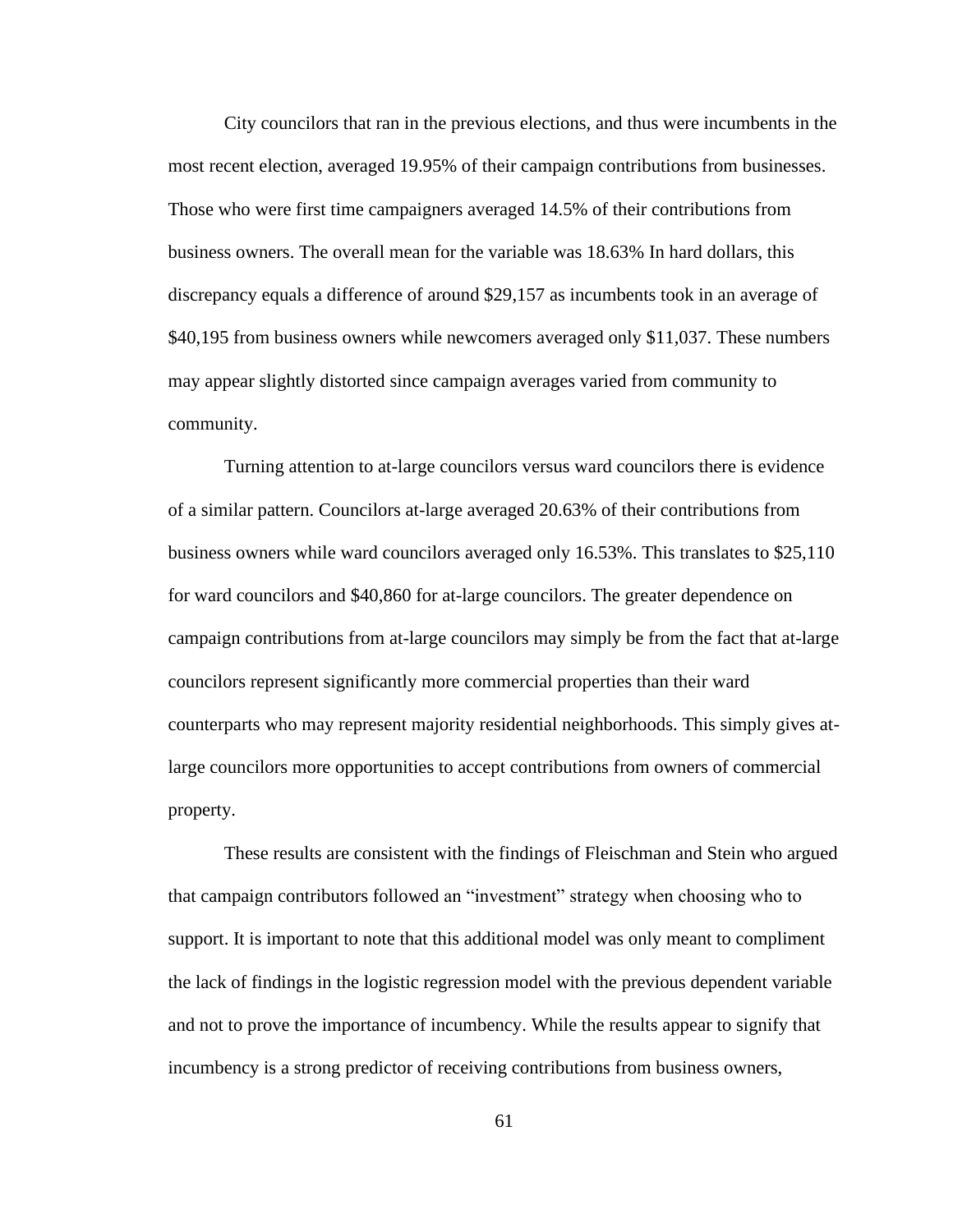candidates that did not win in 2018 were not considered and so the data that is used only represents successful city council elections. Furthermore, no conclusions are explicitly drawn from these findings in this study but rather this serves as evidence to suggest future studies should alter the questions being asked.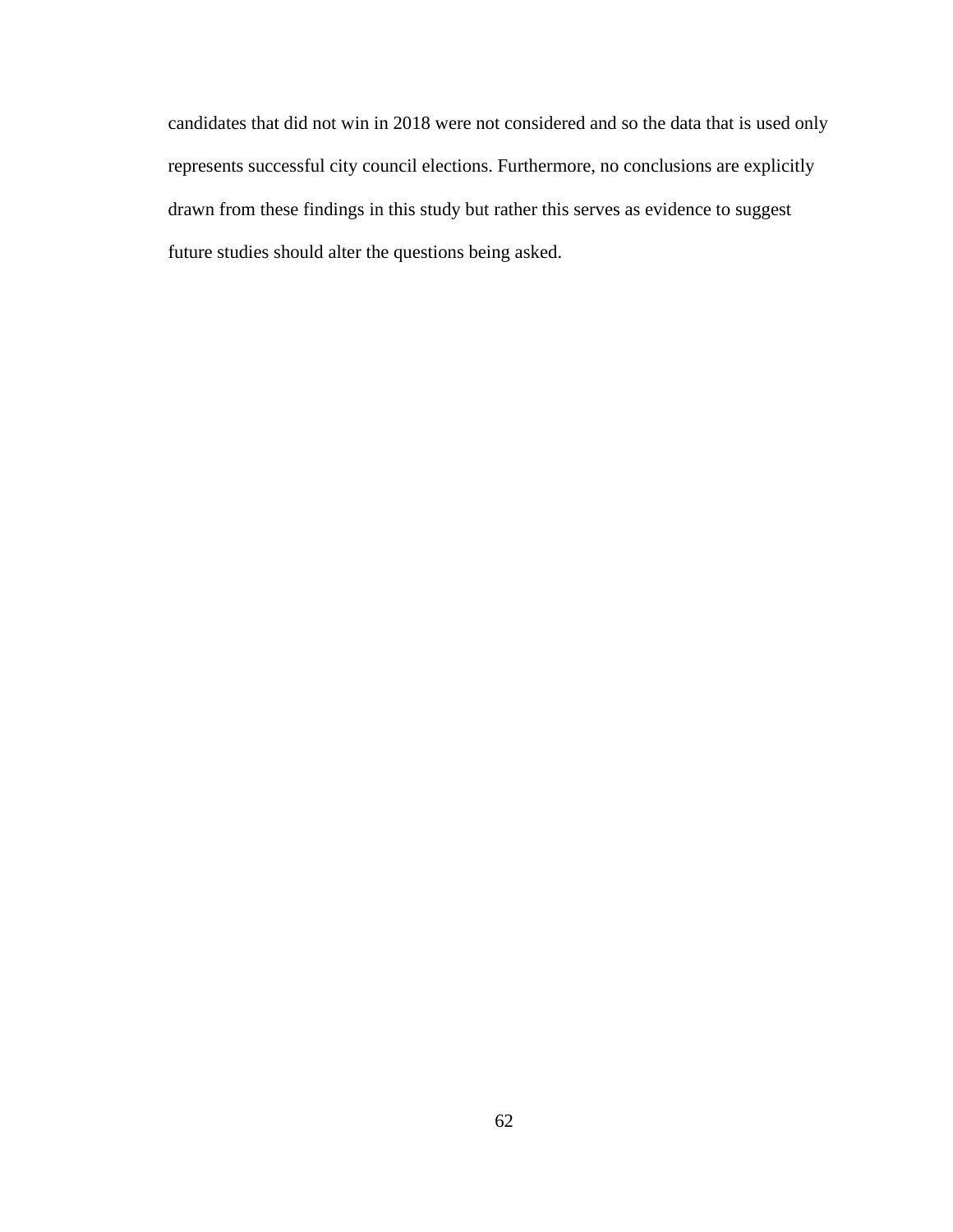#### **CHAPTER 6**

#### **DISCUSSION**

The results of the models from the previous chapter clearly indicate no discernible correlation between campaign contributions from business owners and a councilors support for movement on tax classification. In no configuration of the dataset did the relationship between campaign contributions and support for a pro-business rate achieve statistical significance. Even in a Bayesian model it could not be definitively determined if any relationship did exist if it was a positive or a negative one. In fact, some results even suggested that, overall, city councilors that opposed decreasing the tax rate for commercial properties were more dependent on members of the business community for necessary campaign funds. The Bayesian binomial regression model failed to conclusively determine the direction of any supposed correlation.

Since there is no reason to believe that city councilors who oppose movement towards a single tax rate would be more successful in capturing the financial backing of the business community, we are left to draw two potential conclusions. The first being that the use of tax classification as a measure or the unfortunately skewed sampling of municipalities potentially blurred any observable link between campaign finance and vote choice or that these results have suggested that neither ideological sorting nor vote buying theories are applicable to elected officials in smaller municipalities.

The results do, however, indicate that city councilors in smaller municipal governments do not heavily depend on campaign contributions from business owners. The averages seen in other much larger studies were clearly not observed in this case as, at the most liberal projection, City Councilors averaged a quarter of their campaign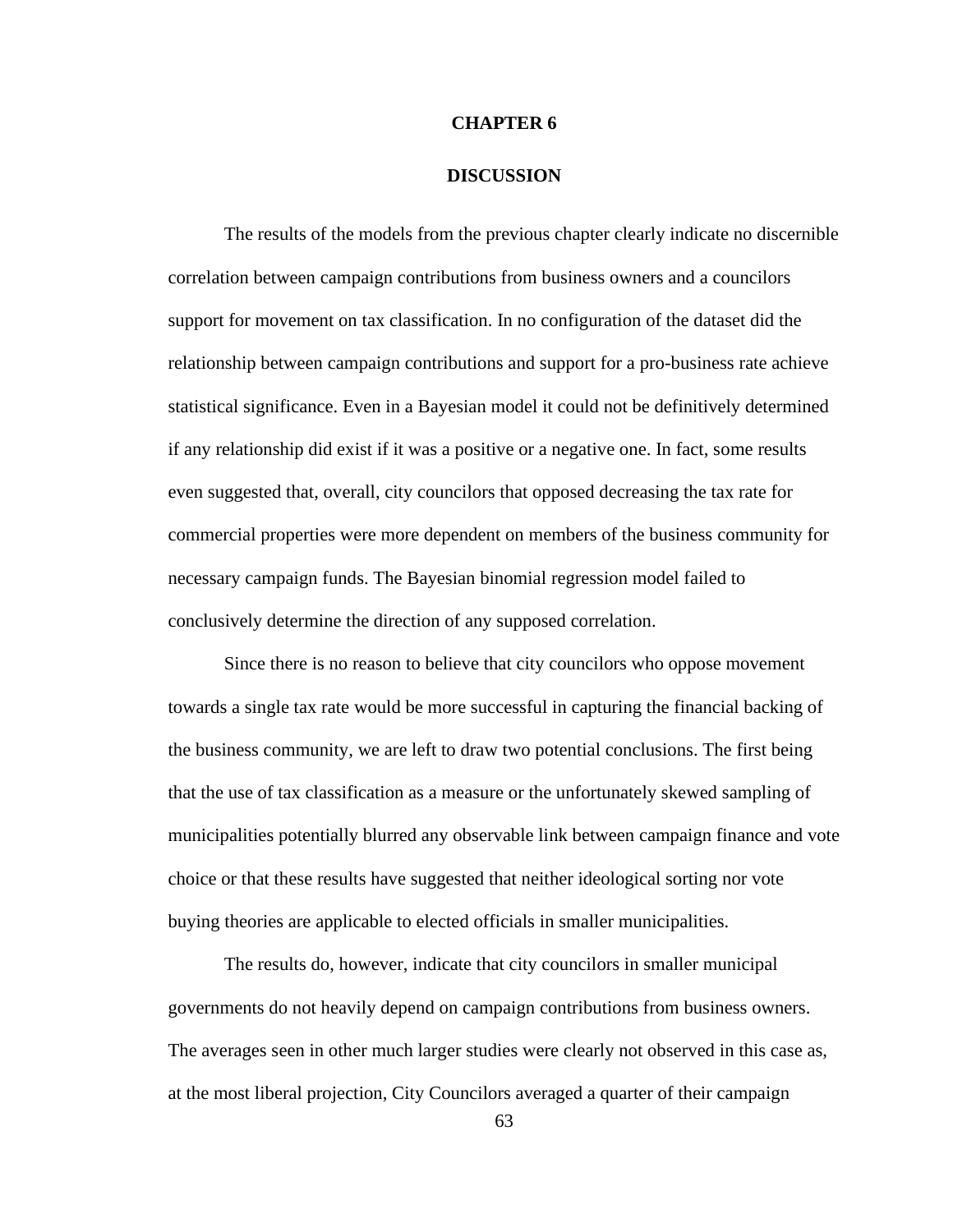contributions from business owners. This is nowhere near the 70% plus that was expected from past research at the municipal level.

There are an unknown number of factors that have the potential to impact an individual official's vote on tax classification and where they believe the community as a whole should be. As with any model, only so many factors can be accounted for. This study was able to examine a handful of potential predictor variables. However, even when they were controlled for, we failed to find a statistically significant relationship. There are several reasons to believe that by utilizing the subject of tax classification, any potential correlation between campaign contributions and vote choice was masked.

While the selected cities here were relatively small when placed in the large framework of scholarly work on urban government, they represented the largest communities in Massachusetts. Since the Office of Campaign and Political Finance only collects data on councilors in Massachusetts cities with populations greater than 65,000 residents, by definition, only campaign finance data on fairly large cities is centrally located. As previously discussed, these cities adopted higher commercial property tax rates than the average municipality. A wider sample size or a sample that included communities with a greater degree of volatility in selecting split rates may have been able to uncover a stronger relationship than the results found. Additionally, projected new growth for the coming fiscal year, strongly influenced city councilor's votes. This is something that is outside of the control of the business community or city councilors.

It is possible that lobbying for a lower tax rate may be of relatively low importance to the average business owner. While it would be in their financial interests to lower the tax rate, the cost of doing business in their chosen community has already been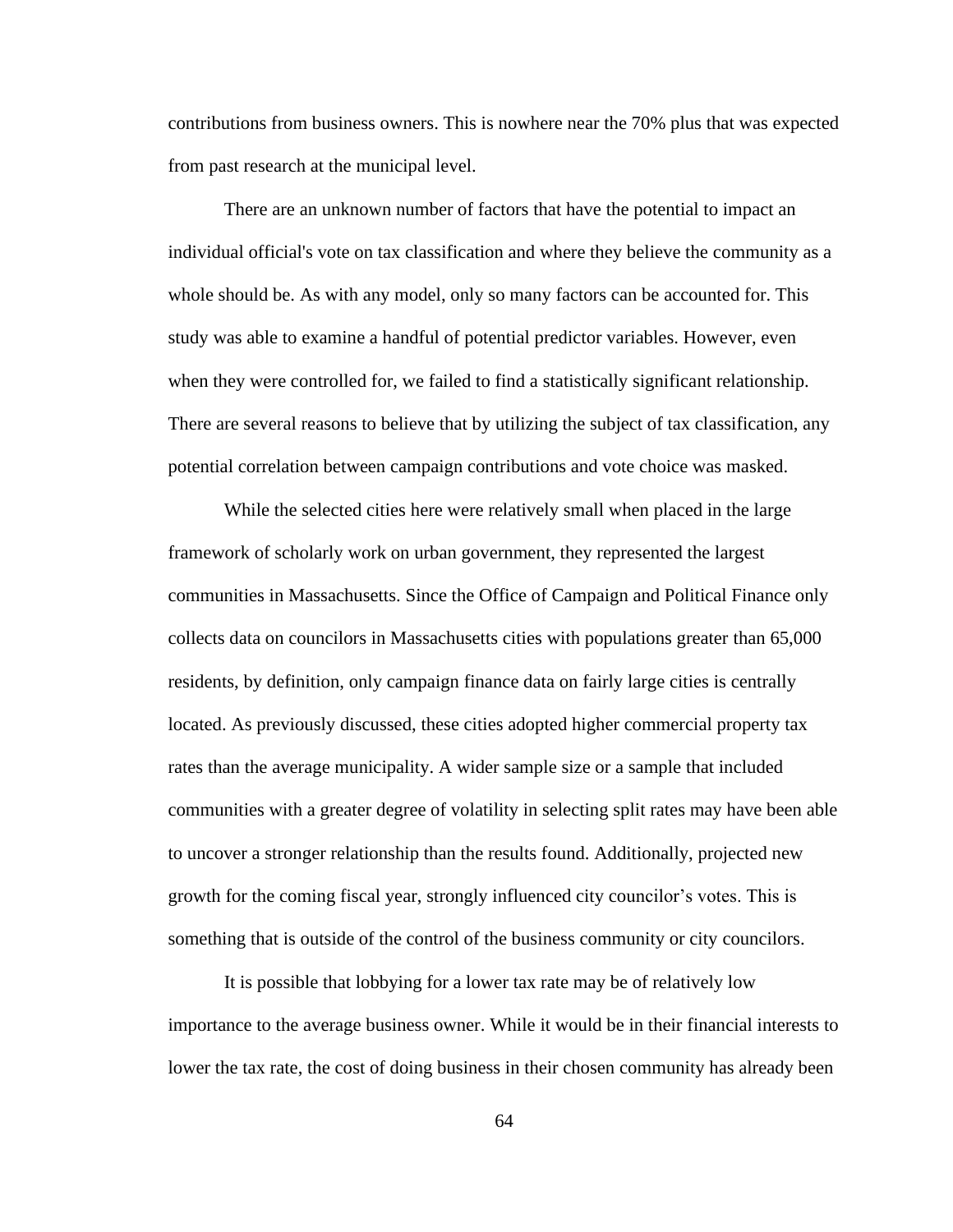factored into expenses. This may have been amplified in the selected communities as it can be argued that they were already more likely to have high commercial tax rates. As a result, business owners and members of the business community, assuming the split rate was already out of their control, may be looking at different factors when considering whose campaign to contribute to. Thus, while no strong relationship was found to exist on this issue, it may exist elsewhere.

The purpose of this research was not to suggest that the votes of municipal elected officials could be purchased, but rather if a correlation between contributions and vote choice, which has been found at the congressional level, exists amongst people in much lower offices. After all, if a link had been found it may only imply that campaign contributors are highly interested in selecting candidates with friendly positions on policy proposals. Nevertheless, if contributions did alter an official vote then there would have been some evidence of correlation.

 With the possible limitations in mind, there are some legitimate and very important takeaways from the results. No matter how the data was configured or what method was applied, there was no discernable link between campaign contributions from likely business owners and a councilor's vote on the split tax rate. This suggests that campaign contributions are completely ineffective at predicting the policy positions of elected officials at the municipal level.

The fact that there was no discernible link tells us that contributions likely have little to no impact on how an official will vote. While the results should be taken with a grain of salt due to some of the complications described here, there remains simply not

65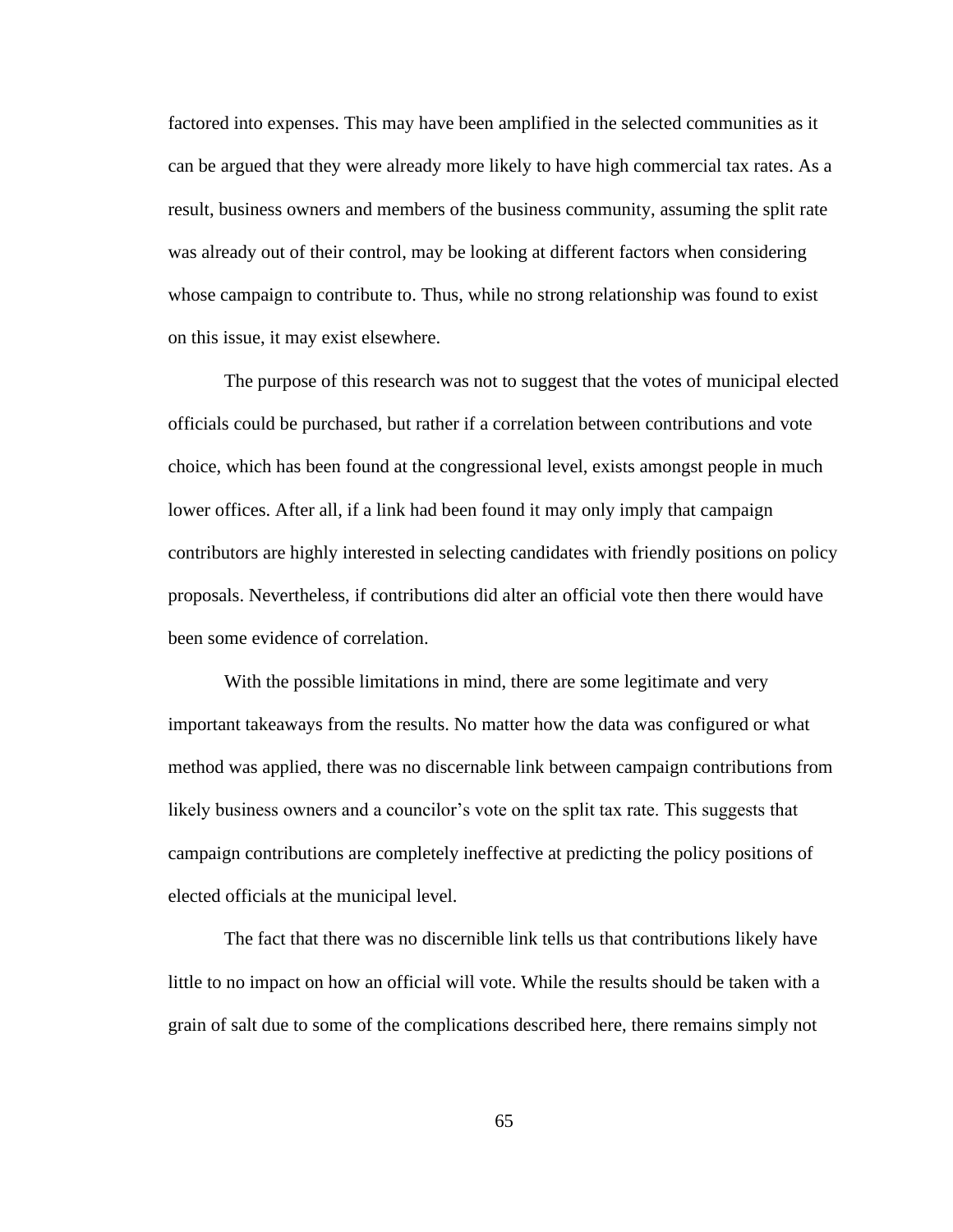enough evidence to suggest that any strong relationship exists between the vote choice of elected officials and that officials campaign contributions.

This evidence is in line with the traditional findings of political scientists only in part as the findings also tell us that contributors do not necessarily look for candidates with favorable policy positions. The lack of an observable relationship in this case not only runs contrary to the vote-buying hypothesis, but also to the ideological-sorting hypothesis. Instead, it appears that other factors such as incumbency may matter more heavily to campaign contributors. When the dependent variable was switched, the incumbency and at-large variables were the only statistically significant determinants of whether a city councilor would receive campaign contributions.

The results of the analysis also highlight that candidate's dependency on campaign contributions from business owners is not nearly what has been suggested in studies of much larger municipalities. This was proven through multiple categorizations of the data involved and can have several implications that likely all have some degree of merit to them.

As stated earlier, Massachusetts as a state does not allow businesses as entities to contribute to campaigns. This may have severely limited the effective power of the business community in Massachusetts elections and in policy making. While individual business owners can contribute, as we have shown here, the forced use of personal funds may have effectively deterred business influence. If true, this is a finding that can have a significant impact on the future of campaign finance reform. This hypothesis could and should be further investigated either by comparing the effectiveness of the business community in securing preferred policy outcomes in other states and in Massachusetts, or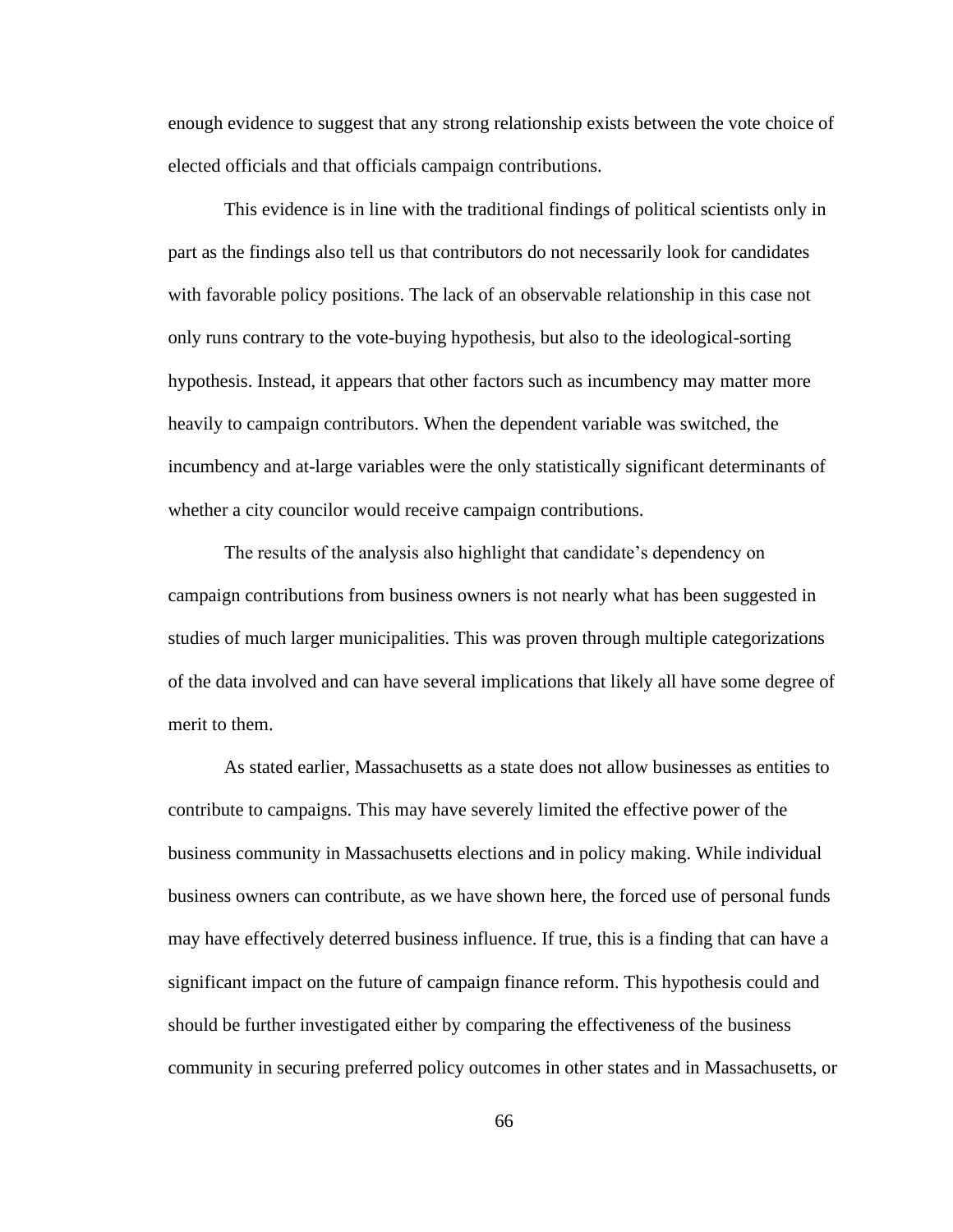by taking an internal look at Massachusetts before and after the new restrictions were adopted.

Most of the research done on municipal levels has been, understandably, confined to very large cities due to a severe lack of centralized data. This study itself was hindered by such an obstacle. As a result, the majority of published scholarly work has found that large city elections are mostly funded through business and development interests. These cities, such as New York, Los Angeles, Chicago, as well as many others, have very large and influential commercial sectors. In addition to their large commercial sectors, these cities also have huge populations which translates to a greater number of potential voters. As a result, significantly more money must be spent on reaching out to these voters, whereas in a much smaller community, it is easier to gain prominence and familiarity with residents without substantial spending. So, while candidate Rudy Giuliani may have required sizable financial support from the business community to effectively reach the millions of residents of New York, Mayor Joseph Petty may be able to succeed with a fraction of the spending.

This discrepancy between small and large cities was discernible even amongst the comparable cities in this Study. City Councilors in Boston were far more dependent on support from the business community to finance their campaigns than any of the other selected cities. These local candidates in smaller communities can secure more funding from their fellow residents and, as a result, have greater independence from business owners. This also explains the correlation found between business contributions and at large seats. Ward councilors are running for office in their respective neighborhoods where they likely already have name recognition and less need to spend large amounts of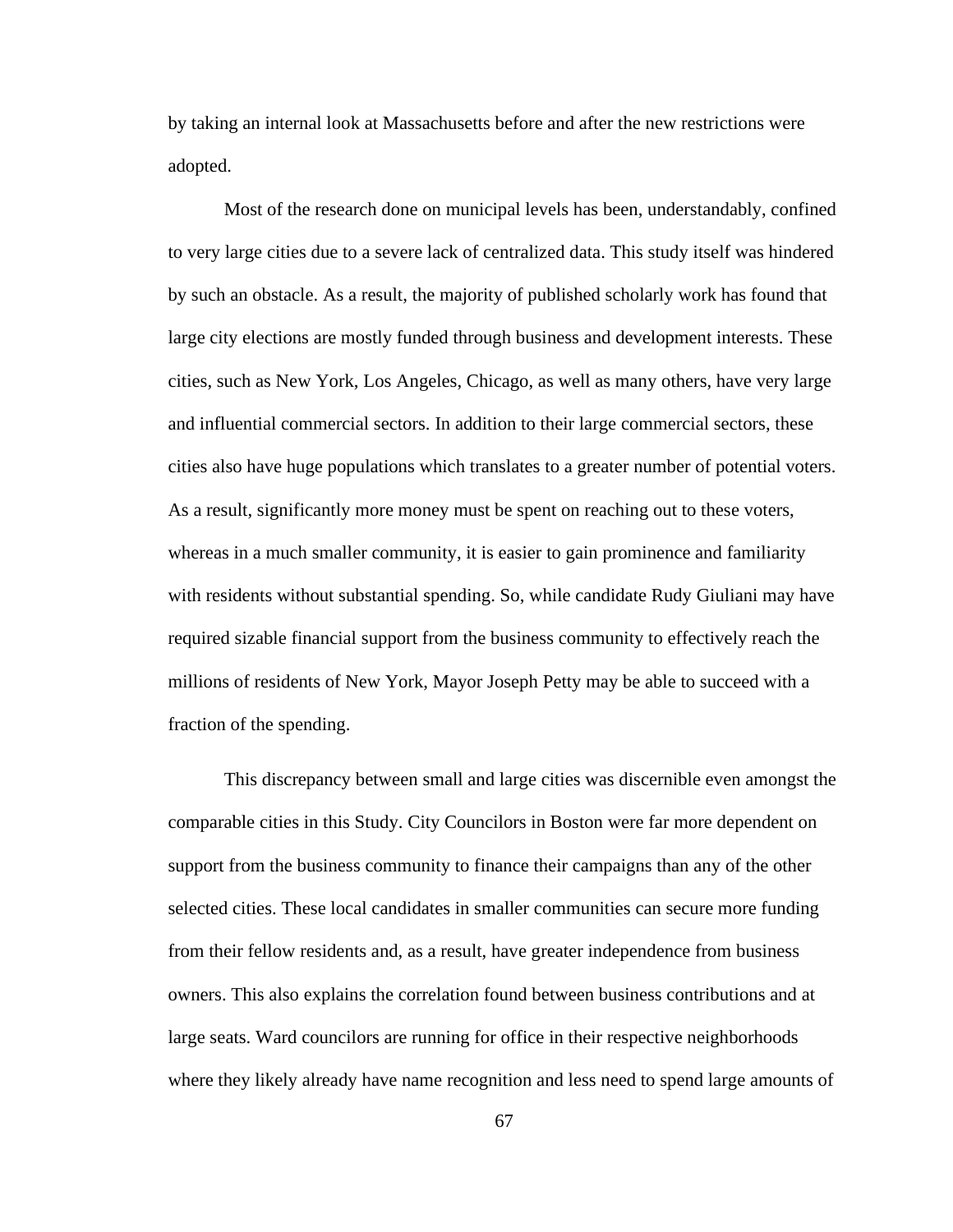money. City Councilors running at-large however, require more funding to reach residents throughout the city and thus turn to the business community to fill in the gaps.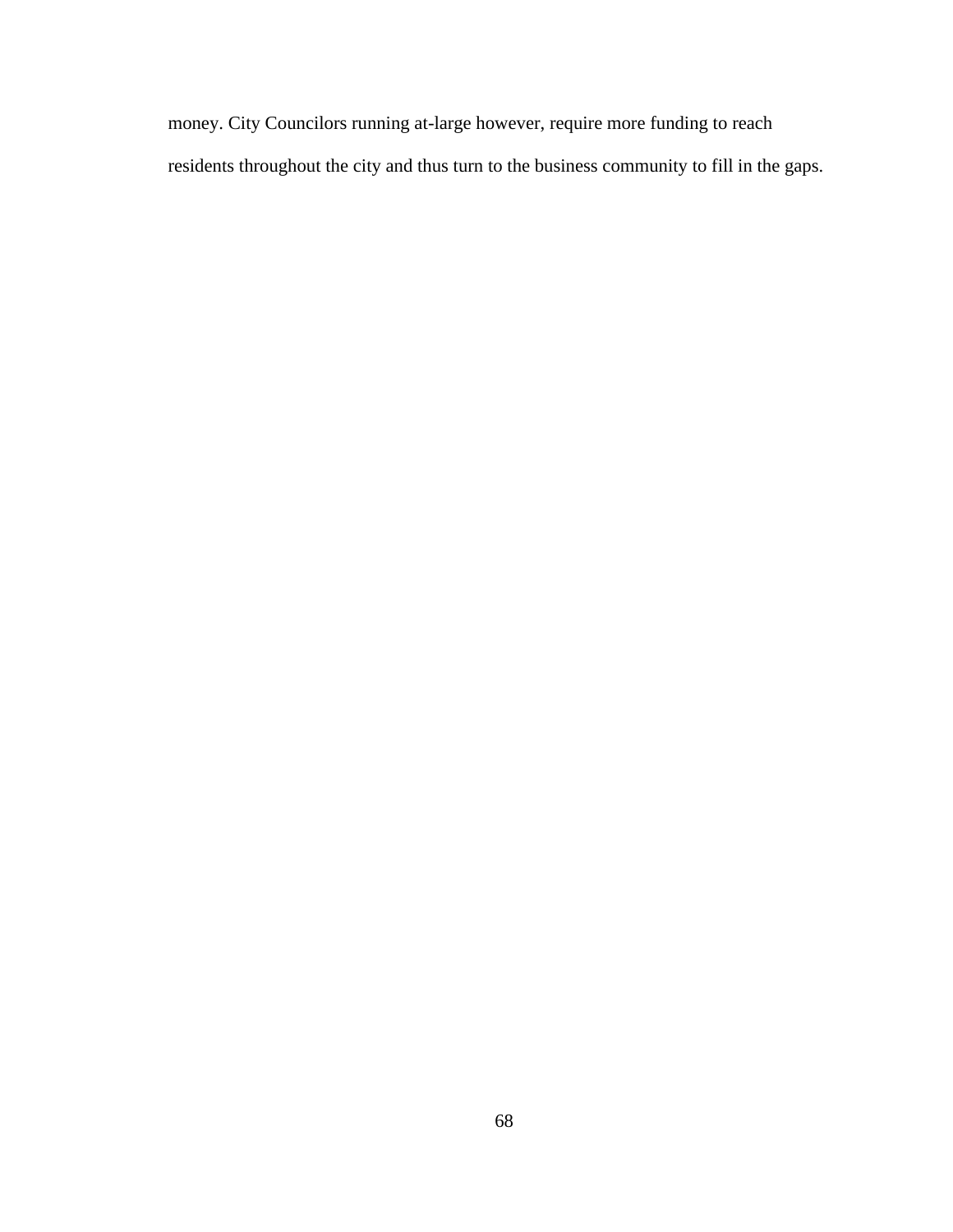#### **CHAPTER 7**

#### **CONCLUSION**

While it cannot be stated that no relationship exists between campaign contributions and vote choice about tax classification, any relationship that might exist is minor and not at the observable level that one might expect. This leads us to dismiss the applicability of the vote-buying and ideological-sorting hypothesis to smaller municipalities and instead turn our attention to other factors and councilor characteristics.

Previous studies had suggested that city councilors campaign funds were incredibly dependent on contributions from business owners. Recall that studies had suggested that over 70% of contributions came from development and business interests. If this were true, city councilors would be relying almost entirely on the business community for the essential funds needed to run for office. Even when we look at the campaign averages by community, we fail to see the kind of dependence that was found to exist in very large cities in the smaller cities of Massachusetts.

Though there may be several explanations for the absence of any correlation between contributions and vote choice, there remains reason to believe that when contributors choose to get involved, they follow an investment strategy rather than an ideological-sorting or vote-buying strategy. Both vote-buying and ideological-sorting theories, if occurring, are minor and not easily noticeable, nor are they at a level that should be cause for concern. Furthermore, the alleged dependence on development interests was not found in these smaller municipalities, suggesting that political scholars should continue to expand research in municipal campaign finance outside of the realm of mega-cities. While City Councilors in New York, Chicago, and other large cities may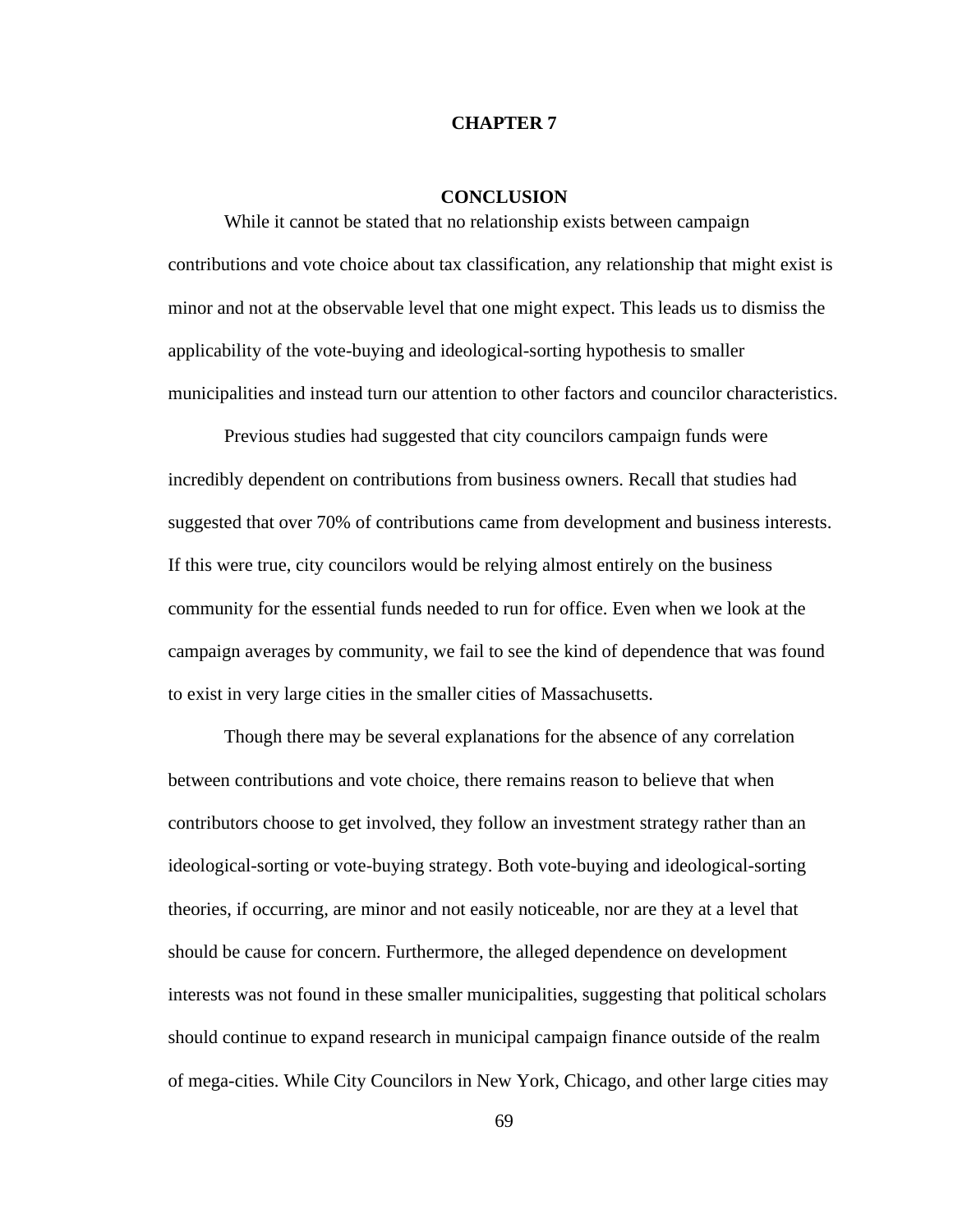rely heavily on large sums of campaign contributions in order to reach the many voters in their cities, City Councilors in smaller neighborhoods likely require less funding to get their name and message out. This lack of dependence on money in general leads to less funding and in turn dependence from the business community. This interpretation is further enforced by the financial backing of the business community to at-large candidates who must reach wider audiences. What's more, the unexpectedly strong link between incumbency and business contributions should be further explored in smaller cities and municipalities. The evidence found here strongly suggests that factors relating to incumbency are significantly more likely to attract contributors than favorable votes on policy taken by elected officials. Instead of exploring whether contributions impact votes, future research will benefit by instead asking, what makes contributors want to support a candidate in a municipal election?

Regarding real world applicability. The results of this study do not outright dismiss concerns surrounding campaign finance, but rather suggests that these fears may be misplaced. Campaign finance reform may not be effective in seeking to limit the amount of money candidates for public office can accept in an attempt to prevent their temptation to alter policy positions. Instead, reforms geared towards decreasing the cost of elections in general may better serve the purpose of limiting any influence of special interests.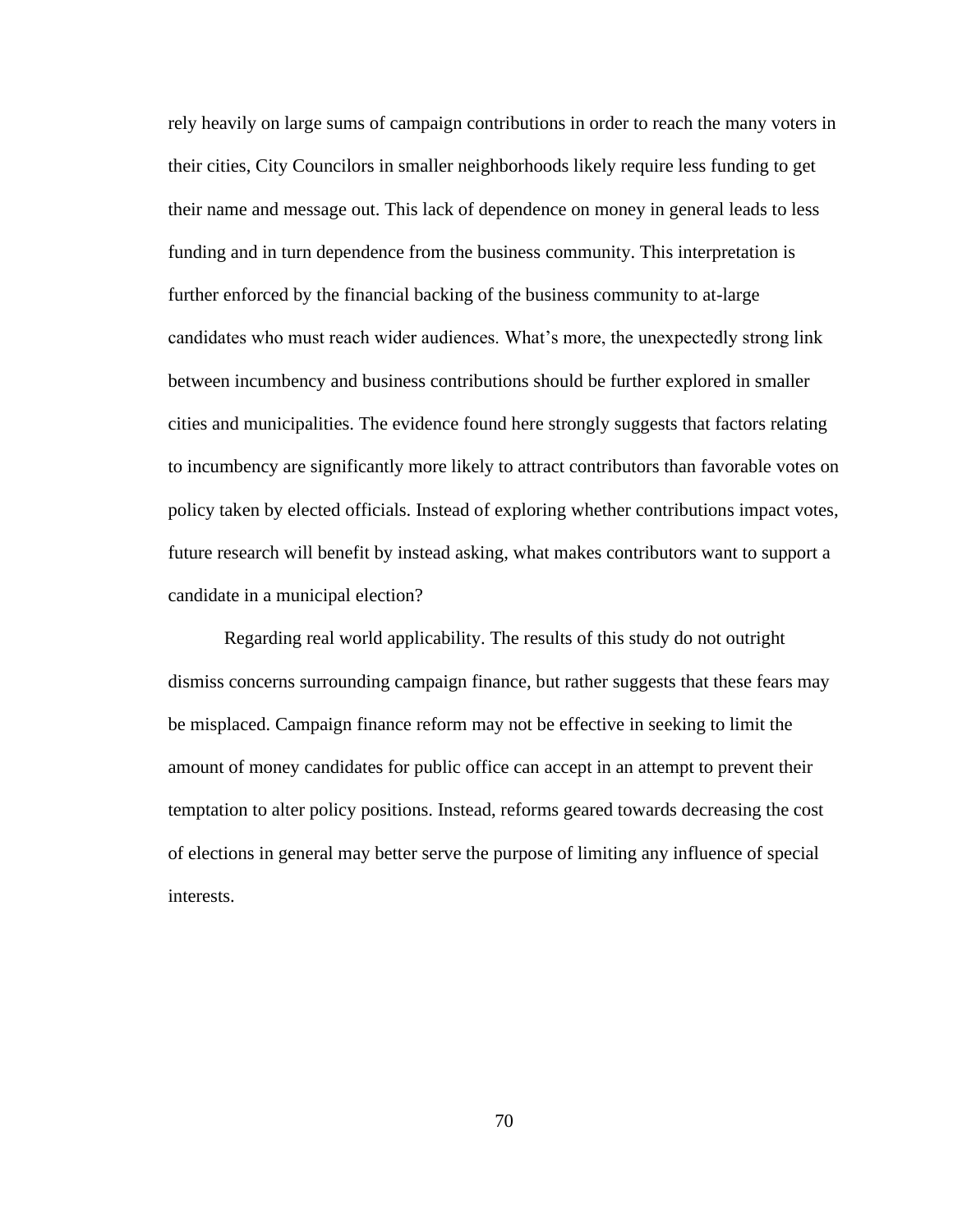#### **CHAPTER 8**

#### **LIMITATIONS AND FUTURE STUDIES**

A possible explanation for the lack of findings may be that this particular research design did not take into account political strategy utilized by individual councilors as it assumed, like studies at the congressional level, that councilor votes were made as rational choices and not through political strategies. Despite open meeting law, as discussed earlier, it may very well be the case that candidates wishing to move in one direction or the other, recognizing that they were in the minority, made a motion early to prevent the entire council from moving too far in the opposed direction. Tax classification is a unique subject, though it was coded as dichotomous, each councilor is choosing to support or oppose any number of points on a scale. Thus, a city councilor who supports moving to support businesses, may choose to back a motion that hurts commercial properties less so than another potential motion. Despite observing the meetings repeatedly, without a strong understanding of each individual councilor's beliefs, their historic stances, or an interview with them, it is difficult to uncover if such a strategy has been utilized.

The dominant if not only method of studies that have attempted to determine the influence of campaign contributions on policy outcomes, at all levels of government, has focused on a qualitative analysis of vote record. While this is indicative of where a policy maker stands on a issue, it does not give the observer the full picture of the individual legislator's stance. While Bronars and Lott conducted telephone interviews and were able to gain some information from them, the bulk of their findings were from quantitative analysis of vote and contribution records. Reducing the complexities surrounding issues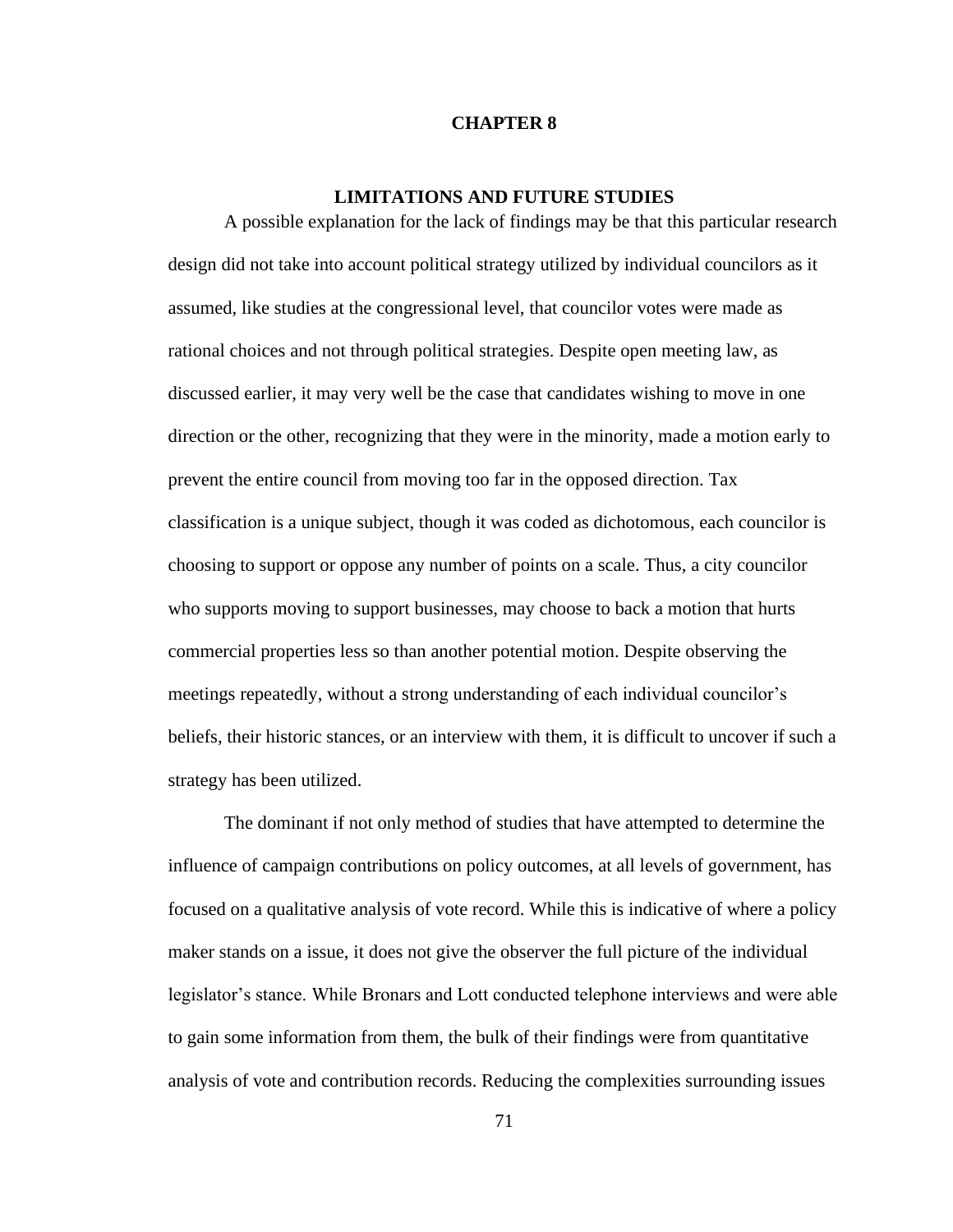as intricate as those voted on by legislators to a binary yea or nay vote can be problematic. There is no scale by which to measure how opposed or how supportive a legislator is of a policy proposal.

An important piece of the narrative that is absent from this and many other studies examining the effects of campaign contributions on roll call voting is a qualitative aspect. While this may be significantly more difficult to do and almost impossible at the congressional level, there is reason to suspect such an approach may provide new insights into the effects of campaign contributions on roll call voting. A quantitative analysis that includes a qualitative portion such as discussions with campaign contributors and policy makers can be beneficial and further this area of study. This study could have uncovered potentially diverse and explanatory political strategies with regard to tax classification that a simple quantitative analysis was unable to do. At no level of government would such a study be easier to complete than at the local level where communicating with contributors and councilors is very easy.

The timing of campaign contributions has been discussed in some studies (Wright, 1990). In this study, campaign contributions were examined from the length of the elected official's career, and the past two years, essentially from the last election. Though this study found no difference in results based on the timing of contributions, future studies that claim to find a relationship between campaign contributions and vote choice should seek to answer the question, does the contribution lead to the official's vote, or does the vote lead to increased campaign contributions. This chicken and egg paradox is often assumed to be that contributions lead to changes in vote choice. This typical interpretation has led to most studies, such as this one, finding no evidence that

72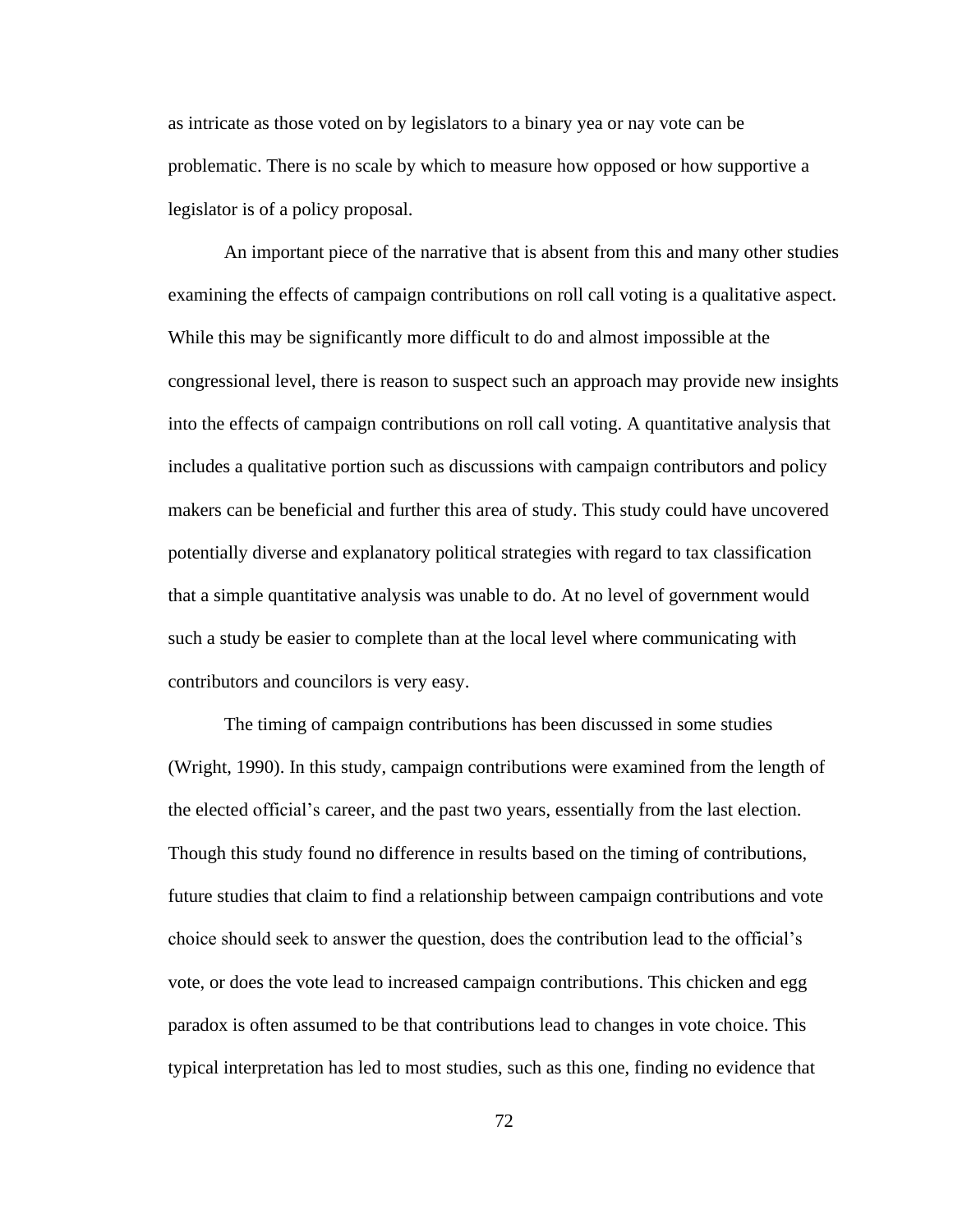campaign contributions have any sway on the adoption of policy. By approaching this question from a different angle, scholars may find a new understanding of the role of money in our political system.

Additionally, this research did not examine the margin of victory of any of these councilors in their last election. A city councilor with a high margin of victory has reason to believe that their ability to hold onto their elected office is relatively secure. As such, they may feel freer to vote according to their own personal ideologies rather than in accordance with those of their constituents or campaign contributors. Inversely, a counselor that has been engaged in a close election may feel more compelled to make decisions that they believe will help them fundraise in future elections or a counselor may instead choose to appeal to residential concerns. Within this same realm of unexplored predictors are the views and campaign contributions collected by councilor's political challengers.<sup>17</sup>

This is a variable that has been ignored in studies at the congressional level as well. There is an argument to be made that if elected officials feel particularly safe in their next election that they may be more willing to make riskier decisions (Sheffer, and Loewen, 2019), such as voting against the interest of their constituents or perhaps, voting against the interests of their major campaign contributors. Maybe an at-risk official will take a vote that they normally would not in order to appear more friendly to a potential

<sup>&</sup>lt;sup>17</sup> In the case of the 2019 City Council election in Worcester, Councilor Matthew Wally who has routinely advocated for a single tax rate faced a challenger that stated they would only support a tax rate which was friendly to residents (Johnathan Honeycutt). Over the course of the election Honeycutt raised \$650 to Wally's \$12,695. Though there are certainly other factors that play into a candidate's ability to fundraise, this particular example highlights a direction outside the scope of this study and again suggests the overall importance of incumbency.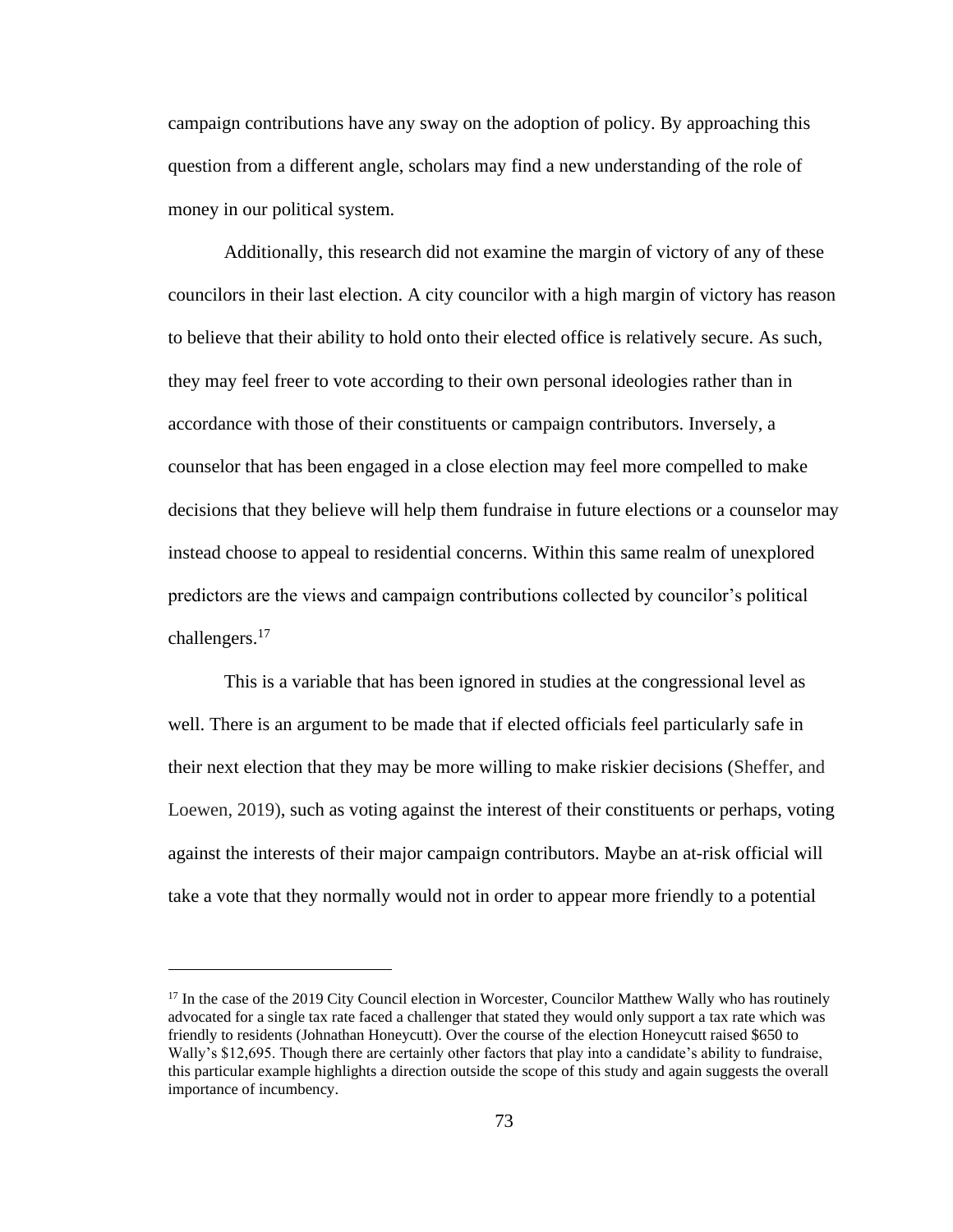contributor for needed funds to secure re-election. Future studies should dig deeper into this line of study to determine if campaign contributions play more of a role for vulnerable officials.

Several factors hindered this study and should be noted for future attempts to look more closely at the campaign contributions made to officials in municipal governments. Firstly, the office of campaign and political finance in Massachusetts does not have data centrally located on all municipal candidates. Due to time constraints, I was unable to perform a randomized sampling of communities across Massachusetts and collecting information directly from town clerks, which would have eliminated potential flaws in using data from communities that were already more likely to utilize split tax rates. This also would have eliminated any potential biases relating to the forms of government in communities that had adopted split rates. Additionally, the definitions used to identify business owners and or members of the business community, while I believe they were accurate and effective for the purposes herein, do not necessarily align with the typical definition of an interest group that we have seen at the congressional level. A preferred method would have been to directly compare contributors to members of the local Chamber of Commerce. As many Chambers of Commerce in Massachusetts argue for lowering the split rate and will often send representatives to classification hearings and request lower rates.<sup>18</sup> Unfortunately, as these chambers are private organizations, their member lists are not always available to the public and this course had to be abandoned.

<sup>&</sup>lt;sup>18</sup> Some communities in this study had chamber representatives come to their meetings while others did not.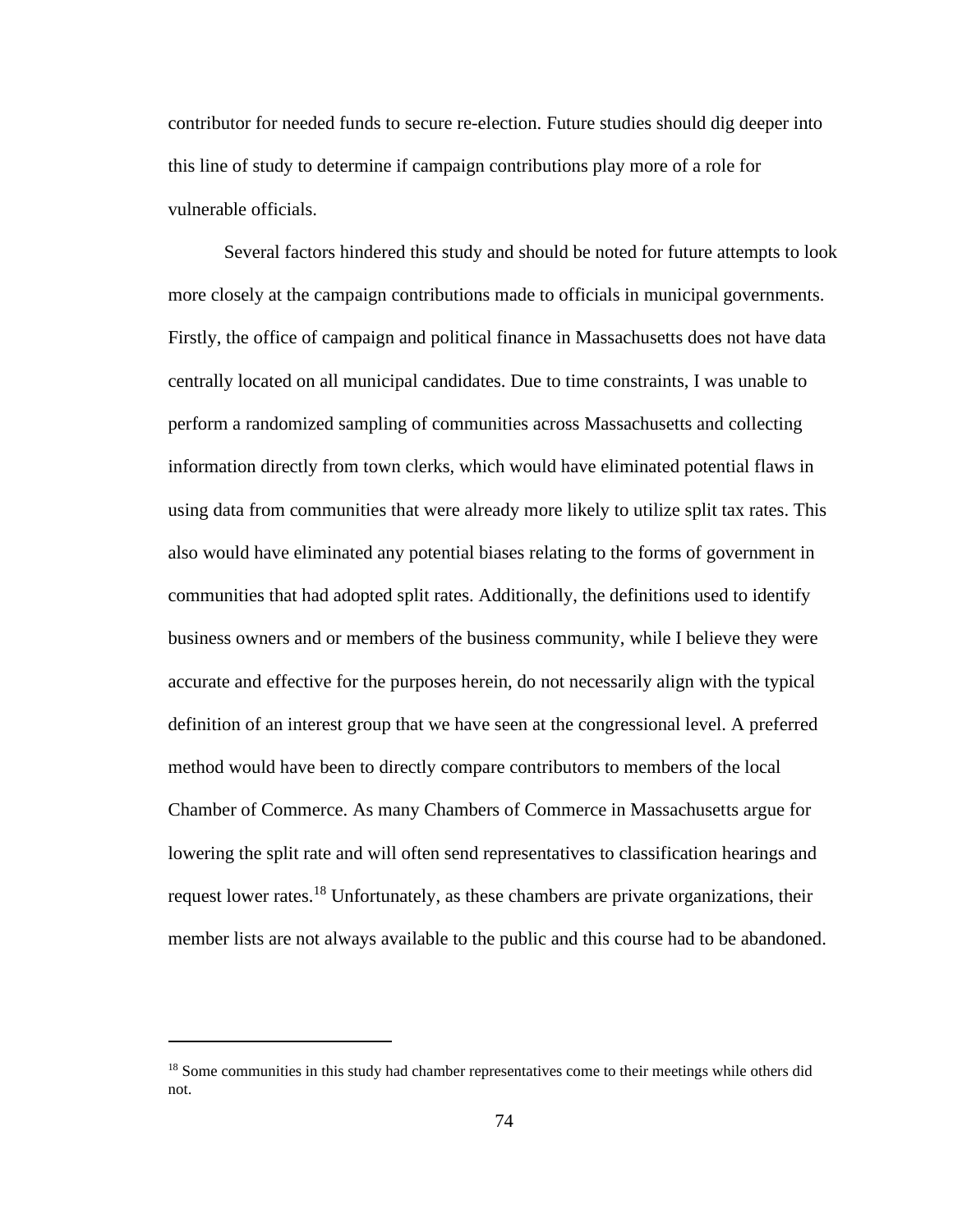This study examined only one meeting per city, however, as has been stated, tax classification must be voted on by every city annually. A future study with more available resources may benefit from a randomized sampling of councilor votes from several cities over a long period of time. Finally, as votes on tax classification are not necessarily dichotomous, but rather take place on a continuous scale, models outside of the standard logistic regression model. Though, the information about where a councilor's ideal point might have to be obtained through interviews as city councilors may not elaborate on their intentions at meetings.

Finally, additional predictor variables could have been incorporated to better the accuracy of results. While no causal impact has been found between fluctuations in cherry sheets and tax rate adoption, Massachusetts municipalities have been shown to replace lost state aid with increased property taxes. This leads to a higher overall burden on residents and may influence an official's vote. Additionally, changes made in surrounding communities may have some minimal impact on an official vote as well.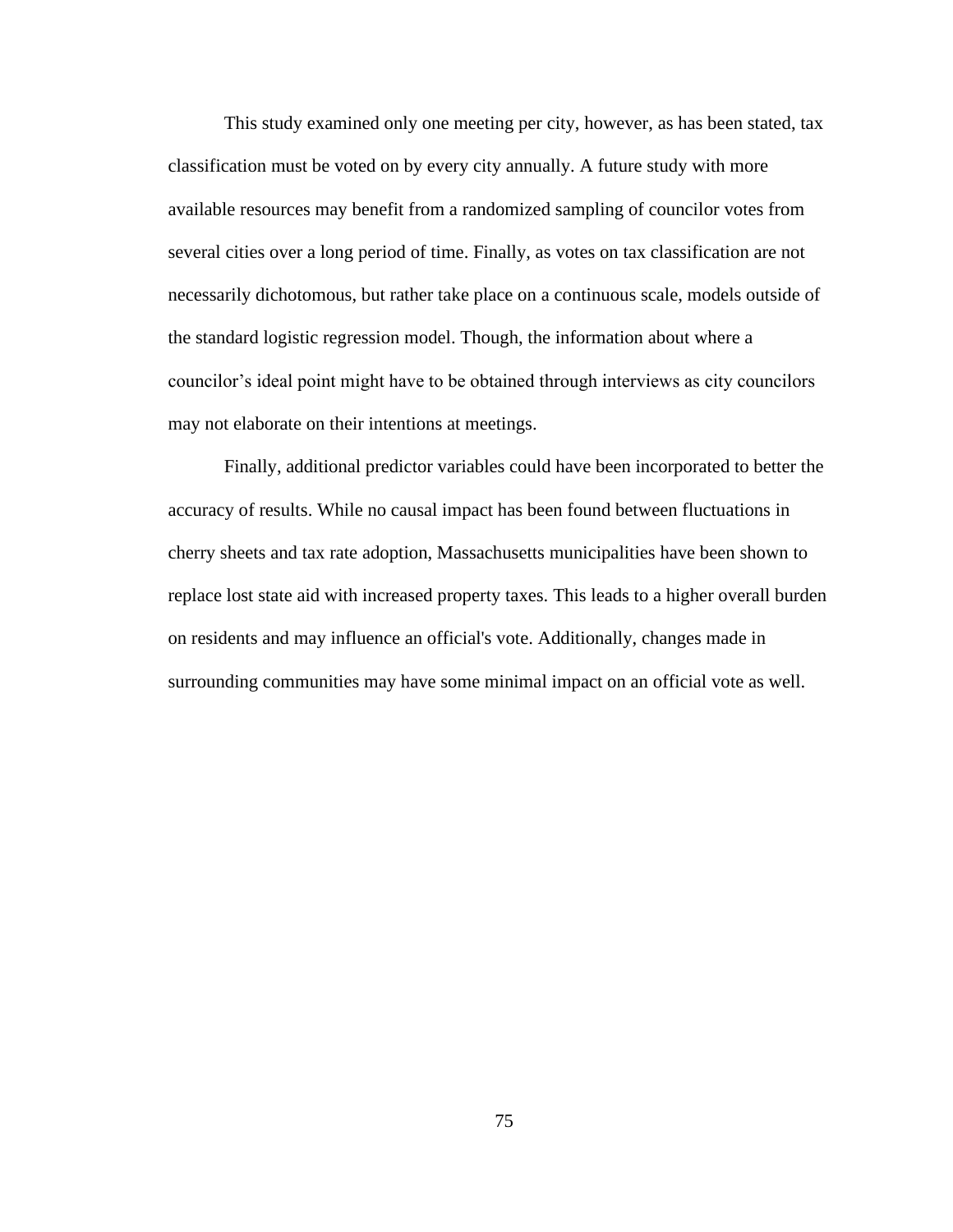# **APPENDIX ADDITIONAL CHARTS AND TABLES AS WELL AS CHANGES MADE DURING THE CODING PROCESS.**



**Figure 1.** Average CIP Split by Fiscal Year.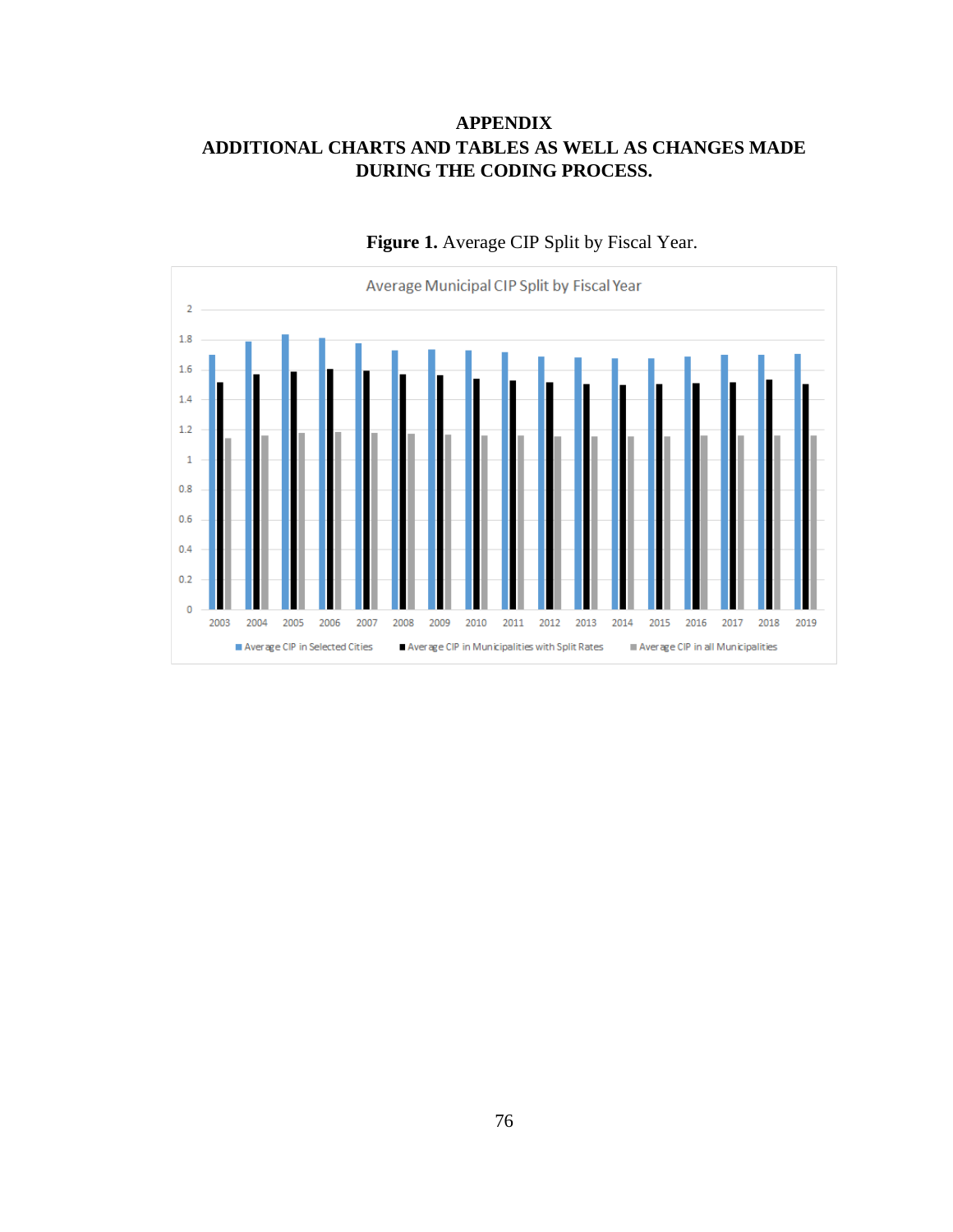

**Figure 2.** Form of Governments and Split Tax Rates.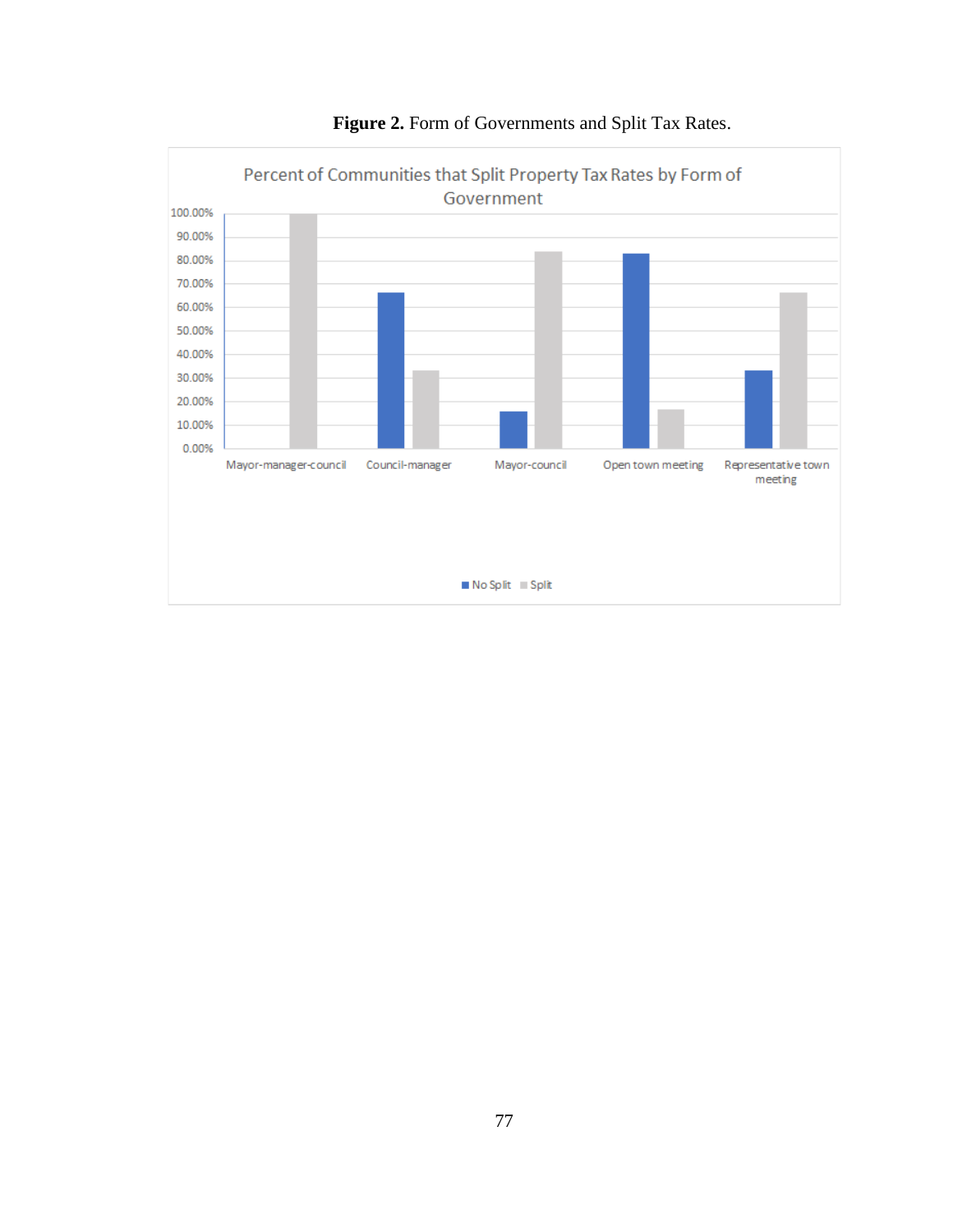| Logistic Regression Table 5                         |                                  |  |  |  |
|-----------------------------------------------------|----------------------------------|--|--|--|
|                                                     | Dependent variable:              |  |  |  |
|                                                     | Pro-Business Vote                |  |  |  |
| Donations.over200                                   | 0.009<br>(0.013)                 |  |  |  |
| Change.in.CIP                                       | $-3.609***$<br>(0.746)           |  |  |  |
| Incumbent                                           | $-0.098$<br>(0.546)              |  |  |  |
| At.Large                                            | $-0.083$<br>(0.445)              |  |  |  |
| Number.of.Term                                      | $-0.022$<br>(0.079)              |  |  |  |
| Constant                                            | $-3.261***$<br>(0.739)           |  |  |  |
| Observations<br>Log Likelihood<br>Akaike Inf. Crit. | 149<br>$-66.102$<br>144.203      |  |  |  |
| Note:                                               | $*p<0.1$ ; $*p<0.05$ ; $*p<0.01$ |  |  |  |

**Table 5.** Logistic Regression Model Utilizing Contributions over 200 Dollars.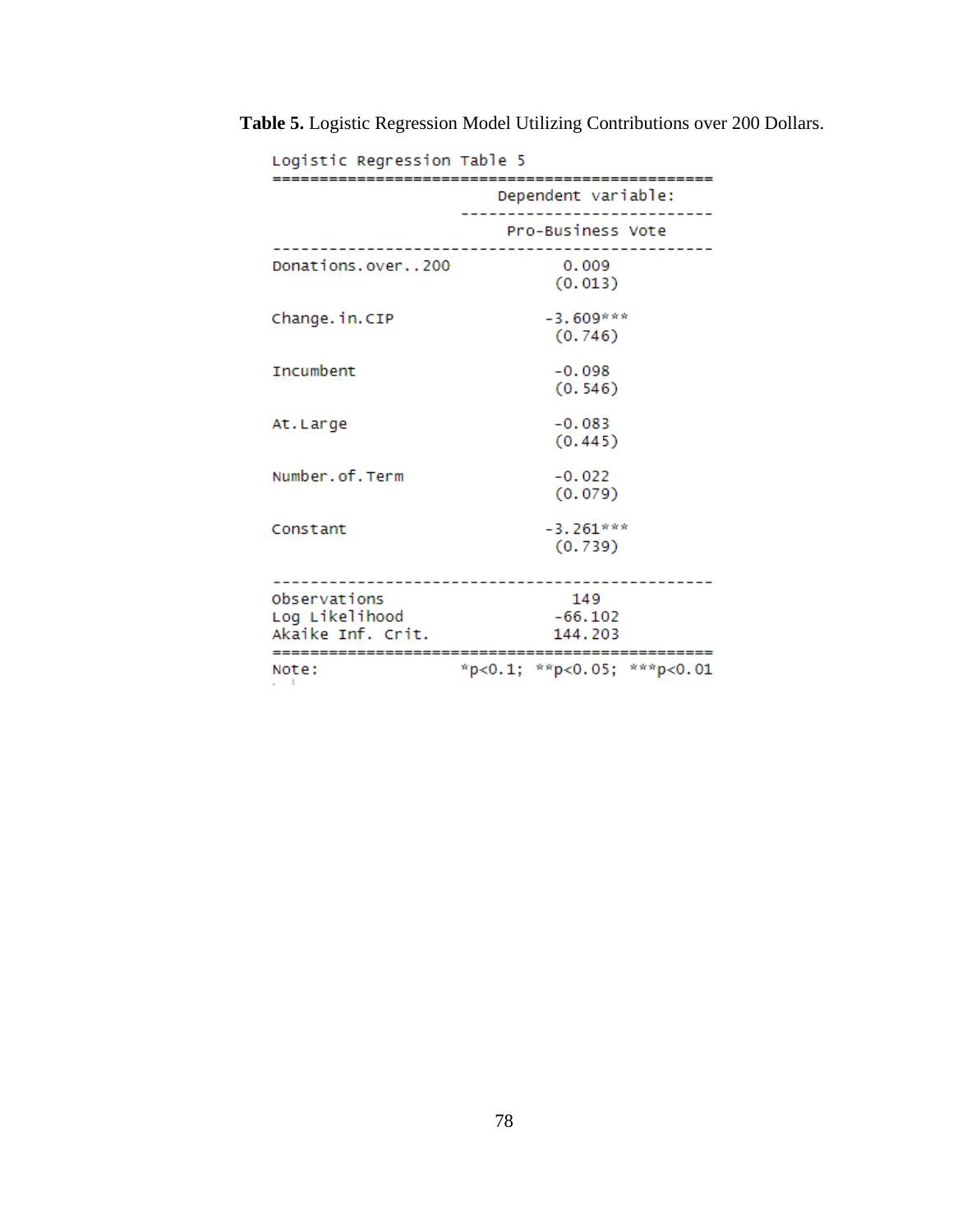| Logistic Regression Table 6                         |                             |  |  |  |
|-----------------------------------------------------|-----------------------------|--|--|--|
|                                                     | Dependent variable:         |  |  |  |
|                                                     | Pro-Business Vote           |  |  |  |
| Proportion. Between. Elections                      | 0.015<br>(0.015)            |  |  |  |
| Change.in.CIP                                       | $-3.771***$<br>(0.775)      |  |  |  |
| Incumbent                                           | $-0.132$<br>(0.550)         |  |  |  |
| At.Large                                            | $-0.136$<br>(0.450)         |  |  |  |
| Number.of.Term                                      | $-0.019$<br>(0.077)         |  |  |  |
| Constant                                            | $-3.409***$<br>(0.771)      |  |  |  |
| Observations<br>Log Likelihood<br>Akaike Inf. Crit. | 150<br>$-65.890$<br>143.780 |  |  |  |
| Note:                                               | *p<0.1; **p<0.05; ***p<0.01 |  |  |  |

# **Table 6**. Contributions within the last election cycle

79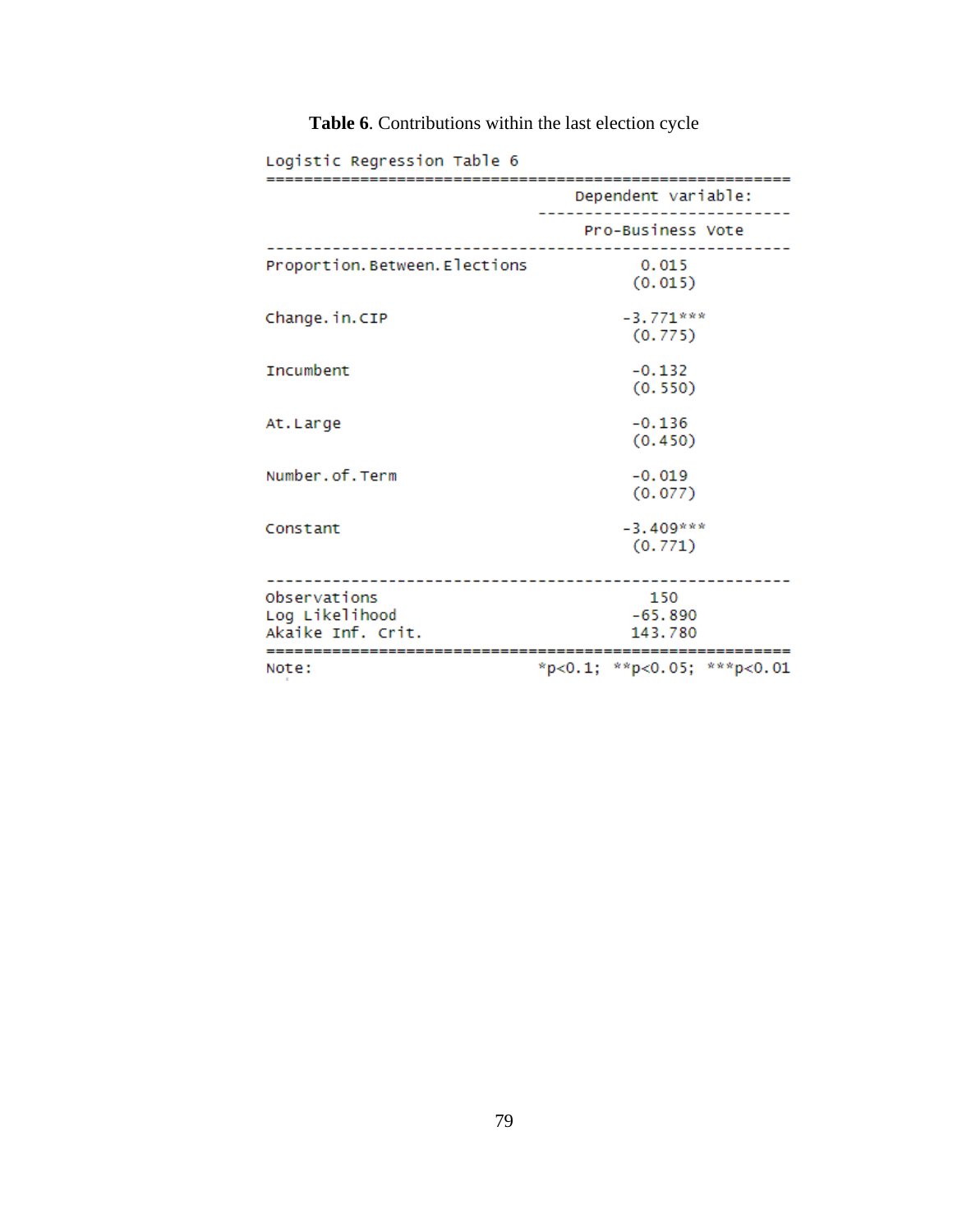

**Figure 3.** Heat map of split tax rates in Massachusetts municipalities

\*The map above displays communities in Massachusetts that have adopted split tax rates as of fiscal year 2018. As the difference between the two rates grows, the color of the community's changes from green to red. Communities displayed in white did not adopt split rates in FY 18.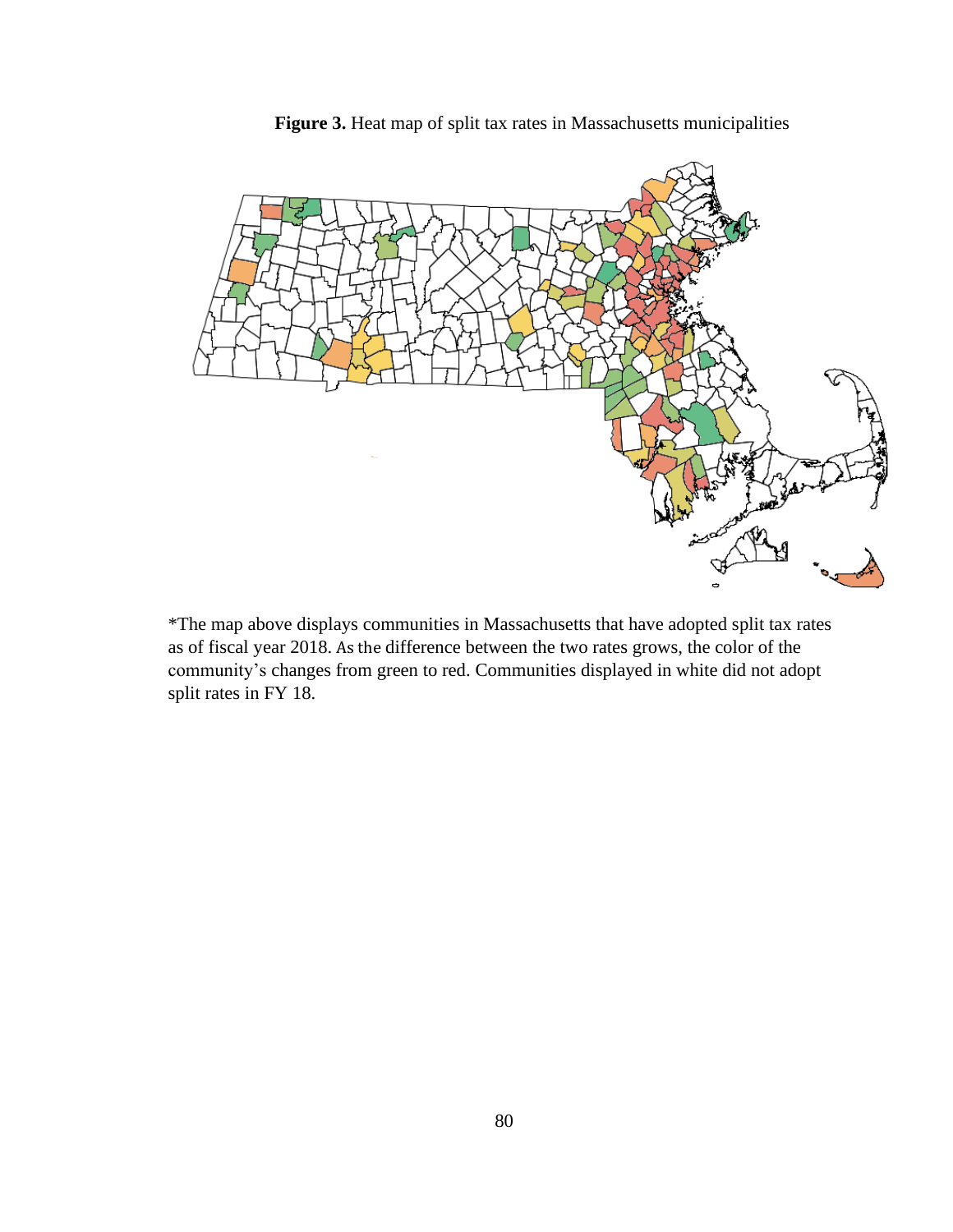| XIA                                            | 3 YES-11 NO                             | 24.8%                                   | 20.55%                             | 18.54%                             | Totals:           |
|------------------------------------------------|-----------------------------------------|-----------------------------------------|------------------------------------|------------------------------------|-------------------|
| 27% (3.8)                                      | ă                                       | 22.49%                                  | 18.25%                             | 16.89%                             | Worcester         |
| $^{9/0*}$                                      | š                                       | 22.32%                                  | 18.25%                             | 17.73%                             | Springfield       |
| $\frac{60}{3}$                                 | ă                                       | 13.13%                                  | 15.09%                             | 14.49%                             | Somerville        |
| 44% (4-5)                                      | š                                       | 30.25%                                  | 28.68%                             | 23.92%                             | Quincy            |
| $\%0$                                          | š                                       | 27.5%                                   | 19.98%                             | 21.97%                             | Newton            |
| $100\%$                                        | <b>SEA</b>                              | 23.9%                                   | 27.72%                             | 19.99%                             | New Bedford       |
| $\frac{60}{6}$                                 | š                                       | 20.77%                                  | 13.82%                             | 12.93%                             | Lynn              |
| $\frac{60}{3}$                                 | š                                       | 32.07%                                  | 26.36%                             | 23.29%                             | Lowell            |
| $100\%$                                        | <b>SHA</b>                              | 29.04%                                  | 28.48                              | 17.2%                              | Lawrence          |
| $11% (1-8)$                                    | ă                                       | 8.4796                                  | 3.94                               | 5.04%                              | Framingham        |
| $11\% (1-8)$                                   | š                                       | 20.36%                                  | 24.62%                             | 18.09%                             | <b>Fall River</b> |
| $100\%$                                        | š                                       | 30.79%                                  | 27.99%                             | 24.87%                             | Cambridge         |
| $100\%$                                        | <b>NES</b>                              | 29.36%                                  | 8.82%                              | 16.75%                             | Brockton          |
| $\delta_{\rm e}$                               | š                                       | 31.74%                                  | 27.57%                             | 26.4%                              | <b>Boston</b>     |
| Pro-Commercial<br>Percent of Council<br>Voting | Pro-Commercial<br>Adopted a<br>Tax Rate | 2200<br>Proportion of<br>Donations over | Between<br>Proportion<br>Elections | Proportion<br><b>From Business</b> | Municipality:     |

**Table 6.** City Averages and Summaries.

Note: While there were two proposals made at the springfield tax classification, the final vote to increase the rate<br>on commercial properties was unanimous.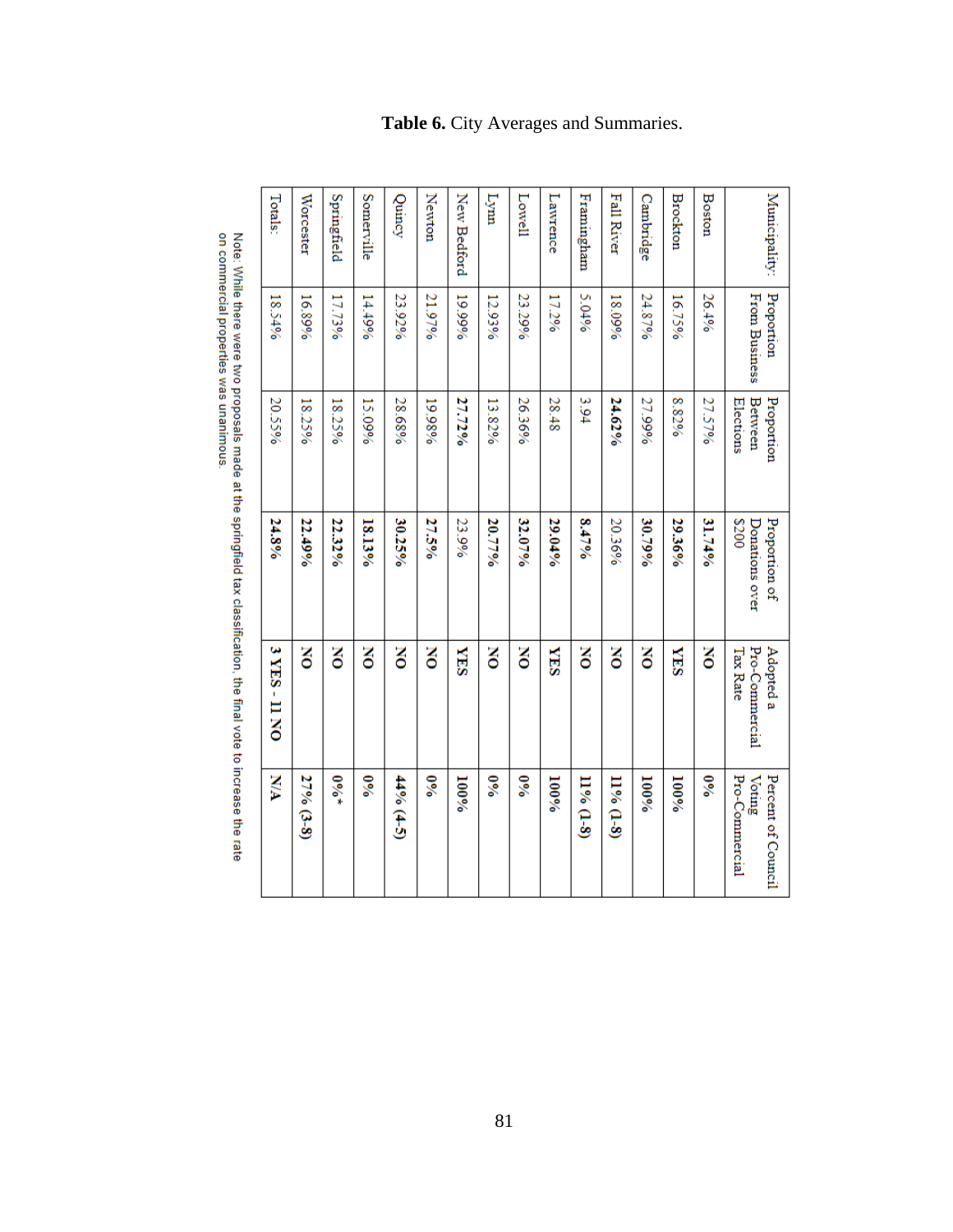| Municipality      | <b>Business</b><br>Proportion | Proportion<br><b>Between Elections</b> | Donations over<br>\$200.00 |
|-------------------|-------------------------------|----------------------------------------|----------------------------|
| Worcester (JP)    | $*41.27\%$                    | $*25.73%$                              | 21.49%                     |
| Worcester (KT)    | 13.22\%                       | 15.15%                                 | 13.22%                     |
| Worcester (MW)    | 14.02%                        | 14.48%                                 | 14.02%                     |
| <b>Fall River</b> | $*20.48%$                     | 33.88%                                 | $*20.58%$                  |
| Springfield*      | $*20.14%$                     | $*20.14%$                              | 20.14%                     |

**Table 7.** Pro Commercial Councilors in Cities with Multiple Proposals.

\* Starred averages indicate that the councilor numbers are higher than their respective city council averages.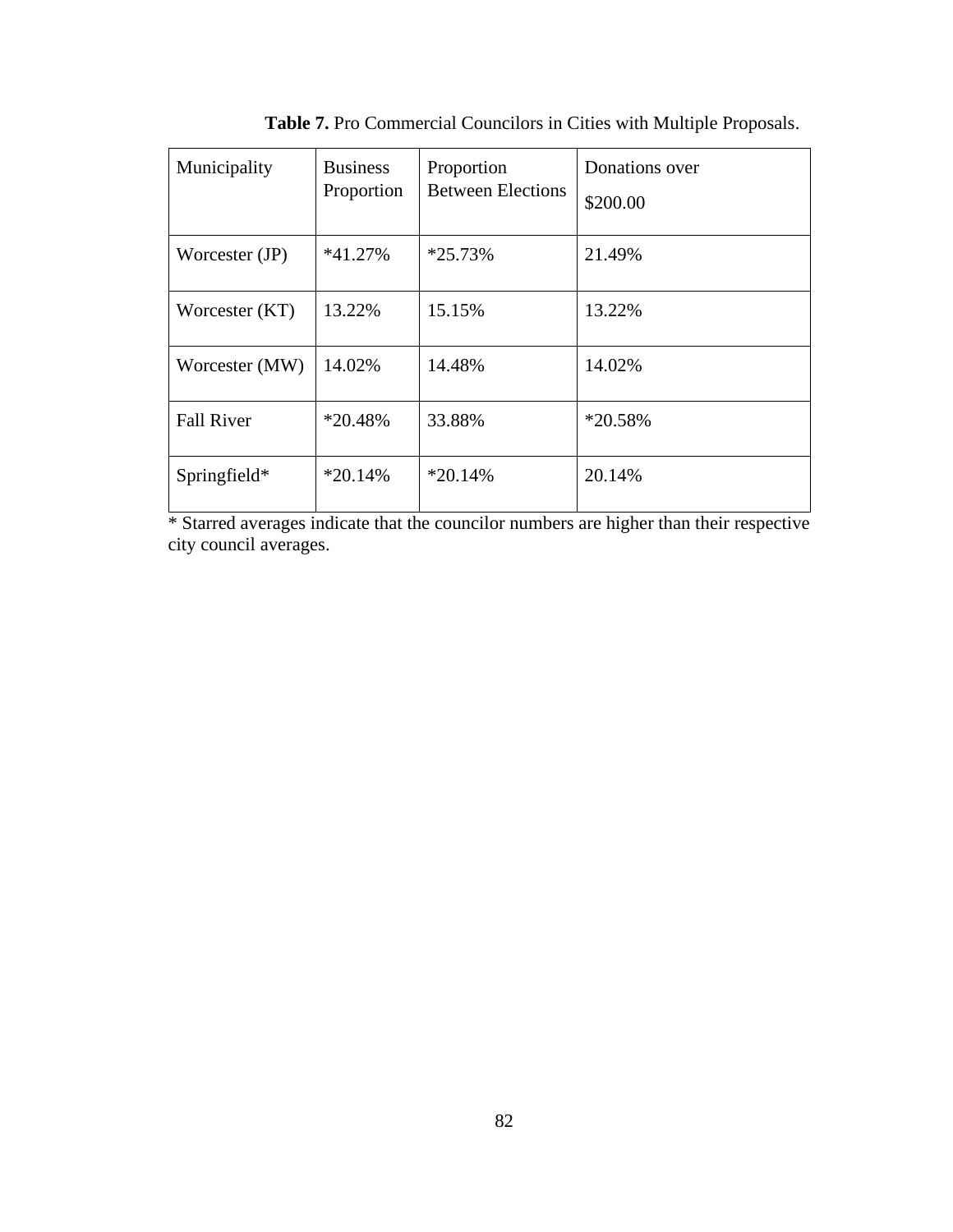



**Contributions from the Business Community** 

\*Frequency delineates the number of city councilors whose proportion of campaign contributions from businesses correspond with the x-axis.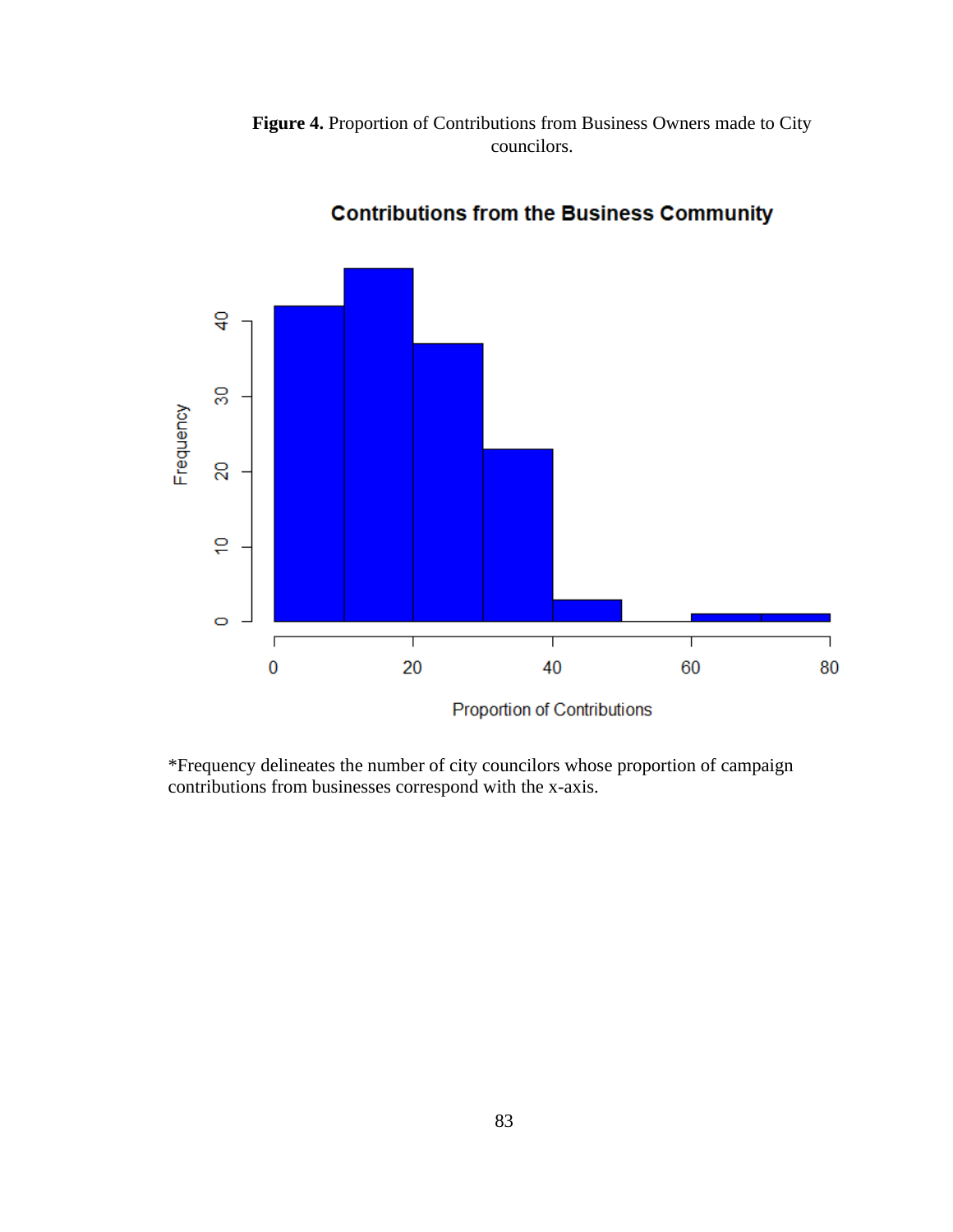**Figure 5.** Proportion of Contributions from The Business Community to City Councils as a Whole.



**Contributions from the Business Community** 

Proportion of Contributions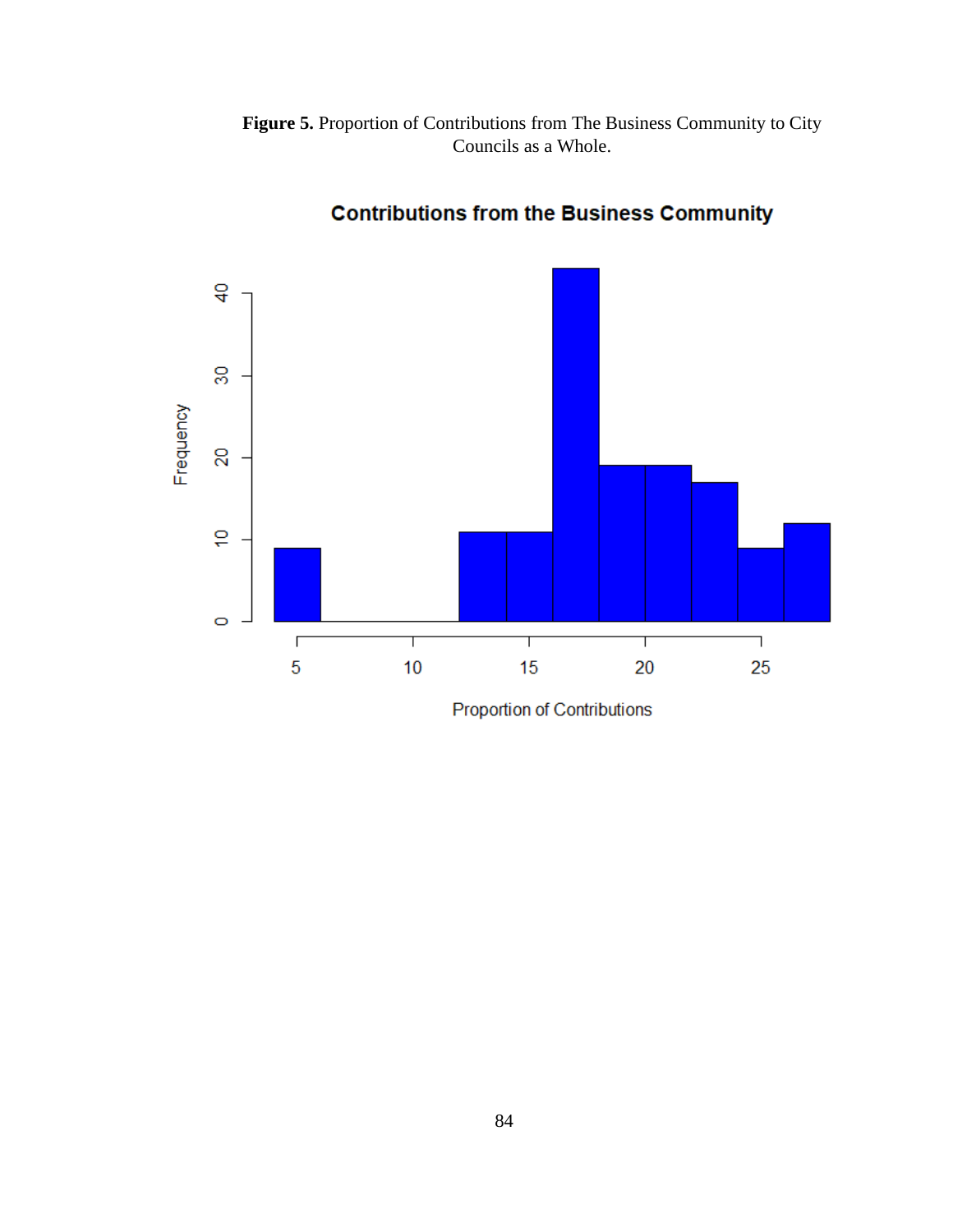**Figure 6.** Change in CIP Value by Community from FY 18 to FY 19.



**Change in CIP Value** 

**CIP** Value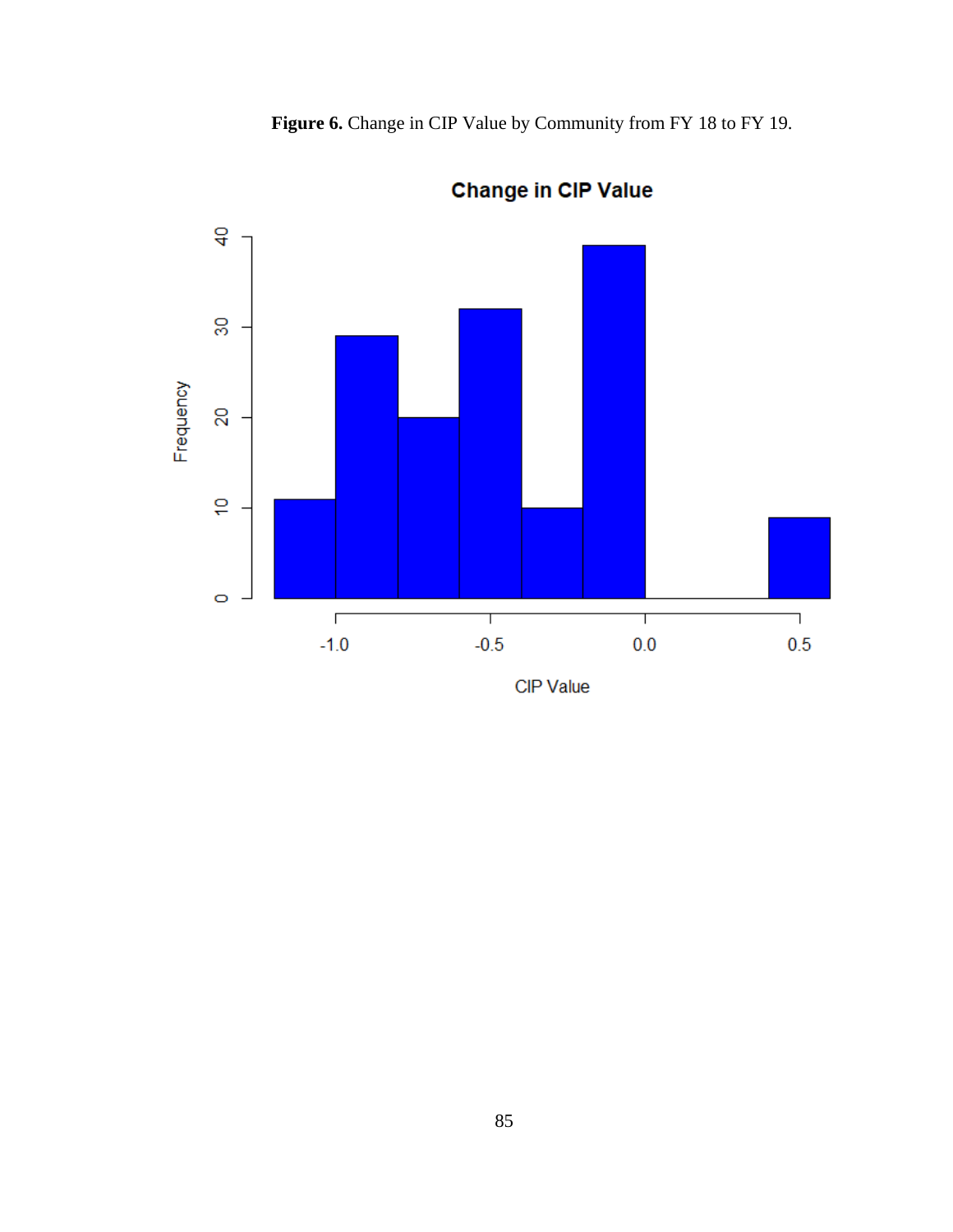In several cases, the names of city councilors were written out multiple ways while referring to the same person. This likely happened in one of two ways. Either a candidate changed their name on their campaign finance reports to OCPF, by including a middle name, nickname, prefix, etc. or a typo occurred when OCPF entered the data. Every OCPF dataset was scanned for multiple names referring to the same individual using the delete duplicates function.

#### **Markey, William/Markey, William Brad/Markey, William B**

#### *New Bedford*

The middle name *Brad* and initial *B* were removed so that every reference to the councilor read "Markey, William".

### **Rosen, Gary/Rosen, Gary**

#### *Worcester*

While both names are spelled the same, the delete duplicates function returned two unique outputs revealing a space occasionally typed after Councilor Rosen's name. These were changed to all read "Rosen, Gary" without a space.

#### **Essaibi George, Annissa/George, Anissa**

#### *Boston*

The middle name *Essaibi* was removed and all spellings were changed to "George, Anissa".

#### **Flynn, Edward M./Flynn, Edward Michael**

#### *Boston*

Councilor Flynn's middle name was shortened to M. for each occurrence so that it appeared in the dataset as "Flynn, Edward M."

#### **Allen, Timothy/Allen, Timothy C.**

#### *Springfield*

The middle initial C was removed, and all spellings were changed to "Allen, Timothy".

#### **White Jr., William/WhiteJr. William**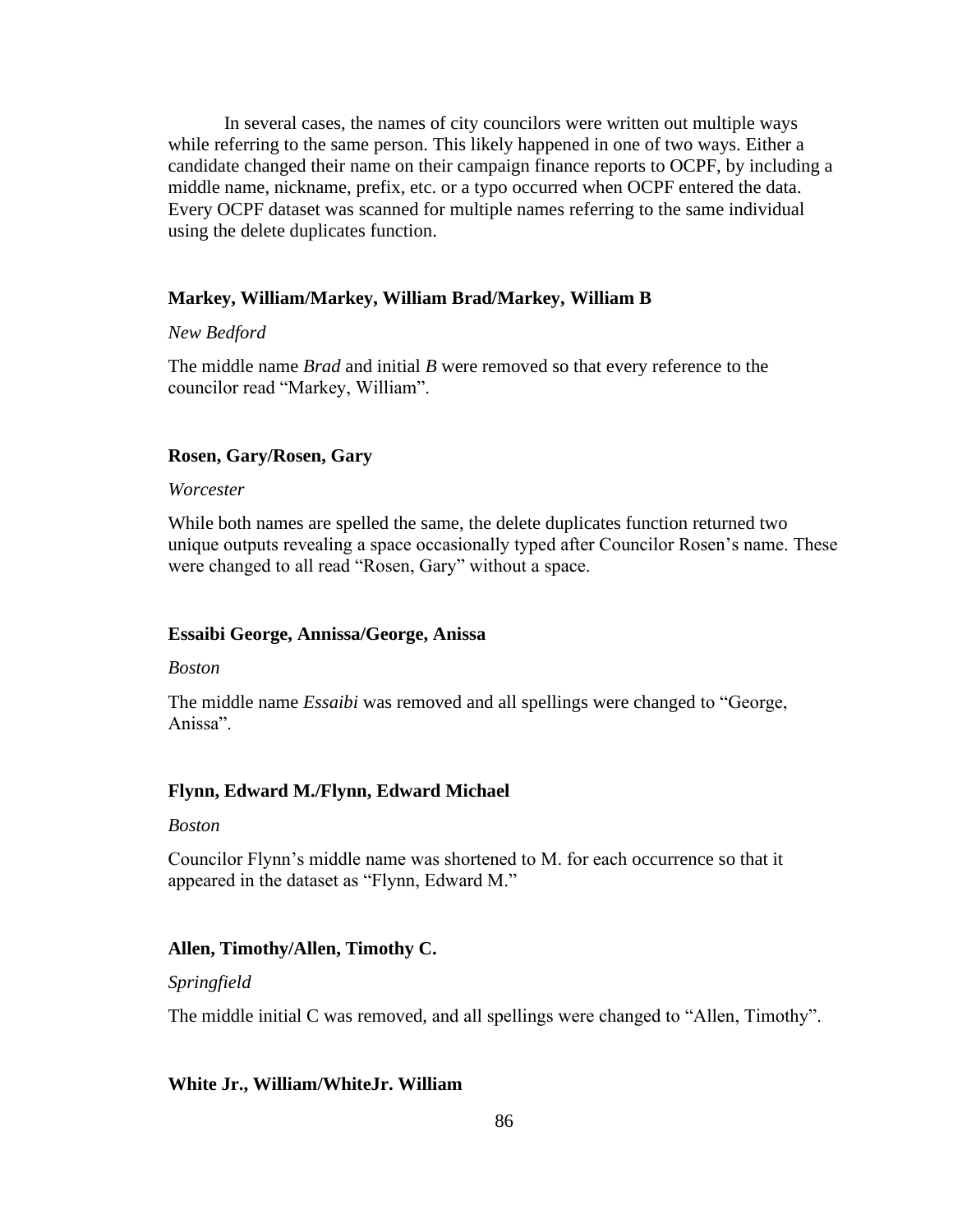## *Somerville*

Similar to the situation with Gary Rosen, an extra space created an additional councilor.

#### **Giesta, Maria E./Giesta, Maria/Giesta, Maria Eugenia**

*New Bedford*

All three names were changed to "Giesta, Maria".

#### **DePeña, Brian/DePena, Brian**

*Lawrence*

Depeña was changed to DePena for all occurrences.

#### **Laliberte-Lebeau, Pamela/Laliberte-Leabeau, Pamela**

#### *Fall River*

In this case, there was a misspelling of councilor Laliberte's name on OCPF records for a donation of \$300. Only this one misspelling was found and corrected to "Laliberte-Lebeau, Pamela".

#### **Cadime, Shawn E./Cadime, Shawn**

#### *Fall River*

The middle initial E was removed and all spellings were changed to "Cadime, Shawn:.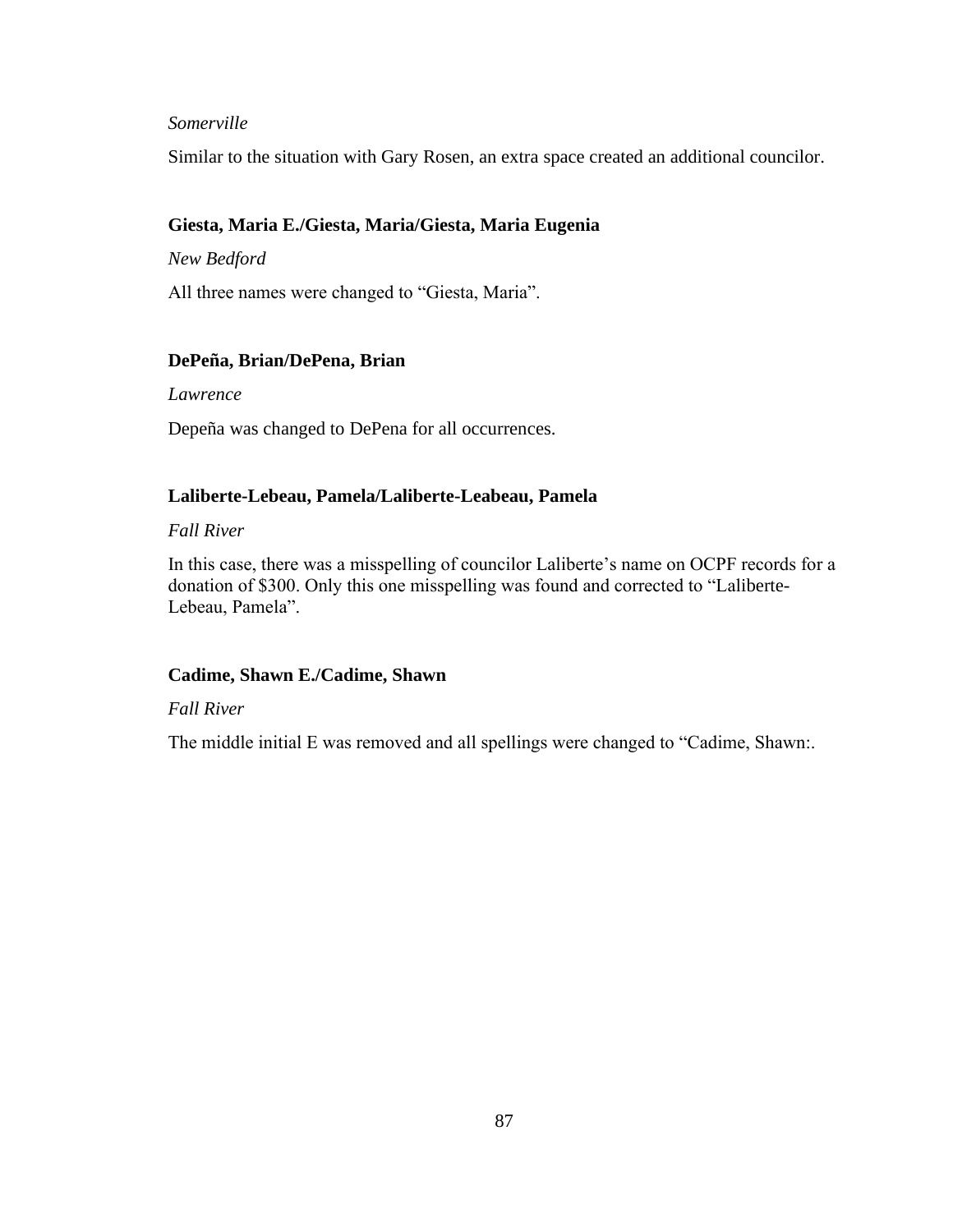#### **BIBLIOGRAPHY**

Alexander, Herbert E., John Clifford Green, and Anthony Corrado. *Financing the 1992 election*. ME Sharpe, 1995.

Alexander, Herbert E., and Monica Bauer. *Financing the 1988 elections*. Boulder, CO: Westview, 1991.

Ansolabehere, Stephen, and James M. Snyder Jr. "Using term limits to estimate incumbency advantages when officeholders retire strategically." *Legislative Studies Quarterly* 29.4 (2004): 487-515.

"An Inside Look At Congressional Fundraising." *The Government Affairs Institute at Georgetown University*, Georgetown University, gai.georgetown.edu/an-inside-look-atcongressional-fundraising/.

Arrington, Theodore S., and Gerald L. Ingalls. "Effects of campaign spending on local elections: The Charlotte case." *American Politics Quarterly* 12.1 (1984): 117-127.

Barber, Michael, Daniel M. Butler, and Jessica Preece. "Gender Inequalities in Campaign Finance." *Quarterly Journal of Political Science* 11.2 (2016): 219-48.

Best, Shaun. "Bloomberg Spent over \$100 Million for Reelection: Report." *Reuters*, Reuters, 27 Nov. 2009, [www.reuters.com/article/us-bloomberg-election/bloomberg](http://www.reuters.com/article/us-bloomberg-election/bloomberg-spent-over-100-million-for-reelection-report-idUSTRE5AR08320091128)[spent-over-100-million-for-reelection-report-idUSTRE5AR08320091128.](http://www.reuters.com/article/us-bloomberg-election/bloomberg-spent-over-100-million-for-reelection-report-idUSTRE5AR08320091128)

Bloom, Howard S. "Public choice and private interest: explaining the vote for property tax classification in Massachusetts." National Tax Journal (1979): 527-534.

Brett, Craig, and Joris Pinkse. "The determinants of municipal tax rates in British Columbia." *Canadian Journal of Economics/Revue canadienne d'économique* 33.3 (2000): 695-714.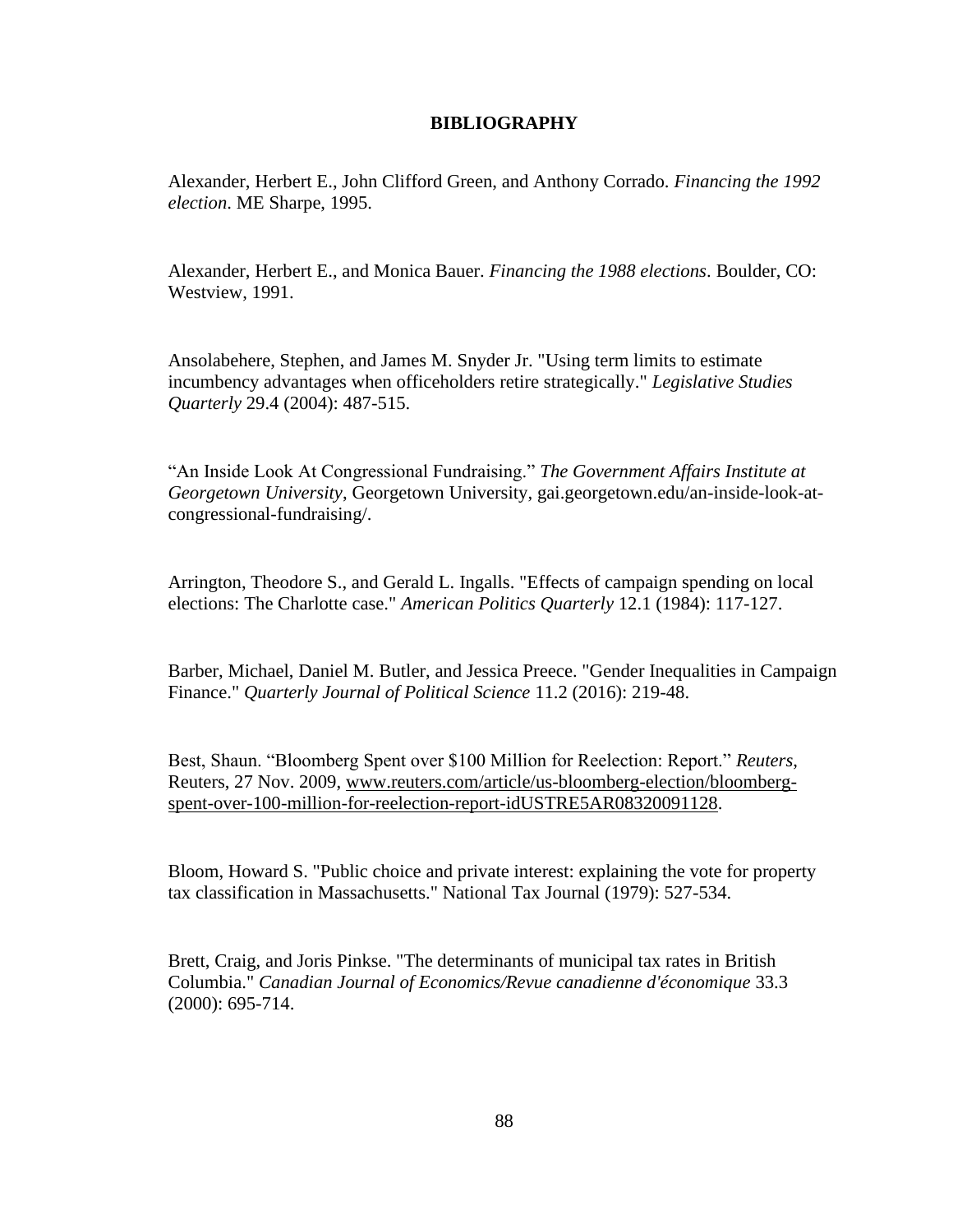Bronars, Stephen G., and John R. Lott, Jr. "Do campaign donations alter how a politician vote? Or, do donors support candidates who value the same things that they do?" *The Journal of Law and Economics* 40.2 (1997): 317-350.

Boatright, Robert G., et al. *The election after reform: Money, politics, and the Bipartisan Campaign Reform Act*. Rowman & Littlefield, 2006.

Carson, Jamie L., Erik J. Engstrom, and Jason M. Roberts. "Candidate quality, the personal vote, and the incumbency advantage in congress." *American Political Science Review* 101.2 (2007): 289-301.

Chappell, Henry W. "Campaign contributions and congressional voting: A simultaneous probit-tobit model." *The Review of Economics and Statistics* (1982): 77-83.

*Citizens United v. FEC*, 564 U.S. (2010)

Commonwealth of Massachusetts, , "Massachusetts Department of Revenue." *Data Analytics and Resources Bureau*, Division of Local Services, 2020.

Commonwealth of Massachusetts, , "Massachusetts Department of Revenue." Tax Classification Report Municipal Data Management and Technical Assistance Bureau, 2004. https://www.mass.gov/files/documents/2017/09/08/taxclassificationstudy.pdf

Cronin, S. R. (2017). *Fall Conferences, Seminars and a New Website* (Massachusetts, Local Services, Senior Deputy Commissioner). Boston, MA.

Doyle, Charles, Wolfgang Mieder, and Fred Shpiro. *Dictionary of Modern Proverbs*. New Haven, Yale University Press, 2012.

Fiorina, Morris P., and Paul E. Peterson. "The New American Government." (1998).

Fleischmann, Arnold, and Lana Stein. "Campaign contributions in local elections." *Political Research Quarterly* 51.3 (1998): 673-689.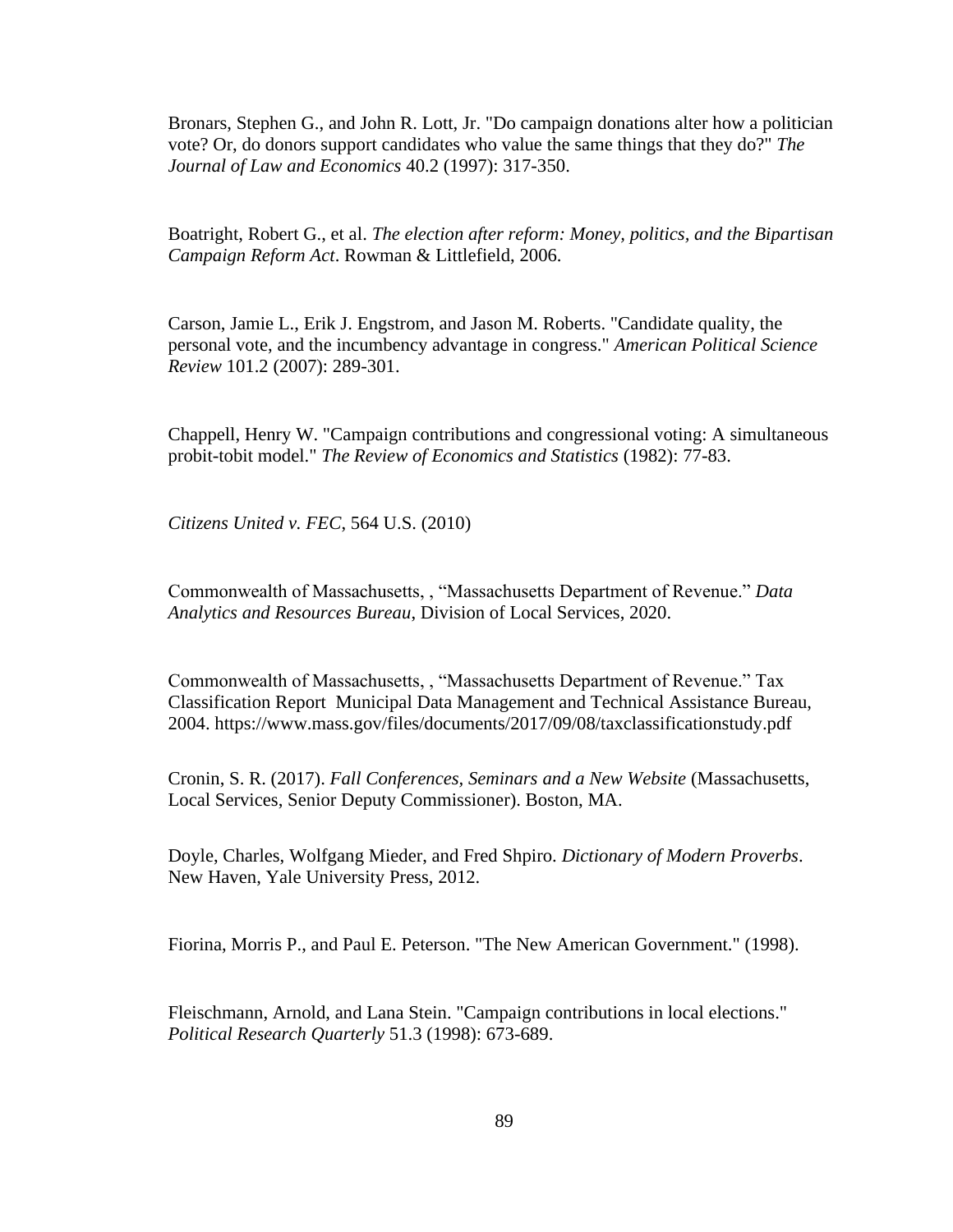Gierzynski, Anthony, Paul Kleppner, and James Lewis. "Money or the machine: money and votes in Chicago aldermanic elections." *American Politics Quarterly* 26.2 (1998): 160-173.

Green, Mark J. *Who runs Congress?* Dell Publishing Company, 1984.

Grenzke, Janet. "Candidate attributes and PAC contributions." *Western Political Quarterly* 42.2 (1989): 245-264.

Hall, Richard L., and Frank W. Wayman. "Buying time: Moneyed interests and the mobilization of bias in congressional committees." *American political science review* 84.3 (1990): 797-820.

Hearings Held Before the Task Force on Campaign Finance Reform of the Committee on House Administration, House of Representatives, One Hundred Second Congress, First Session, March 22; April 18, 30, 1991, Washington, DC. Page 541.

Herson, Lawrence JR. "The lost world of municipal government." *American Political Science Review* 51.2 (1957): 330-345.

Hogan, Sean, and Dick Simpson. "Campaign contributions and mayoral/aldermanic relationships: Building on Krebs and Pelissero." *Urban Affairs Review* 37.1 (2001): 85- 95.

Holder, Sarah, et al. "City Lab." *Cities Take Aim at the Spiraling Costs of Local Elections*, Bloomberg, 4 Sept. 2018, [www.citylab.com/equity/2018/09/cities-take-aim-at](http://www.citylab.com/equity/2018/09/cities-take-aim-at-the-spiraling-costs-of-local-elections/567727/)[the-spiraling-costs-of-local-elections/567727/.](http://www.citylab.com/equity/2018/09/cities-take-aim-at-the-spiraling-costs-of-local-elections/567727/)

Jacobson, Gary C., and Samuel Kernell. "Strategy and choice in congressional elections." (1983).

Jacobson, Gary C. "Money and votes reconsidered: Congressional elections, 1972–1982." *Public choice* 47.1 (1985): 7-62.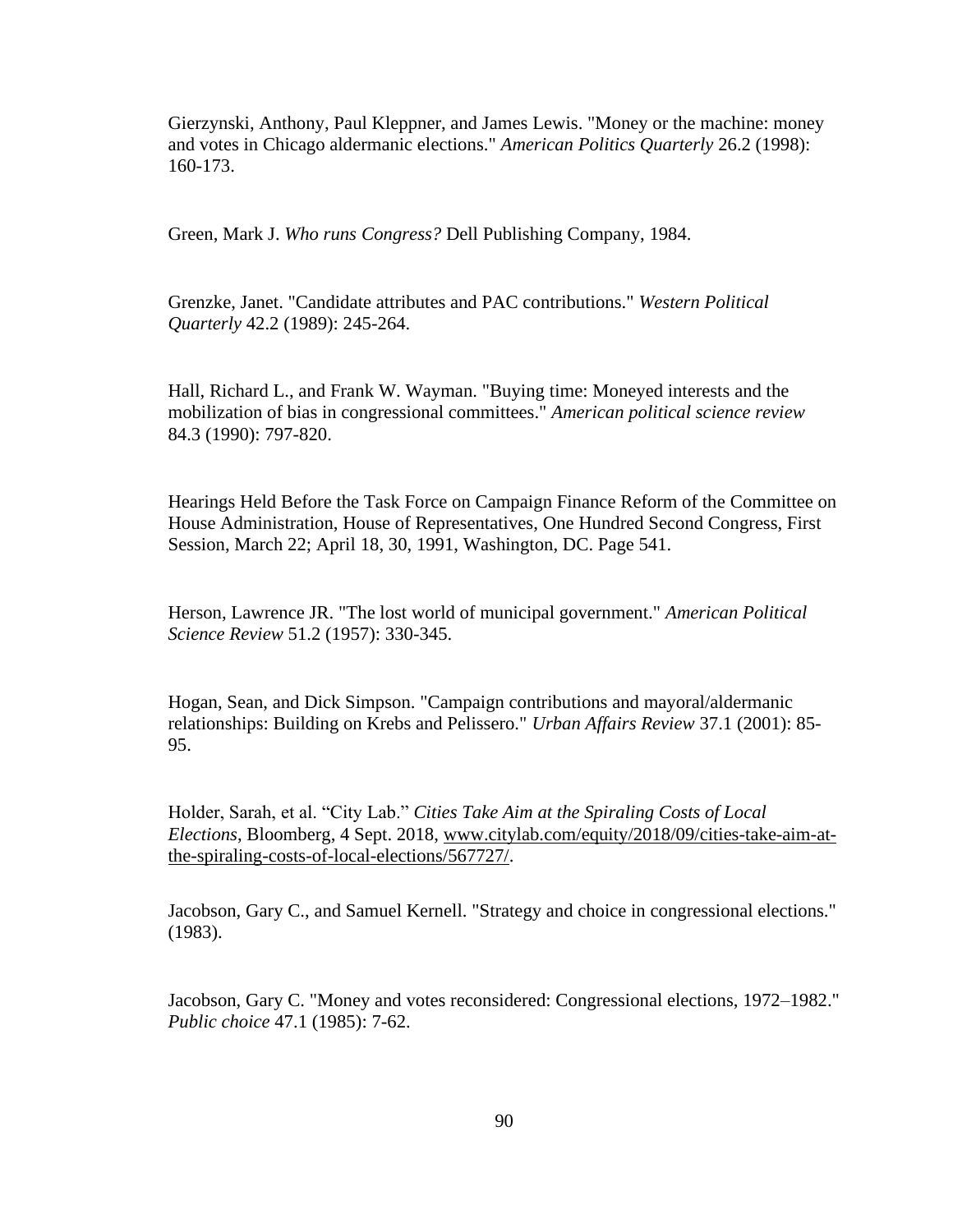Jean-Baptiste Michel\*, Yuan Kui Shen, Aviva Presser Aiden, Adrian Veres, Matthew K. Gray, William Brockman, The Google Books Team, Joseph P. Pickett, Dale Hoiberg, Dan Clancy, Peter Norvig, Jon Orwant, Steven Pinker, Martin A. Nowak, and Erez Lieberman Aiden\*. *Quantitative Analysis of Culture Using Millions of Digitized Books*. Science (Published online ahead of print: 12/16/2010)

Holbrook, Thomas M., and Aaron C. Weinschenk. "Money, candidates, and mayoral elections." *Electoral Studies* 35 (2014): 292-302.

Krebs, Timothy B. "Urban interests and campaign contributions: Evidence from Los Angeles." *Journal of Urban Affairs* 27.2 (2005): 165-176.

Krebs, Timothy B., and John P. Pelissero. "Fund-raising coalitions in mayoral campaigns." *Urban Affairs Review* 37.1 (2001): 67-84.

Lee, Nai Jia, and William C. Wheaton. "Property Taxes Under Classification:'Why Do Firms Pay More?." (2010).

Logan, John, and Harvey Molotch. "Urban Fortunes: The Political E-conomyofPlace." (1987).

Markus, Gregory B. "Electoral coalitions and Senate roll call behavior: an ecological analysis." *American Journal of Political Science* (1974): 595-607.

Marschall, Melissa, Paru Shah, and Anirudh Ruhil. "The Study of Local Elections: Editors' Introduction: A Looking Glass into the Future." *PS: Political Science & Politics* 44.1 (2010): 97-100.

Massachusetts Dual Tax Rates: A Case Study in Worcester. (2014, December 10). Retrieved November 16, 2018, from [https://masslandlords.net/massachusetts-dual-tax](https://masslandlords.net/massachusetts-dual-tax-rates-case-study-worcester/)[rates-case-study-worcester/](https://masslandlords.net/massachusetts-dual-tax-rates-case-study-worcester/)

Mass. Gen. Laws Chapter 59, § 38.

Mass. Gen. Laws Chapter 59, § 5c.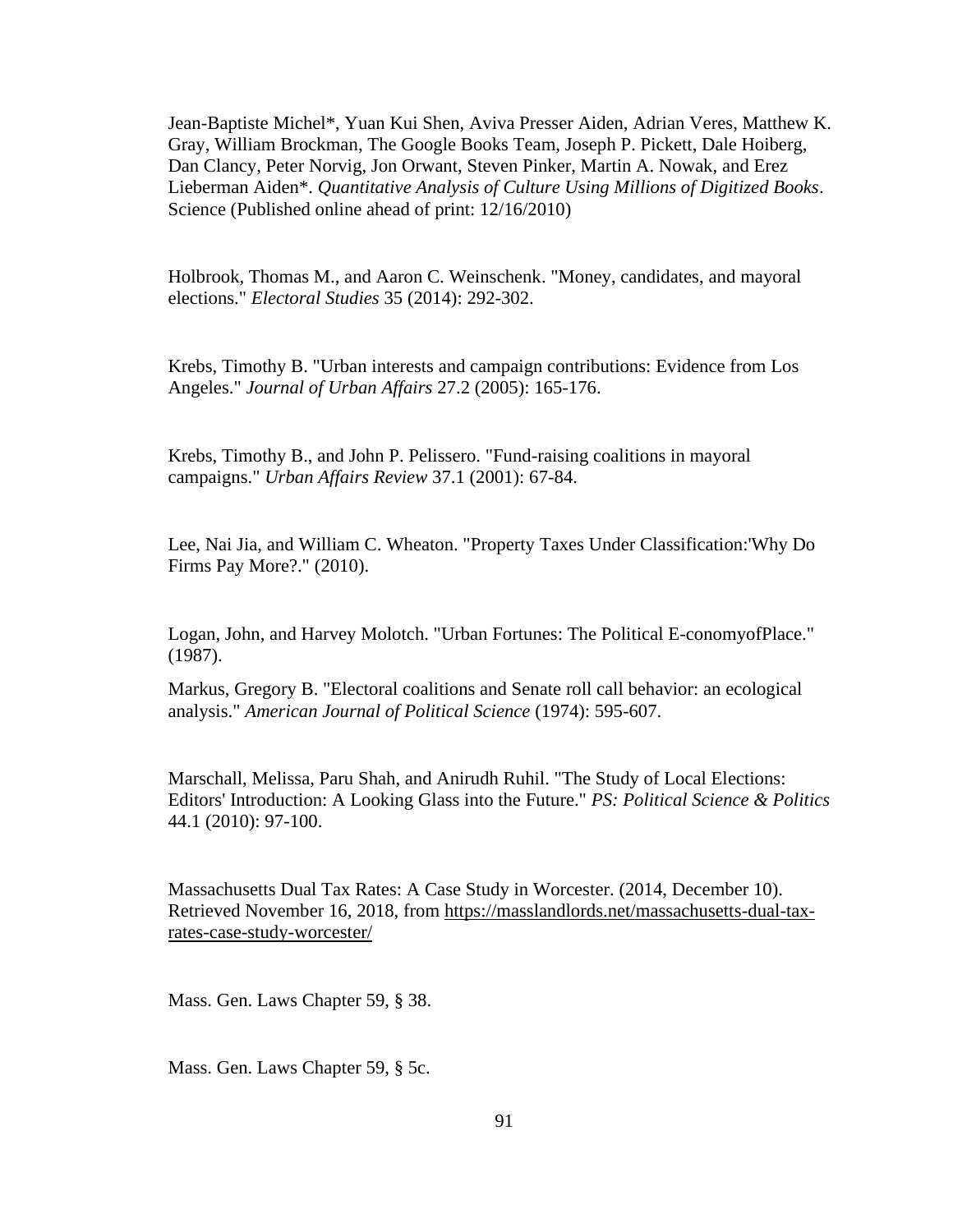Mass. Gen. Laws Chapter 43, § 126.

Matthews, Chris. *Hardball: How politics is played told by one who knows the game*. Simon and Schuster, 1999.

Milligan, Susan. "Debate Requirements Have Democrats Asking: Voter, Can You Spare a Dime?" *Voter, Can You Spare a Dime?*, U.S. News & World Report, 23 Aug. 2019, www.usnews.com/news/the-report/articles/2019-08-23/debate-requirements-reshapedemocratic-fundraising-in-the-2020-presidential-race.

Mutz, Diana C. "Effects of horse-race coverage on campaign coffers: Strategic contributing in presidential primaries." *The Journal of Politics* 57.4 (1995): 1015-1042.

Omedo, Nike. "Public Financing of Elections Passes in Baltimore, Joining Denver and Portland." *Citizen Truth*, 7 Nov. 2018, citizentruth.org/public-financing-of-electionspasses-in-baltimore-joining-denver-and-portland/.

Palda, Filip. *How Much is Your Vote Worth?: The Unfairness of Campaign Spending Limits.* The Center for Self-Governance, 1994.

Pelissero, John P., and Timothy B. Krebs. "City council legislative committees and policy-making in large United States cities." *American Journal of Political Science* (1997): 499-518.

Powell, Lynda W. "The influence of campaign contributions on legislative policy." *The Forum*. Vol. 11. No. 3. De Gruyter, 2013.

Poole, Keith T., Thomas Romer, and Howard Rosenthal. "The revealed preferences of political action committees." *The American Economic Review* 77.2 (1987): 298-302.

"Reelection Rates Over the Years." *OpenSecrets.org*, The Center for Responsible Politics, [www.opensecrets.org/overview/reelect.php.](http://www.opensecrets.org/overview/reelect.php)

Roosevelt, Theodore. State of the Union Address . 5 Dec. 1905, Washington D.C.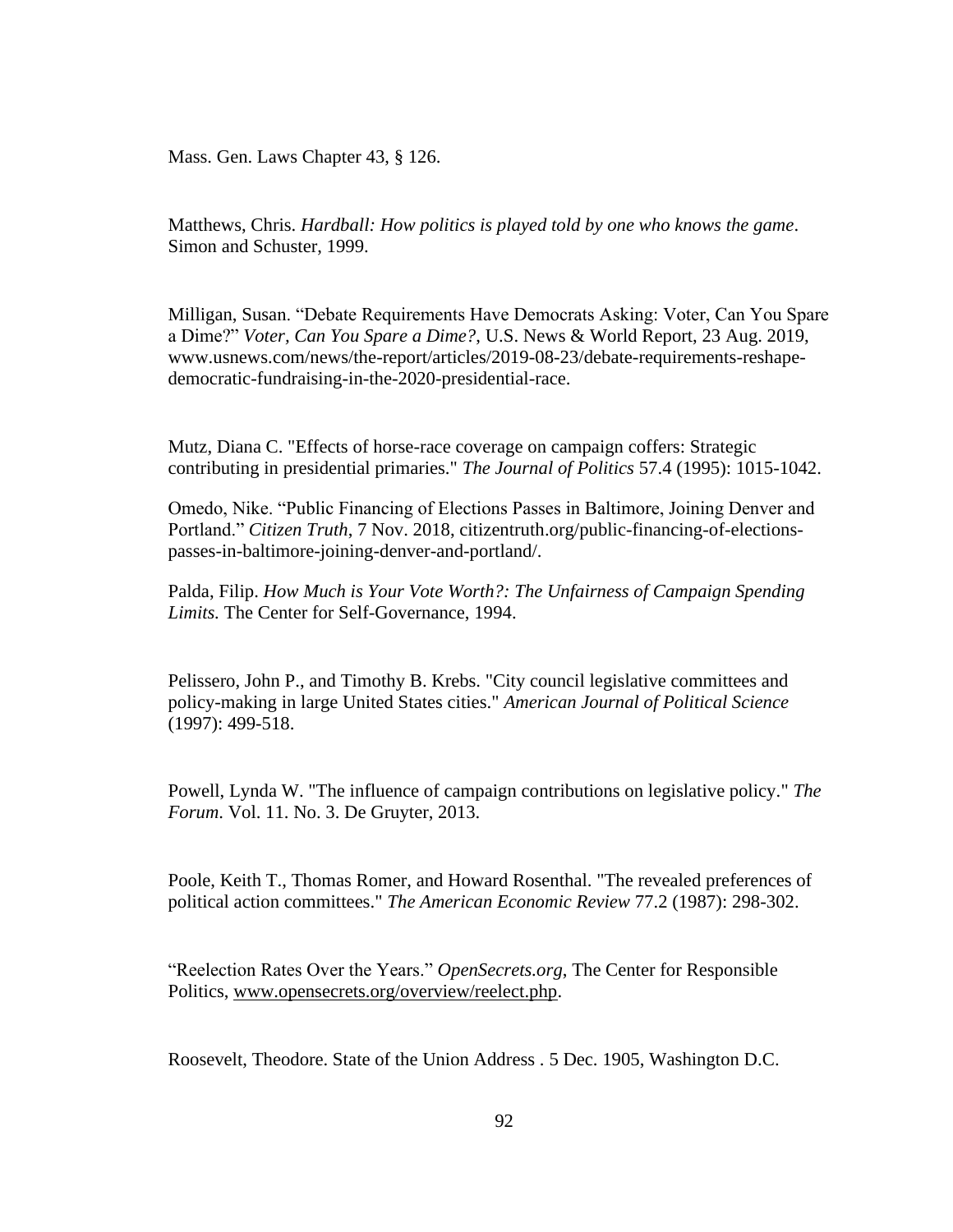Roscoe, Douglas D., and Shannon Jenkins. "A meta‐analysis of campaign contributions' impact on roll call voting." *Social Science Quarterly* 86.1 (2005): 52-68.

Segal, Jeffrey A., Charles M. Cameron, and Albert D. Cover. "A spatial model of roll call voting: Senators, constituents, presidents, and interest groups in Supreme Court confirmations." *American Journal of Political Science* (1992): 96-121.

Selleck, Stacey. "Fundraising a Top Priority Mandate to D.C. Politicians." *CONGRESS SPENDS MORE TIME DIALING FOR DOLLARS THAN ON LEGISLATIVE WORK*, U.S. Term Limits, 26 Apr. 2016, www.termlimits.com/congress-fundraising-priority/.

Sheffer, Lior, and Peter Loewen. "Electoral confidence, overconfidence, and risky behavior: Evidence from a study with elected politicians." *Political Behavior* 41.1 (2019): 31-51.

Smith, Samuel, et al. "Predicting congressional votes based on campaign finance data." *2012 11th International Conference on Machine Learning and Applications*. Vol. 1. IEEE, 2012.

Stratmann, Thomas. "Campaign contributions and congressional voting: does the timing of contributions matter?." *The Review of Economics and Statistics* (1995): 127-136.

Stratmann, Thomas. "Can special interests buy congressional votes? Evidence from financial services legislation." *The Journal of Law and Economics* 45.2 (2002): 345-373.

Stratmann, Thomas. "Are contributors rational? Untangling strategies of political action committees." *Journal of Political Economy* 100.3 (1992): 647-664.

Steen, Jennifer A. *Self-financed candidates in Congressional elections*. University of Michigan Press, 2009.

Sullivan, Michael J. Commonwealth of Massachusetts, Office of Campaign and Political Finance "Legislation Update." *Legislation Update*, pp. 1–2.